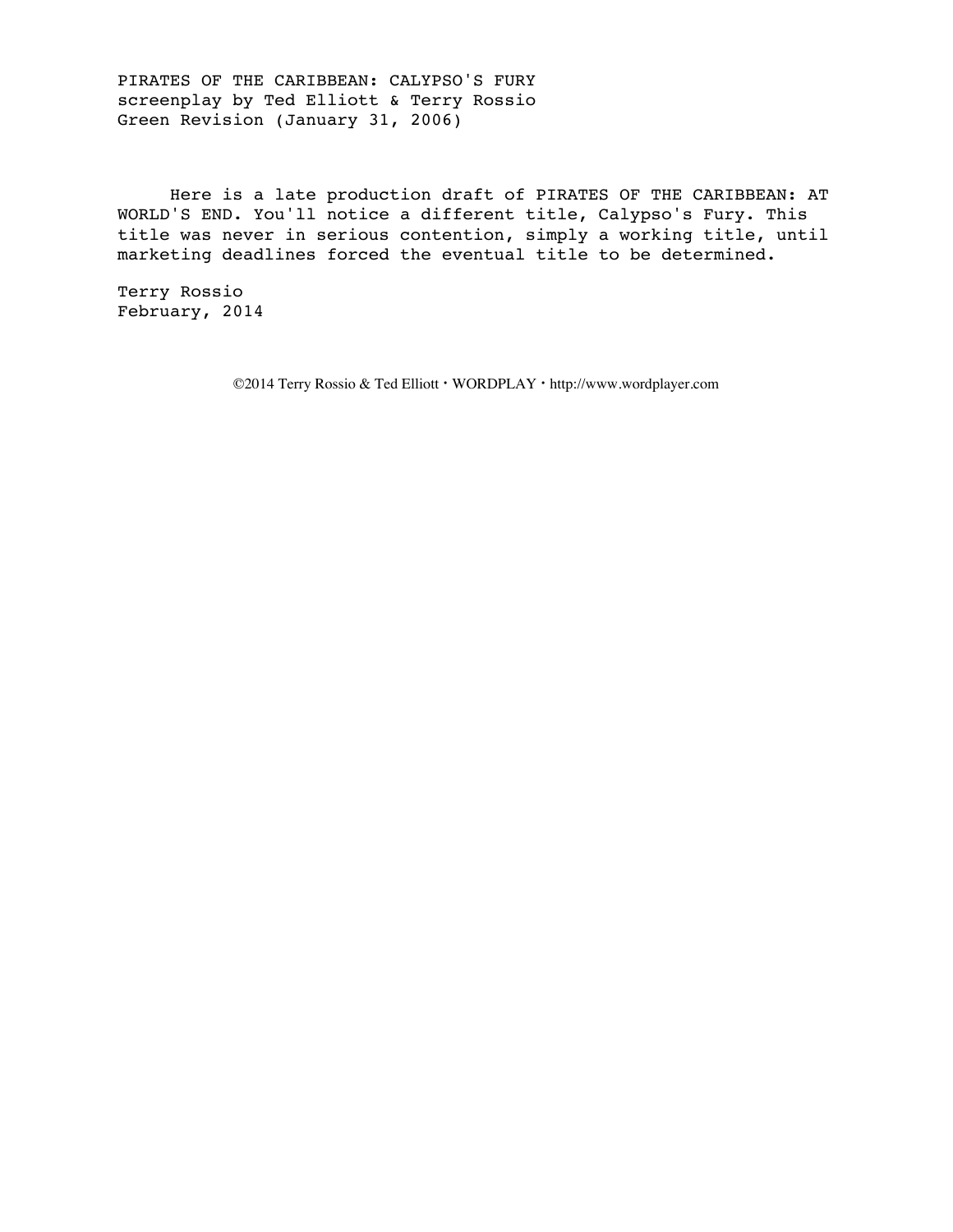Pirates of the Caribbean Calypso's Fury

screenplay by Ted Elliott and Terry Rossio

> Green Revision January 31, 2006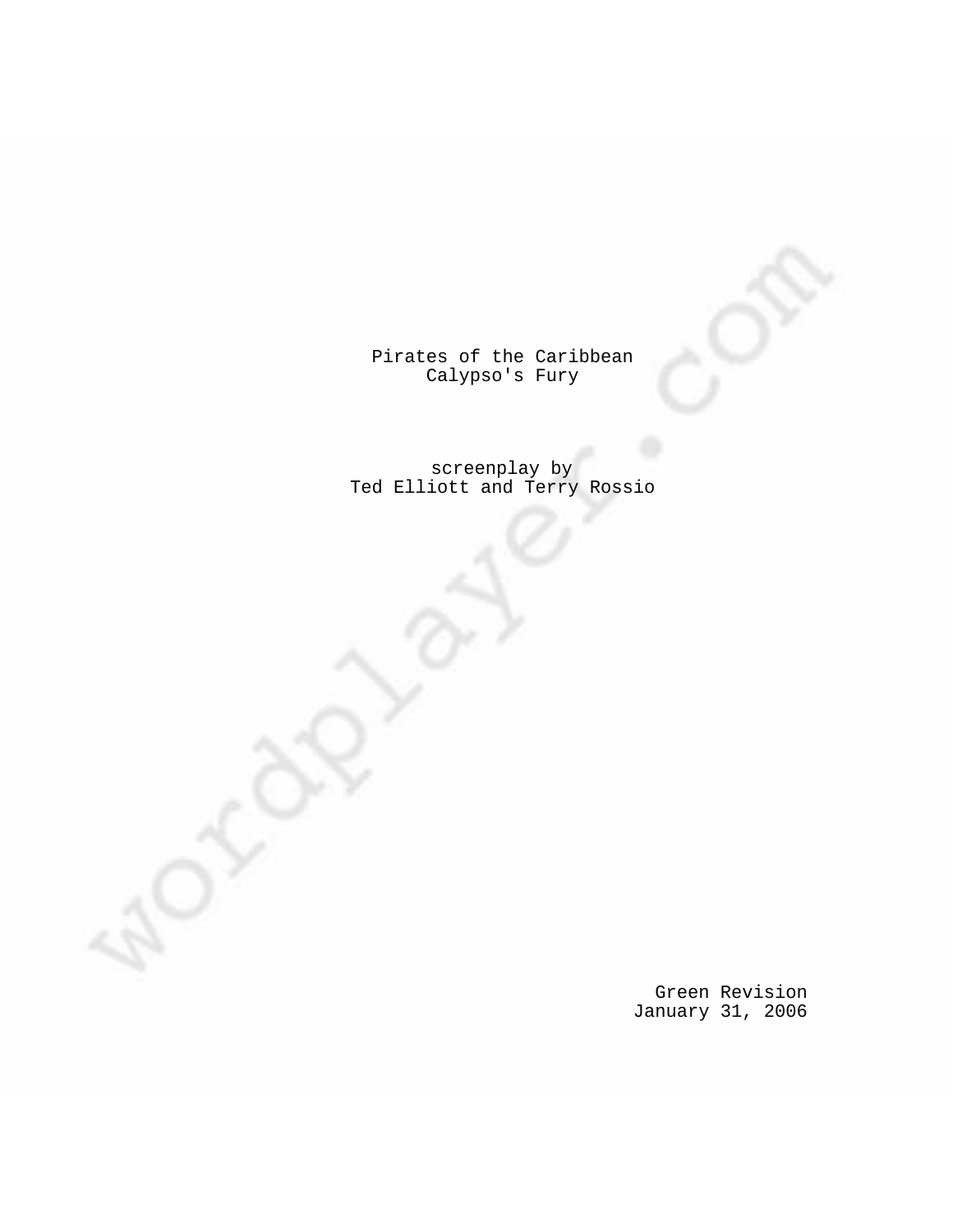BLACK

- 500 FADE UP: SHACKLED FEET. CHAINS drag along the ground. PIRATES, 500 led to their final reward -- the gallows. FOOTSTEPS climb the wooden steps. An air of expectancy. TILT UP to REVEAL --
- 501 EXT. FORT DAY 501 SOME SERVER AND THE SOLUTION OF SUITABLE SUITABLE SUITABLE SUITABLE SUITABLE SUITABLE SUITABLE SUITABLE SUITABLE SUITABLE SUITABLE SUITABLE SUITABLE SUITABLE SUITABLE SUITABLE SUITABLE SUITABLE SUIT

A PIRATE CABIN BOY stands on the gallows. A noose is fitted around his neck. Among the PIRATES in line, a TUNE begins, hummed low.

Then the Cabin Boy begins to sing, low and wavering, focused only on the song and not those who have come see him hang --

> CABIN BOY (O.S.) Yo, ho, haul together, hoist the colours high ... heave ho, thieves and beggars, never shall we die ...

The Cabin Boy closes his eyes --

502 IN THE BLACKNESS, a SILVER COIN FALLS, tumbling slowly. It is a 502 SILVER PIECE OF EIGHT, irregular, golden light glinting off its rough surface --

> CABIN BOY The king and his men stole the queen from her bed and bound her in her bones ...

503 BACK TO SCENE: as a PIRATE waiting joins in, sings low: 503

PIRATE The seas be ours and by the powers where we will  $--$  we'll roam  $\ldots$ 

In the crowd stands SIR CUTLER BECKETT among OFFICERS of the EAST INDIA TRADING COMPANY. He frowns at the waiting prisoners, as more pick up the song:

PRISONERS

Yo, ho, haul together, hoist the colours high ... heave ho, thieves and beggars, never say we die ...

Beckett gives a nod. A wood-SQUEAK, THUNK as the gallows trap-door opens --

504 IN DARKNESS, the SILVER PIECE OF EIGHT tumbles and turns ... 504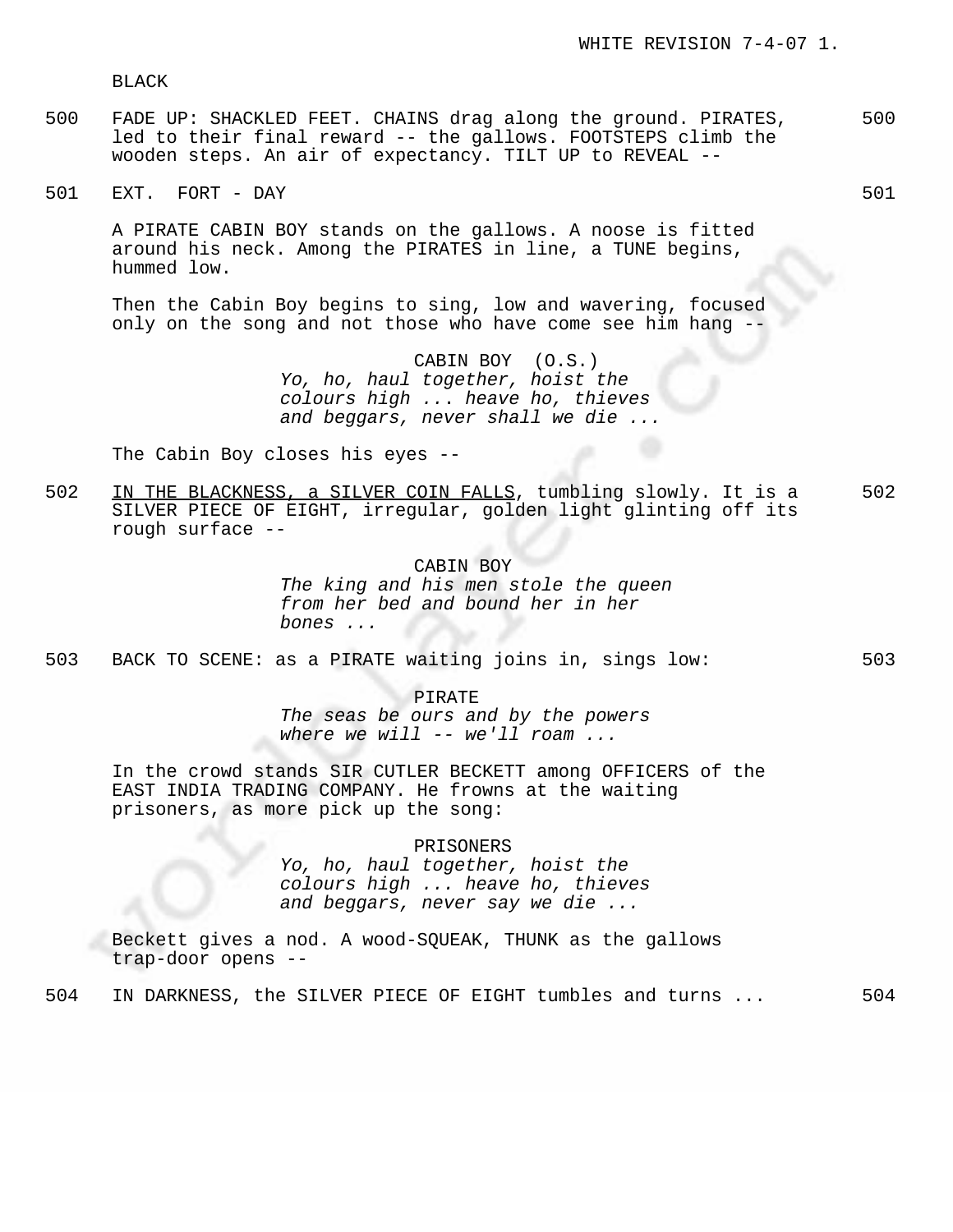505 AT THE GALLOWS, the line of Pirates watch with dread and 505 fascination as the young man dances his final dance. Another Pirate is led to the noose --

> OLD MAN (O.S.) Some men have died and some are alive And others sail on the sea -- with the keys to the cage ... and the devil to pay ... we lay to Fiddler's Green!

AT THE GALLOWS, another SQUEAK, THUNK and CRY as the hapless Pirate falls to his doom --

ALL PIRATES

Yo, ho, haul together, hoist the colours high -- HEAVE HO, THIEVES AND BEGGARS, NEVER SHALL WE DIE ...

A lever pulled. Another pirate SWINGS. A rope tightens. Another pirate HANGS. Faster and faster. Beckett smiles. A DOZEN PIRATES now dangle at the END of their ROPES -- and a FINAL PIRATE drops down, boots CLOSE IN FRAME --

506 The SILVER PIECE OF EIGHT lands on a table, spins and wobbles to 506 a stop. TEAGUE, Pirate Lord of Madagascar, stares out a window, the weight of ill news in his eyes.

Behind him, on a table, lies the Silver Piece of Eight, next to a candle, an open envelope, and letter.

Teague's hand picks up the coin, clutches it -- and the candle GOES OUT --

CUT TO BLACK

507 A PAUSE, then ... a WOMAN'S VOICE out of the DARKNESS ... 507

ELIZABETH (O.S.) The bell has been raised from its watery grave ... do you hear its sepulchral tone?

A small boat emerges out of the gloom. Elizabeth moves it with a long pole through a maze of pylons. We are --

508 EXT. SINGAPORE - HARBOR - NIGHT 508

Junks crammed together around ramshackle docks. Criss-crossing shadows from hanging lamps.

UNDER THE DOCKS, Elizabeth moves past raised platforms, sees: an OLD LADY crouches, gutting fish ... an ARTISAN blows glass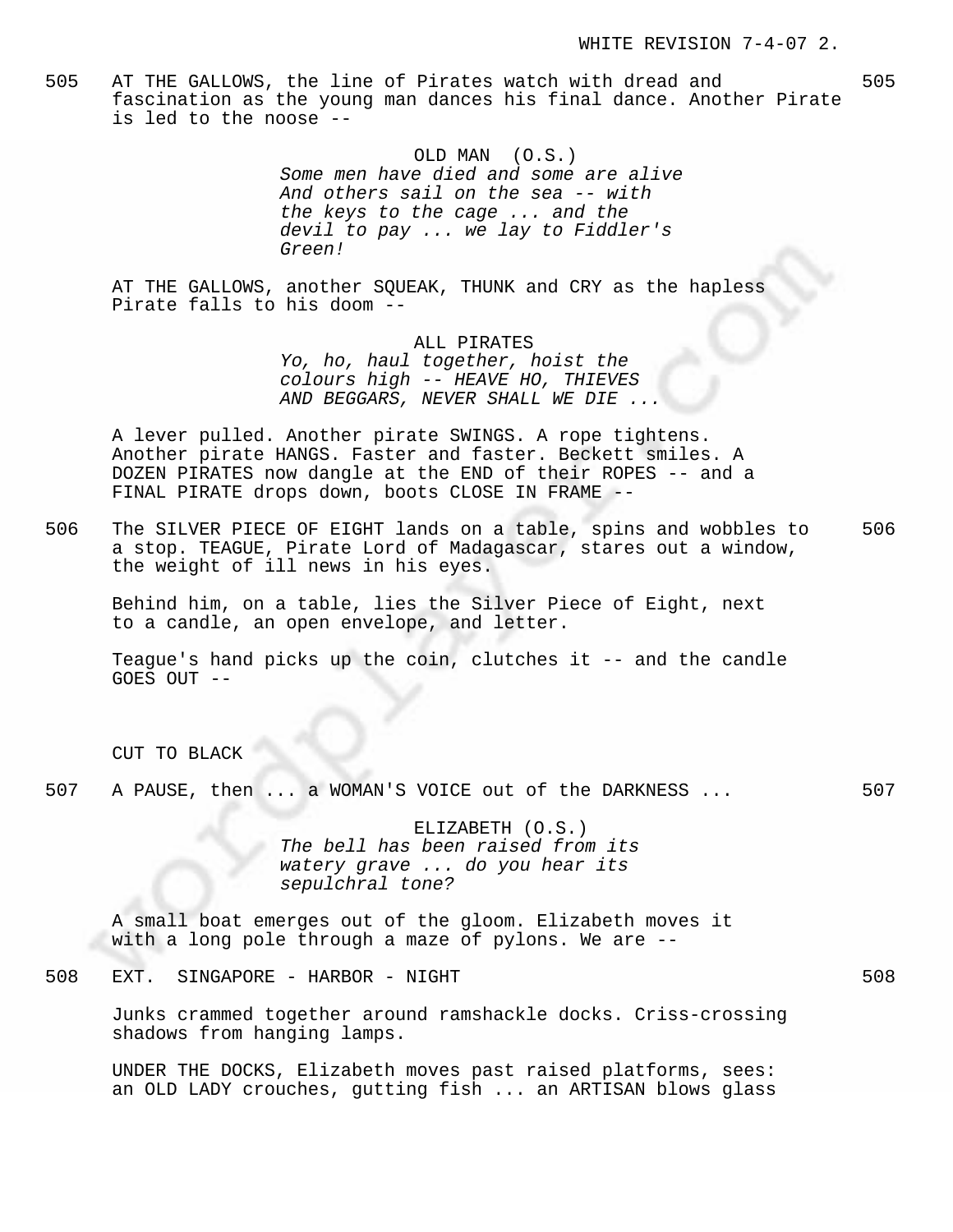over a coal FIRE ... a LAUGHING BOY outside a FIREWORKS SHED lights a pinwheel; it spins, sparks flying --

The SHADOW of a MONKEY races past. Elizabeth's apprehension grows. It's all weird, surreal. She keeps singing --

> ELIZABETH (O.S.) A call to all, pay heed the squall --

509 EXT. SINGAPORE - DOCKS - NIGHT 509

On the dock, Elizabeth ties the bow line.

ELIZABETH -- and turn your sails toward home! Yo ho, haul together --

EAST INDIA COMPANY MEN, including MERCER, approach. She reties the line as they pass. Then resumes the song.

> ELIZABETH (CONT'D) Raise the colors high! Heave ho --

HUANG (O.S.) -- thieves and beggars, never say we die.

THREE GUARDS appear out of the darkness of a huge sewer pipe. Their leader is TAI HUANG.

> HUANG (CONT'D) A dangerous song to be singing, for any who are ignorant of its meaning. Particularly a woman. Particularly a woman alone.

BARBOSSA (O.S.) What makes you think she's alone?

The Guards turn. BARBOSSA stands behind them, smiling.

HUANG You protect her?

ELIZABETH What makes you think I need protection?

Huang shouldn't have turned away: her knife is at his throat.

BARBOSSA Your master is expecting us. (to Elizabeth) And an unexpected death would cast a slight pall on our meeting.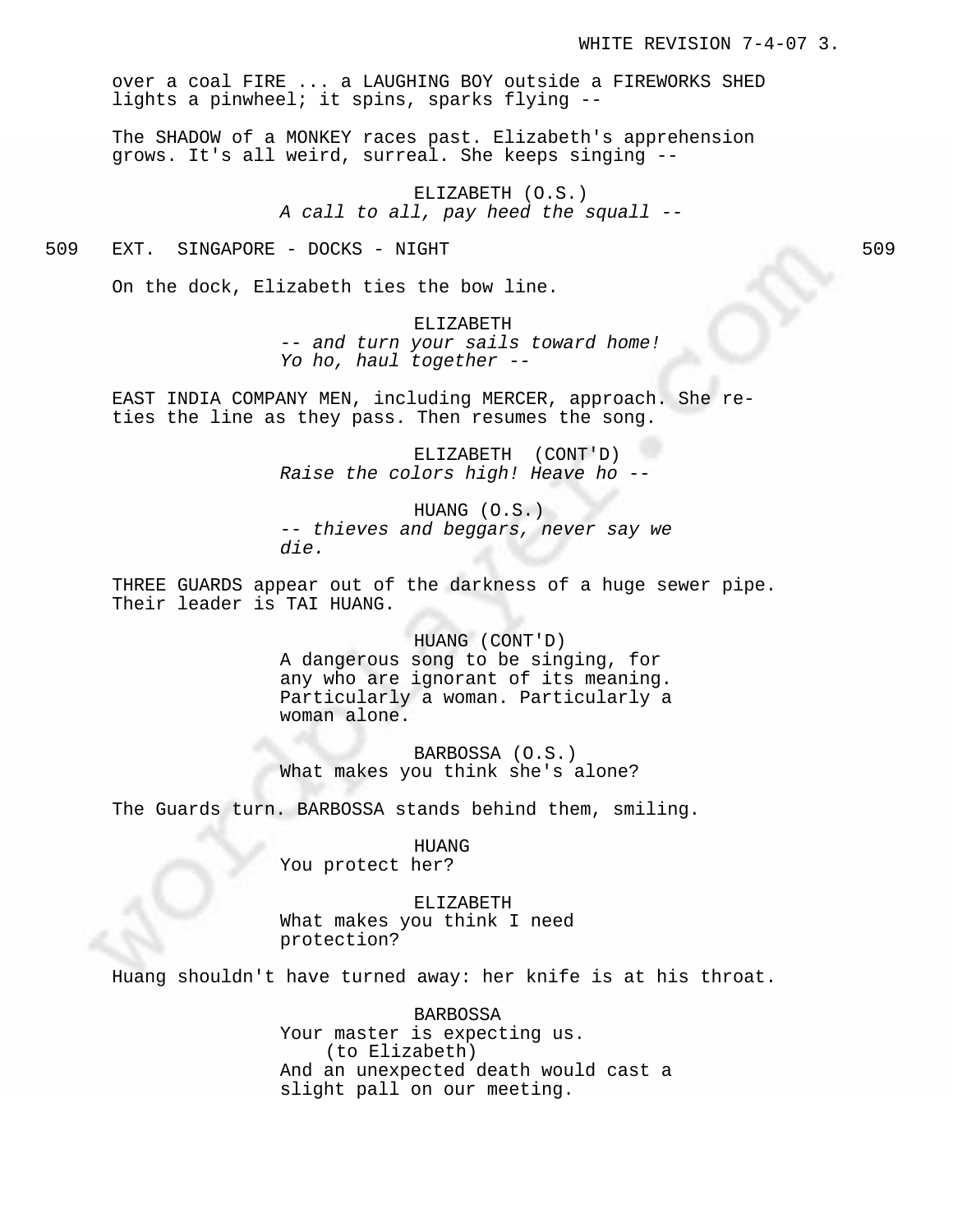Elizabeth lowers the knife.

## HUANG

# You're Captain Barbossa.

BARBOSSA Aye. And she be Elizabeth Swann. And Sao Feng has promised us safe passage.

HUANG For as long as it suits him.

Huang turns to lead them away -- stops, holds up a hand.

East India Company AGENTS go past. Huang gestures 'follow me' and leads them toward the huge sewer pipe --

510 EXT. SINGAPORE - BRIDGE - NIGHT 510 SOME 510

The East India Company Agents keep a look out. DROP DOWN to the water below --

IN THE WATER, a dozen or so COCONUTS float lazily with the current. And then one rises up -- the TOP of PINTEL's head. Others rise out of the water -- coconut shells worn like helmets by GIBBS, RAGETTI, COTTON and MARTY.

They carry oilskin bundles, take out large rasps, wait, poised to file through the bars of a metal grate --

511 ON THE AGENTS: as they hear wheels SQUEAKING, turn to see: 511

TIA DALMA, pushing a cart carrying bird cages with twittering canaries; potions, bottles and bags of flour. Cotton's PARROT perches atop; JACK THE MONKEY turns the crank of an ORGAN --

- 512 BENEATH THE DOCK -- Gibbs and his crew begin filing through the 512 grate, the noise covered by the music --
- 513 EXT. SINGAPORE BATH HOUSE NIGHT 513 SALLACHER 513

As Huang leads Barbossa and Elizabeth toward the door of a low-slung, decrepit bath house. The two confer in whispers:

> ELIZABETH Have we heard anything from Will?

BARBOSSA The whelp is more than capable of taking care of himself. But you, in the presence of Sao Feng, you'll be wanting to show a bit more diffidence than is your custom.

ELIZABETH He's that terrifying, is he?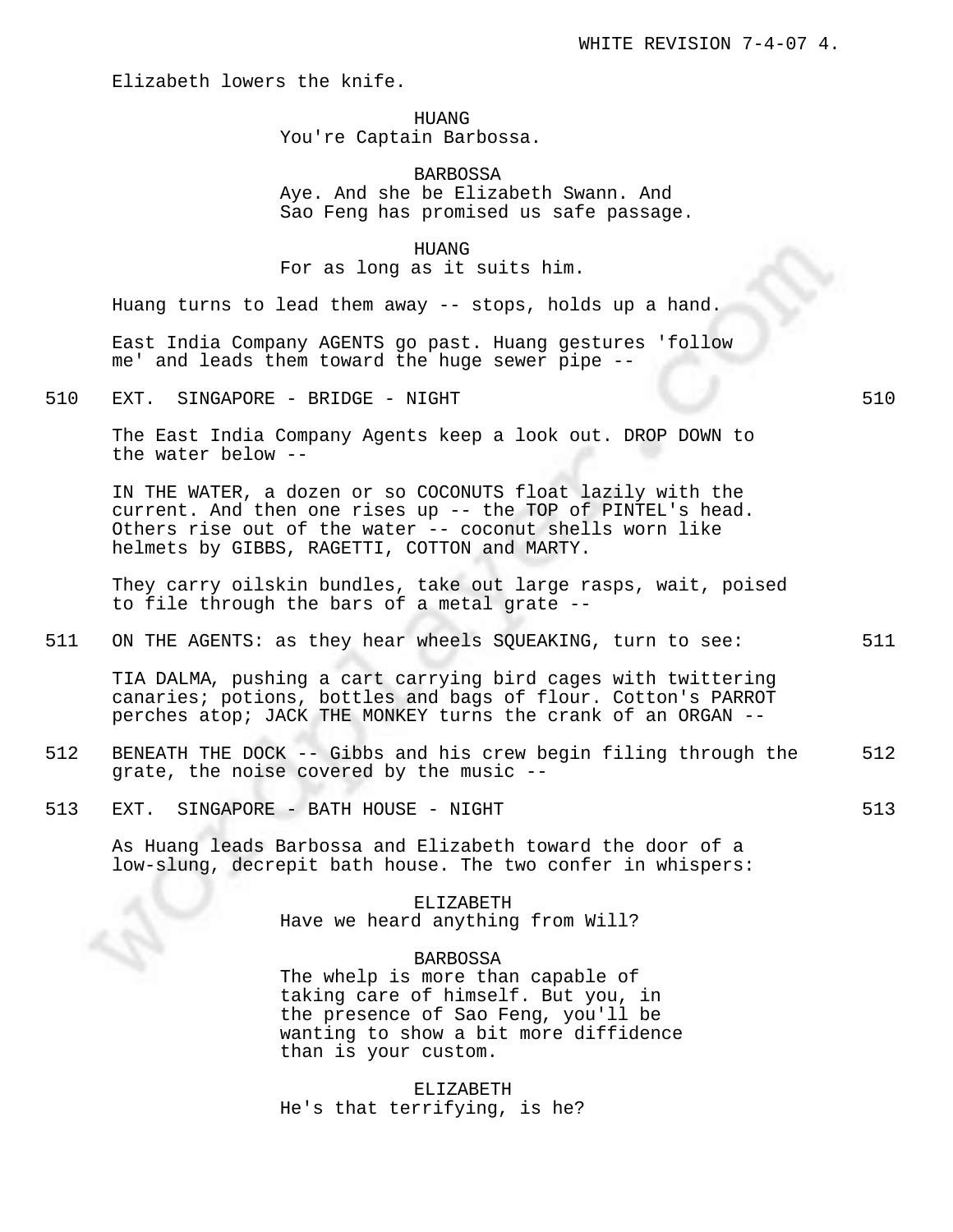BARBOSSA

He's much like myself, absent my merciful nature and sense of fair play.

Huang raps out a signal on the door. A slit opens, eyes scan him, the slit closes, the door opens --

514 EXT. SINGAPORE - UNDER THE DOCKS - NIGHT STAR STAR STAR STAR STAR STAR

Pintel and Ragetti keep filing -- until suddenly the music STOPS. Ragetti files one stroke too many, oops --

515 ON THE DOCKS, one of the Agents regards the Monkey, holding it up 515 with the tip of his sword. The other pokes at the cart.

> AGENT (to Tia Dalma) You can't be here.

Tia Dalma lifts her face -- they see she is BLIND.

## TIA DALMA

Your mother always knew it be you who threw the linens down the well. But she forgave you for it.

AGENT How did you know that?

TIA DALMA

The canaries.

She grins a black-teeth smile. The Agents jump back. Jack the Monkey goes back to grinding, the music picks up --

- 516 BELOW, Pintel and Ragetti return to sawing -- 516
- 517 INT. BATH HOUSE VESTIBULE NIGHT 517 SALLER STATES IN STATES AND THE STATES IN STATES IN STATES IN STATES

Huang stops, bars Barbossa and Elizabeth's way.

HUANG No weapons. Remove them, please.

BARBOSSA

Of course.

Barbossa and Elizabeth lose their swords, pistols. Huang holds up a hand to stop Elizabeth. He gestures to her coat.

> HUANG Did you you think because she is a woman, we would not suspect her of treachery?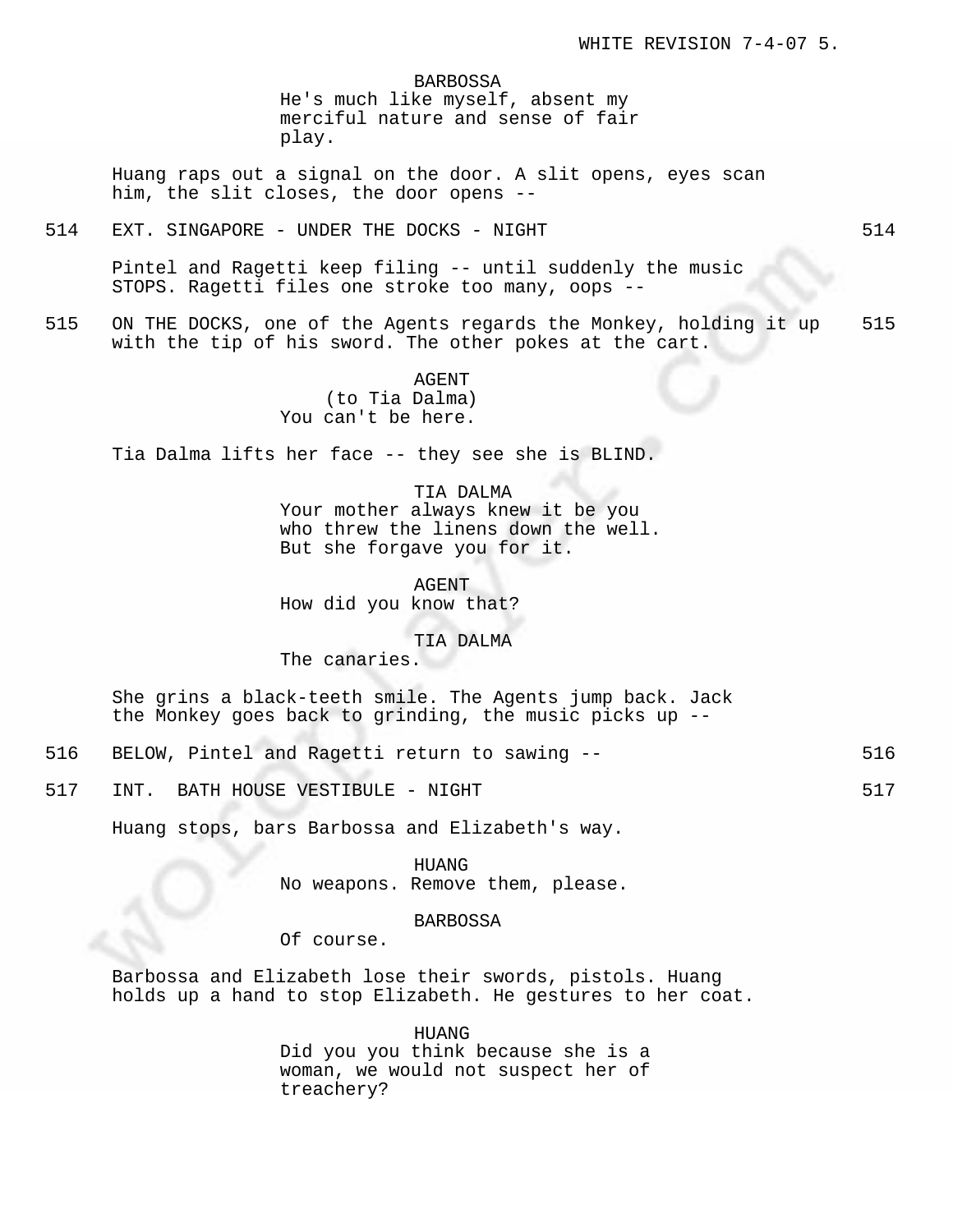BARBOSSA When you put it that way ...

HUANG

Remove, please.

Elizabeth strips off her coat. Huang takes it, and reveals two swords in hidden scabbards in the lining. Again, they start past -- Huang stops Elizabeth. AGAIN. Smiles.

> HUANG (CONT'D) Remove. Please.

Elizabeth looks indignant --

518 INT. BATH HOUSE - NIGHT 518

ON ELIZABETH, self-conscious in a short robe and nothing else. She and Barbossa follow a DRAGON TATTOOED half-naked pirate into the bath house. They move past algae-covered tubs and leaky, rusted pipes. Elizabeth notes: all of the men have the same DRAGON TATTOO.

SAO FENG steps out of a tub; two attendants -- LIAN and PARK (in corset-like outfits) -- dress him in full pirate garb.

Sao Feng does not acknowledge Barbossa and Elizabeth's presence. Barbossa gets it; he must speak first.

> BARBOSSA Captain Sao Feng. Thank you for granting me this audience.

SAO FENG Captain Barbossa! Welcome to Singapore. (to a guard) More steam.

The Guard bangs on the wall twice --

519 INT. BOILER ROOM - NIGHT 519 SOME 519 STEEP SALES IS SAFEKEEPING AT A STEEP STEEP STEEP STEEP STEEP STEEP STEEP STEEP STEEP STEEP STEEP STEEP STEEP STEEP STEEP STEEP STEEP STEEP STEEP STEEP STEEP STEEP STEEP STEEP STEE

Two short ATTENDANTS work the boiler and bellow system that feeds steam to the bathhouse above. Gibbs crawls out of a tunnel, followed by Pintel, Ragetti, Cotton ... and then Marty, who did not have to crawl. They see the attendants, smile at each other -- no problem --

A HUGE ATTENDANT comes into view. Problem. Ragetti moves to crawl back into the tunnel. Gibbs grabs his collar --

GIBBS

(sotto) None of that. (MORE)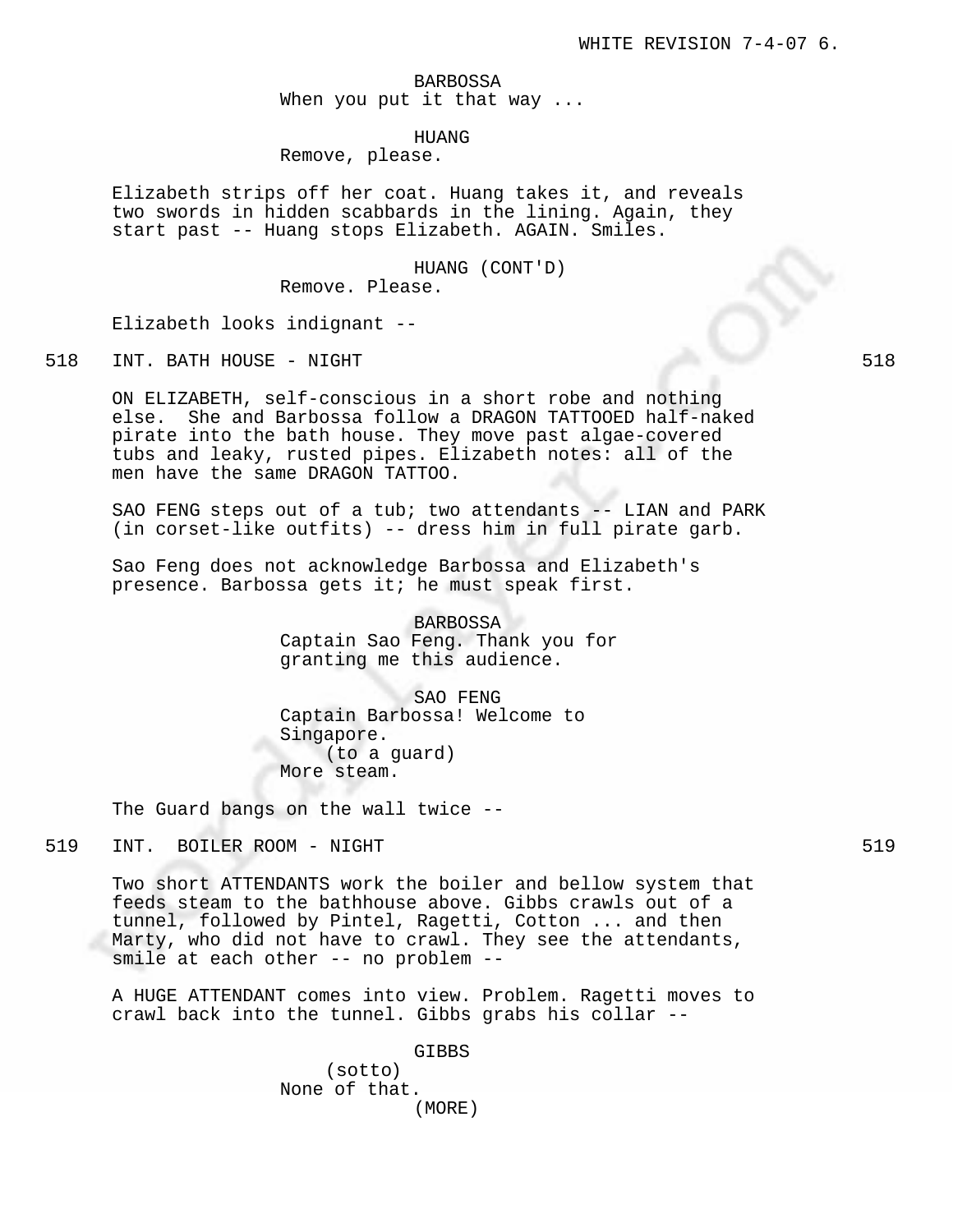GIBBS (CONT'D)

If things don't go the way we want, then we're the only chance we have it won't go as bad as we expect.

520 INT. BATH HOUSE - NIGHT

STEAM issues from the pipes. Sao Feng leans over a vent, waving it into his face.

> SAO FENG I understand that you have a request to make of me ..?

BARBOSSA And a proposal to make to you. I've a venture underway, and I find myself in need of a ship and a crew.

SAO FENG And you consider me worthy of such an honor? A ship and crew ... (a chuckle) Huh. That's an odd coincidence.

ELIZABETH Because you happen to have a ship and a crew you don't need?

Barbossa gives her a warning glance.

SAO FENG

No. Because earlier this day, not far from here, a thief broke into my most revered uncle's temple, and tried to make off with these ...

Sao Feng crosses to a wizened OLD MAN, who clutches ANCIENT CHARTS to his chest. Sao Feng tries to take them -- but the Old Man really does not want to let them go.

A look from Sao Feng, and the man releases them.

SAO FENG (CONT'D) Navigational charts. The route to the Farthest Gate. (Barbossa's smile falters slightly) Wouldn't it be amazing if this venture of yours took you to the world beyond this one?

BARBOSSA It would strain credulity, at that.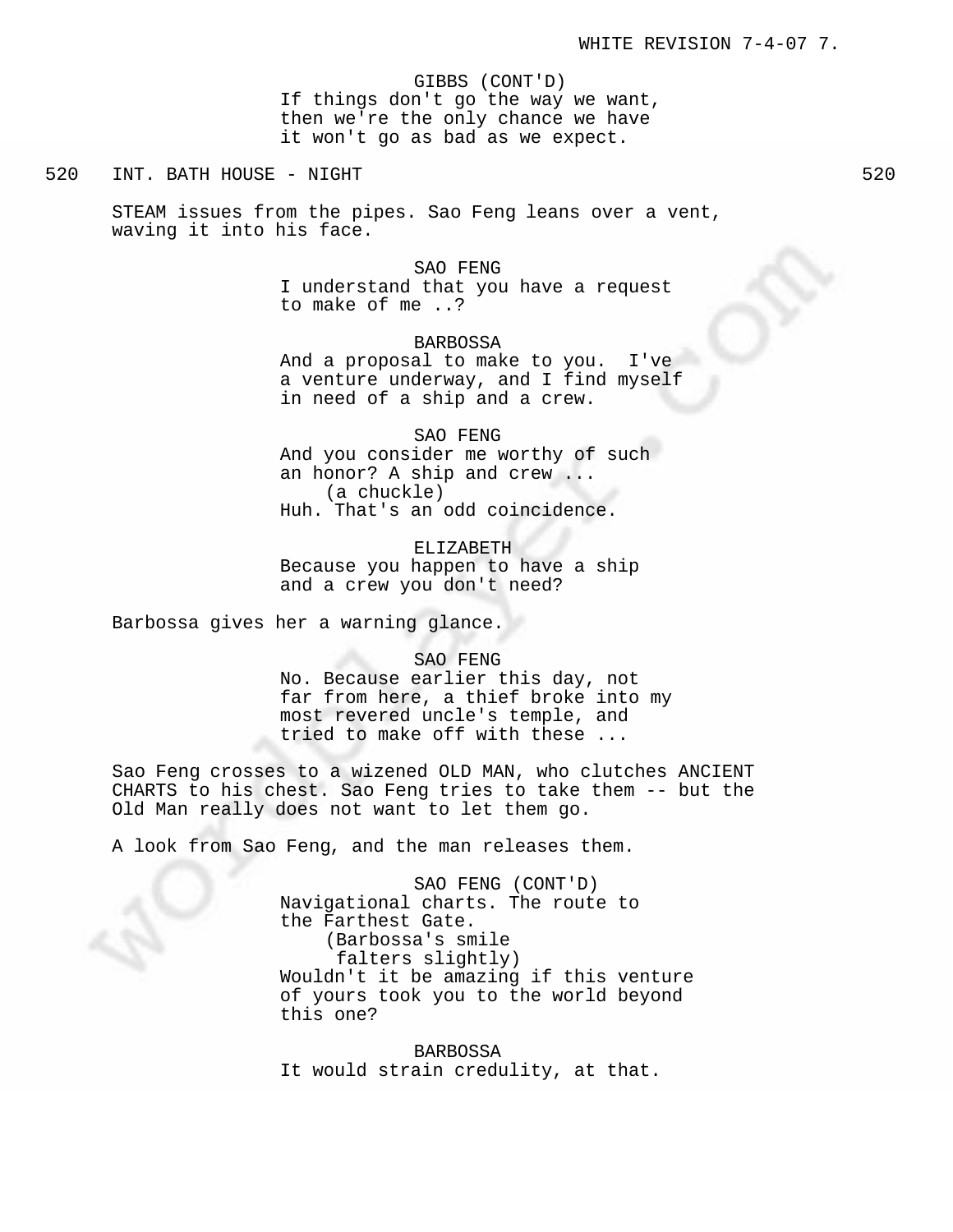Sao Feng gazes at him levelly. He nods to two GUARDS near one of the baths. The Guards haul a FIGURE out of the tank --

It's WILLIAM TURNER. He gasps for breath. Sao Feng grabs him by the hair, displays his face to Elizabeth and Barbossa.

> SAO FENG This is the thief. Is his face familiar to you?

Both play it cool: neither have ever seen him before. Sao Feng studies them, shrugs -- and picks up a huge FID --

> SAO FENG (CONT'D) No? Then I guess he has no further need for it.

He prepares to stab Will with the fid -- Elizabeth tenses -- Sao Feng spots the tell. His pleasant demeanor is gone.

> SAO FENG (CONT'D) You come into my city, you seek my indulgence and largesse, and you betray my hospitality? You betray me?

BARBOSSA Sao Feng, I assure you, I had no idea --

SAO FENG -- that he would get caught.

Sao Feng stares. Barbossa shrugs: yeah, okay.

SAO FENG (CONT'D) You intend to attempt a voyage to Davy Jones' Locker. And I cannot help but wonder: why?

Barbossa tosses something to Sao Feng, who catches it -- a silver PIECE OF EIGHT. Sao Feng examines it.

> SAO FENG (CONT'D) A piece of eight. (looks up at Barbossa) It's true, then?

BARBOSSA Aye. The time is upon us. We must convene the Brethren Court.

He BANGS twice on the wall. No steam.

SAO FENG

More steam!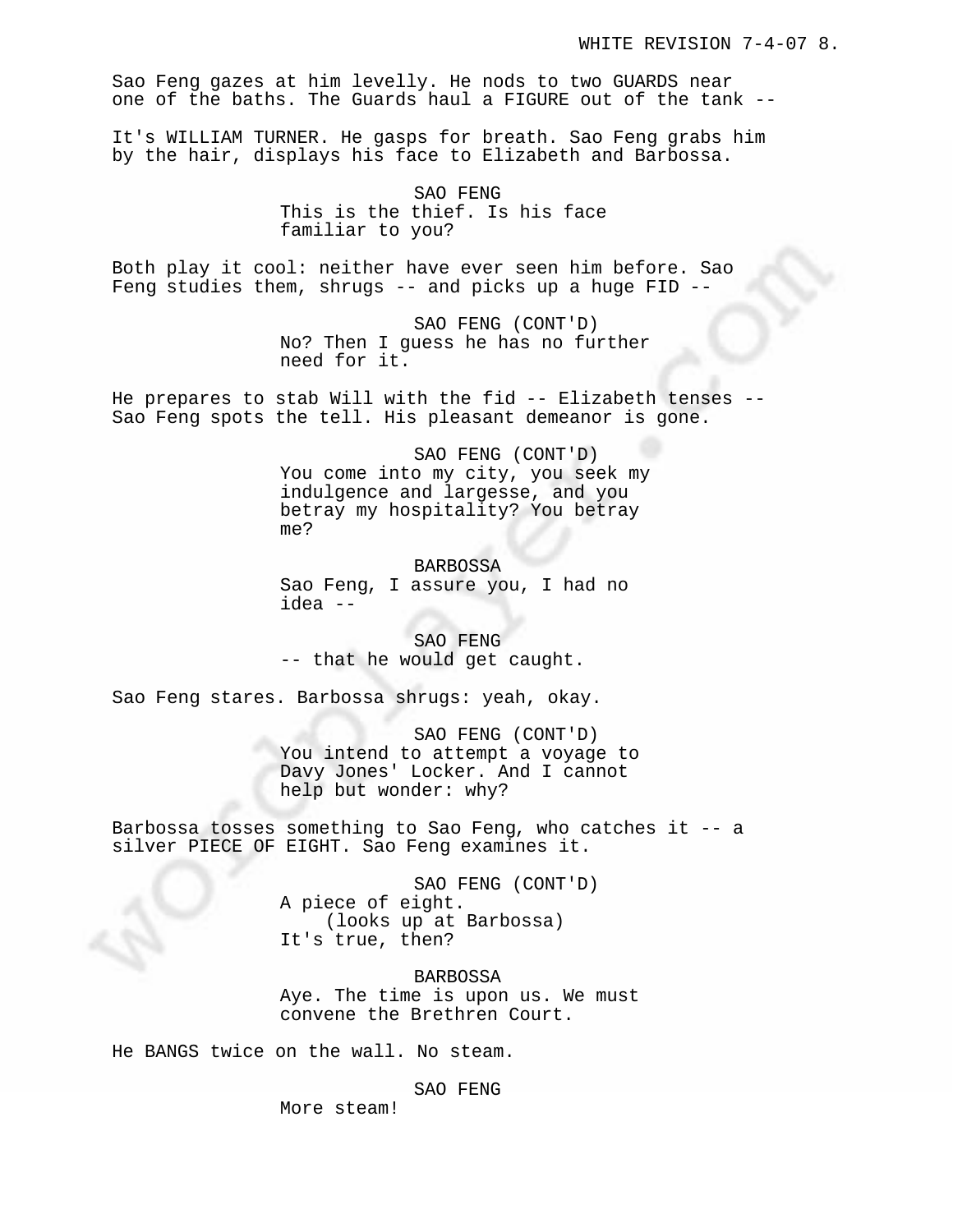521 INT. BOILER ROOM - NIGHT 521 SALES AND THE SERVICE SERVICE SERVICE SERVICE SERVICE SERVICE SERVICE SERVICE

Marty sits atop the huge Attendant, tightening a knot. Cotton puzzles out the boiler mechanism. Gibbs, Pintel and Ragetti move out of the room, further under the bathhouse --

522 INT. BATH HOUSE - NIGHT

Sao Feng leans over a vent, breathes in the soothing steam.

SAO FENG The Court has not met in my lifetime.

## BARBOSSA

Nor mine.

Sao Feng toys with a Captain's knot pendant at his neck.

SAO FENG And when last it did, my father told me, it ended ... badly.

#### BARBOSSA

But the time before that, it produced the Code, which has served us well ... and it was the very first meeting what gave us no less than rule of the sea herself, didn't it? And now that rule is being challenged.

SAO FENG The East India Trading Company.

#### BARBOSSA

(nods) Lord Cutler Beckett is a pox on us all.

523 INT. BENEATH THE BATH HOUSE - NIGHT 523 SANDALL SANDALL SANDALL SANDALL SANDALL SANDALL SANDALL SANDALL SA

Oilskin bundles are unrolled: swords, pistols and grenades. The pirates place the grenades in the floor joists.

Ragetti's attention is drawn to a knothole. He peeks through. Gets a better angle with his wooden eye. It catches Pintel's attention. Ragetti point up, mouths "Elizabeth!"

524 INT. BATH HOUSE - NIGHT

#### SAO FENG

There is a price on all our heads, it is true. It seems the only way a pirate can turn a profit anymore ... (he regards Will) ... is by betraying other pirates. (MORE)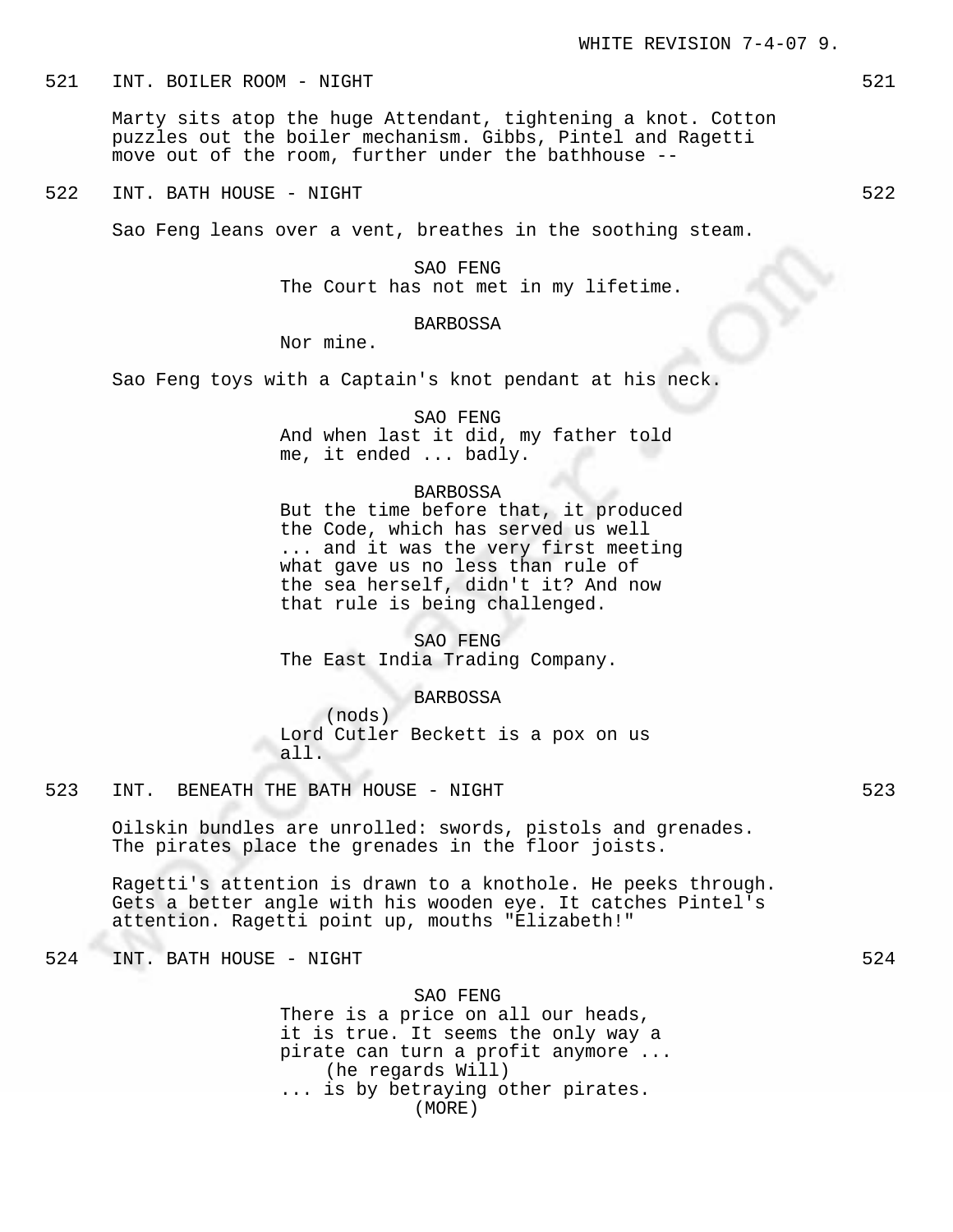SAO FENG (CONT'D) (back to Barbossa) But pirates are either Captain or crew, and nine squabbling captains trying to chart a course is eight captains too many. Against the company, what value is the Brethren Court? What can any of us do?

### ELIZABETH

You can fight.

She realizes she said that out loud. All eyes on her.

525 INT. BENEATH THE BATH HOUSE - NIGHT 525

Pintel shoves Ragetti aside, peers through the knothole --

526 INT. BATH HOUSE - NIGHT 526 SAND FOR THE SERVICE SERVICE SERVICE SERVICE SERVICE SERVICE SERVICE SERVICE S

Elizabeth steps forward:

### ELIZABETH

You are Sao Feng, the Pirate Lord of Singapore. You command in the Age of Piracy, where bold Captains sail free waters, where waves are not measured in feet but increments of fear, and those who pass the test become legend.

A huge dragon TATTOO GUY steps forward to put a hand on Elizabeth's shoulder. She shrugs him off, continues:

> ELIZABETH (CONT'D) Would you have that era come to an end on your watch?

527 INT. BENEATH THE BATH HOUSE - NIGHT 527

Pintel flinches at the sight, gives Ragetti a dismayed look: what are you smoking, dude?

528 INT. BATH HOUSE - NIGHT

#### ELIZABETH

But here you are: your ships crowd the harbor, rotting on their lines, while you cower in your bath water!

Sao Feng regards her, makes a circle around her.

### SAO FENG

Elizabeth Swann ... There is more to you than meets the eye, isn't there? And the eye does not go wanting.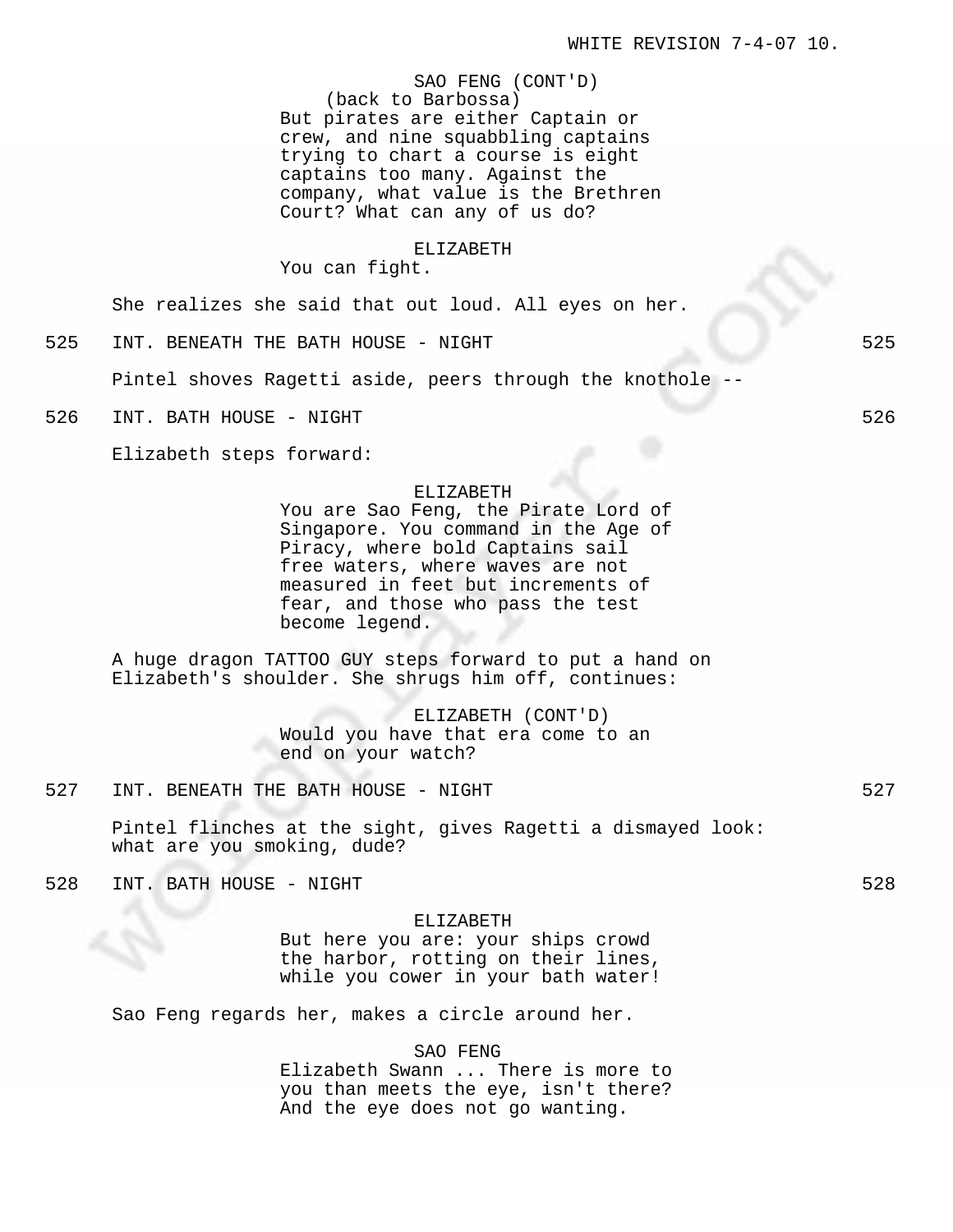He smiles charmingly at her -- she can't help but smile back.

SAO FENG (CONT'D) (to Barbossa) But I can't help but notice you have failed to answer my question. What is it you seek in Davy Jones' Locker?

# WILL

Jack Sparrow.

Sao Feng freezes. The room goes dead still, too.

WILL (CONT'D) He's one of the pirate lords.

Park, one of the twins, giggles at the name -- stops smiling when Sao Feng glares at her. LIAN hides her own smile. Sao Feng works to hide his rage.

### SAO FENG

The only reason I would want Jack Sparrow returned from the realm of the dead is so I can send him back myself.

BARBOSSA Exactly why we preferred his name go unmentioned.

UNDER THIS: Sao Feng spots: The DRAGON TATTOO of one of his Guards is MELTING -- STENG.

> SAO FENG So you admit you have deceived me.

BARBOSSA Jack Sparrow holds one of the Nine Pieces of Eight! He failed pass it along to a successor before he died. And so we must go and fetch him back --

Sao Feng catches Huang's eye, directs him toward Steng.

## SAO FENG

WEAPONS!

Sao Feng's men (and women) produce weapons from beneath the water in the tubs --

529 INT. CRAWL SPACE - BENEATH THE BATH HOUSE 629

Gibbs and the others exchange a glance -- it's gone bad --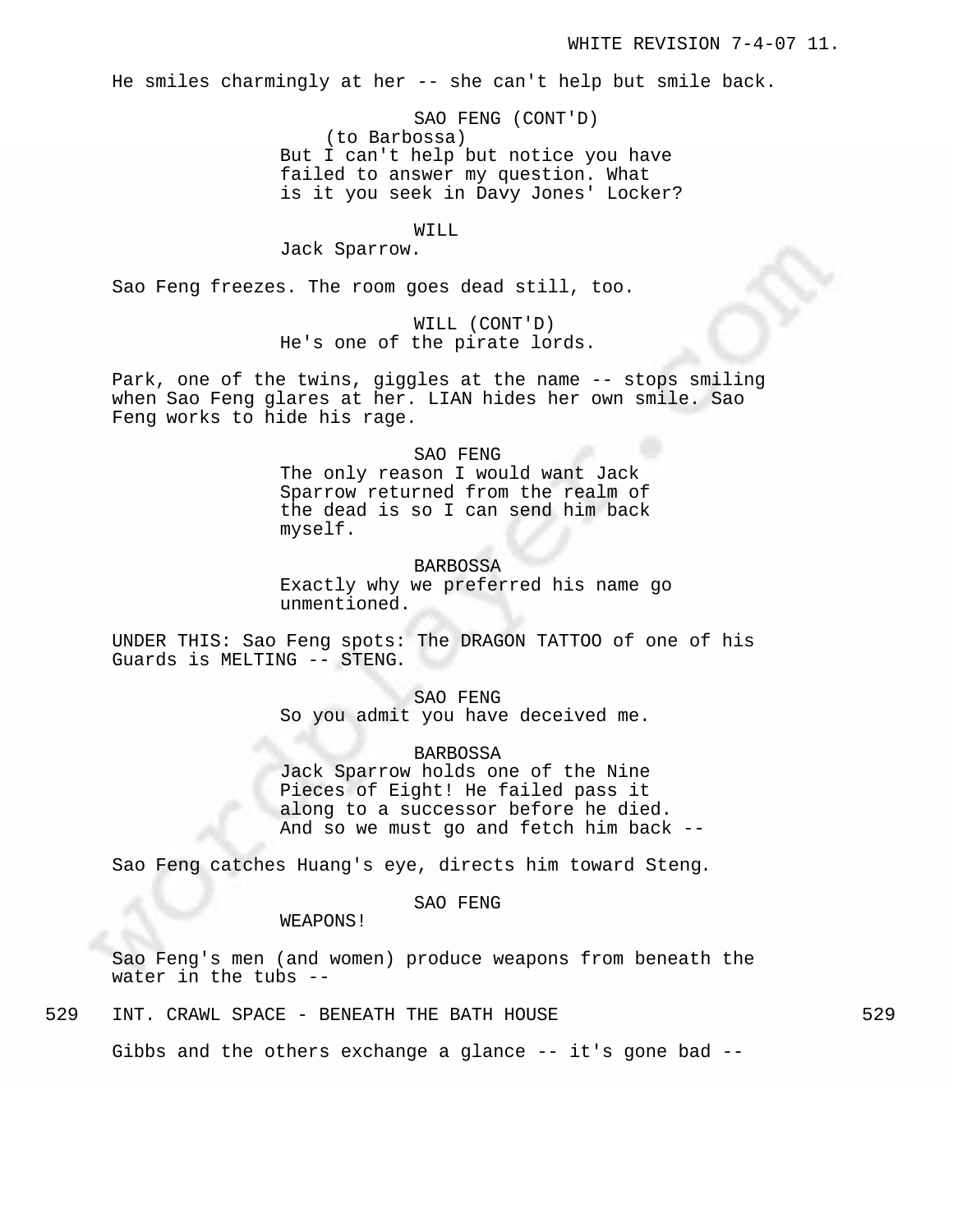Barbossa and Elizabeth are suddenly at the center of a ring of weapons pointed at them.

# BARBOSSA I assure you our intentions are strictly honorable --

He has his hands spread wide -- and then, suddenly, SWORDS are pushed up through the floor boards ... and Barbossa finds himself holding a sword in each hand. Crap. Elizabeth has two swords; she tosses one across the room to Will.

Sao Feng holds the point of the fid to Steng's face.

SAO FENG Drop your weapons, or I kill your man!

Barbossa frowns. Confused looks from Barbossa to Will to Elizbeth. Back to Sao Feng. Barbossa shrugs.

> BARBOSSA Kill him. He's not our man.

WILL If he's not with you, and not us ... who is he with?

The question is answered as suddenly EAST INDIA TRADING COMPANY AGENTS storm in -- CRASHING through windows --

Instantly, the Pirates turn back-to-back to face this new threat. Sao Feng spins away from Steng to fight.

Will grabs another sword from below and wades into the battle --

531 INT. CRAWL SPACE - BENEATH THE BATH HOUSE 631

Pintel and Ragetti light a fuse, to a grenade attached to one of the joists -- EXPLOSION --

532 INT. BATH HOUSE - NIGHT 532

THE BATH HOUSE IS ROCKED, and half the floorboards drop down, making a ramp. Gibbs, Marty, Cotton, Pintel and Ragetti rush in, firing pistols, join the fighting --

As MERCER strides in with a phalanx of SOLDIERS. Lian attacks him with a sword; he fires at her, killing her point blank --

Park pulls a steel chopstick out of her hair, sets out for vengeance. Pirates flee and scatter --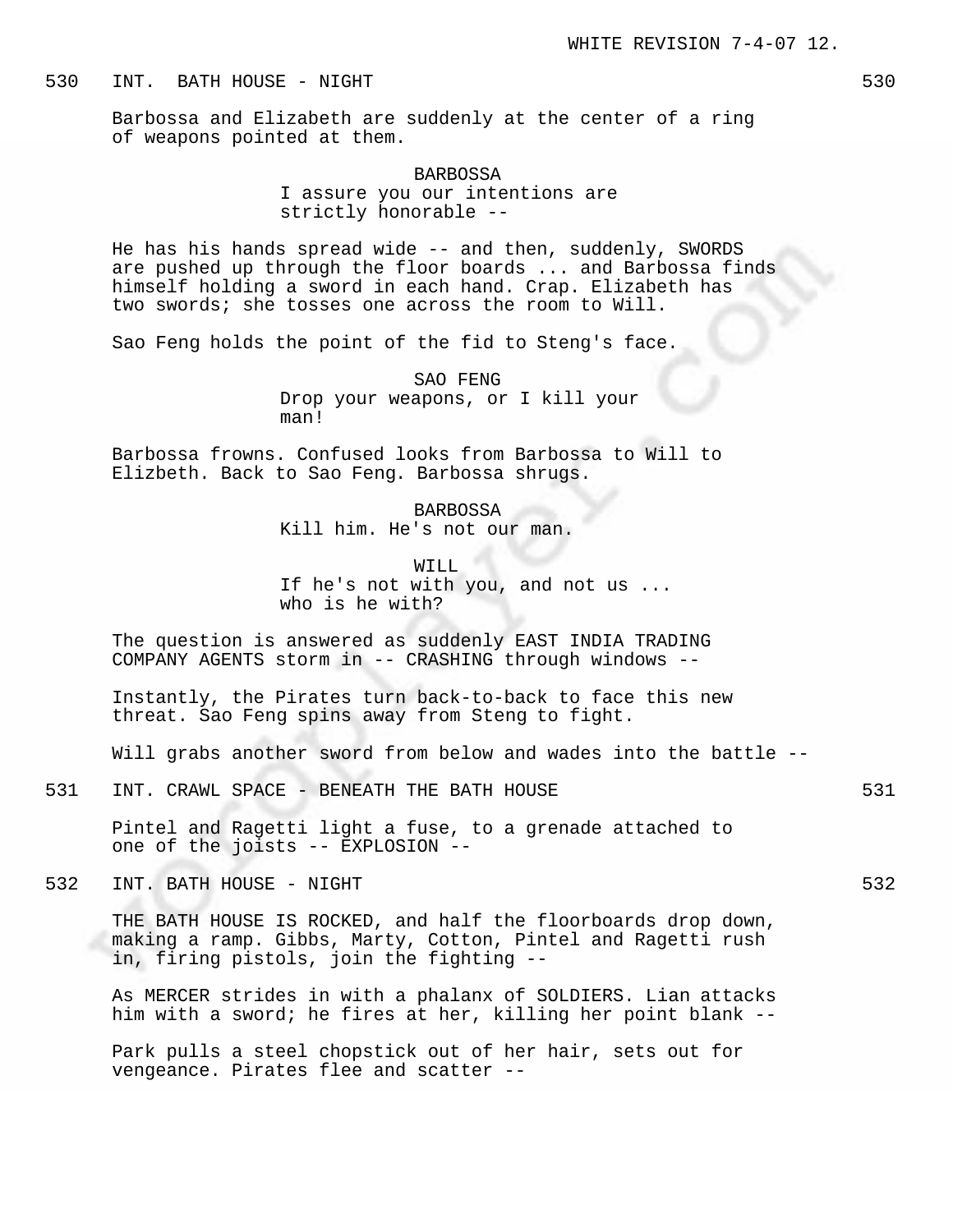## 533 EXT. SINGAPORE - DOCKS - VARIOUS - NIGHT 533

Our heroes flee down ramps, up ladders, swing on ropes. East India Trading Company AGENTS fire pistols, engage with swords --

Amid the fighting, a stack of crates is knocked over. Pintel pushes Steng out of the way, saving him.

Steng grins his thanks -- then suddenly slashes at Pintel, who jumps back.

#### PINTEL

Hey! You're a pirate!

Steng slashes, Pintel falls backwards over a rail --

Elizabeth and Barbossa, Cotton and Marty take on an array of East India Trading Company AGENTS --

534 Agents crouch behind the push-cart of Tia Dalma. The canaries fly 534 away from it, through open doors of their cages. The Agents realize something is wrong, and run --

Just as the cart EXPLODES --

535 ON A PLATFORM, a wall collapses and Mercer is knocked back, into 535 the shadows. He pulls a steel chopstick out of one shoulder ... then the other. Looks up and sees --

Will comes around a bamboo scrim -- where Sao Feng grabs him. He puts a knife to Will's throat. Fighting, gunfire, explosions can be seen past them, through the scrim.

> SAO FENG Odd coincidence, isn't it? The East India Trading Company finds me the day you show up in Singapore.

WILL It is coincidence only.

Will twists away, flashes his own knife; Sao Feng blocks it. Mercer, unseen, grins and draws his pistol, aims --

> WILL (CONT'D) You want to cut a deal with Beckett? You need what I offer.

ON MERCER, ready to fire -- but hesitates.

SAO FENG You crossed Barbossa, you're willing to cross Jack Sparrow -- why should I expect any better?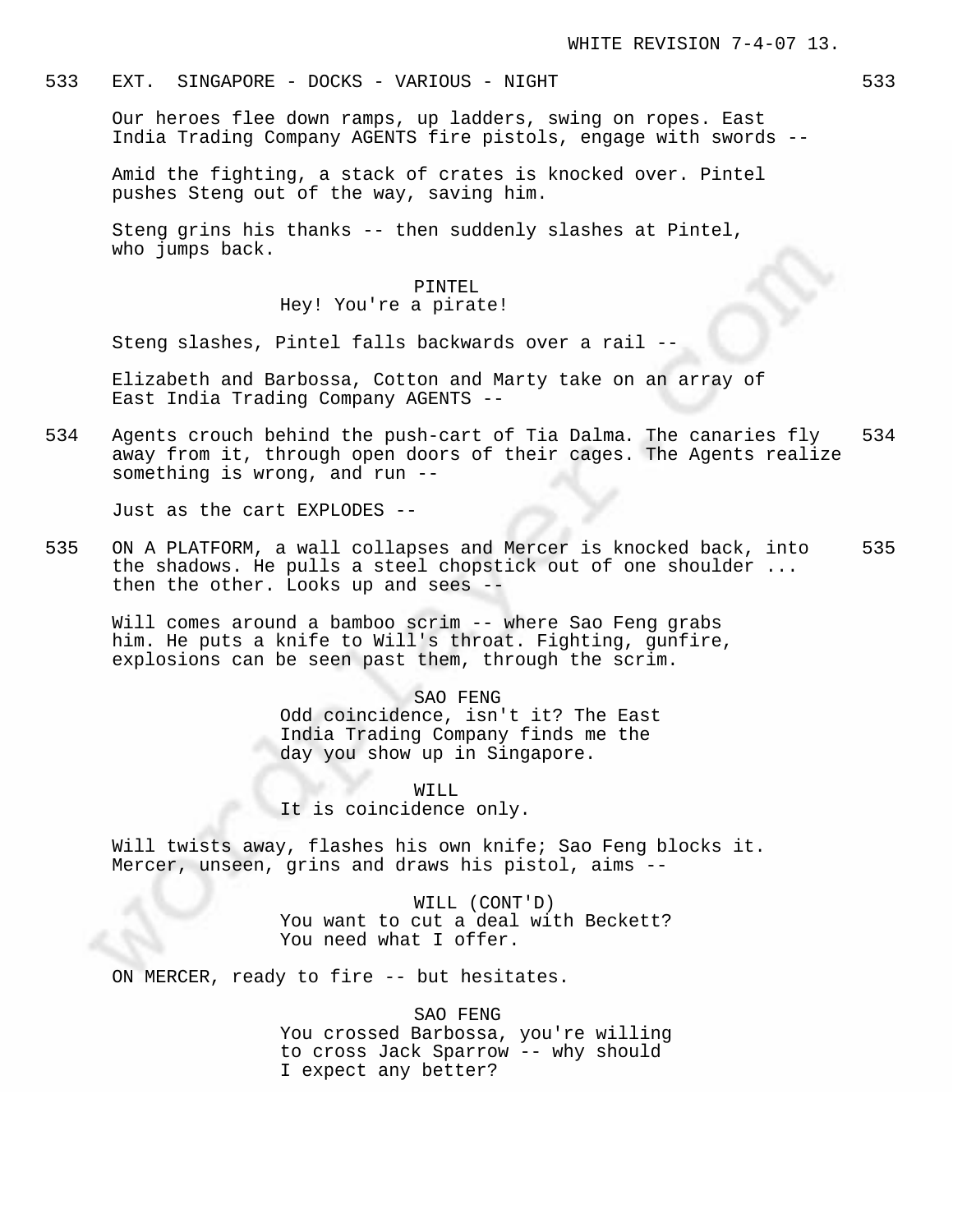WILL They are in the way of what I want. You're helping me get it.

Sao Feng accepts this logic, but has a final point:

SAO FENG You betray me, and I will slit your throat.

# WILL

Then we have an understanding.

They each lower their knives. Sao Feng hands Will the charts.

- 536 ON THE DOCKS, Jack the Monkey lights a rocket. The rocket shoots 536 across the water, into the fireworks shed. EXPLOSIONS, and the shed TILTS OVER, SPLASHES --
- 537 ON THE PLATFORMS, Barbossa and Elizabeth arrive, see Will, holding 537 the charts, standing with Tai Huang.

BARBOSSA You have the charts!

WILL

And better. (indicates Huang) A ship and a crew.

ELIZABETH Where's Sao Feng?

WILL He will cover our escape -- then meet us at Shipwreck Cove.

æ. HUANG This way. Be quick.

Barbossa nods; he and Will follow Tai Huang away, followed by Elizabeth, Pintel, Ragetti, Cotton. ON MERCER, still hidden ... he recedes back into the shadows.

538 EXT. HAI PENG - DECK - NIGHT 538

The Chinese Junk sails out of the harbor. The night sky GLOWS from FIRES burning in Singapore. Barbossa confronts Will.

> BARBOSSA You weren't supposed to get caught.

WILL It worked out the way I wanted.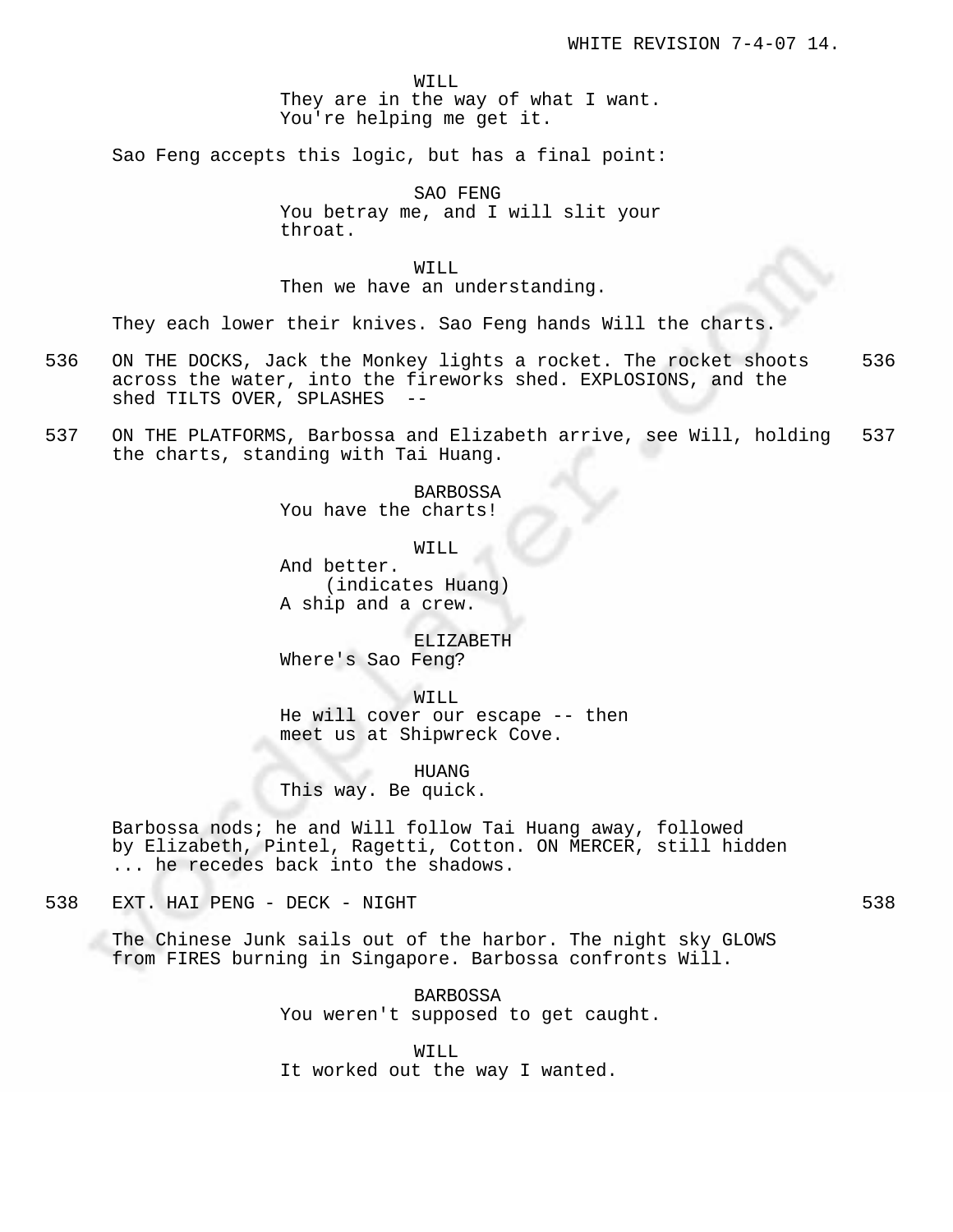He moves away -- past, Elizabeth who looks out from the rail - there are dozens of ships clustered on shore. Beyond them, the glow of Singapore as it burns.

ELIZABETH

There's no place left for him to cower. Do you think he will honor the call?

Tia Dalma steps up behind her.

TIA DALMA

I cannot say. There be something on the seas that even the most staunch and bloodthirsty pirates have come to fear --

539 EXT. CARIBBEAN SEA - DAY 539

The Dutchman SURFACES. CANNON PORTS open. CANNONS FIRE - rapid, no time for reloading -- PIRATES SHIPS are hit BROADSIDES. Their cannons return fire.

The Dutchman's cannons go silent. Smoke drifts from the barrels, becoming ...

540 EXT. CARIBBEAN SEA - DAY - LATER 540

... smoke that the Flying Dutchman sails through regally, smoke issuing from burning wreckage. It sails past, revealing:

IN THE DISTANCE, the Endeavour rides majestic on the horizon --

541 INT. ENDEAVOUR - CAPTAIN'S CABIN - DAY 541

A MAP of the world; ship models representing squadrons. Several officers pore over it.

A PIECE OF EIGHT spins on a desktop; a hand slams down on it: Beckett's. He picks it up, examines it. The Dead Man's Chest is on the desk as well.

> BECKETT A piece of eight. Nine of them, you said?

MERCER Our new friend in Singapore was very specific, sir: nine pieces of eight.

BECKETT What is the significance of that, I wonder?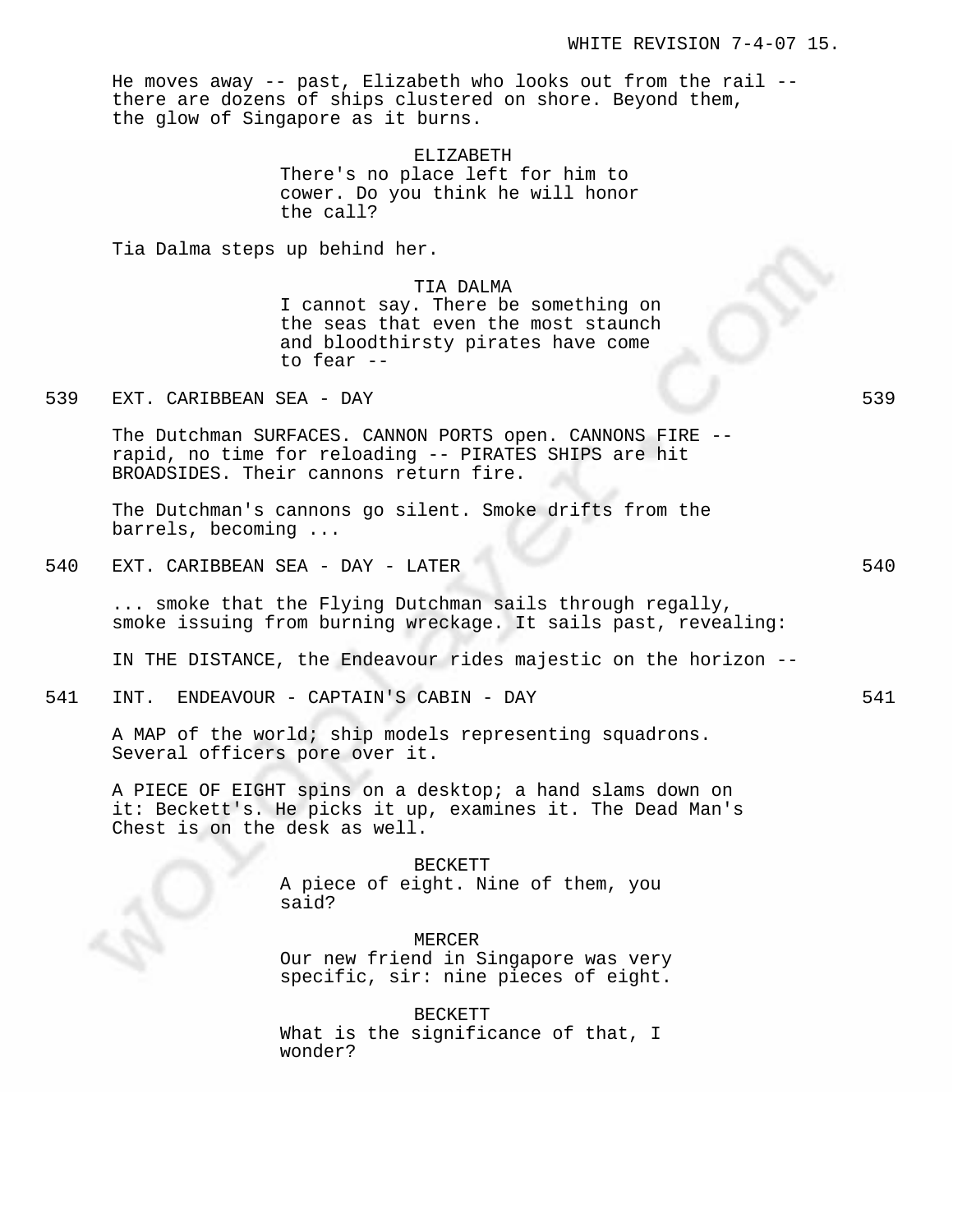MERCER

Does it matter? There's nothing can hold against the armada, (taps fingers on chest)

not with the Flying Dutchman at the lead.

#### BECKETT

Nothing we know of. Did our friend happen to mention where the Brethren Court is meeting?

MERCER He was mum on that, sir.

BECKETT Then he understand the value of information. Speaking of ... best keep all this to ourselves.

He glances across the room, where SWANN sits at a table, signing orders, one after another.

> BECKETT (CONT'D) We can't have anyone running off to Singapore, can we? Ah, Admiral!

Now-Admiral NORRINGTON has entered the cabin.

NORRINGTON You summoned me, Lord Beckett?

BECKETT Yes. Something there that better suits your new station.

He nods to a long wooden box on a sideboard. Norrington thinks he recognizes it, opens it. Inside is his SWORD. A glance back at Beckett, who nods. Norrington lifts the sword, considering what it means.

UNDER THIS:

BECKETT (CONT'D) The Brethren know they face extinction. All that's left is for them to decide where they will make their final stand.

ON SWANN - a clerk sets a sheaf of documents before him.

SWANN Not more requisition orders.

CLERK No, sir. Execution.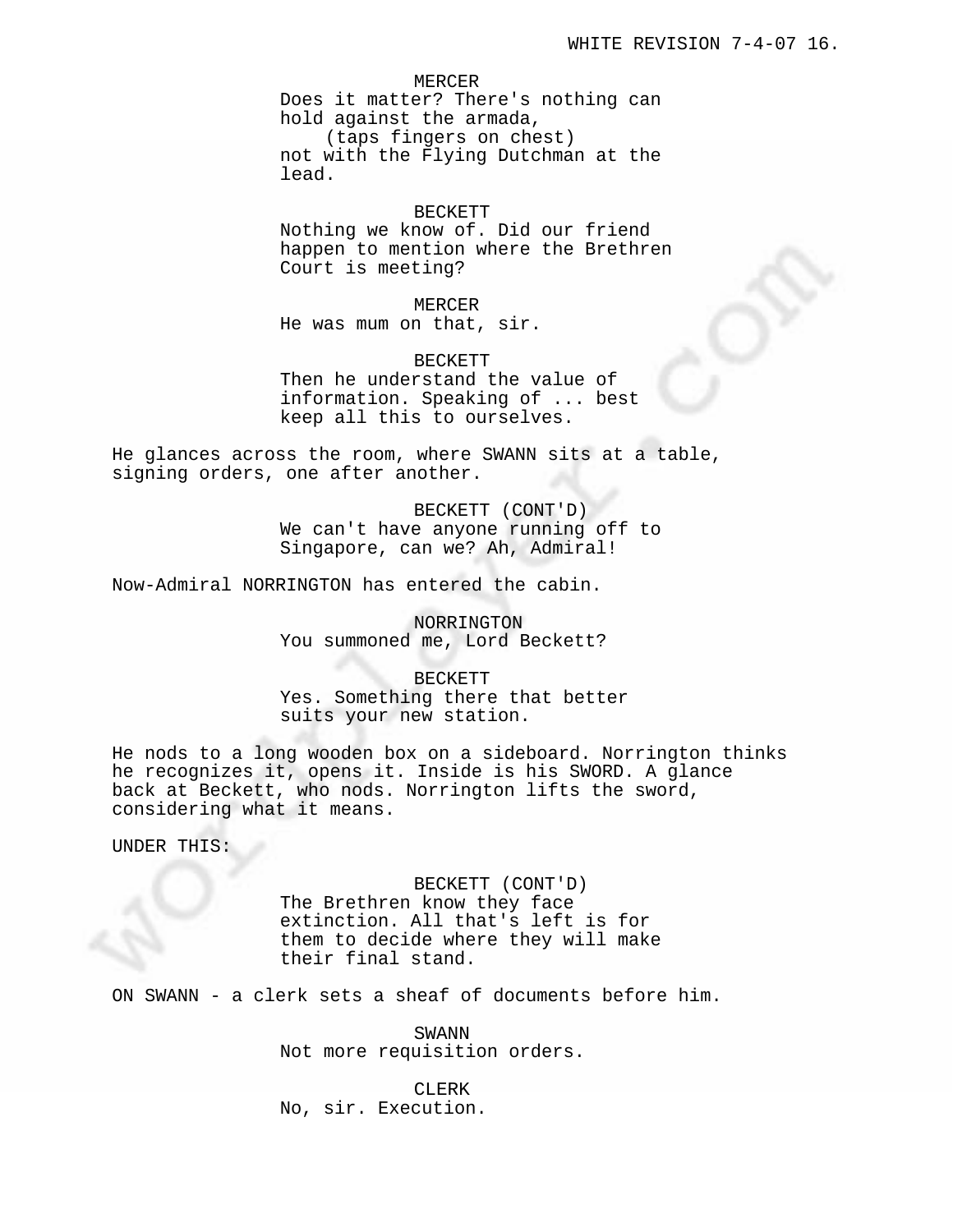Swann is distressed by that; briefly, he makes eye contact with Norrington. Both men quickly look away. Swann picks up his quill, resumes his distasteful task.

GROVES enters, salutes Beckett.

GROVES The attack is ended, sir.

542 EXT. ENDEAVOUR - DAY 542

Governor Swann stares out at sections of blasted hull, floating barrels, and bodies. Beckett and Norrington arrive, gaze out at the carnage.

### NORRINGTON

Appalling.

Beckett raises his spyglass.

BECKETT Bloody hell. There's nothing left. (to Norrington) Prepare to lower the boat. Fetch the chest.

Swann wants to turn away, but forces himself to look --

543 INT. FLYING DUTCHMAN - CAPTAIN'S CABIN - DAY 543

Music plays. Jones gazes at the locket with the picture of hanging from the pipe organ. He lifts it gently ...

A tear forms in his eye. Jones touches a knuckle to the tear - and is stunned by its presence, by his own emotions. He knows the cause, glances toward the deck --

544 EXT. FLYING DUTCHMAN - DECK - DAY 544

The Dead Man's Chest is brought over the rail, guarded by MARINES, including MURTOGG and MULLROY, and led by Norrington.

Norrington takes in the ship, the crewmen, not happy to be there. He notes the fear in his men.

NORRINGTON

Steady, men. We stand aboard a seagoing vessel, no more and no less. You will comport yourself as marines.

Murtogg puts a hand on a rail, snatches it back, disgusted.

MULLROY Oh, now, it's not all that bad. A little bit of elbow grease, is all she needs.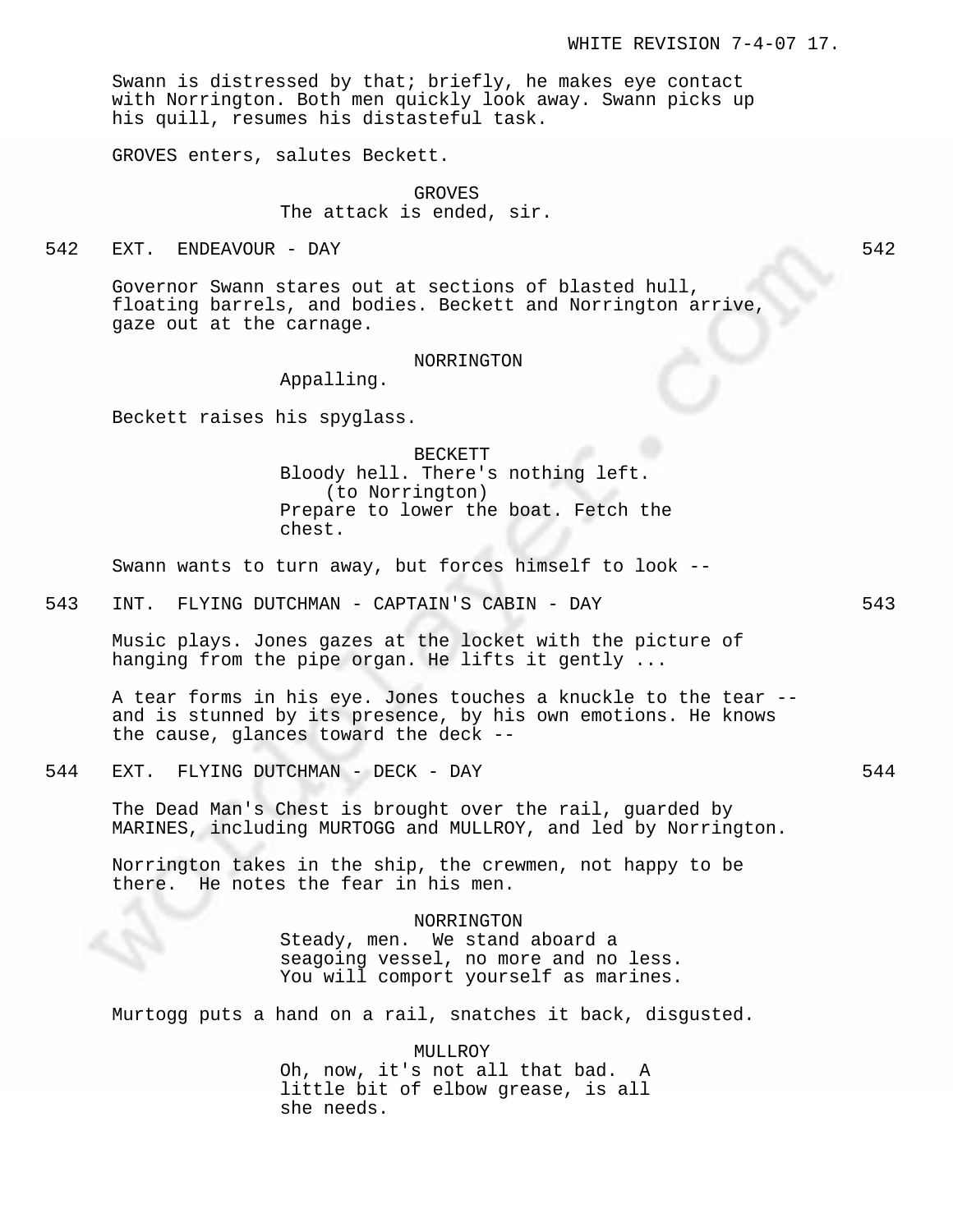MURTOGG We set the grease on fire?

MULLROY And get away as fast as we can.

MURTOGG It's a two-part plan.

MULLROY That's how you know it's a good one.

Jones strides up, but keeps his distance from the chest.

JONES

Go, the lot of you -- and take that with you! I will not have that infernal thing on my ship!

## BECKETT

Oh. I'm sorry to hear that. Because I will. Because it seems to be the only way to ensure this ship do as directed by the Company.

Jones grips the ship's rail with his claw. Beckett nods, indicates Norrington should continue away with the chest.

> JONES The Dutchman sails as its Captain commands.

## BECKETT

And the Captain is to sail it as commanded. This is no longer your world, Jones. The immaterial has become ... immaterial. I would have thought you'd learned that when I ordered you to kill your pet.

Swann steps forward.

SWANN

Did you give those ships opportunity to surrender?

# JONES

We let them see us. Methinks that opportunity enough.

## SWANN

My daughter could have been aboard one of them! That alone is cause to exercise restraint!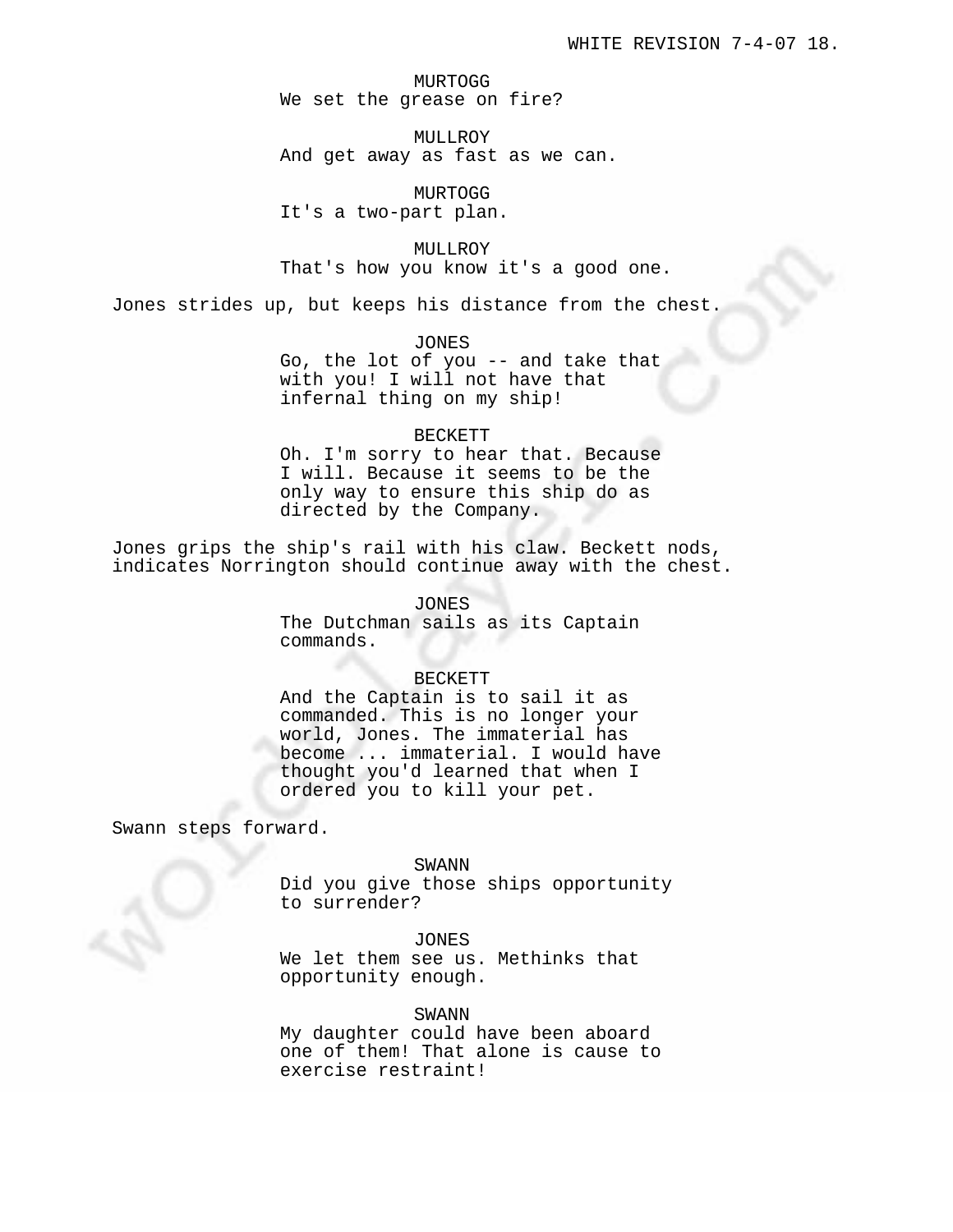BECKETT We need prisoners to interrogate. Which works best when they are alive.

JONES I am exterminating pirates. As commanded by the Company. (to Swann) And your daughter is dead. Pulled under with the Black Pearl -- by my pet. Did Lord Beckett not tell you that?

Swann is taken aback with shock -- then whirls and runs for the cabin. Beckett gives Jones a dark look, follows --

545 INT. FLYING DUTCHMAN - CABIN - DAY 545

The chest is set in place. The key inserted into the lock by Norrington. He opens the chest; the BEATING HEART is inside.

Swann comes into the cabin, purposeful. The MARINES immediately point their rifles at the heart. Swann grabs one of their bayonets, intending to plunge it into the heart -- Norrington grabs his wrist.

#### NORRINGTON

Governor!

# SWANN Did you know? Did you?

He doesn't know what he's talking about.

SWANN (CONT'D) She's dead! Elizabeth is dead!

Norrington is stunned. Swann breaks down. Norrington jerks his head to the marines: leave. They do.

Swann regains his purpose --

SWANN (CONT'D) Let me go! Let me do this!

JONES (O.S.)

Let him go.

Jones is in the doorway.

SWANN Stay back! I will kill you!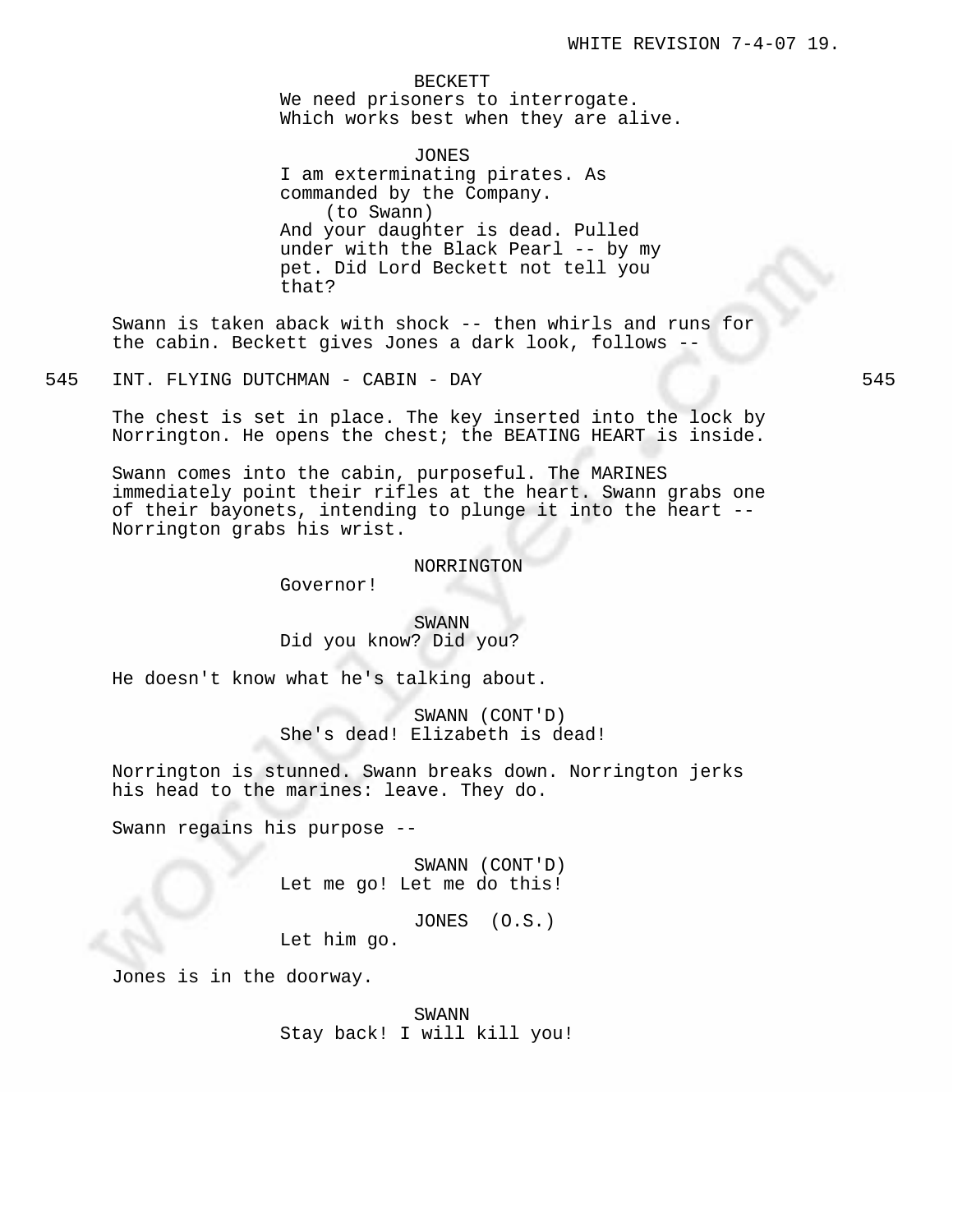### JONES

And are you prepared for what comes after? When I carved that traitorous vessel from my body, I cast upon it a terrible geis. If you stab my heart ... then yours will take its place.

The import of that is not lost on Swann and Norrington.

JONES (CONT'D) The crew is not bound to me, they are bound to the Dutchman ... and the Dutchman must have a captain. Will ye serve?

Swann hesitates -- Beckett and Mercer arrived in time to hear the end of Jones' speech. Beckett is none too pleased.

> BECKETT Governor! Your daughter is still alive.

## MERCER

Saw her myself, in Singapore.

That's news to Jones; he snaps an angry look at Beckett. Beckett waves him off.

> SWANN You're all liars!

BECKETT No. Jones is merely cruel. But perhaps I am guilty of sin by omission. For which I apologize.

NORRINGTON Governor ... Weatherby ... there's still hope.

Swann searches his face -- he, at least, is sincere.

NORRINGTON (CONT'D)

I have hope.

The anger drains from Swann's face. He releases the bayonet to Norrington. To Beckett:

> SWANN Our association is ended.

Norrington escorts him out, past Beckett -- he gives Beckett a narrow look: he does not like what he just heard.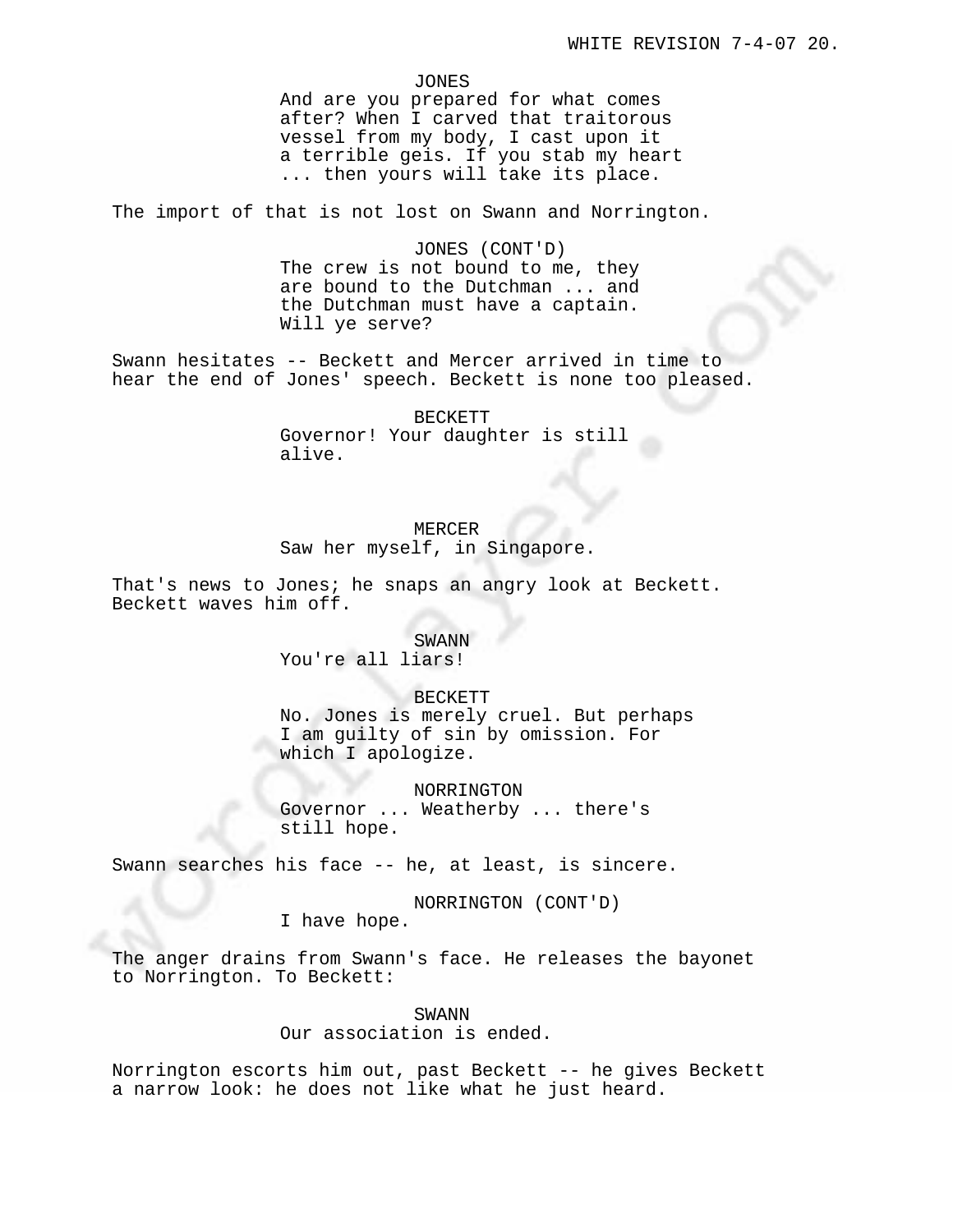# BECKETT You're dismissed, Captain.

Jones gives him the same narrow look, exits. Beckett contemplates his options as he shuts the chest softly.

> MERCER He's a sly one, that Jones. Who's going to kill him, if they become him?

Beckett considers that; not good.

BECKETT

I can order Admiral Norrington's silence. He'll obey; it's what he does.

#### MERCER

And the governor?

Beckett considers; he is genuinely regretful.

### BECKETT

Yes. Well. Every man should have a secret he carries to his grave.

| 546 | EXT |  | HAI PENG - | DECK - | DUSK |  |  |  |
|-----|-----|--|------------|--------|------|--|--|--|
|-----|-----|--|------------|--------|------|--|--|--|

Will makes a line fast -- notices a speck of water on the back of his hand. Looks up --

Many SNOWFLAKES are falling down onto the ship.

547 EXT. BETWEEN WORLDS - ICE PASSAGE - DUSK 547

The Hai Peng sails into a frozen glacial landscape.

548 EXT. HAI PENG - DECK - DUSK 548

The monkey, shivering. Ragetti, shivering. Pintel, shivering. Tia Dalma stands nearby, not shivering.

> PINTEL No one said anything about cold.

# RAGETTI

I'm sure there's good reason for us suffering.

PINTEL Why didn't the obeah woman just bring back Jack the way she brought back Barbossa?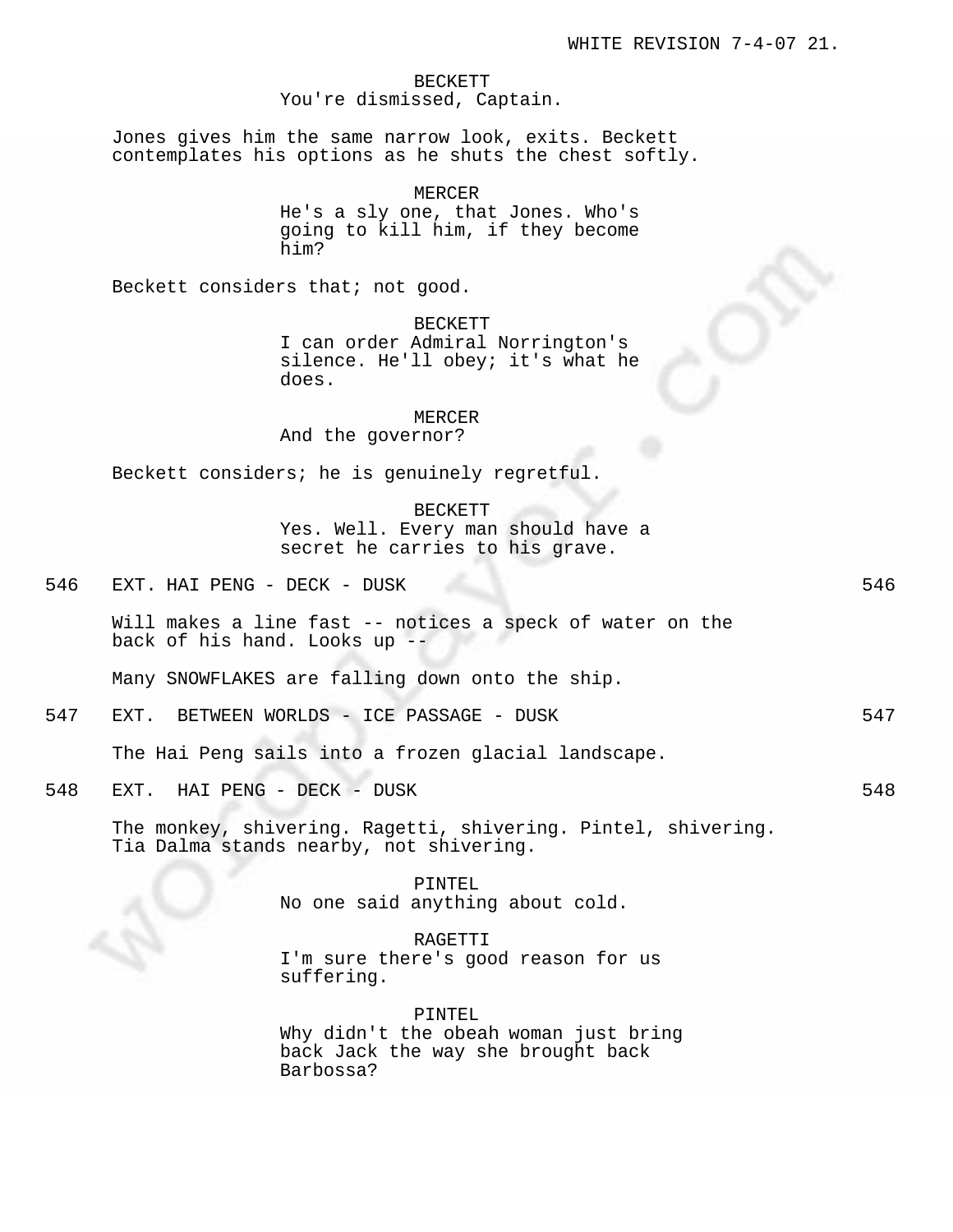## TIA DALMA Because Barbossa was only dead.

He didn't know she was standing there.

TIA DALMA (CONT'D) Jack Sparrow be taken body and soul, to a place not of death, but punishment. The worst fate a person can conjure for himself, stretching on forever ... That's what awaits in Davy Jones' Locker.

She moves away.

### RAGETTI

# I knew there was a good reason.

549 CLOSE ON: THE MAP, as Will moves the circles within circles of 549 the chart. In the center, a drawing of a ship rotates.

### WILL

(to Huang) Nothing here is set. It can't be as accurate as modern charts.

HUANG No. But it leads to more places.

Will stares after Huang as he moves away. Will's focus moves to one of the inscribed poems. He frowns.

#### WILL

"Over the edge, back, over again, sunrise sets, flash of green." Do you care to interpret, Barbossa?

BARBOSSA Ever gazed upon the green flash, Mister Gibbs?

#### GIBBS

I reckon I've seen my share. (to Will)

Happens on rare occasion, at the last glimpse of sunset, a green flash shoots up into the sky. Some go their whole lives and never see it. Some claim to have seen it who ain't. Some say --

### PINTEL

-- it signals when a soul comes back to this world from the dead! (Gibbs glares at him) Sorry.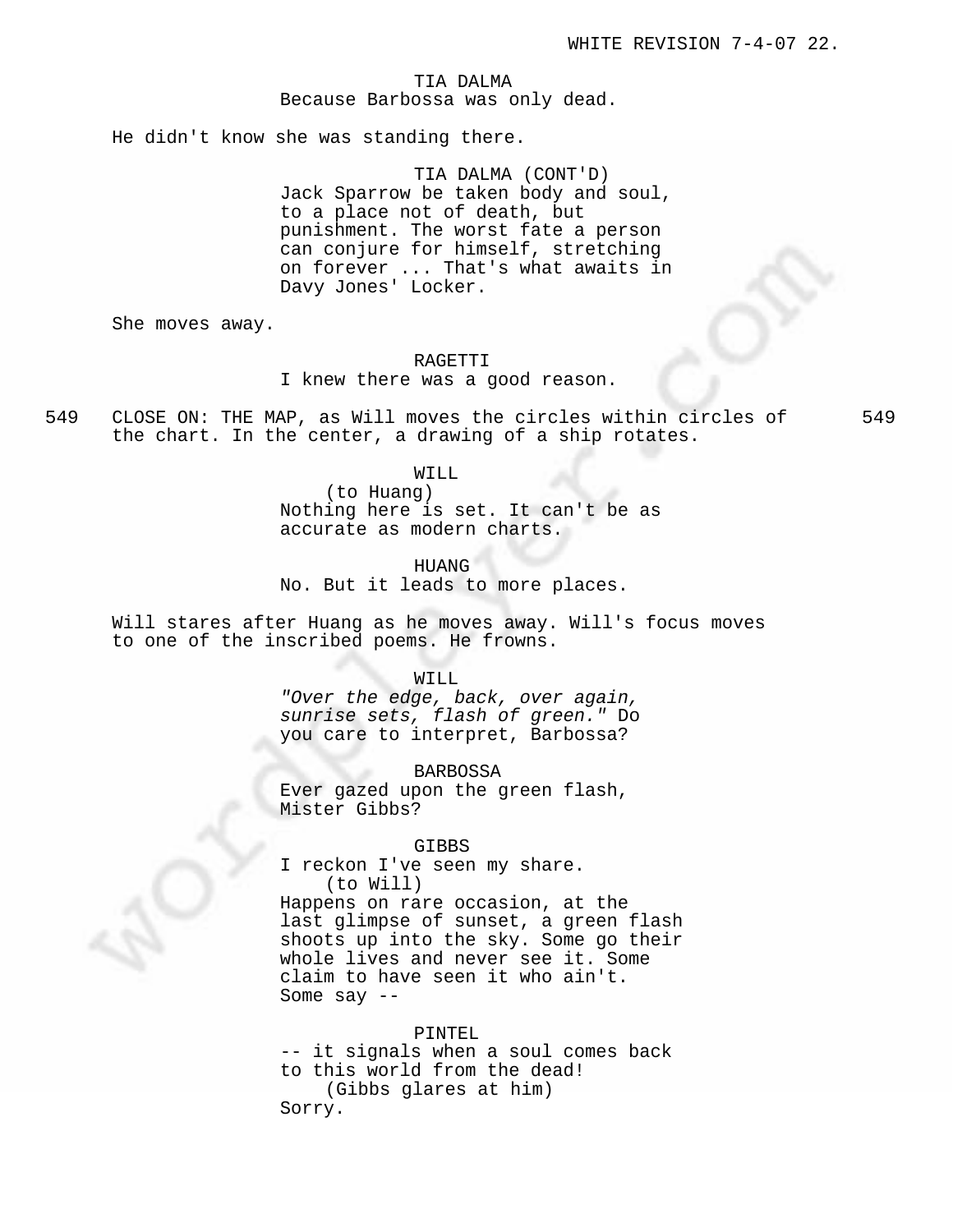Pintel slinks away, joins Ragetti.

## RAGETTI

Don't they get it? It's a riddle. Riddles are fun. "Over the edge, back, over again --"

#### PINTEL

Riddles are not fun! The way it always goes is some poor bloke ends up dead, but just beforehand he realizes no, I wasn't supposed to listen to the sirens, I wasn't supposed to take the pot 'gold, but by then it's too late and he dies in a horrible and ofttimes ironical manner, and in this case, you and I be the poor bloke!

By the time Pintel is done with his rant, all on deck are staring at him. Barbossa grins.

### BARBOSSA

See, Mister Turner? We will find a way. It's not getting to the land of the dead is the problem -- it's getting back!

550 EXT. HAI PENG - DECK - NIGHT 550

Elizabeth stands beneath a lantern at the rail. She stares out at the dark sea. The icebergs are gone. Will joins her.

The ocean before them is a mirror, stars above and below.

A silence between Will and Elizabeth. Finally:

WILL How long do we continue not talking?

In fact Elizabeth doesn't want to talk. But --

# ELIZABETH

Once we rescue Jack, everything will be fine.

There are many ways to intrepret those words and Will runs through them all. Finally concludes:

WILL

# Then we will rescue Jack.

Elizabeth nods, steps back from the rail -- turns and leaves. Will leans forward, arms on the rail ... and notices:

Far away, a line of white mist stretches to infinity.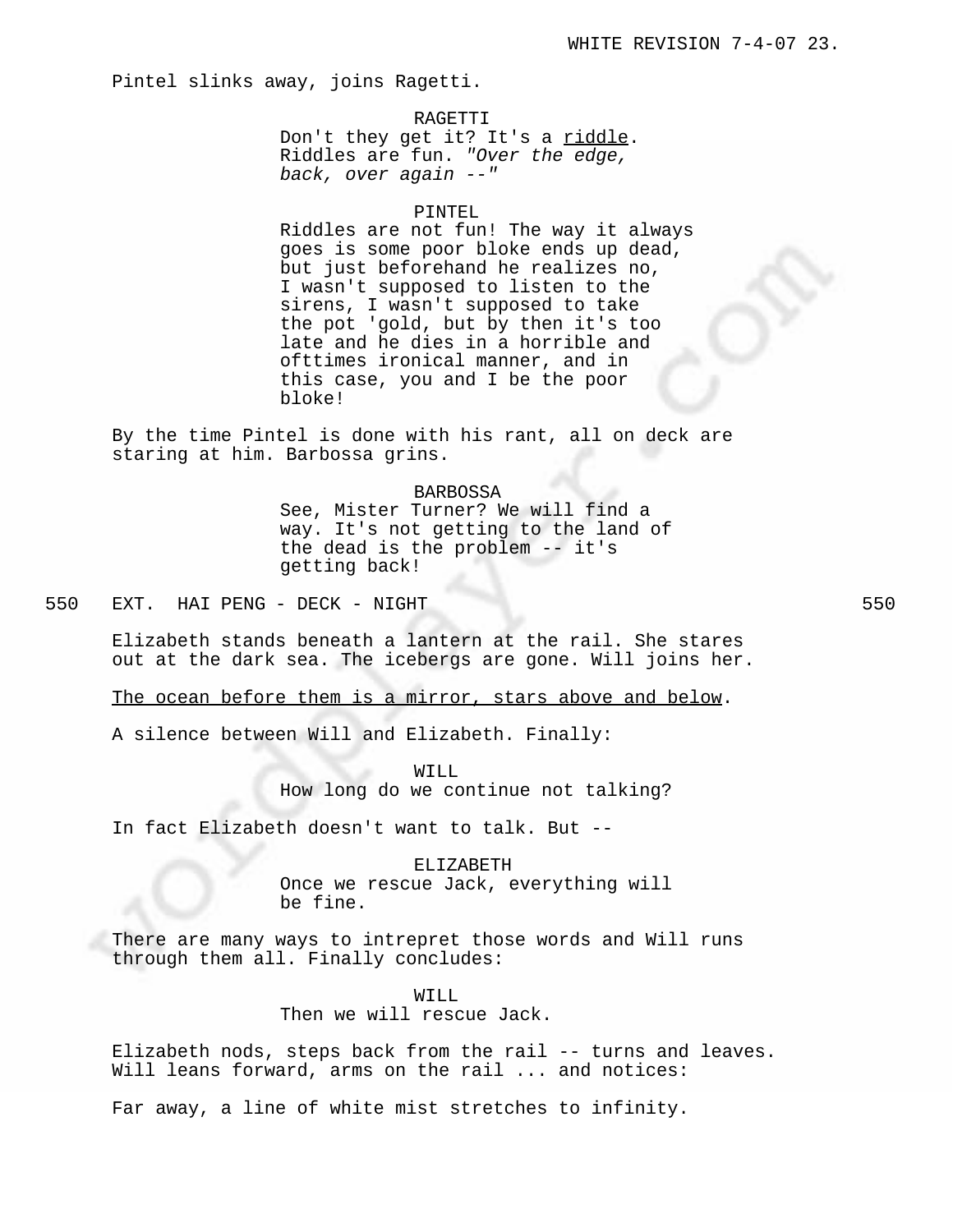WILL (CONT'D) Barbossa! Ahead!

BARBOSSA Aye, these be the waters I know. We're good and lost now.

ELIZABETH

Lost?

# BARBOSSA

For certain you have to be lost, to find a place as can't be found. Elseways everyone would know where it was, aye?

Barbossa laughs. Gibbs looks over the rail --

GIBBS

We're gaining speed ...

WILL

To stations! All hands! To stations!

The ship gathers more speed, and the SOUND of RAGING WATER is heard.

> WILL (CONT'D) Rudder full! Hard a-port! Gather way and keep her trim!

Pirates scramble to comply -- Barbossa strides forward.

BARBOSSA Belay that! Let her run straight and true!

Will climbs the rigging, looks out --

WILL

Hard a-port!

551 FROM ABOVE, we see the Hai Peng as it fights the pull of the 551 current, turning -- but not sharp enough ...

PULL BACK AND REVEAL: an endlessly long WATERFALL where the ocean itself flows over and down into nothingness ...

THE EDGE OF THE WORLD.

552 EXT. DECK HAI PENG - NIGHT 552

Tia Dalma appears on deck. Unlike those around her, she is calm and serene. She tosses her crab claws down onto a barrel head. Leans over them, murmurs an INCANTATION.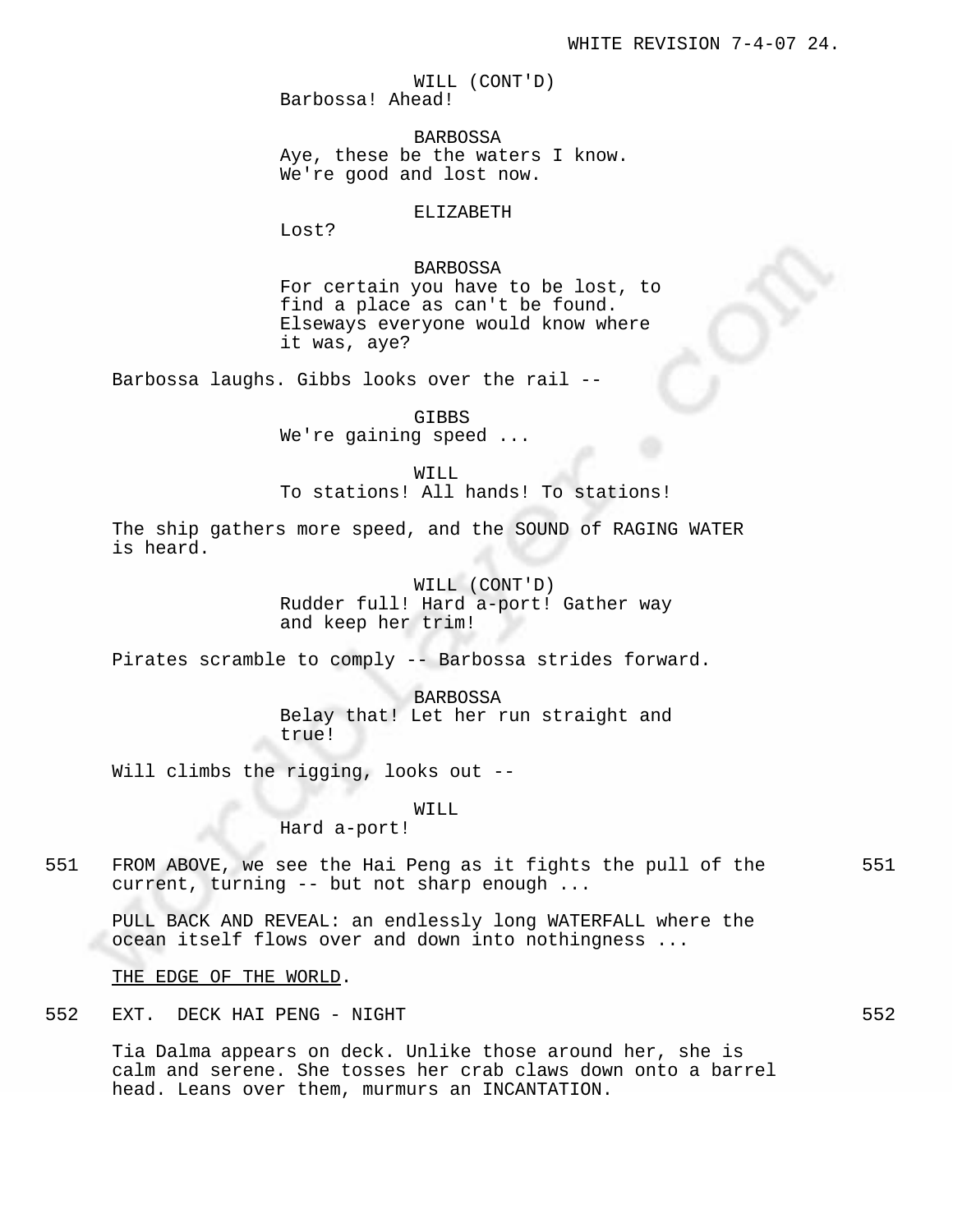TIA DALMA Malfaiteur en Tombeau, Crochir l'Esplanade, Dans l'Fond d'l' eau!

She repeats the phrase, faster and then slower. Moves the claws around in an intricate, repeating pattern --

The ROAR is now DEAFENING. Will wrestles the wheel. Elizabeth whirls to Barbossa as he pulls himself to his feet.

### ELIZABETH

You've doomed us all.

## BARBOSSA

Don't be so unkind! Ye may not survive to pass this way again - and these be the last friendly words ye'll hear ...

553 FROM ABOVE, the Hai Peng continues to turn, fighting to escape 553 ... near sideways now to the edge.

The hull of the Hai Peng sticks out into the air ... and then the entire ship TILTS over and TOPPLES DOWN --

554 Elizabeth SCREAMS ... Barbossa LAUGHS ... all the Pirates CRY OUT 554 as the ship plummets down into --

BLACKNESS.

And SILENCE. Then SINGING and LAUGHTER. Various pirate voices, distant, eerie ... "Yo ho yo ho a pirate's life for me ..."

And just as quickly as they came, the voices FADE ...

555 FADE UP: 555

A WHITE HOT SUN burns in a cloudless blue sky.

556 EXT. BLACK PEARL - DAY 556

A loose sail flaps in the wind. The sail is pulled aside to reveal CAPTAIN JACK SPARROW. He makes it fast, calls up:

> JACK Boatswain! Haul the halyard, slacken braces!

PAN UP TO -- surprise! -- JACK SPARROW, a second one, in the rigging. Jack waves and calls down:

> JACK (BOATSWAIN) (CONT'D) Aye, Captain! Slacken braces, men, make all! How does she lie?

ON DECK, a sailor turns: JACK SPARROW again.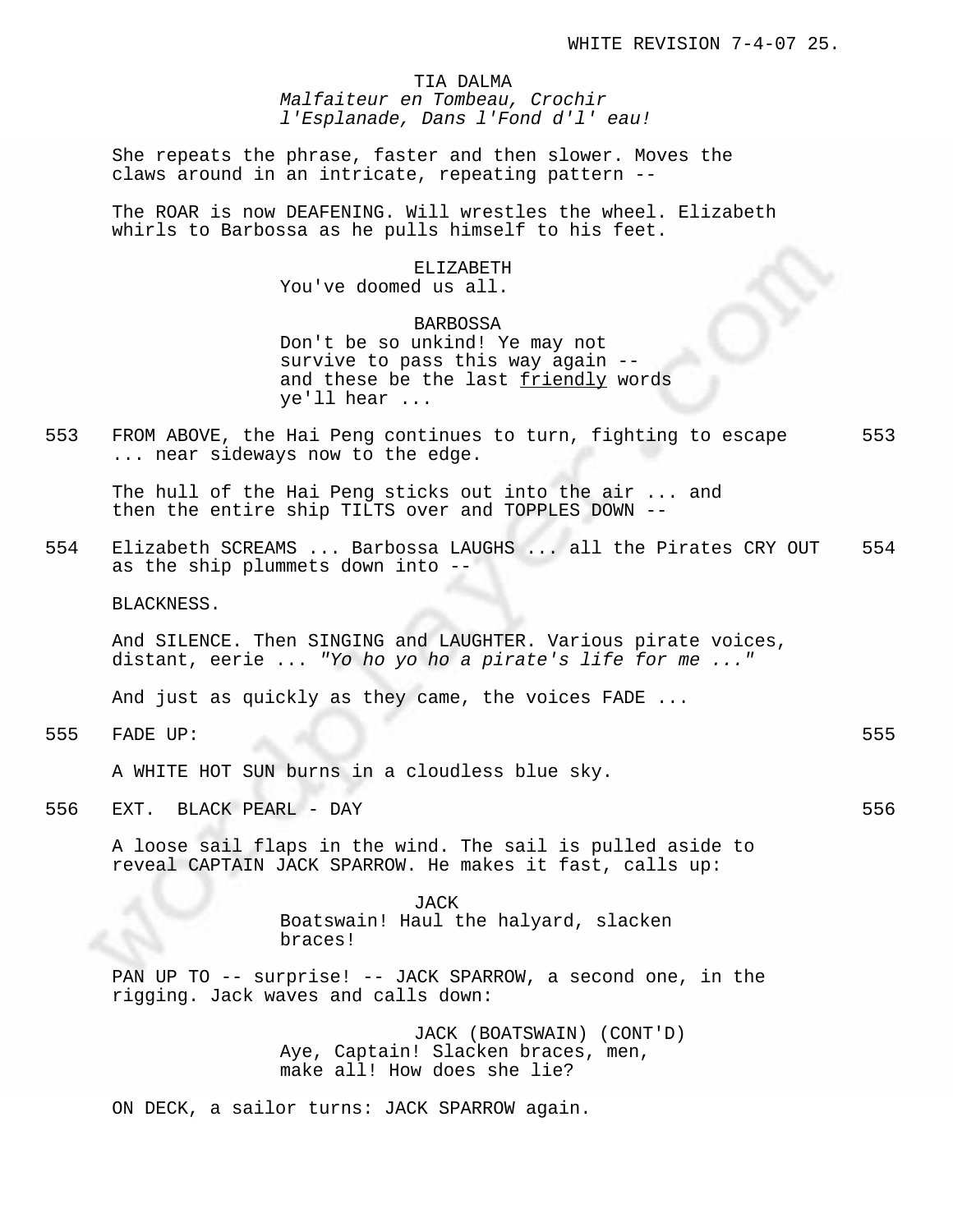JACK (CONT'D) A fair wind and a following sea!

Captain Jack nods. In good spirits, he moves along the deck - then stops and looks down. There is a problem.

> JACK (CAPTAIN) (CONT'D) Mister Sparrow, come here.

JACK (BOATSWAIN) (CONT'D) Aye, Captain!

Jack drops down from the rigging. Captain Jack's demeanor is rigid, with a gaze that could wither Captain Bly.

> JACK (CAPTAIN) (CONT'D) What say ye about the condition of the knot on this bow line?

JACK (BOATSWAIN) (CONT'D) It be proper to my eyes, sir.

As he speaks, Captain Jack tugs on the line and it unravels.

JACK (CAPTAIN) (CONT'D) Proper? It is neither proper nor suitable, sir! It is not acceptable nor adequate. It is, in obvious fact, an abomination.

Another Jack steps forward -- earnest, well-meaning.

JACK (HONEST) (CONT'D) Begging your pardon, sir. Perhaps if you gave the man another chance --

JACK (CAPTAIN) (CONT'D) It's that sort of thinking that got us into this mess.

Jack pulls a pistol and SHOOTS honest Jack, who goes stumbling backwards, over the rail. Jack turns back --

CLOSE ON Jack's face, close enough to see the spittle fly:

JACK (CONT'D) You have caused us to lose speed and therefore time. Precious time, which cannot be recovered once lost. Do you understand? Aye, Captain. DO YOU NOW?

PULL BACK to see that there is no one speaking to Jack, and he speaks to no one. He carries both sides of the argument. Madness in his eyes.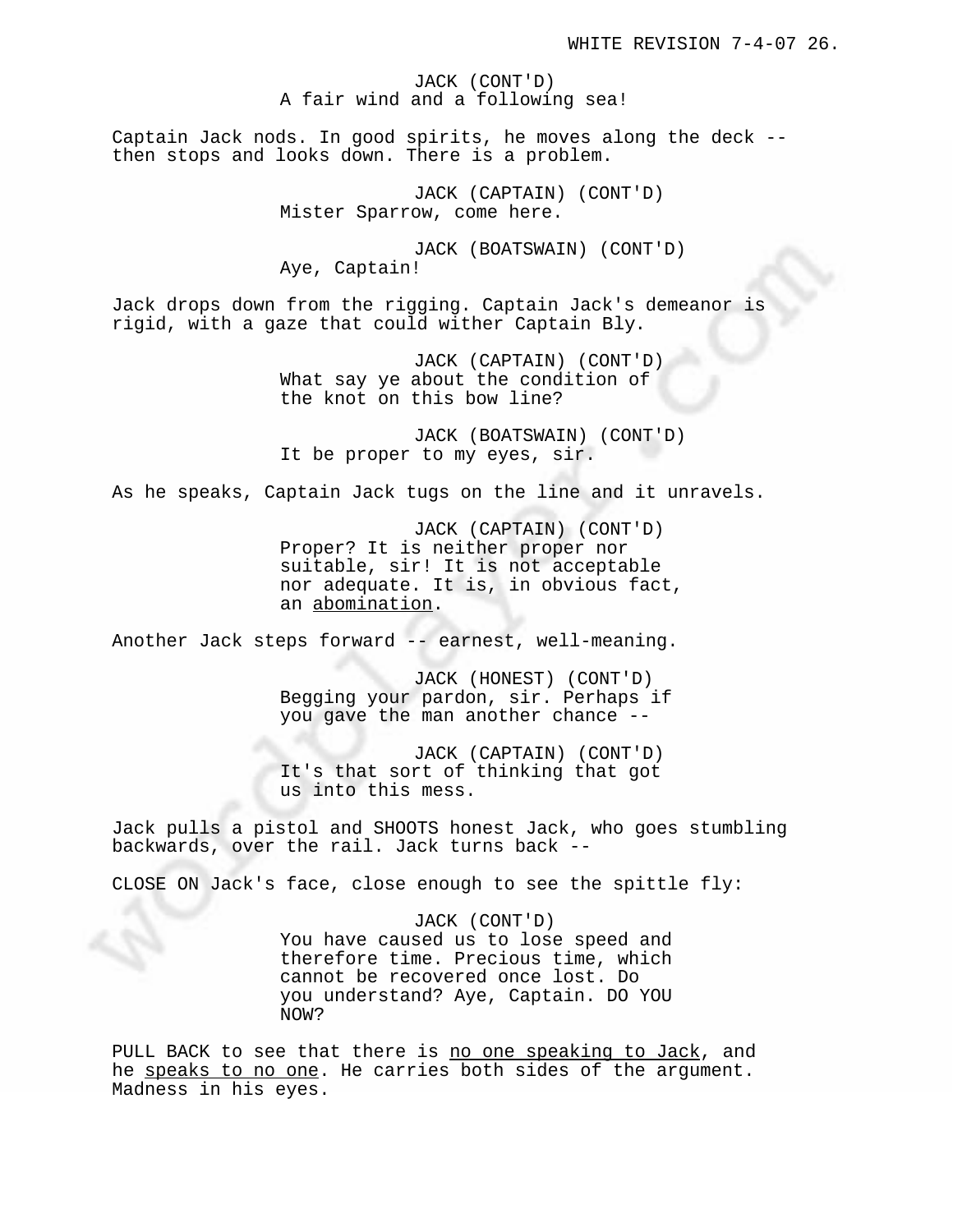JACK (CONT'D) It will have to be redone. All of it. All of it! And let this serve as a lesson to the lot of you!

PULL BACK MORE. We see the true state of the Black Pearl. Sails flat. No crew. No movement. No other Jack Sparrows. The Black Pearl sits alone in a vast desert. With Jack Sparrow, alone, raving on the deck.

# JACK (CONT'D)

It's the doldrums, sir, it has the entire crew on edge -- Stow it! I have no sympathy for any of you feculent maggots -- (steps up onto rail) -- and no more patience to pretend otherwise!

He steps off the rail -- on the wrong side.

557 EXT. DAVY JONES LOCKER - BLACK PEARL - DAY 557

Jack drops down into the sand next to the Black Pearl. Picks up a rope and pulls -- his feet dig into the sand; he goes nowhere. The rope angles up behind him to the ship. He's trying to pull it, to no avail. He slumps down.

# JACK

No wind.

Nearby are several SMOOTH ROUND STONES. Jack picks one up and FLINGS it, skipping it across the sand. Jack sits down. Looks over. Weirdly, the stone comes rolling back.

The stone rocks back and forth, an egg hatching. Cracks appear. The stone transform into a crab.

The Crab turns toward Jack. Clicks, like it's laughing.

JACK (CONT'D) Perfect. What would my torment be without unusual crabs here to mock me.

Jack grabs a handful of sand and flings it. The crab flinches back. Jack collapses.

The crab scuttles forward, looks at Jack. Scuttles sideways, looks at the ship. The crab moves away to the pile of stones.

Jack sits with his head lowered to his knees, alone in the dunes of the vast desert.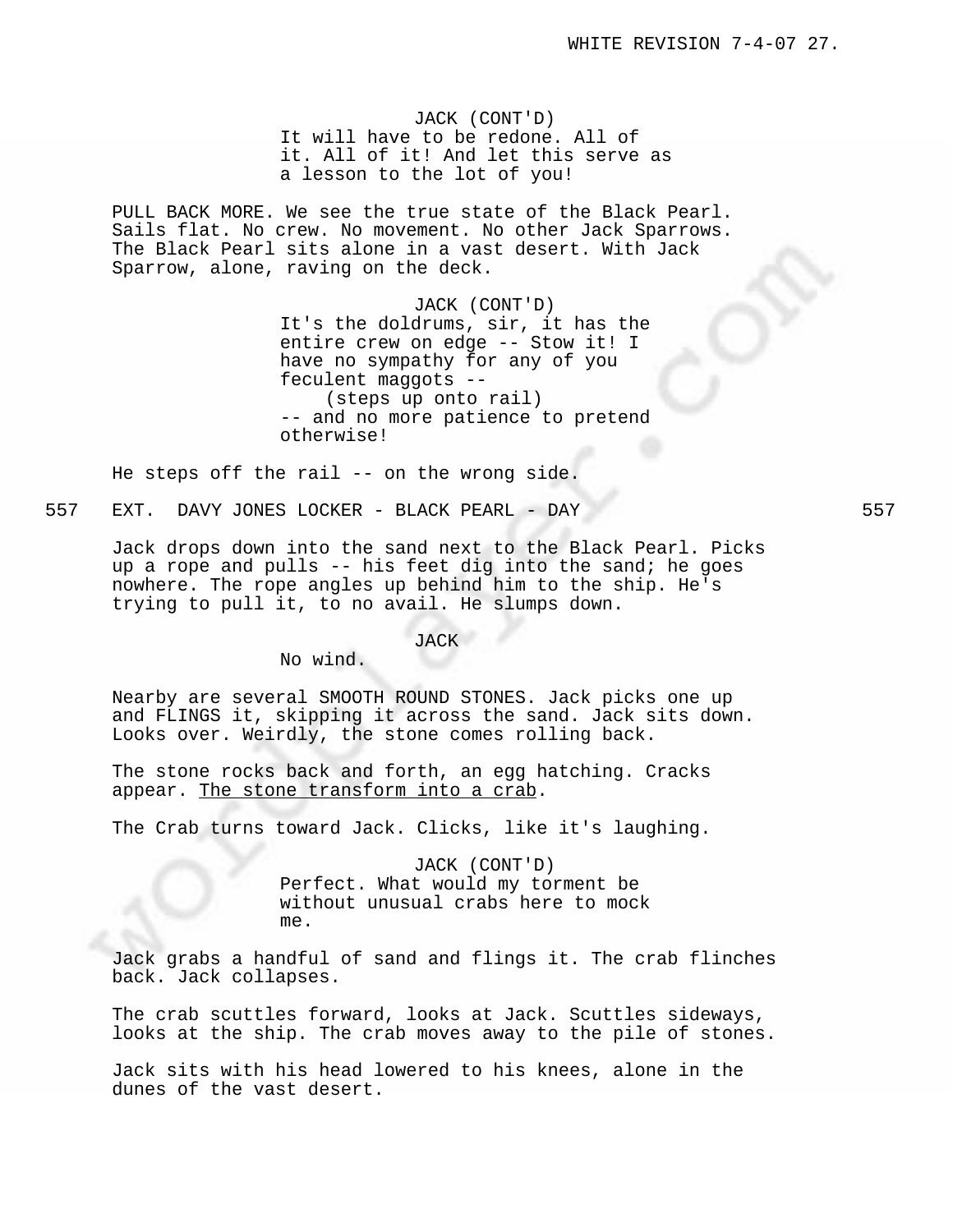# 558 EXT. DAVY JONES' LOCKER - DESERT - LATER 558

Jack lays on his back in the sand. Baking in the sun. A SHADOW MOVES OVER HIM. Jack opens his eyes, blinks.

ANGLE - ABOVE JACK, the PROW of the Black Pearl. Moving. Jack stands up, sees -- the Black Pearl drifts, floats across the sand, carried on the back of a thousand chittering crabs.

#### JACK

## Interesting.

559 EXT. DAVY JONES' LOCKER - WATER - DAY 559

The Hai Peng crew stumble out of the surf, bedraggled and exhausted. Pintel and Ragetti still carry the ship plank they clinged to for safety.

#### RAGETTI

I hate boats.

# PINTEL  $\qquad \qquad \star$

Really? So, no more waxing all poetic 'bout how you runned away to sea and how you's only truly happiest at sea --

RAGETTI I still love the sea, it's boats that can't be trusted.

Gibbs takes in the utter desolation.

GIBBS This be truly a God-forsaken place.

ELIZABETH I don't see Jack. I don't see anyone.

MARTY

Not a soul.

## BARBOSSA

He is here. Davy Jones never once gave up that what he's took.

# WILL

(at Barbossa) And does it matter? We are trapped here, by your doing. No different than Jack.

TIA DALMA Witty Jack be closer than you think.

All eyes turn to Tia Dalma. A DOZEN CRABS appear, moving over the sand, scuttling sideways up onto her.

\*

\*

\*

\*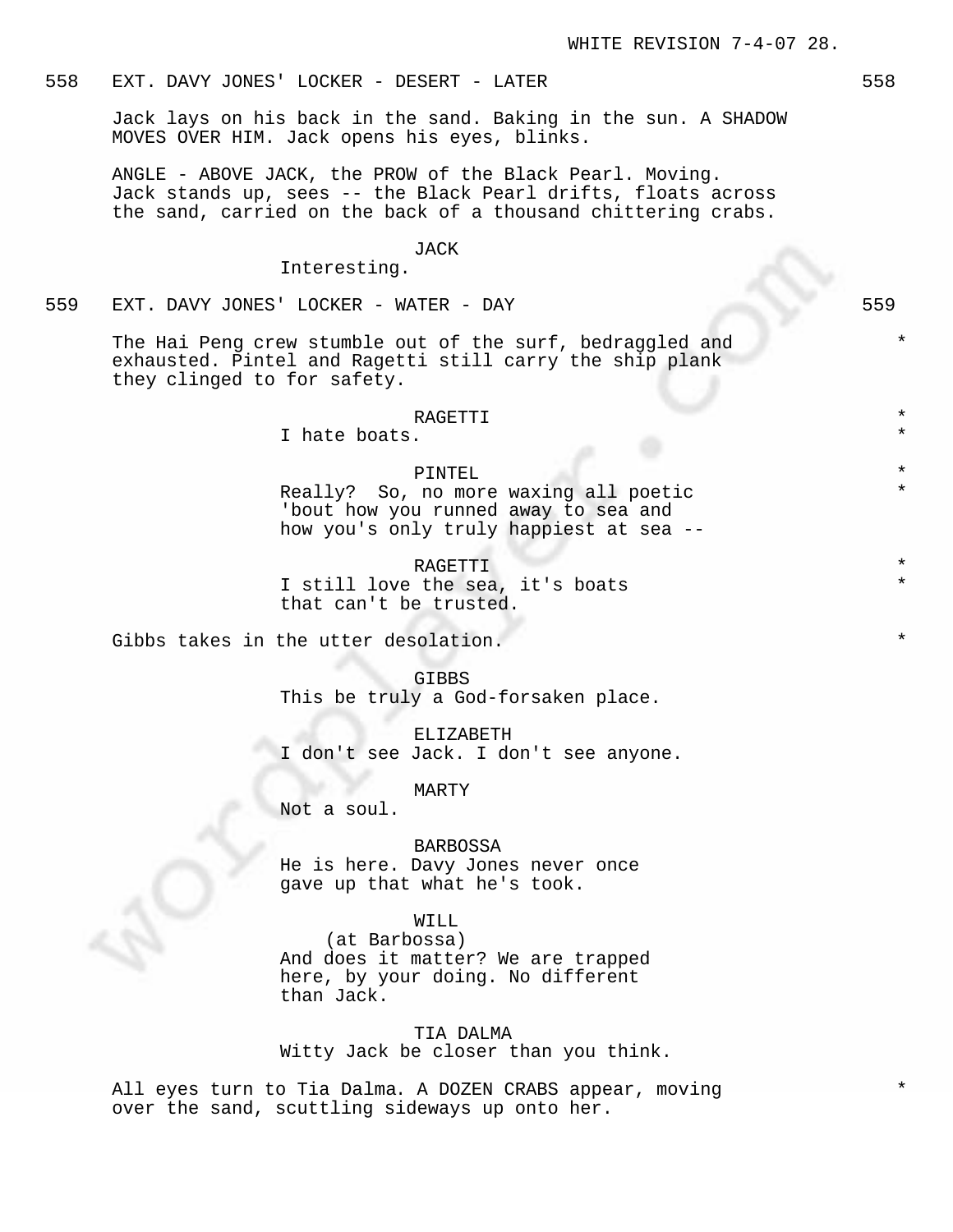She balances them on her arms, cooing to them like pets. Behind her --

560 JACK SPARROW APPEARS in the sky, at the bow of the Black Pearl, riding over the desert sand, toward the water, carried on the backs of ten thousand chittering crabs. 560\*

> GIBBS Slap me thrice and hand me to my momma! It's Jack!

Elizabeth, Gibbs, and Will see Jack and grin -- even Barbossa has to smile. The ship SPLASHES down --

561 EXT. DAVY JONES LOCKER - SHORE - LATER 561

Jack sloshes toward them, the Pearl behind him. Gibbs steps forward, arms wide, a grin on his face --

> JACK \* (sharp) \* Mister Gibbs.

Gibbs snaps to attention.

GIBBS  $\qquad$ 

Aye, Captain!

JACK \* I thought so. I expect you can account for your actions?

GIBBS (O.S.) \*

(lost) \* Sir?

 $JACK$   $*$ There has been a perpetual and virulent lack of discipline upon my vessel! Why? Why is that?

GIBBS  $\qquad$  \* Sir -- you're in Davy Jones Locker.

 $JACK$   $*$ I know that. I know where I am and don't think I don't.

**BARBOSSA** 

Jack Sparrow.

Jack freezes at the voice, turns. Crew members step back to reveal: Barbossa. Jack recognizes Barbossa.

 $JACK$   $*$ 

Ah ... Hector. It's been too long.

\*

\*

\*

\*

\*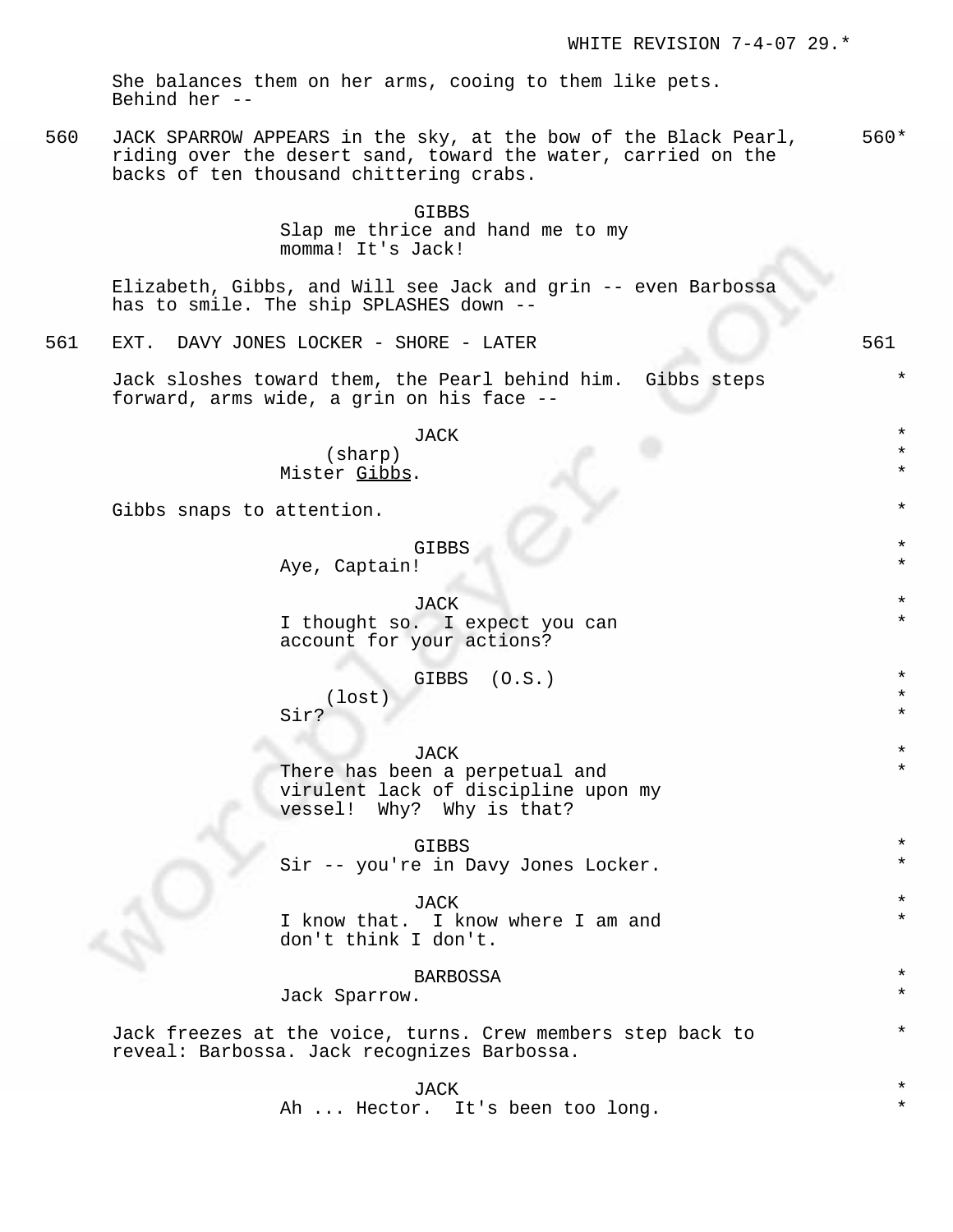\*

\*

\*

\*

\*

\*

#### BARBOSSA (O.S.) \*

Yes, Isle de Muerta, remember? You shot me!

# $JACK$   $*$

I did not.  $\qquad \qquad \bullet$ (sees Tia Dalma)) \* Tia Dalma, out and about! You add an agreeable sense of the macabre to any delirium.

# WILL  $\qquad \qquad \star$

He thinks we're an hallucination?

JACK \*

Ah, William. Tell me, have you come because you need my help to save a certain distressing damsel? I mean, damsel in distress?  $(weighs$  it  $briefly)$ Either one.

# WILL  $\qquad \qquad \star$

 $N$ o.  $\star$ 

 $JACK$   $\star$ Then you wouldn't be here, so you can't be here, Q.E.D, you're not really here.

### ELIZABETH \*

Jack.  $\star$ 

Jack sees her for the first time.

ELIZABETH (CONT'D) \* This is real. We're here.

Jack looks at her steadily. Fear, mistrust, recognition and realization. He turns away. Gibbs joins him.

 $JACK$   $*$ 

The Locker you say.

# GIBBS  $\qquad$  \*

 $Aye.$  \*

Jack nods -- he gets it now. \*

### ELIZABETH \*

We've come to rescue you!

 $JACK$   $*$ Have you now? That's a good one. Very kind of you. (MORE)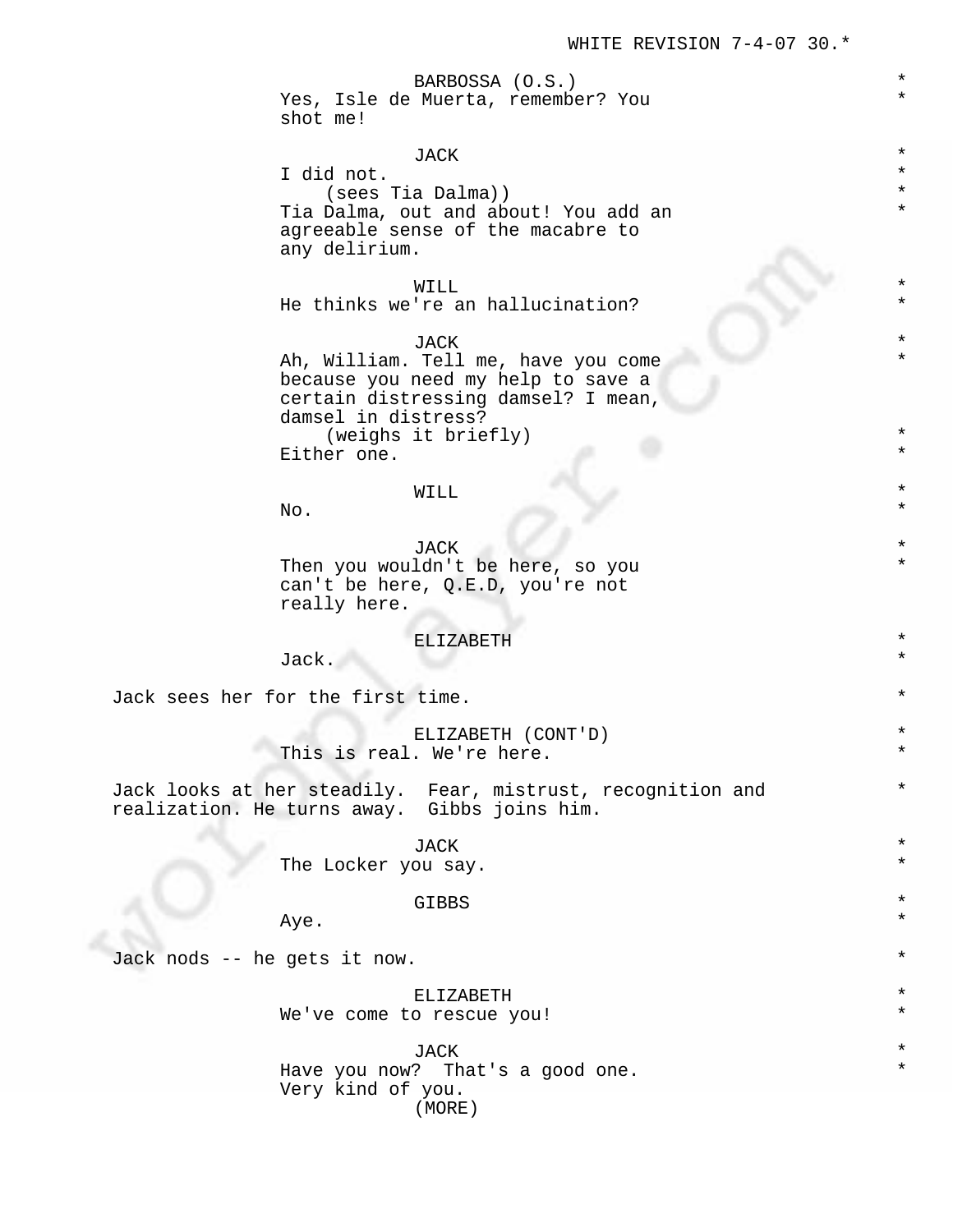\*

\*

JACK (CONT'D) But it would seem as I possess a ship, and you don't, you're the ones in need of rescuing and I'm not sure as I'm in the mood.

BARBOSSA \* (indicates the Pearl) I see my ship, right there.

Jack squints, searching, bobs up on his toes, leans side to side as if he can't find Barbossa's ship.

JACK \*

Can't spot it. Must be a tiny little thing hiding somewhere behind the Pearl.

Barbossa and Jack are about to go at it  $-$ - Will steps between.

WILL Jack, listen. Cutler Beckett has the heart of Davy Jones. He controls the Flying Dutchman.

ELIZABETH He's taking over the seas.

TIA DALMA The song has been sung. The Brethren Court is called.

JACK

I leave you folk alone for just a minute, and look what happens.

GIBBS Aye, Jack. The world needs you back something fierce.

WILL And you need a crew.

Jack looks -- Will, Barbossa, Pintel, Elizabeth and Tia Dalma are lined up. He steps back, goes down the line --

> JACK Why should I sail with any of you? Four of you have tried to kill me in the past. (he gets to Elizabeth) One of you succeeded.

Will is startled. Jack notices. (It's news to all of them of course.)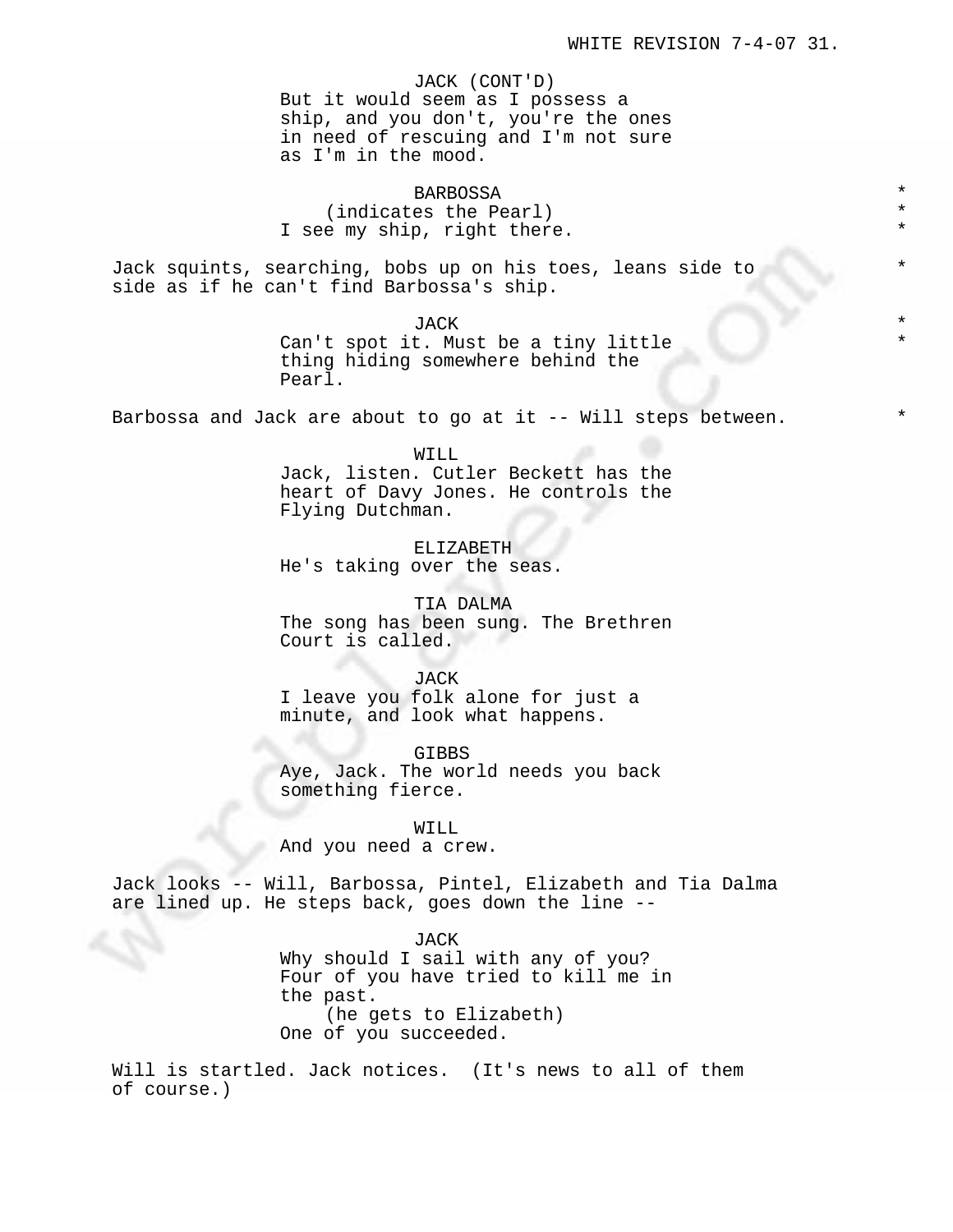\*

\*

\*

JACK (CONT'D) She hasn't told you? Then you'll have lots to talk about while you're here. (to Tia Dalma)

As for you --

TIA DALMA Oh, don't tell me you didn't enjoy it at the time.

JACK That's fair. All right, you're in. (to Ragetti) I don't need you. (to Gibbs) Gibbs, you get another chance. Marty. Cotton, all right. And Cotton's Parrot, I'm a little iffy, but all right, you're a team --

Jack comes to Tai Huang.

JACK (CONT'D)

And you are?

HUANG Tai Huang. These are my men.

JACK Where do your allegiances lie?

HUANG With the highest bidder.

JACK I have a ship.

TAI HUANG That makes you the highest bidder.

Jack, satisfied, gestures for them to get on board.

Weigh anchor! All hands! Stand by to make way!

He pulls out his Compass. Glances down: the needle holds steady. Jack smiles, moves his hand -- the needle doesn't move. No matter how he fiddles, the needle is frozen in place

BARBOSSA (O.S.) \*

Ja-ack.

Jack turns. Barbossa holds up the ancient charts.

 $JACK$   $*$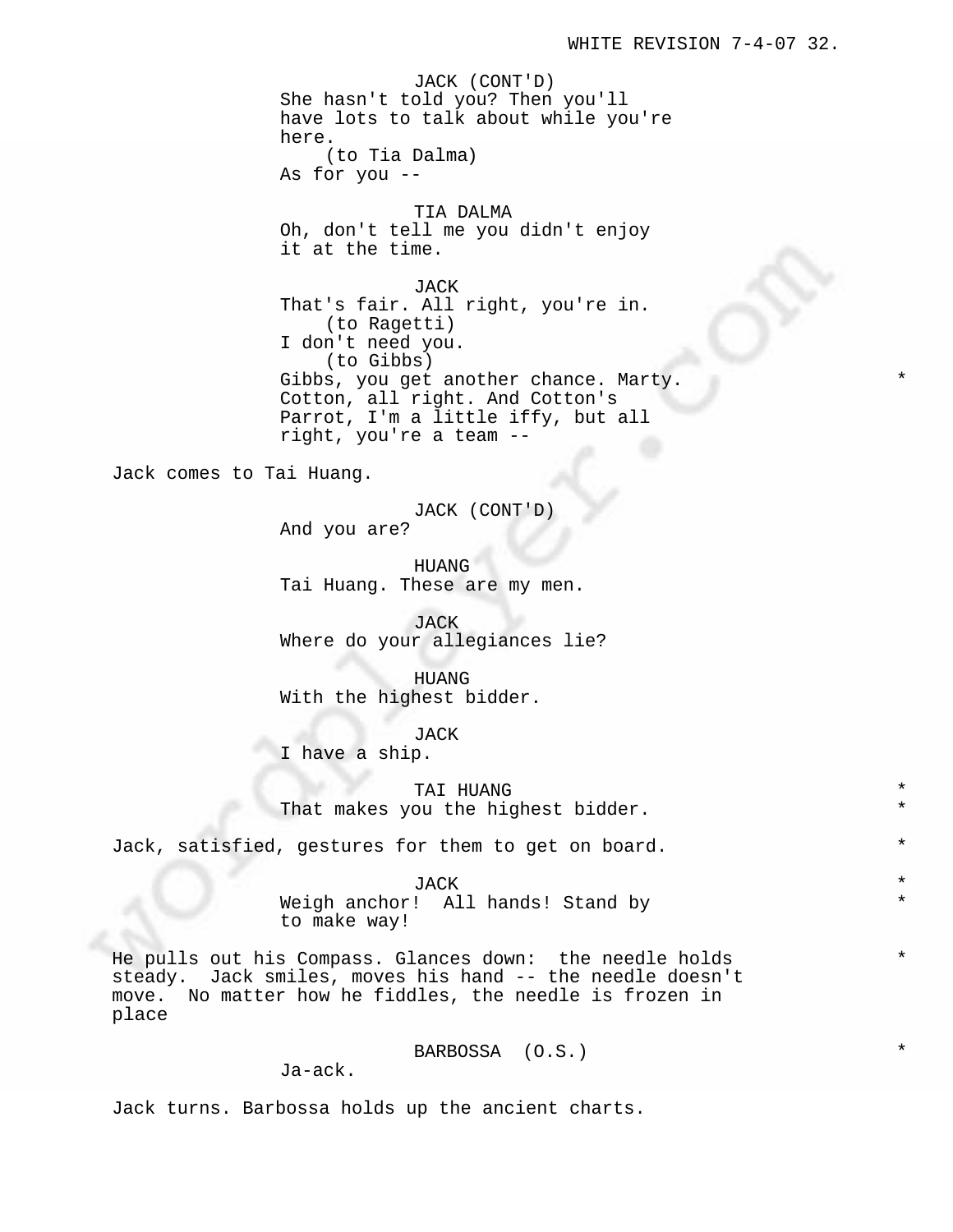BARBOSSA (CONT'D) Which way you going, Jack?

562 EXT. BLACK PEARL - DECK - DAY 562

Barbossa calls out orders. Jack shadows him, and repeats the orders a half-second behind, a little louder.

BARBOSSA

Trim that sail! Slack windward brace and sheet! Haul that pennant line!

JACK

Trim that sail! Slack windward brace and sheet! Haul that pennant line!

BARBOSSA What are you doing?

JACK The Captain gives orders on a ship.

BARBOSSA The Captain is giving orders.

JACK My ship, that makes me Captain.

BARBOSSA They be my charts!

PINTEL Stow it, the both of you, and that's an order! Understand?

Jack and Barbossa stare at Pintel, too incredulous to respond. Pintel puts his hands up and backs away --

> PINTEL (CONT'D) Sorry! Just, with the Captain issue in doubt and all, thought I'd throw my name in for consideration -- sorry.

> > RAGETTI

I would vote for you.

Jack steps up to the rail, and ceremoniously pulls out a telescope, the way a Captain would do it.

Barbossa steps up beside him. Smirks ... pulls out a MUCH LONGER telescope. Jack stares at it, deflated.

Will steps past them, searching the deck for Elizabeth --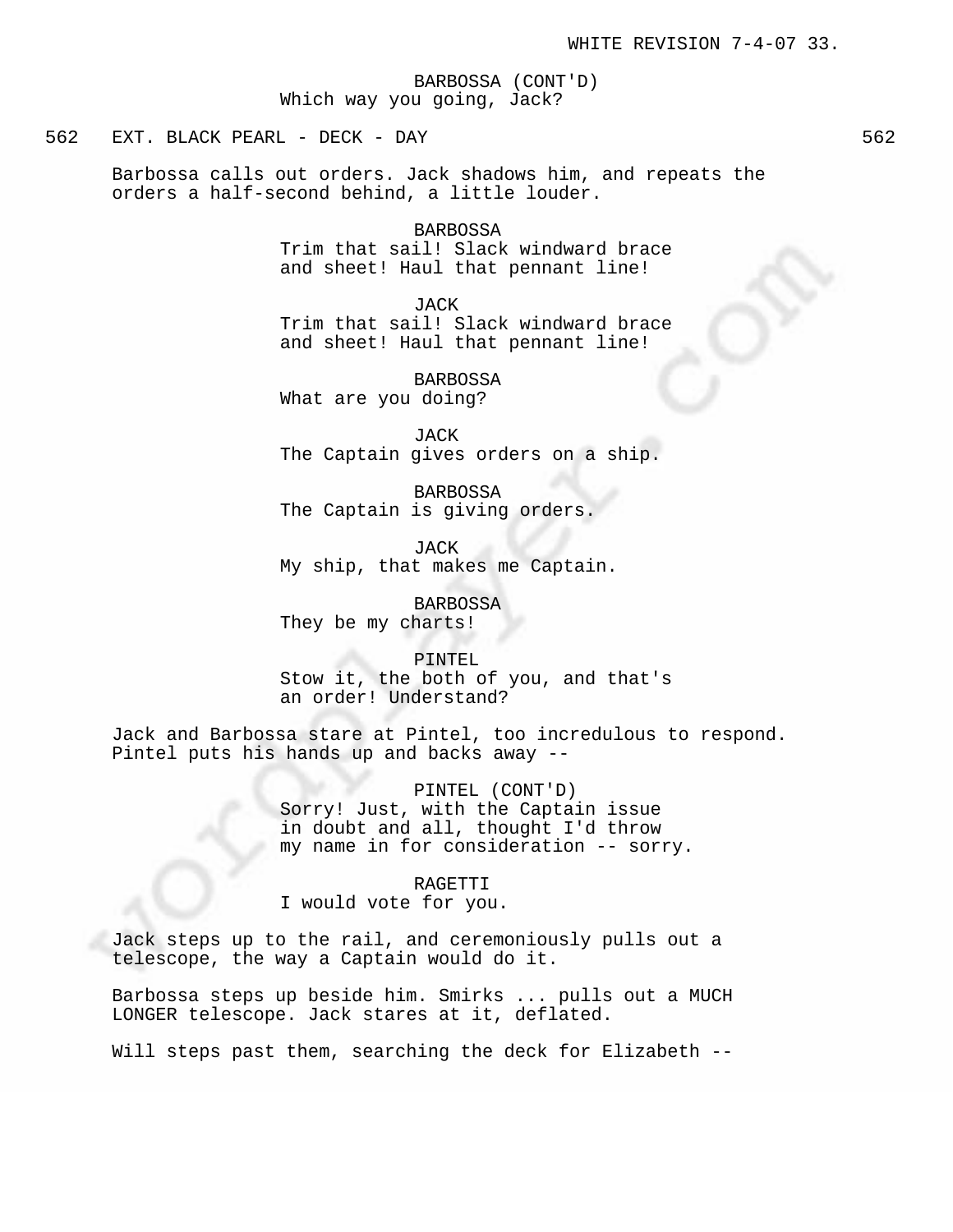563 INT. BLACK PEARL- BELOW DECKS - DAY 563

Will looks, finds Elizabeth, sitting alone.

WILL You left Jack to the Kraken.

She looks up. She's been crying -- but she is relieved.

ELIZABETH He's rescued now. It's done with.

Will does not agree. Looks away. She stands --

ELIZABETH (CONT'D) Will, I had no choice!

WILL You chose not to tell me.

ELIZABETH I couldn't. It wasn't your burden to bear.

He catches her arm, pulls her around to face him.

WILL

But I did bear it. Didn't I? I just didn't know what it was. I thought ...

ELIZABETH You thought I loved him.

She tries to move past him. He blocks her way. She tries to push him aside. He pushes her back, against the hull.

> WILL If you make your choices alone, how can I trust you?

She meets his gaze.

### ELIZABETH

You can't.

He looks away from her. She ducks beneath his arm and goes.

564 EXT. BLACK PEARL - NIGHT 564

Sailing the darkness between worlds.

565 INT. BLACK PEARL - CAPTAIN'S CABIN - NIGHT 565

The cabin is still ripped to shreds from the encounter with the Flying Dutchman, the Kraken. Barbossa inspects the damage.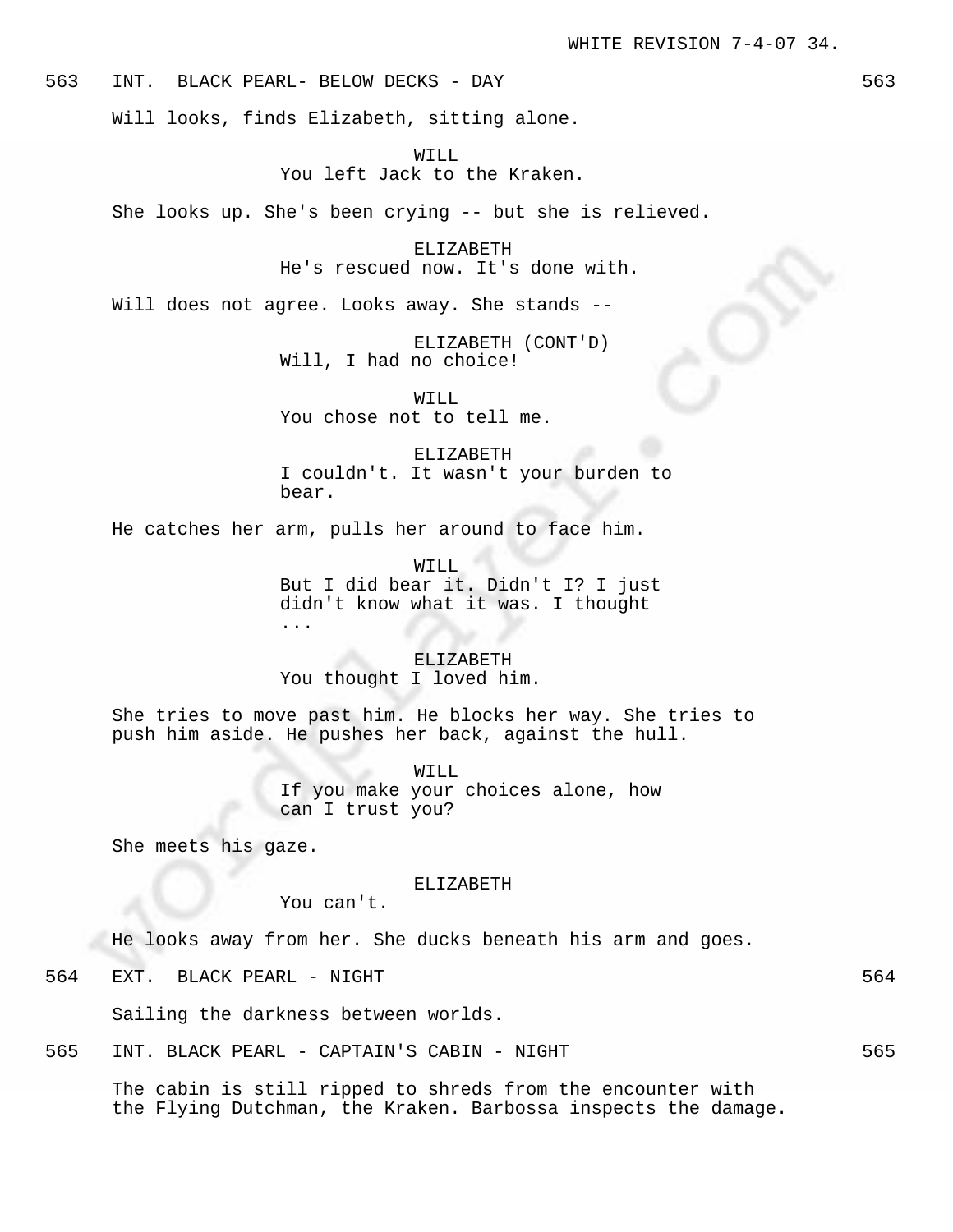#### BARBOSSA

I see you neglected to care for my ship.

JACK

What, this? Just ventilating. Clear out the stench of the previous owner, you know. Thinking of putting in French doors, actually. Feel the cross breeze?

Gibbs sticks his head in.

# GIBBS

Heading, Captain?

On the word 'Captain' both Jack and Barbossa turn.

JACK

Two degrees starboard --

# BARBOSSA

I'm Captain of the starboard side! Two degrees starboard. The Captain will now take the helm.

GIBBS (salutes twice) Aye, sirs.

566 EXT. BLACK PEARL - DECK - NIGHT 566

Gibbs exits, followed by Jack and Barbossa. Each of them split to opposite stairs, Jack to port, Barbossa starboard.

They come together at the wheel, with a nervous Cotton in between. Jack adjusts the wheel. Barbossa adjusts it back.

567 ON THE STERN DECK, Ragetti surreptitiously readies a fishing 567 pole. Moves to the railing, looks down. Drops the line --

IN THE WATER, a pale BODY hurries past, face up, eyes closed, hands crossed over its chest. Ragetti lets out a cry, jumps back. He edges back to the rail --

A STREAM of BODIES flows past underwater. Old, young, men and women, at different depths and moving at different speeds.

Pintel has joined Ragetti, watching over the side.

PINTEL Eerie. Downright macabre.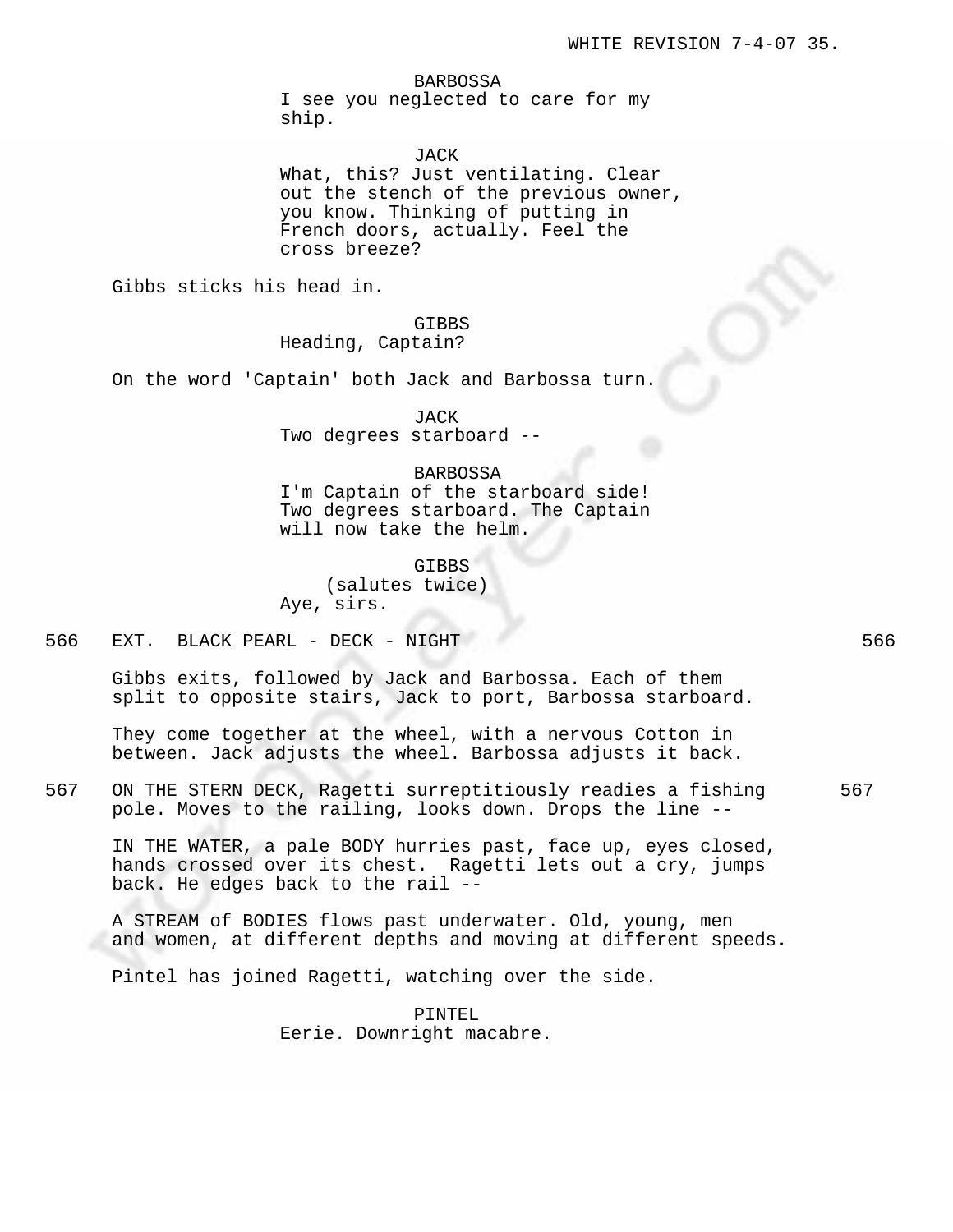### RAGETTI

(musing) I wonder what would happen if you dropped a cannonball on one of 'em.

They look at each other -- let's find out!

Pintel picks up a cannonball, turns -- Tia Dalma is there, fixes them both with stern look. Frightened, Pintel drops the cannon ball.

> PINTEL Be disrespectful, it would.

# TIA DALMA

(looks out to sea) They should be in the care of Davy Jones. That was the duty he was charged with by the goddess Calypso: to ferry those who died at sea to the other side. And every ten years, he could come ashore, to be with she who loved him truly. But he has become a monster.

RAGETTI He wasn't always all tentacle-y?

TIA DALMA No, he was a man, once. Poor, unfortunate souls ... now they must find their own way.

Ragetti nods, spots something ahead: a small boat, coming toward them, lit by a lantern's glow.

> RAGETTI Now it's boats coming.

568 EXT. BLACK PEARL - FORWARD DECK - NIGHT 568

Will and Elizabeth join Tia Dalma at the rail. Far away other boats can be seen, their own lanterns lit.

Gibbs arrives at the rail, loading a rifle, lifts it to aim -- Will stops him.

> WILL No. They are not a threat to us. Am I right?

He looks to Tia Dalma for confirmation.

TIA DALMA We are but ghosts to them. They heed us not.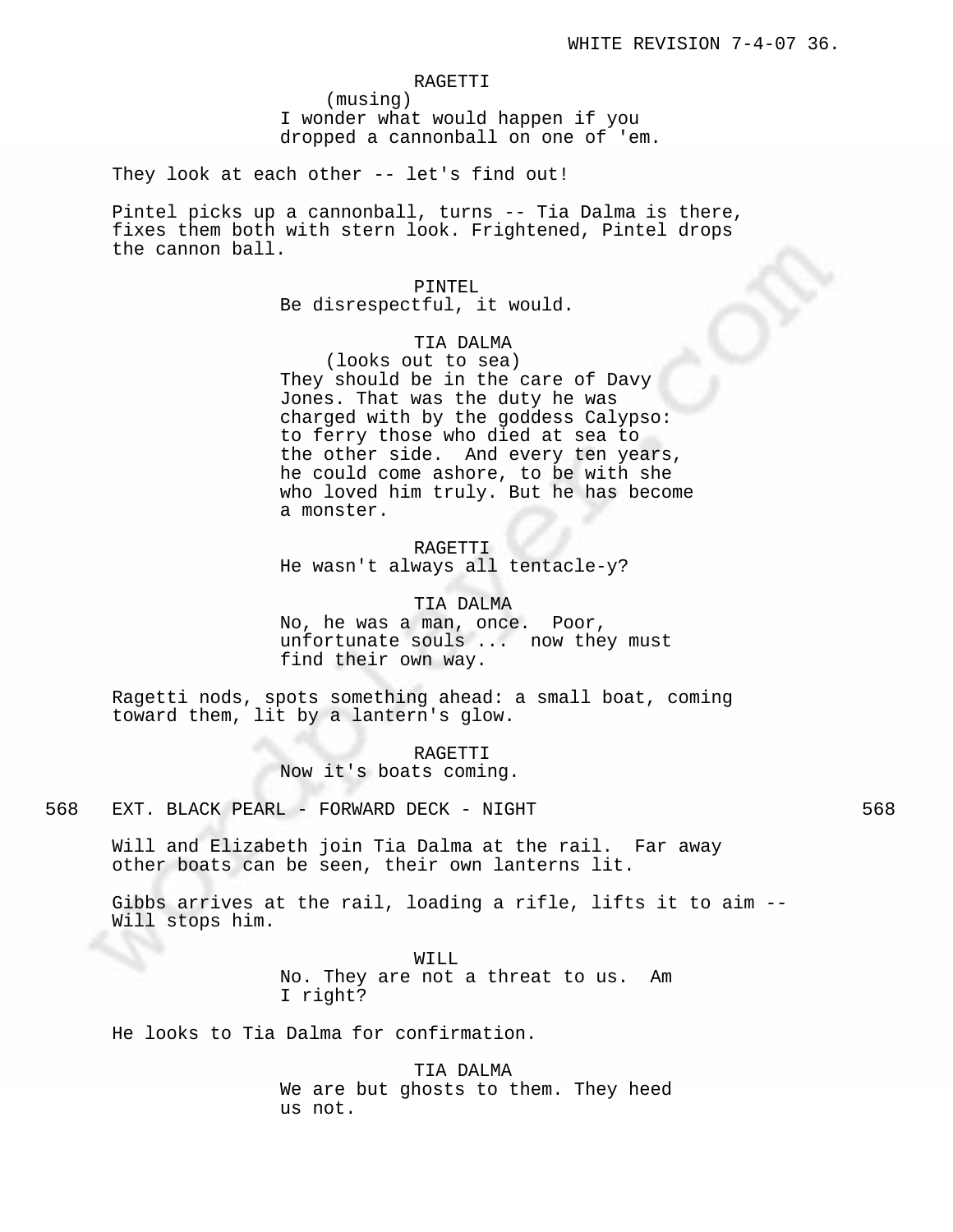# BARBOSSA Best just let them be.

Gibbs lowers the rifle but keeps it ready. The boats move past, an eerie, surreal sight. Elizabeth looks at the nearest boat, peers closer. Recognizes the passenger.

> ELIZABETH My father! We've made it back! (to Swann) Father, here! Look here!

Jack puts a consoling hand on Elizabeth's shoulder.

JACK

Elizabeth. We're not back yet.

He looks her in the eye. Elizabeth stares at him -- and realization dawns. Her next cry is one of anguish:

## ELIZABETH

Father!

IN THE BOAT, Weatherby Swann glances over. His lantern lights half his face, leaving the rest in shadow.

SWANN

Elizabeth! (concern) Are you dead?

### ELIZABETH

 $No$ 

Swann nods at that. Elizabeth has to move along the rail of the Pearl, toward the stern, to keep pace with him.

SWANN

I think I am.

# ELIZABETH

No. You can't be.

# SWANN

(has trouble recalling) There was a chest, you see ... How odd. At the time, it seemed so important.

#### ELIZABETH

Come abroad! (to the others)) Someone -- cast a line! (to Swann) Come back with us!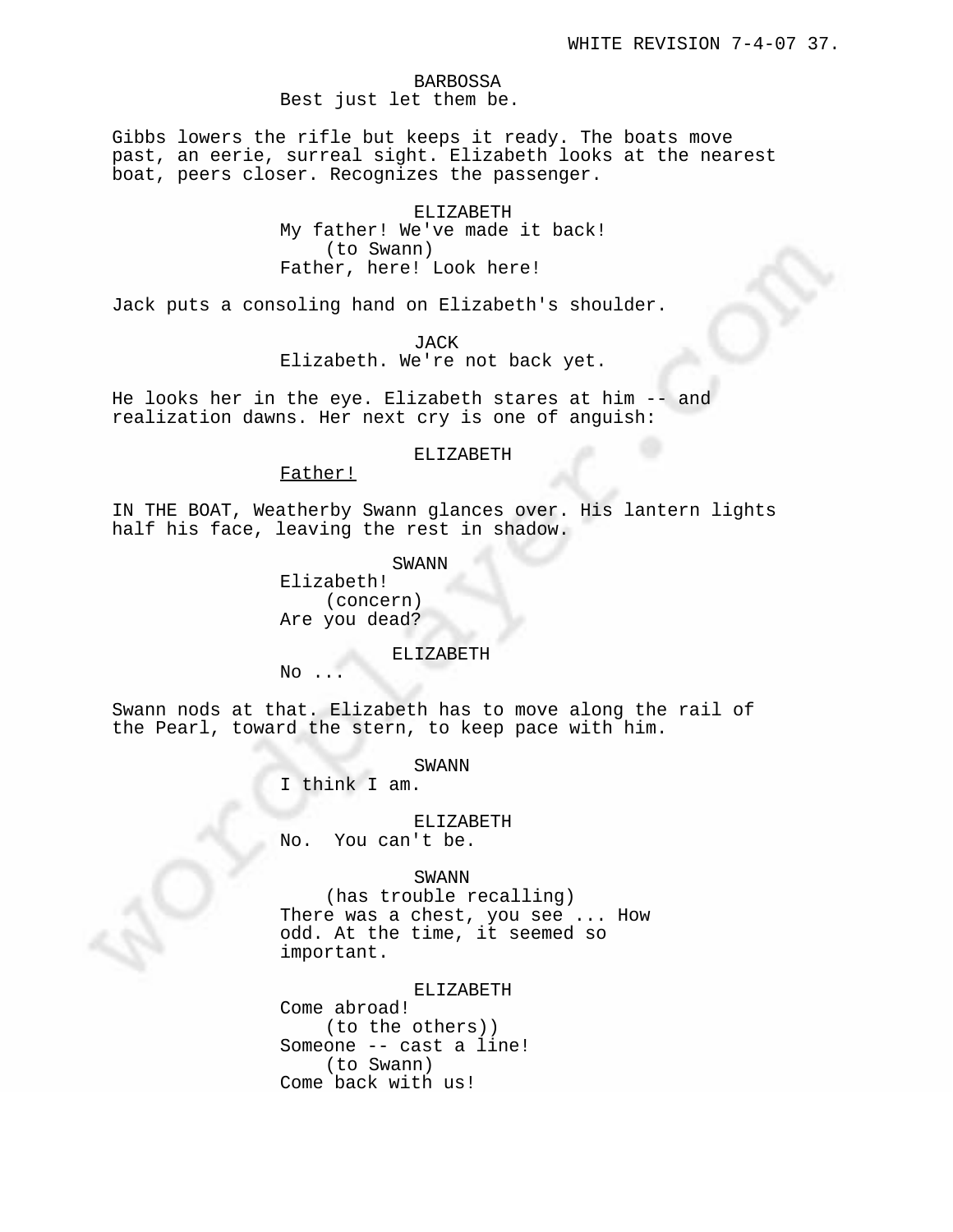Crewmen prepare a line, too slowly for Elizabeth. She grabs it from them, casts it out. It lands neatly in Swann's boat, but he makes no move toward it.

SWANN

And a heart, and if you stabbed the heart ... you would have to sail forever. That's how it worked. Stab the heart and take his place. The Dutchman must have a Captain. Silly thing to die for.

Will makes note of that. Jack makes note as well. Glances at Tia Dalma. But Tia Dalma is focused only on Will. She whispers, just loud enough for Will to hear --

> TIA DALMA A touch of destiny ...

Due to the action of the two vessels passing, the rope begins to slip toward the edge of the boat.

ELIZABETH

Take the line!

SWANN (suddenly; this is important) Elizabeth.

She gives him her full attention.

SWANN (CONT'D) When I would reprimand you to obey rules, it was because I did not want you to ever be unhappy. But I should have recognized in your willfulness ... your courage. I am proud of you, Elizabeth.

The line is about to slip from Swann's boat.

ELIZABETH The line! Catch the line!

The end of the falls into the water.

ELIZABETH (CONT'D)

Father!

His boat is near the aft of the Pearl.

ELIZABETH (CONT'D) Come back with us! Please! I won't let you go!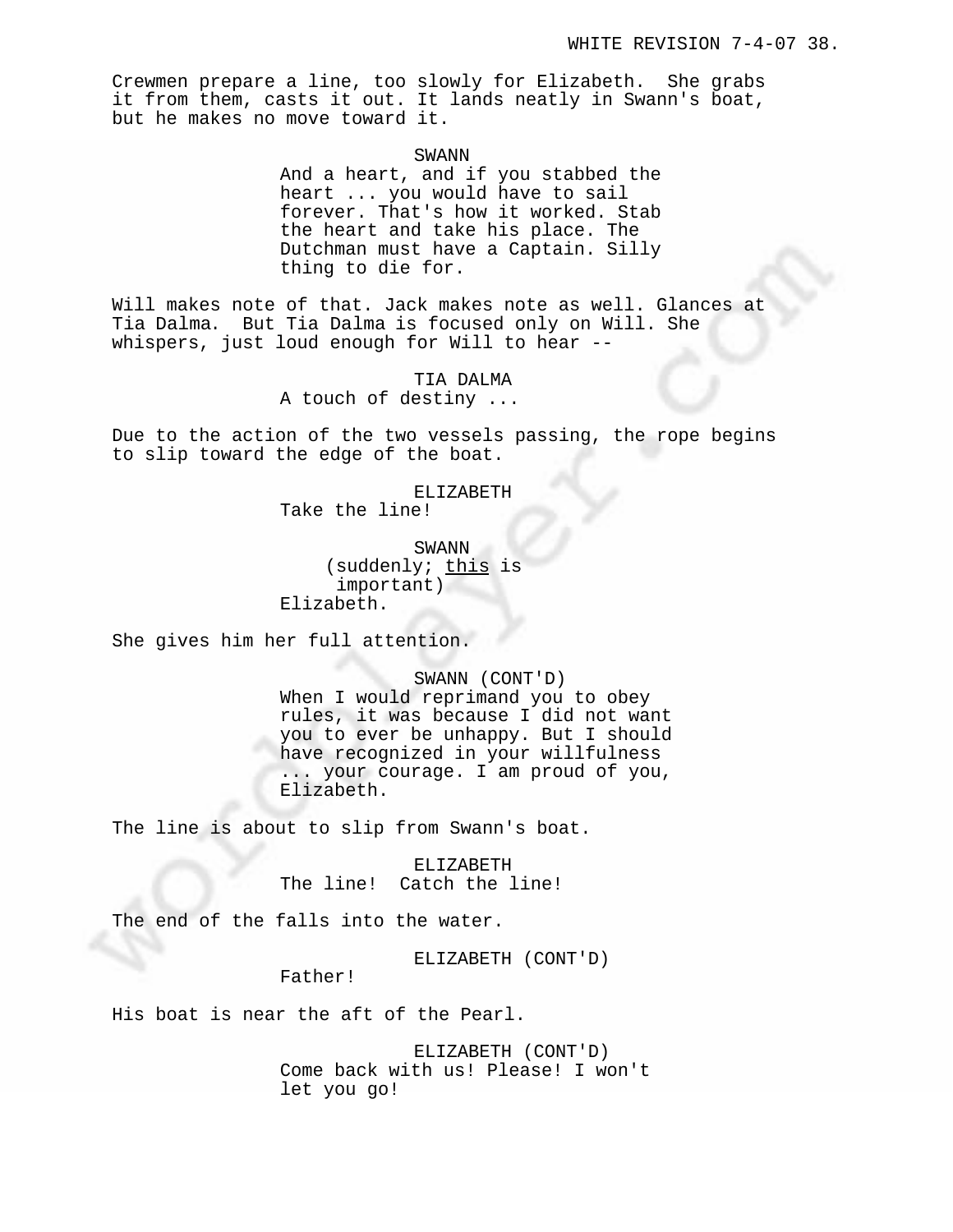# TIA DALMA She must not leave the ship!

Elizabeth climbs the rail. Will get there slightly ahead of Jack to haul her back.

# SWANN

I'll give your love to your mother, then, shall I?

Elizabeth stares after him. Watching, helpless.

Light of the boat's lantern is swallowed up by the darkness.

Elizabeth turns toward Will, into his arms. He confronts her ... but his eyes drift toward Tia Dalma.

WILL

Is there a way?

TIA DALMA (shakes her head 'no') He is at peace.

569 EXT. DAVY JONES LOCKER - SUNSET 569

An orange sun hovers over a dark horizon ...

570 EXT. BLACK PEARL - MAIN DECK - SUNSET STO STO STO STO

No wind. No movement. The crew lays about the deck -- parched with thirst, no energy. Pintel tilts a water barrel over his head, cracked lips waiting, waiting -- nothing.

> PINTEL No water. Why is all but the rum gone?

Gibbs lets a final drop fall from a bottle to his lips --

GIBBS

Rum's gone too.

Tia Dalma and Will are at the rail. Elizabeth sits alone, withdrawn. Will watches her.

# TIA DALMA

If we can not escape these doldrums before night, I fear we will sail on trackless seas, under starless skies, doomed to roam the reach between worlds ... forever.

GIBBS

With no water, forever looks to be arriving a mite soon.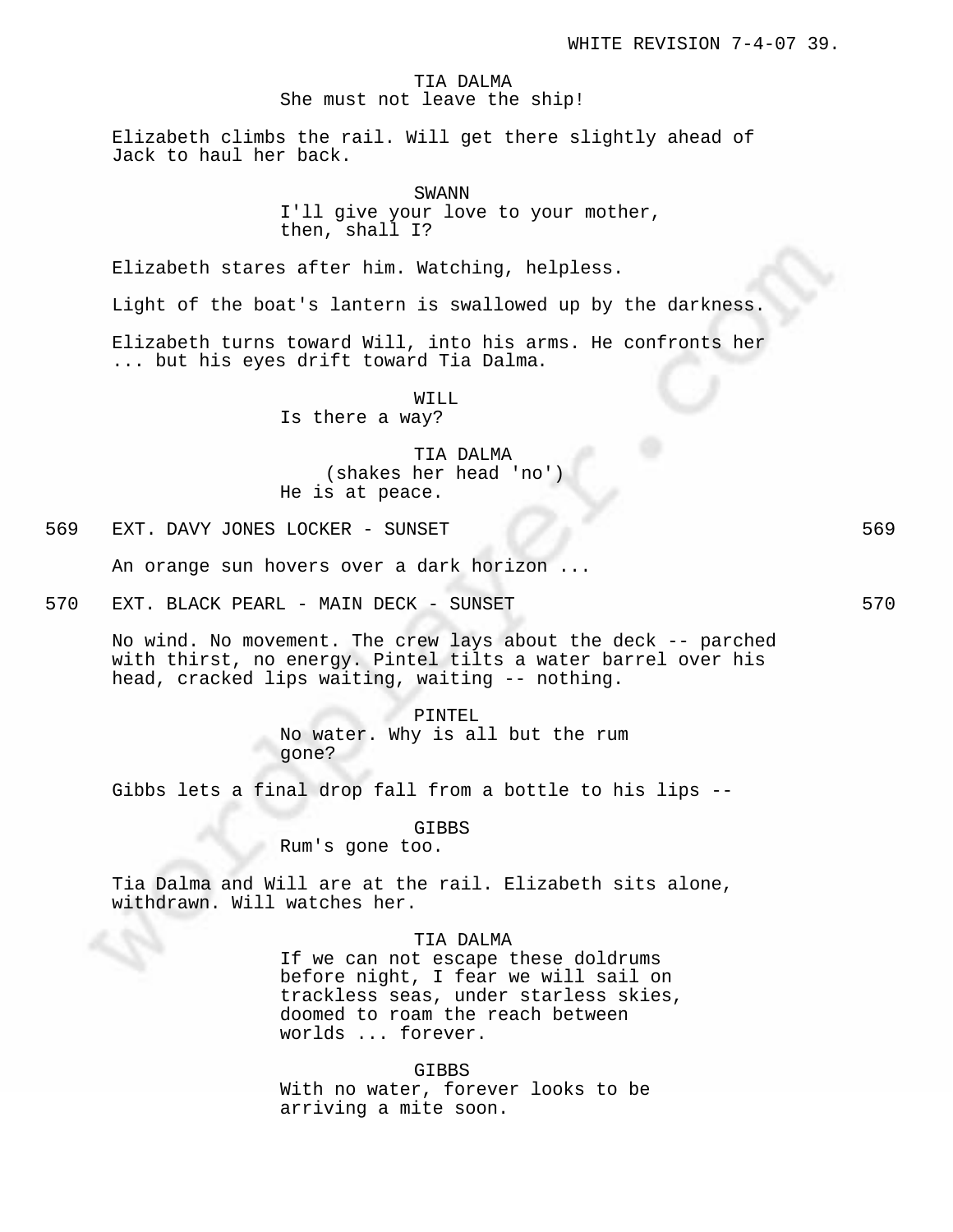Ragetti, hand over his eye, chases the Monkey past. Jack notices Ragetti's eye as it rolls on top of the Charts.

> WILL (re: Barbossa) Why doesn't he do something? (reads) "Over the edge, back, over again, sunrise sets, flash of green."

ON JACK: gazing at the chart, where rolls Ragetti's eye.

GIBBS (O.S.) There's no sense to it. Sunrises don't set.

WILL (O.S.) And the green flash happens at sunset not sunrise.

GIBBS (O.S.) Over the edge ... driving me bloody well over the edge.

They fade into the background as Jack watches Ragetti's eye, rolling back and forth, idly plays with the rings of the charts. Chinese characters line up to read: UP IS DOWN.

> JACK Up is down. That's maddeningly unhelpful. Why are these things never clear?

571 CLOSE ON: Jack's hair, a JUNGLE of GIANT DREADLOCKS, as a small 571 Jack-on-Jack's-shoulder pushes through.

> JACK LEFT Stab the heart.

Jack jumps, shocked and unsettled..

JACK

What?

A second small Jack is on Jack's right shoulder.

JACK RIGHT Don't stab the heart.

JACK

Come again?

JACK RIGHT The Dutchman must have a Captain.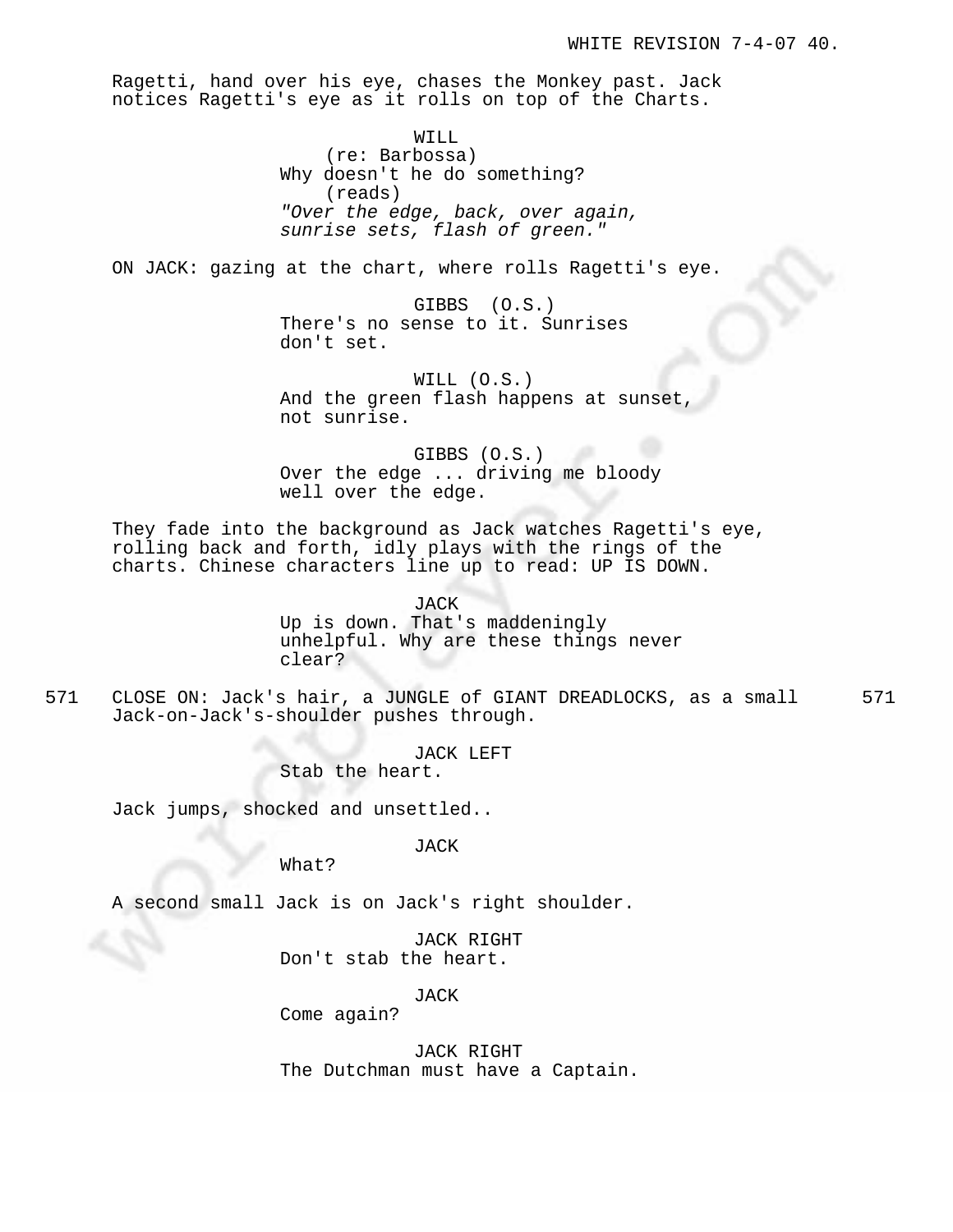JACK That's even more than less than unhelpful.

JACK LEFT Sail the seas for eternity.

JACK I love the sea.

JACK LEFT But what about port?

JACK I prefer rum. Rum's good.

JACK LEFT Making port.

JACK RIGHT Where we can get rum. And salty wenches. Once every ten years.

JACK LEFT What did he say?

JACK Once every ten years.

JACK LEFT Ten years is a long time.

# JACK

Even longer, given the deficit of rum.

JACK RIGHT And salty wenches.

JACK LEFT But eternity is longer still.

JACK RIGHT

(to Jack) And how will you spend it? Dead, or not?

JACK LEFT The immortal Captain Jack Sparrow ..

JACK Oooh I like that.

JACK RIGHT Come sunset, it won't matter.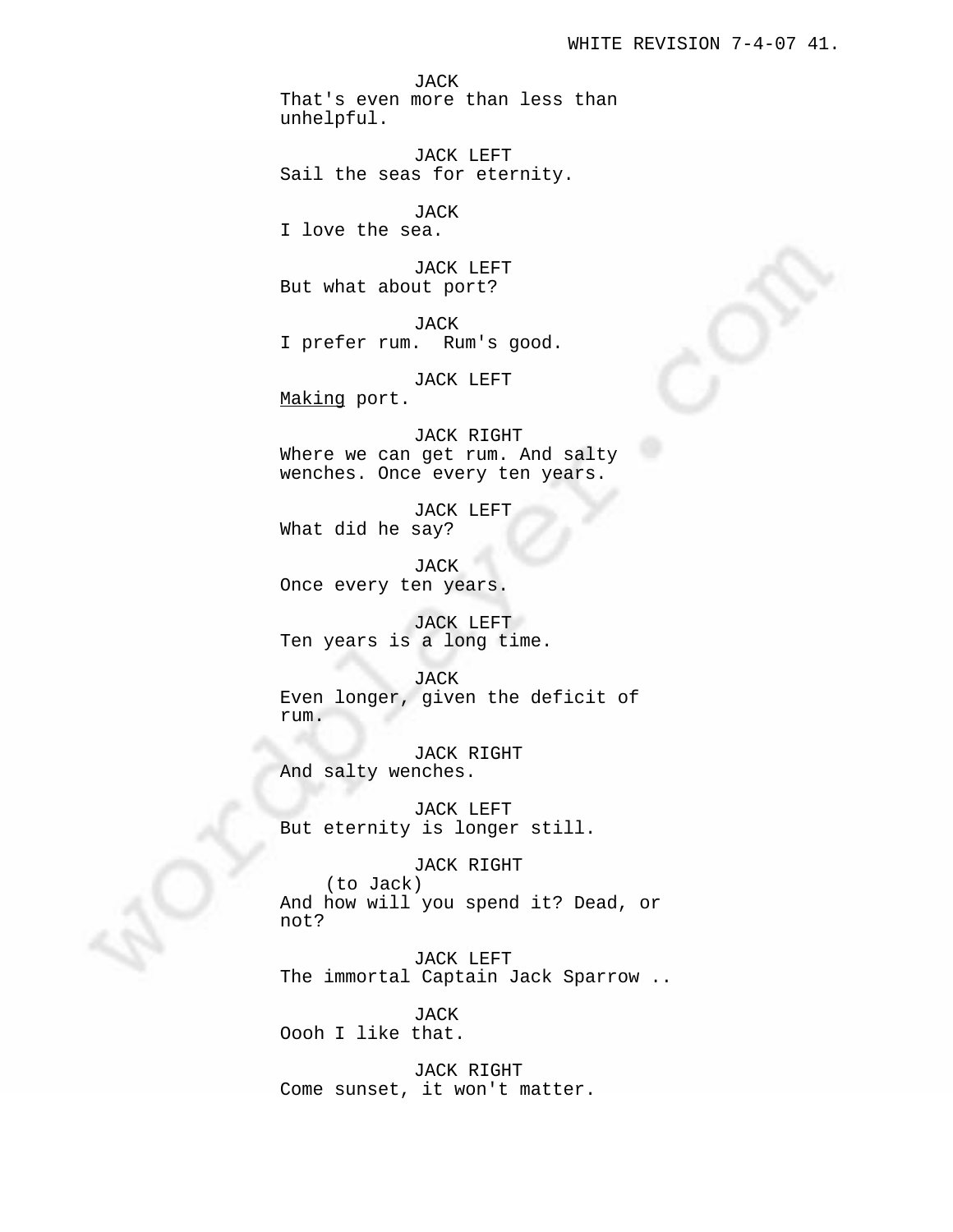572 ON THE MAP, as Jack notices: as the drawing of the ship spins 572 upside down, RAYS OF a SUNSET are created. And Jack KNOWS --

> JACK Not sun-set. Sun-down. And rise ... up!

He stands. Points.

JACK (CONT'D) Over there! What's that? I don't know! What do you think?

### GIBBS

Where?

Jack moves over to the railing at port. Everyone follows ... the ship tilts that way a little. Jack turns, suddenly races to the starboard side.

> JACK There, it moved! Suddenly. It's very fast.

Everyone follows -- what is he up to? The ship tilts that way some; the eyeball rolls. Elizabeth can't help but notice the activity.

Jack suddenly seems to see something on back the port side --

JACK (CONT'D) Thar! Over thar!

He runs to port. Elizabeth follows everyone else to the rail. The ship rocks back.

ELIZABETH

What is it?

#### JACK

It's not here!

He runs across again, everyone follows, and the ship tilts more. Barbossa approaches the map -- sees UP IS DOWN, the upside down ship, the sunset. Picks up the rolling eye.

A glare at Ragetti -- and Barbossa hands back the eye, goes back to studying the chart.

> PINTEL He's rocking the ship.

GIBBS (running past) We're rocking the ship!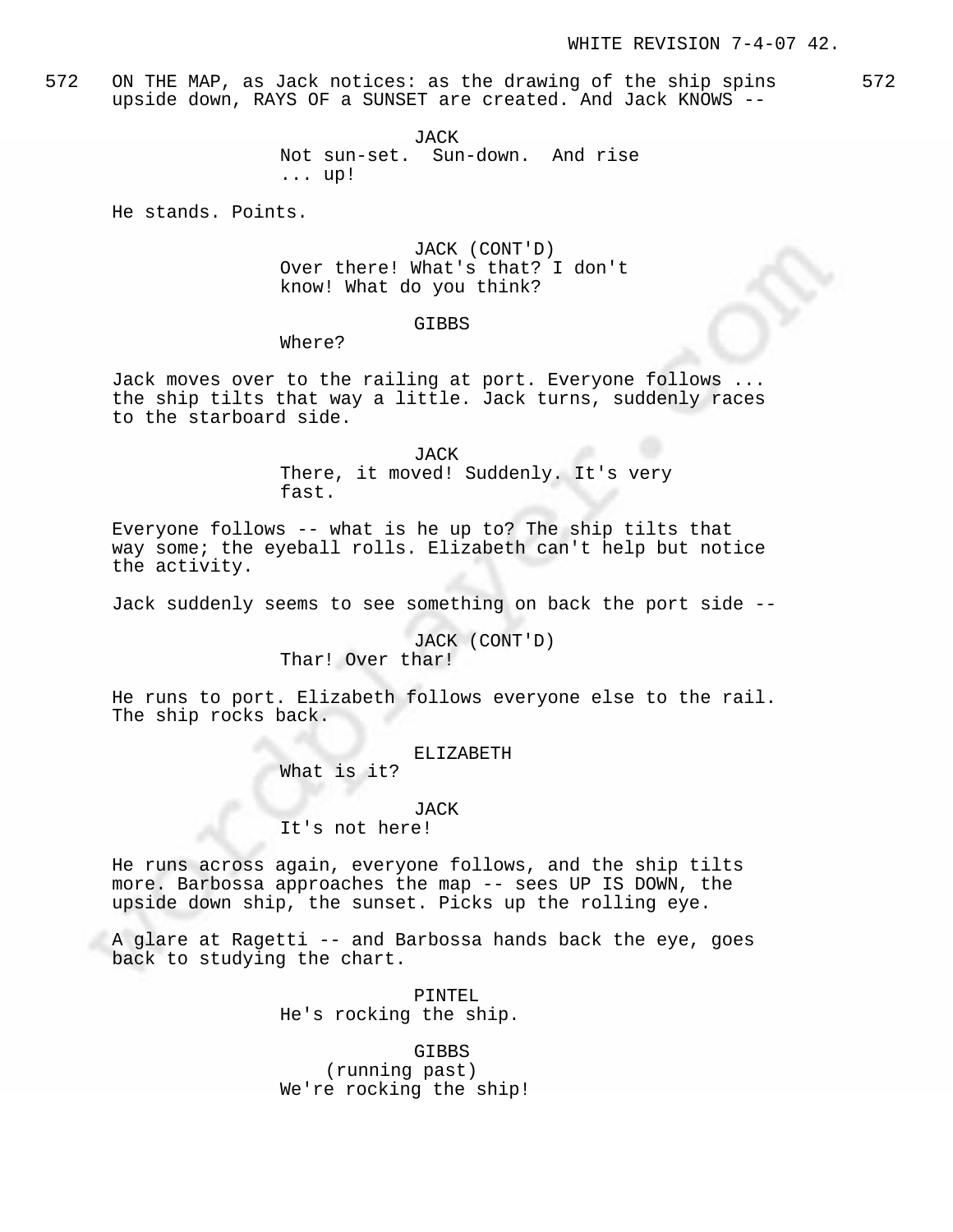And, suddenly, Barbossa gets it:

BARBOSSA

Aye, he's onto it. All hands together! Time it with the swell!

Barbossa moves to the hold --

573 INT. BLACK PEARL - BELOW DECKS - CARGO HOLD - SUNSET 573

BARBOSSA Loose the cannon! Unstow the cargo! Let it shift!

Cargo is cut loose; crates, bottles, barrels roll --

574 EXT. BLACK PEARL - SUNSET 574

Cotton spins the wheel --

FROM ABOVE, the ship turns sideways to the swell. The ship tilts over. Pintel suddenly figure it out --

> PINTEL He's rocking the ship!

Ragetti already has a rope ready.

RAGETTI We tie each other to the mast, upside down, so we'll be right side up when the boat flips!

Pintel thinks about it. Thinks about it. Thinks about it --

Will gets to the rail as the ship tilts near horizontal, looks out. The sun SINKS into the sea, a small orange flame left -- the Black Pearl tilts the other way --

JACK

And now up, is down!

The Black Pearl rocks completely over into the water. Waves fill the sails and cause the ship to continue to roll --

575 CAMERA MOVES AROUND THE ROLLING SHIP, PAST THE SURFACE -- 575

UNDERWATER, chains, cannons, small objects fall down toward the depths. Jack, Will, Elizabeth, Barbossa hold on. Gibbs loses his grip, floats past -- Marty grabs him. Pintel and Ragetti, tied to the mast, look at each other, hold their breaths, cheeks bulging.

Underwater, the Charts float past -- Will grabs them -- -- CAMERA SPINS, SO THE BLACK PEARL IS RIGHT SIDE UP --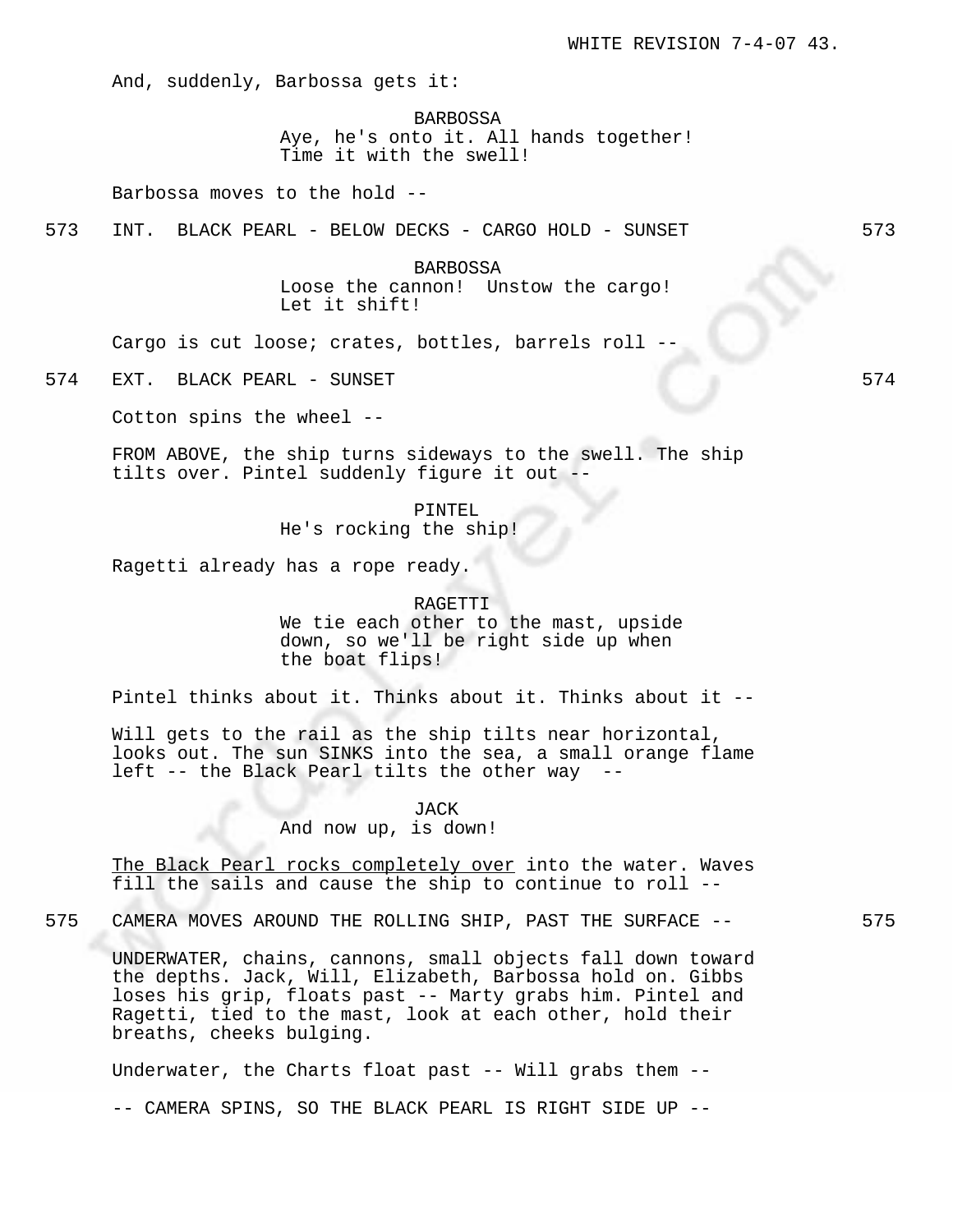576 ON THE HORIZON, the FLASH OF GREEN shoots up! 576

AND SUDDENLY --

THWUMP!

577 EXT. BLACK PEARL - SUNRISE 577

All of the water FALLS with a giant SPLASH. The objects fall, people fall, the parrot falls, SLAMMING onto the deck. The water washes away, and the Black Pearl bobs on the sea.

Gibbs still holds his breath, unsure, turning red ... finally has to let it out. Takes a deep breath --

> GIBBS Blessed sweet Westerlies! We're back!

He wets his finger, lifts it.

Jack opens his fist, forces himself to look -- no black spot. Pintel and Ragetti hang upside down, tied to the mast.

PINTEL

This was your idea, and the fact that I went along does not make you any less stupid.

RAGETTI Well it don't make you no more smart, neither.

PINTEL Yes it does, my lack of instigating stupid ideas makes me smarter by omission.

Next to Pintel's head, Cotton's parrot shakes off water and ruffles its feathers. Elizabeth gazes at the horizon.

#### ELIZABETH

It's a sunrise.

Will looks out and sees the sun rising above the water. A brief moment of celebration as everyone grins at each other --

Then EVERYBODY instantly draws their pistols at once, and points them at each other --

Will at Barbossa. Barbossa at Jack. Gibbs at Barbossa. Elizabeth at Jack.

Jack at Will, draws a second pistol, at Barbossa. Barbossa draws a second pistol, at Gibbs. Elizabeth picks up a second pistol, points it at Barbossa.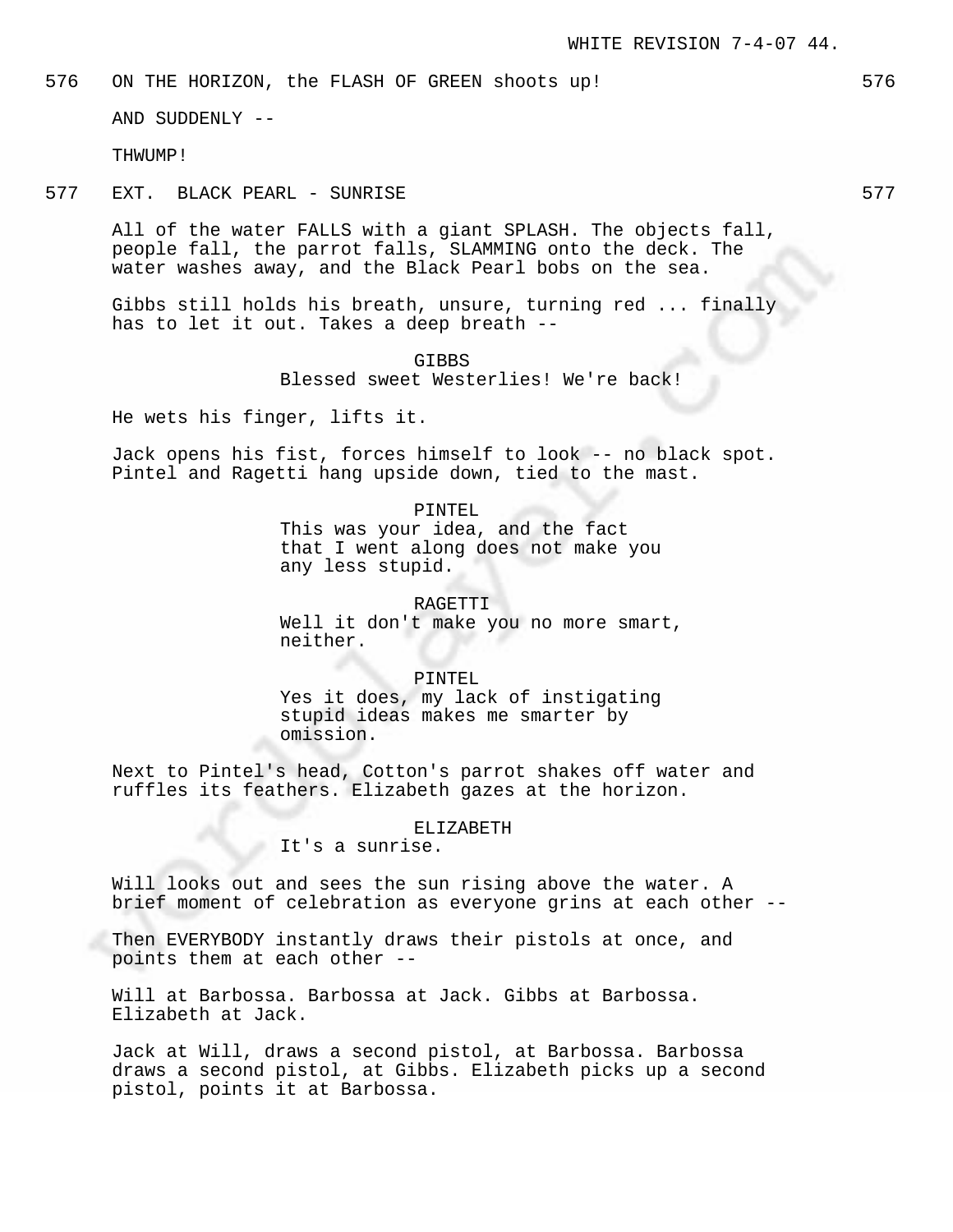It's a moment everyone has been preparing for. A beat --

And then EVERYBODY LAUGHS. They can't help but grin, lower their pistols. Suddenly the LAUGHTER STOPS and the pistols are raised again. Pintel and Ragetti work to get free.

#### PINTEL

Get untied, we need our pistols! Hurry!

#### RAGETTI

Who would we point at?

# BARBOSSA

All right, then. The Brethren Court is a-gathering at Shipwreck Cove. Jack, you and I be going there, and there's no arguing the point.

#### JACK

I is arguing the point. If there's pirates a-gathering, I'm a-pointing my ship the other a-way.

# ELIZABETH

The pirates are gathering to fight Beckett. And you're a pirate.

She swings her second pistol toward Jack. Jack stops aiming at Will, aims at her. Will aims at Jack, draws a second pistol to cover Barbossa.

#### WILL

Fight or not, you're not running.

# BARBOSSA

If we don't stand together, they'll hunt us down, one by one, 'til there's none left but you.

### JACK

Then I'll be the last pirate. At least then there will be only one of me.

### BARBOSSA

Aye, and you'll be fighting Jones alone. How does that figure into your plans?

# JACK

Still working on it. But I'm not going back to the Locker, Barbossa. Count on that.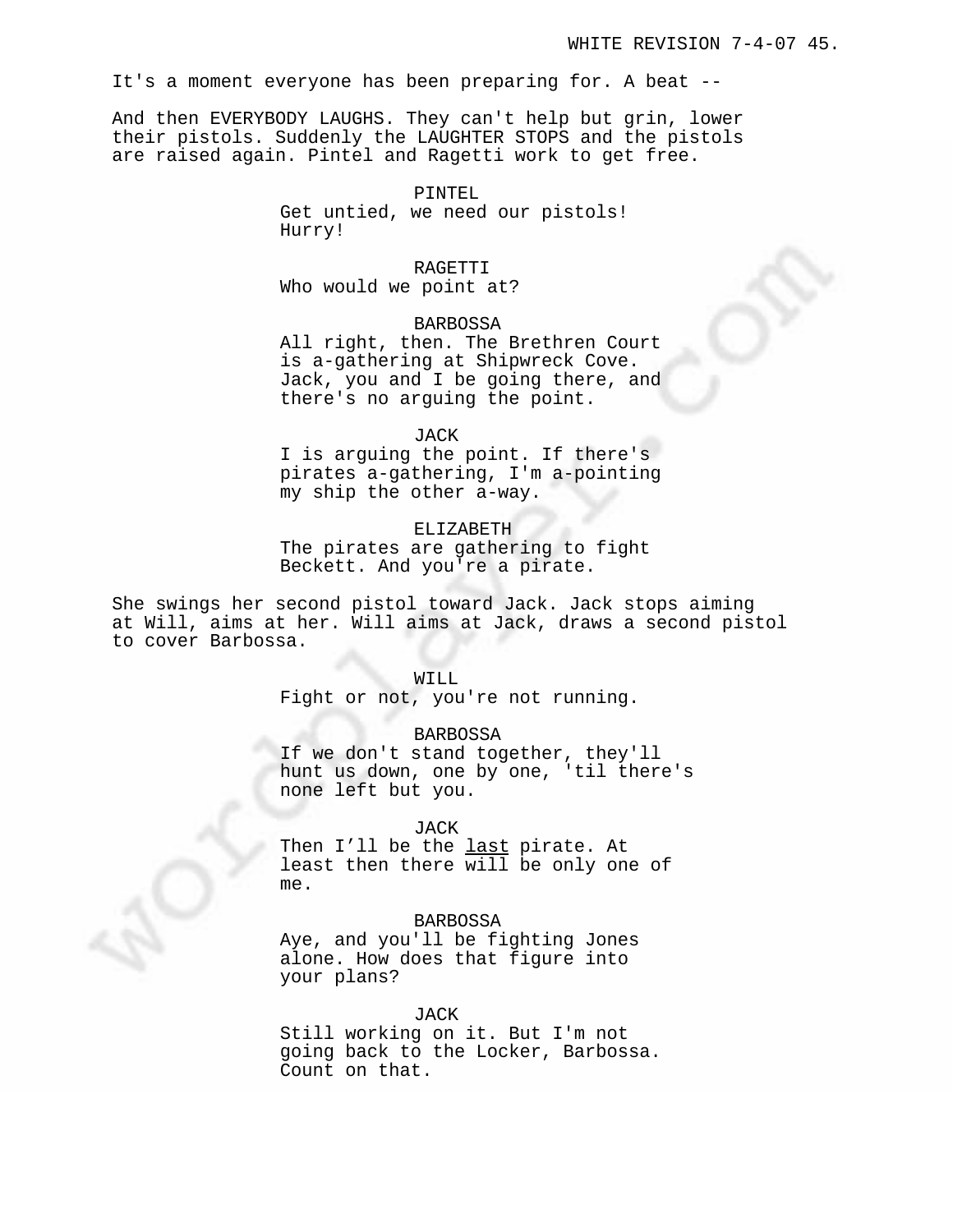Jack fires his pistol -- 'click.' Barbossa and Will and Elizabeth fire -- more 'clicks.' Pintel and Ragetti arrive with their pistols as the others check their own.

GIBBS

Wet powder.

### WILL

We've other issues to deal with. We can get back to shooting each other later.

They move away. Pintel and Ragetti test their own pistols click.

PINTEL

Wait. We can still use 'em as clubs!

He demonstrates, using the pistol to hammer the air. Ragetti does the same -- but actually hits Pintel.

### RAGETTI

Sorry. (regards pistol-club) Effective, though.

578 EXT. BLACK PEARL 578

CLOSE ON: THE CHARTS

Will indicates on the chart to Jack and Barbossa.

WILL

There's a fresh water spring on this island, where we can resupply.

JACK You lead the shore party. I'll stay with the ship.

BARBOSSA

I'll not be leaving my ship in your command.

### WILL

And he'll not be leaving his ship in your command, and here's an an idea. You both go, and leave the ship in my command. (off their looks) Temporarily. Promise.

579 AT THE RAIL 579

Barbossa steps up, pulls out his telescope. Jack arrives next to him.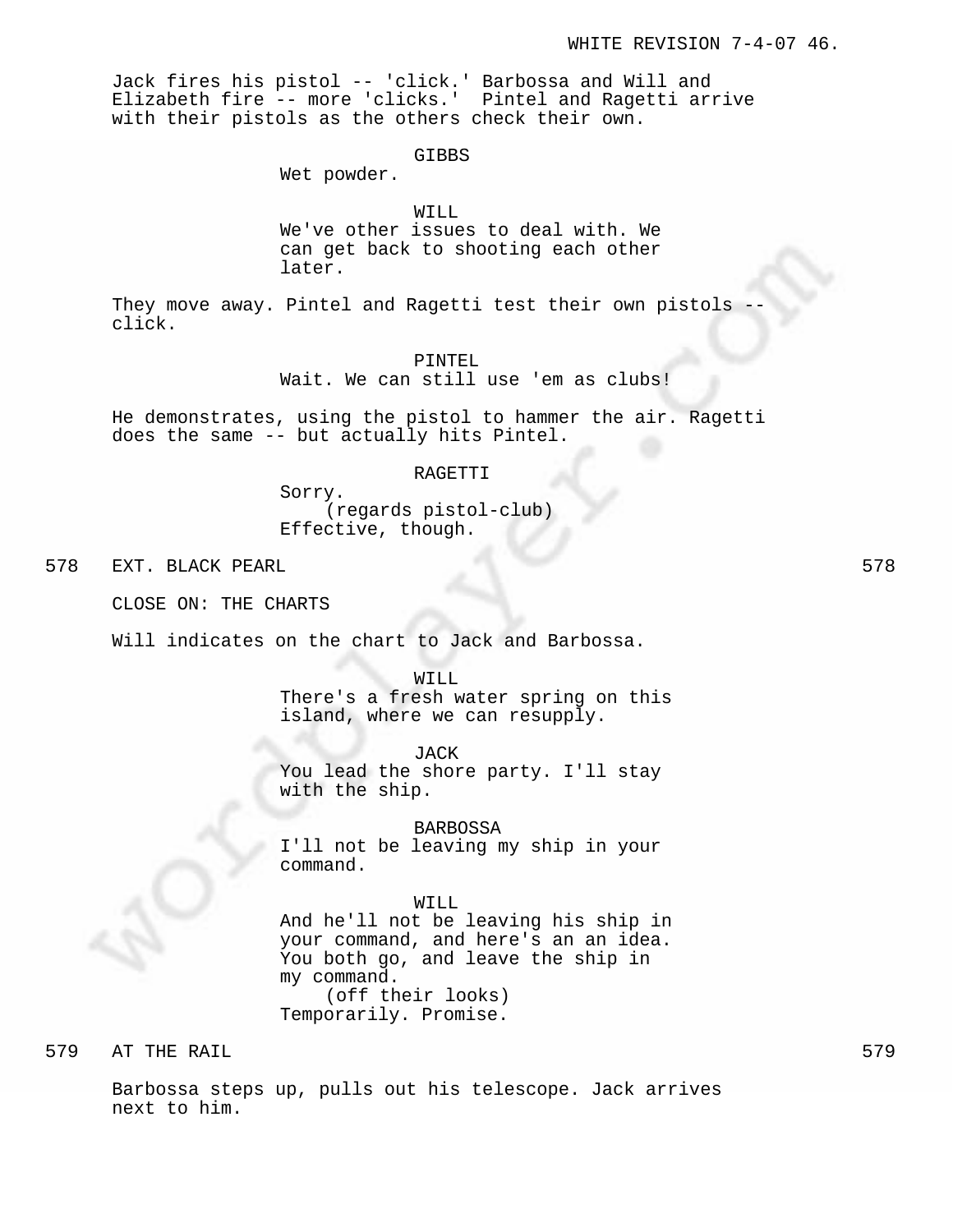# BARBOSSA An uneasy alliance?

Barbossa opens his scope, looks through.

### JACK

An unholy one.

Jack opens his own telescope, until it is long as Barbossa's ... then opens it further, until it is much longer. It droops at the end. Barbossa looks at him. He smiles. Barbossa snaps his telescope closed.

580 EXT. BLACK SAND BEACH - DAY 580

Pintel and Ragetti crawl out of the surf as the other boats land. Jack and Barbossa step onto the sand, spot something. The rest of the pirates see it, too.

### PINTEL

Criminey!

Jack and Barbossa walk toward it. Pintel and Ragetti hustle past them toward --

The KRAKEN. It lies dead on the shore. Pintel finds a driftwood stick, pokes it.

#### RAGETTI

Careful!

### PINTEL

Ahh, not so tough now, are you? Stupid fish! Serves you right!

Jack approaches the Kraken almost reverently.

RAGETTI

Hello! I bet folk would pay a shilling to see this! And a second shilling for a sketch of 'em sitting atop!

### PINTEL

Kraken slayers! We could carve mini'ture Krakens out of coconut and sell those, too! We could give 'em a slice as a souvenir.

RAGETTI

Or fried! For lunch.

### PINTEL

I wonder which of the parts is edible?

Jack stares into the huge eye of the beast, his image reflected back. Barbossa appears behind him.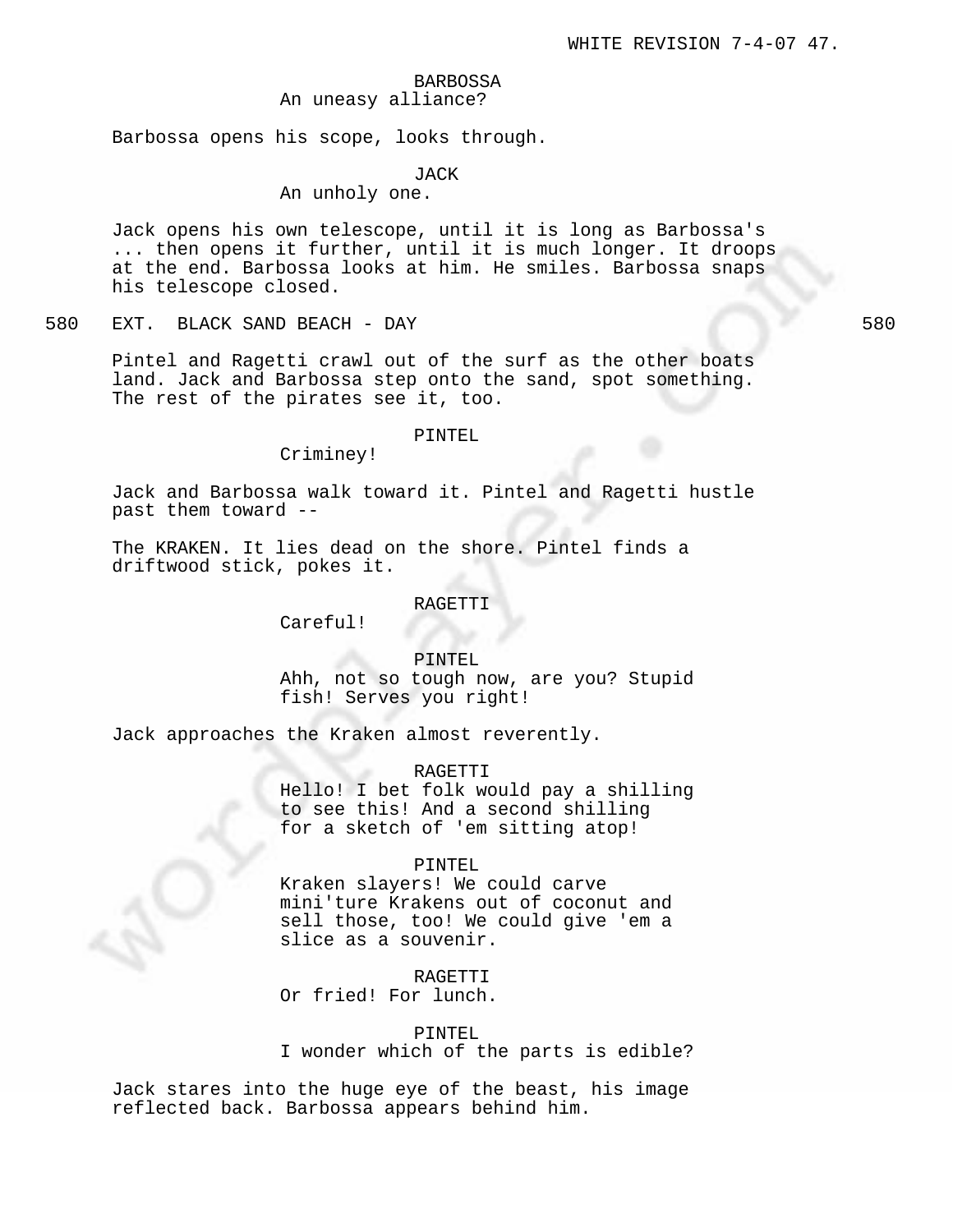### BARBOSSA

Still thinking of running, Jack? Think you can outrun the world? The problem of being the last of anything: by and by, there be none left at all.

JACK Sometimes things come back. We're living proof, mate.

### BARBOSSA

Aye, but that's a gamble with long odds, ain't it? There's no guarantee of coming back. But passing on - that's dead certain.

Jack contemplates that one. Barbossa regards the beast.

BARBOSSA (CONT'D) The world used to be a bigger place.

JACK It's still the same size. There's just less in it. (reluctant) Summoning the Brethren Court, is it?

BARBOSSA Our only hope.

JACK That's sad commentary, in and of itself.

581 INT. BLACK SAND BEACH - WELL - DAY 581

Marty stoops to drink -- jumps back with a shout. A BODY lies dead in the water, face down. Barbossa samples a handful of water, spits it out.

> BARBOSSA Poisoned. Fouled by the body.

The body is turned over -- Steng, the betrayer in Singapore. The wooden fid has been driven through his eye.

# PINTEL Hey, I know him!

There's a SHOUT from outside --

582 EXT. BLACK SAND BEACH - DAY 582

They rush outside. Ragetti yells something, but words are lost. He points --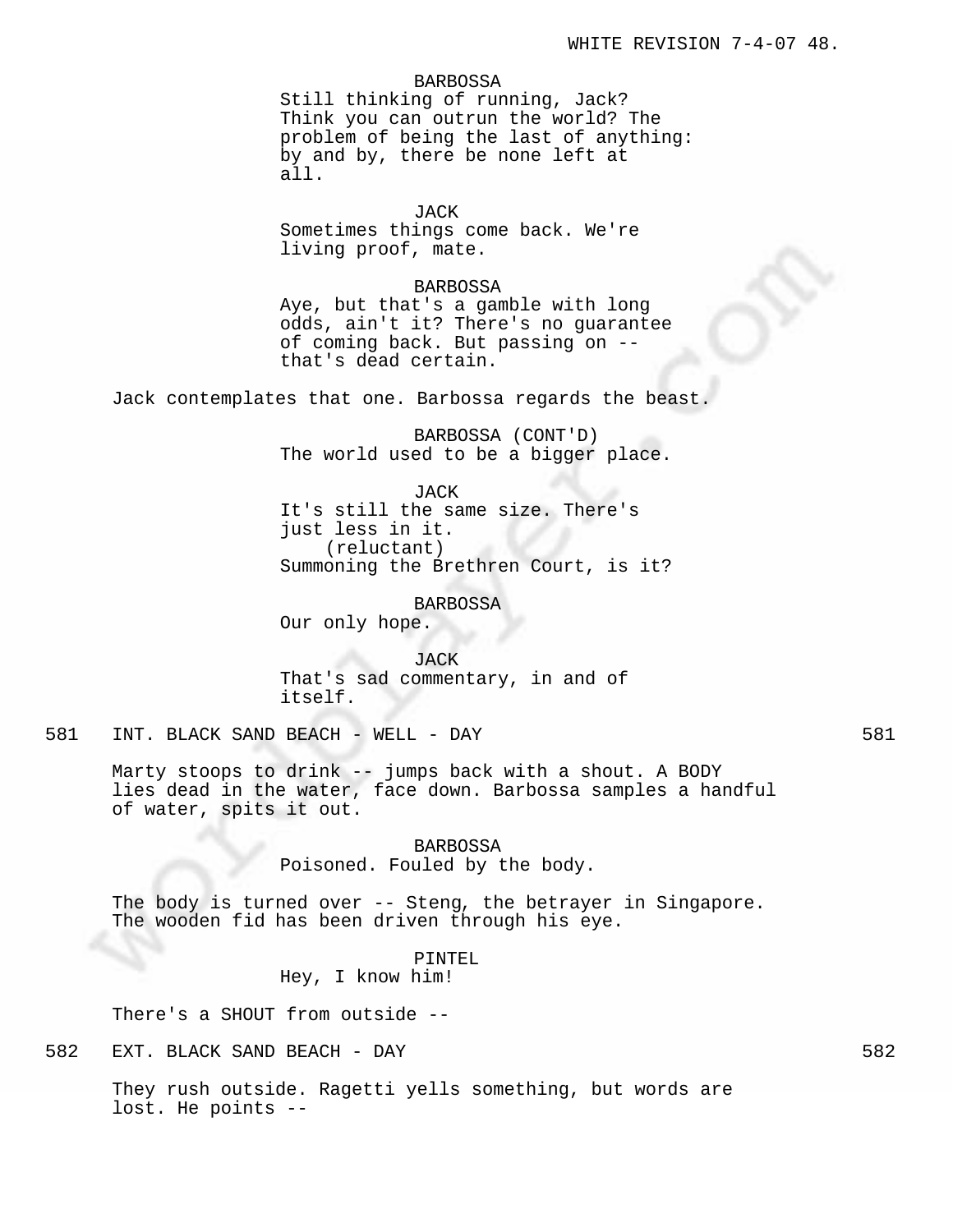OUT PAST THE REEF floats the Black Pearl -- and next to it, a Chinese fighting ship, the EMPRESS.

Jack and Barbossa stare. There is a loud CLICK! Their eyes go sideways to find -- Tai Huang holds a pistol on them, backed by his men.

> JACK (points) He's the Captain.

583 EXT. BLACK PEARL - MAIN DECK - LATER 583

The landing party climbs on deck. CHINESE PIRATES -- too many to fight -- have taken over the Pearl. They've stripped the crew of their weapons, shackled them together.

Elizabeth is held by TWO GUARDS. One of them rubs a swelling eye, the other has a bloody lip.

Jack and Barbossa spot Sao Feng at the same time. Jack recognizes him, and tries to be inconspicuous behind Barbossa.

> BARBOSSA Sao Feng. You showing up here, 'tis truly a remarkable coincidence.

SAO FENG Fortune smiles upon those prepared to meet its gaze. (moves toward Jack) Jack Sparrow. You paid me great insult, once.

He SLUGS Jack in the jaw. Jack staggers, his knees buckle - but he keeps his feet. Holds up a hand to Sao Feng to wait, searches for his hat. Finds, sets it back on his head.

> JACK So now we can call it square.

> > SAO FENG

Hardly.

Will strides up -- he spots Elizabeth in chains --

WILL

She's not part of the bargain. Release her.

BARBOSSA And what bargain be that?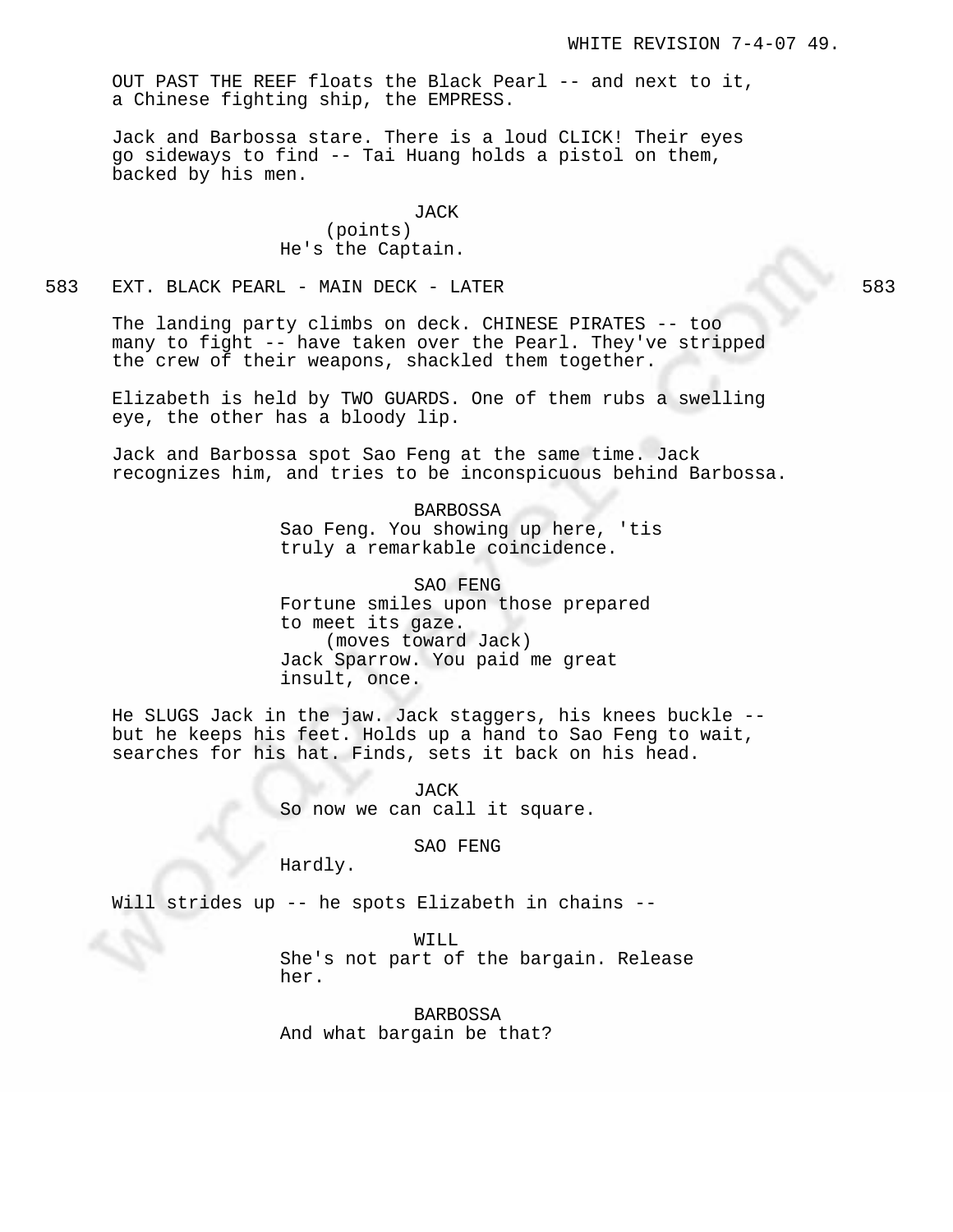SAO FENG (to his men) You heard Captain Turner. Release her.

JACK Captain Turner?

GIBBS Aye, the perfidious rotter led a mutiny against us.

JACK It's always the quiet ones.

Elizabeth, unchained now, eyes Will warily.

ELIZABETH Why didn't you tell me you were planning this?

WILL It was my burden to bear.

BARBOSSA The only way a pirate can make a profit, these days, is by betraying other pirates.

SAO FENG I can live with that ... as long as I am not the other pirates.

JACK But you've no acrimony toward mutineers?

SAO FENG He did not mutiny against me, did he?

### WILL

I need the Pearl. That's the only reason I came on this voyage.

JACK

He needs the Pearl -- (to Elizabeth) -- and you felt guilty -- (to Barbossa) -- and you and your Brethren Court ... Didn't anyone come to save me just because they missed me?

Gibbs, Marty and Cotton raise their hands -- Pintel and Ragetti see, and follow their lead.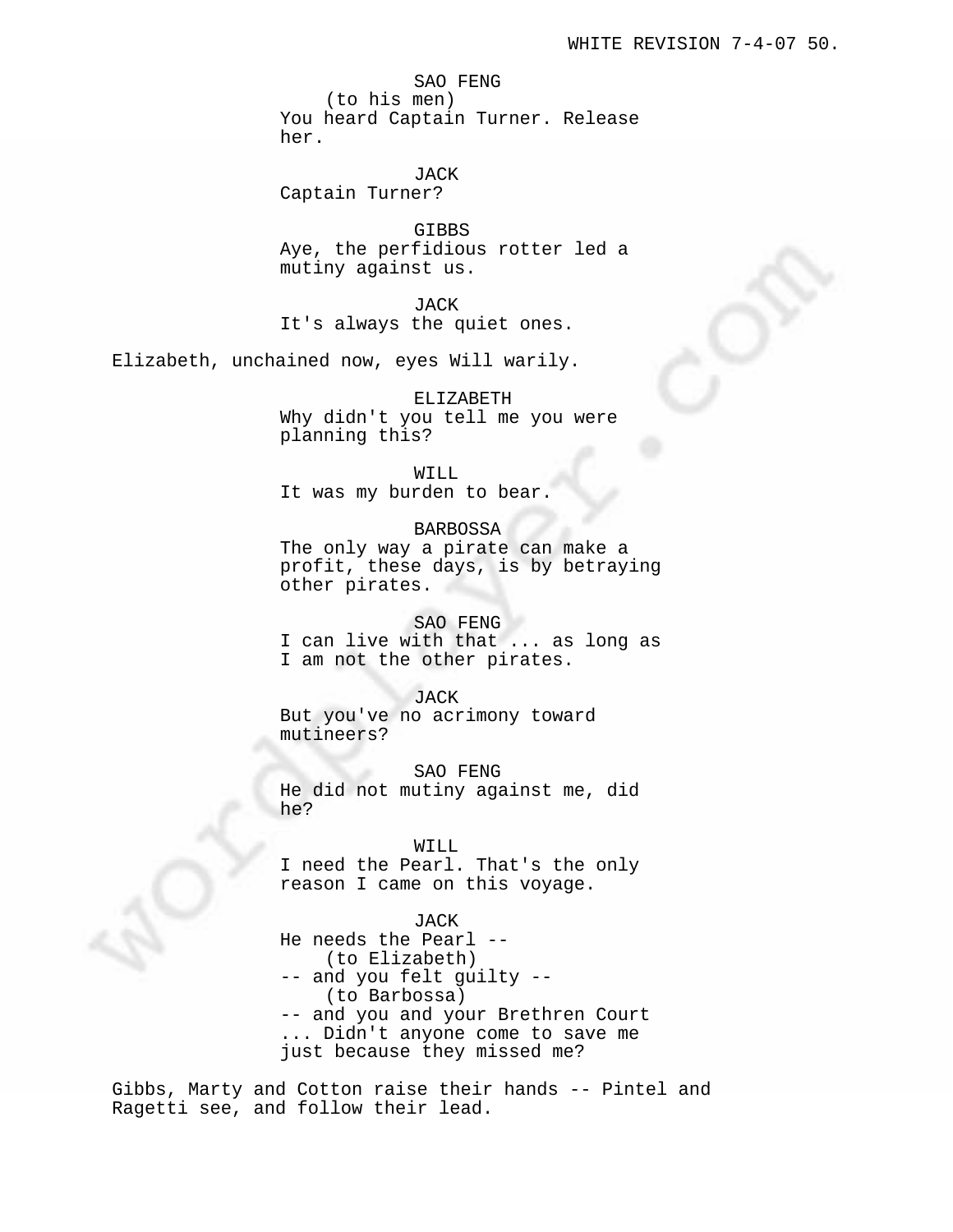JACK (CONT'D) (points) I'm standing over there with them.

Sao Feng grabs his arm.

SAO FENG I'm sorry, Jack, but there's an old friend who wants to see you first.

JACK I'm not certain I can survive any more visits from old friends.

SAO FENG Here is our chance to find out.

He nods his head toward a spot over Jack's shoulder --

Rounding the island is the ENDEAVOUR. Jack is yanked roughly away by Sao Feng's men.

584 INT. ENDEAVOUR - CAPTAIN'S CABIN - DAY 584

Jack has been escorted into the room. Beckett signals his guards to leave without turning. He stands at the window, peering out at the Black Pearl. Jack's effects are on the table -- including the Compass. So is a decanter and two glasses of Sherry. Jack searches the room surreptitiously under the following:

### BECKETT

Remarkable. The last I saw of that ship, she was on fire, a blackened hulk sinking beneath the waves.

JACK Thank you for that memory.

#### BECKETT

We had a deal. I contracted you to deliver cargo on my behalf. You chose to liberate it.

Jack glances toward his right wrist.

JACK People aren't cargo, mate.

### BECKETT

And you incurred a heavy debt to raise her back up, didn't you? It's not here, Jack.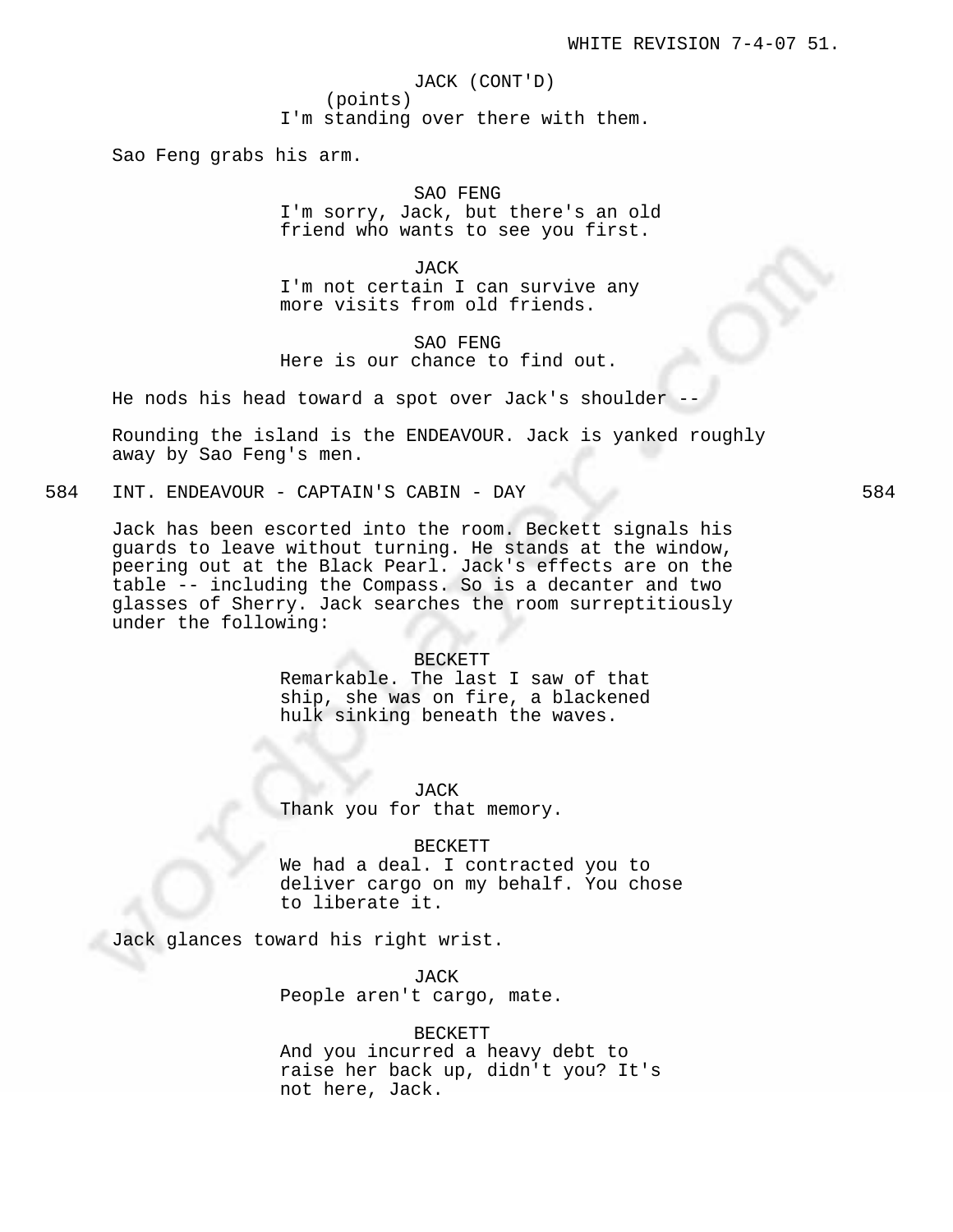He turns. Jack assumes an air of questioning innocence.

JACK

What is not?

BECKETT

The heart of Davy Jones. Is safely aboard the Flying Dutchman, and so unavailable for use as leverage to satisfy your debt to the good captain.

Jack clocks that.

JACK

By my reckoning, that account's been settled.

BECKETT By your death. And, yet, here you are.

JACK Close your eyes and pretend it's all a bad dream. That's how I get by.

Beckett's control lapses momentarily; he says something he's wanted to say for a long time.

> BECKETT Your good deed cost me much, Jack!

> > JACK

And you spared me any possibility of ending up as anything other than what I am. And for that, I thank you.

He picks up a couple of the model ships from the table, pretends to "sail" them.

> JACK (CONT'D) Will someone be in soon to draw you a bath?

Beckett takes them from Jack, puts them back in their places.

BECKETT It would be nice if all of us could be on holiday year 'round, but someone must ensure that the world turns properly. (looking over his "world") People are what they love, Jack, and what they love is cargo. (MORE)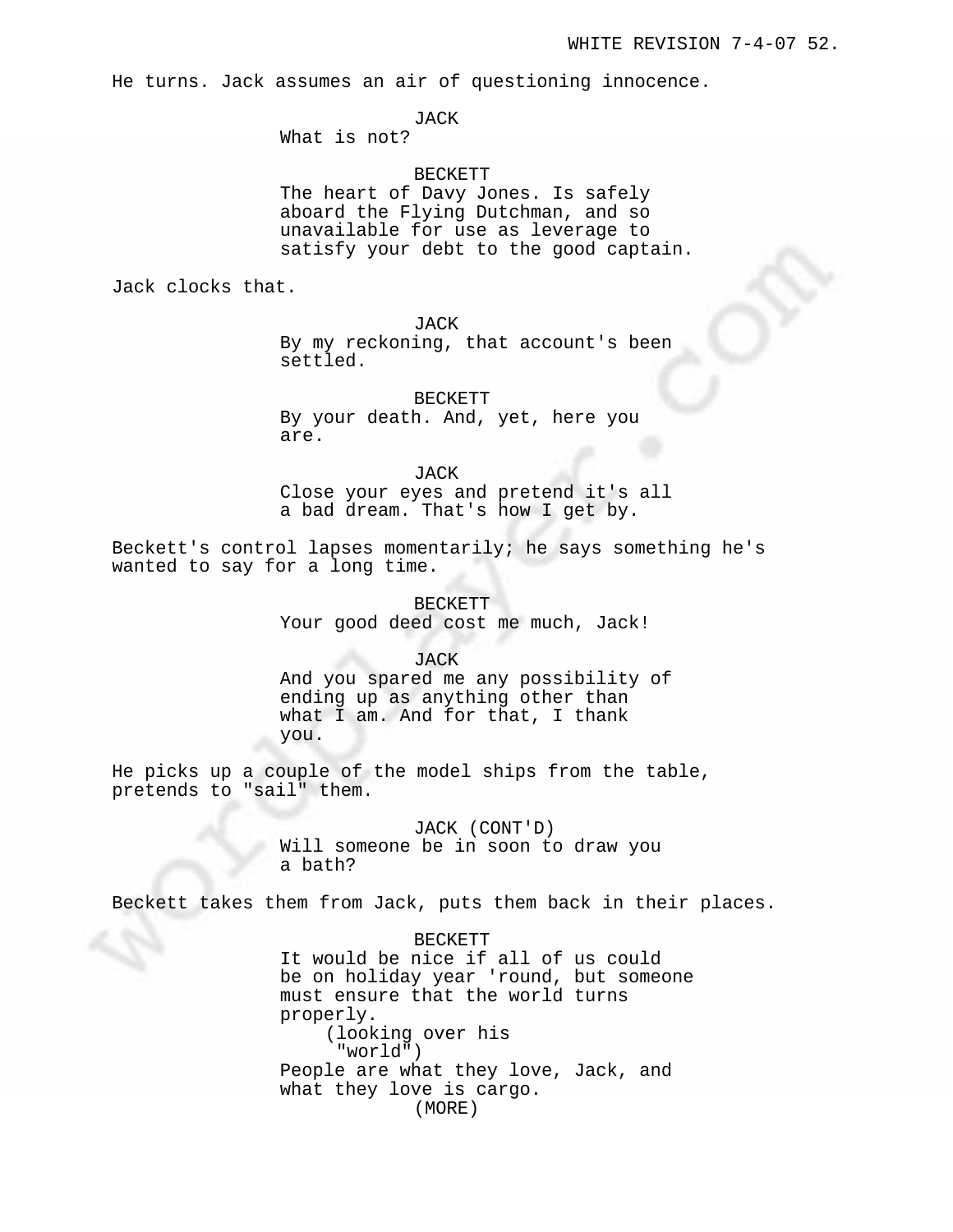BECKETT (CONT'D) They love spices, and linens, silks ... plantains ... and as long as it arrives on time and in sufficient supply, they are content to be nothing more than figures in a ledger. You're a smart man; you know I'm right.

# JACK

If you're offering me a seat on the board, I am neither depraved enough nor drunk enough to accept.

Beckett hands one of the GLASSES of sherry to Jack, who's a bit surprised. Beckett toasts him.

#### BECKETT

Then perhaps you'll consider a different arrangement. One that requires nothing from you but information.

Jack has spotted the Pieces of Eight on Beckett's desk.

JACK

Regarding the Brethren Court, no doubt. In exchange for fair compensation? Square my debt with Jones, guarantee my freedom?

#### BECKETT

Of course. It's just good business.

JACK

Were I in a divulgatory mood, what might I divulge?

# BECKETT

Everything. Where are they meeting? Who are the Pirate Lords? What is the purpose of the nine pieces of eight?

### JACK

I think I'd prefer to maintain my monopoly on those answers. It's just good business.

BECKETT You haven't changed. Enjoy the gallows.

#### JACK

I've been. Once you've taken in the view, there's not much else to it. (MORE)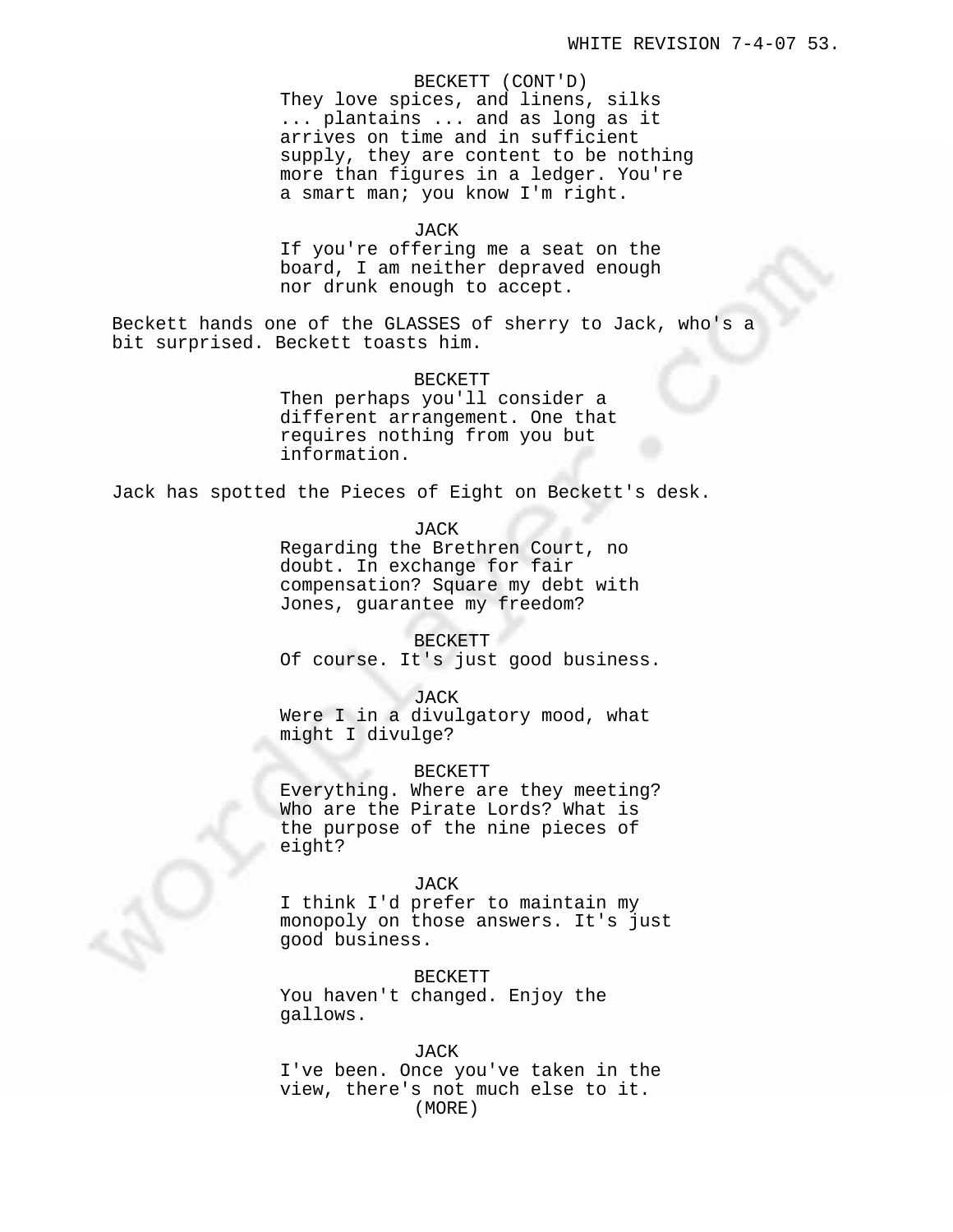#### JACK (CONT'D)

Now, far be it for me to give advice to you, but if I were me and you were you and we each had the same lack of trust in the other, imagine you are me. You would propose that rather than you telling me where the Brethren Court is meeting, you lead me there instead, whereupon you could serve up to me the Pirate Lords, the Nine Pieces of Eight, and the whole of the Brethren Court on a silver platter. And you being me, I would likely accept such an offer.

# BECKETT On a silver platter?

JACK With a frilly linen napkin and a spicy banana on the side.

# 585 EXT. BLACK PEARL - DECK - DAY 585

Sao Feng's men guard Barbossa, Will, Elizabeth and the rest of Barbossa's crew. They all wear shackles.

Mercer and a crew of sailors fan out on the ship. The sailors begin preparations to sail. One tries to take the wheel from Huang. Sao Feng and Will intercept Mercer.

> SAO FENG My men are crew enough.

MERCER Company ship, company crew.

WILL (to Sao Feng) You agreed, the Black Pearl was to be mine.

#### SAO FENG

And so it was.

Sao Feng gestures. One of his men punches Will from behind in the kidneys, knocking the wind of out of him. Two others shackle his arms.

Will is hauled away. Sao Feng turns to Mercer.

SAO FENG (CONT'D) Beckett agreed, the Black Pearl was to be mine.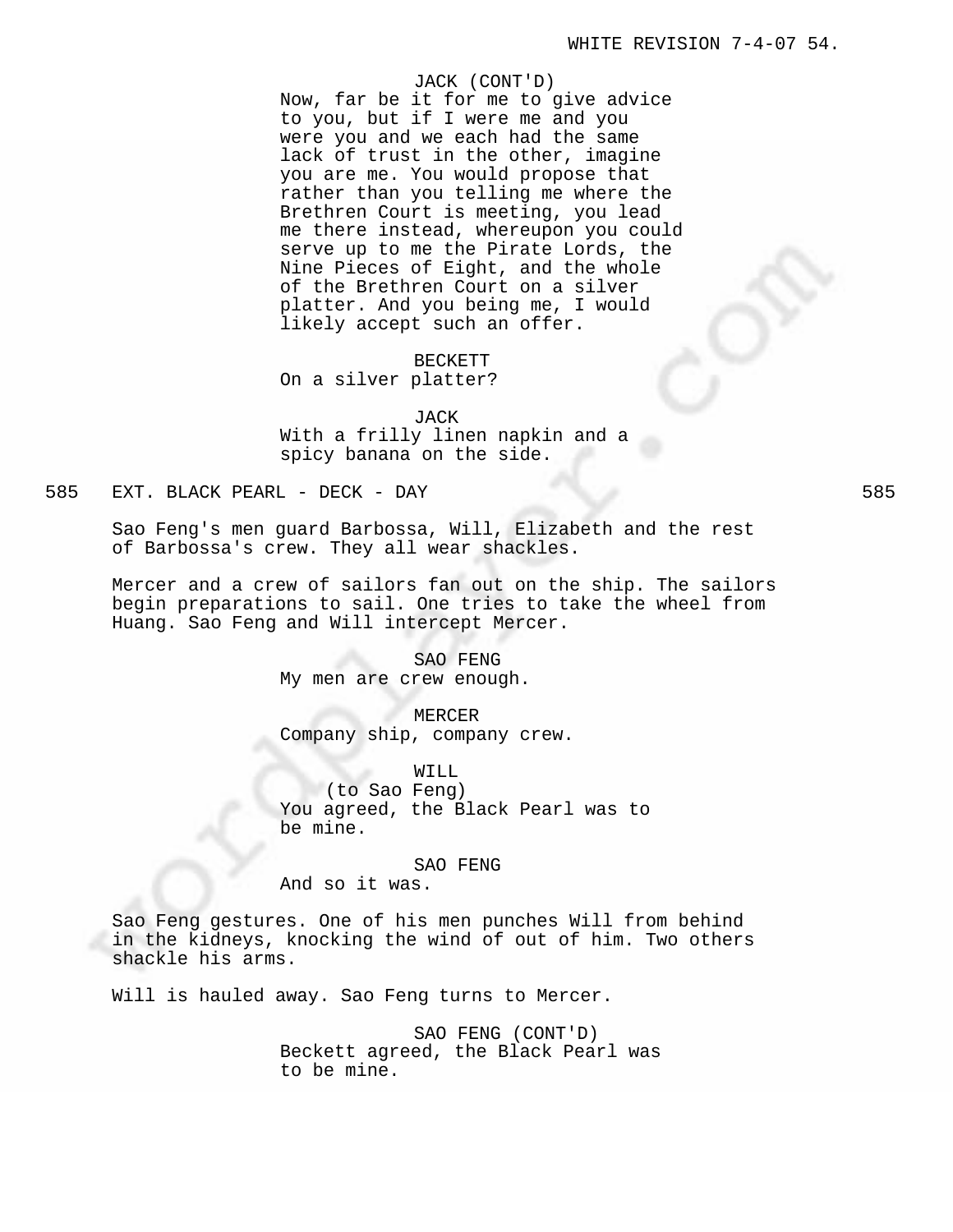MERCER

And so it was. (smiles) Lord Beckett wouldn't give up the one ship as might prove a match for the Dutchman, would he?

Sao Feng looks around. The sailors outnumber his men, and all are armed, watching for trouble. Sao Feng nods sharply to his man at the wheel -- he steps aside for the sailor.

Mercer gives Sao Feng a half-salute and ambles away. Barbossa sidles up next to Sao Feng.

#### BARBOSSA

Shame they're not bound to honor the Code of the Brethren. Isn't it? Of course, honor's a hard thing to come by, nowadays.

### SAO FENG

There is no honor to remaining with the losing side. Leaving it for the winning side ... that's just good business.

BARBOSSA The losing side, says you.

SAO FENG They have the Dutchman. And what do the Brethren have?

He sees Sao Feng is considering his words. He leans close.

BARBOSSA

We have ... Calypso.

Soa Feng is surprised; unbidden, his eyes cut toward Elizabeth -- Barbossa clocks it -- then Sao Feng adopts a skeptical mein.

> SAO FENG Calypso. An old legend.

### BARBOSSA

No, the goddess herself, bound in human form ... fury or favor, you not be knowing ... but when the mood strikes her, and its her favor she bestows upon a lucky sailor ... well, you've heard: legendary.

Barbossa and Sao Feng exchange knowing smirks.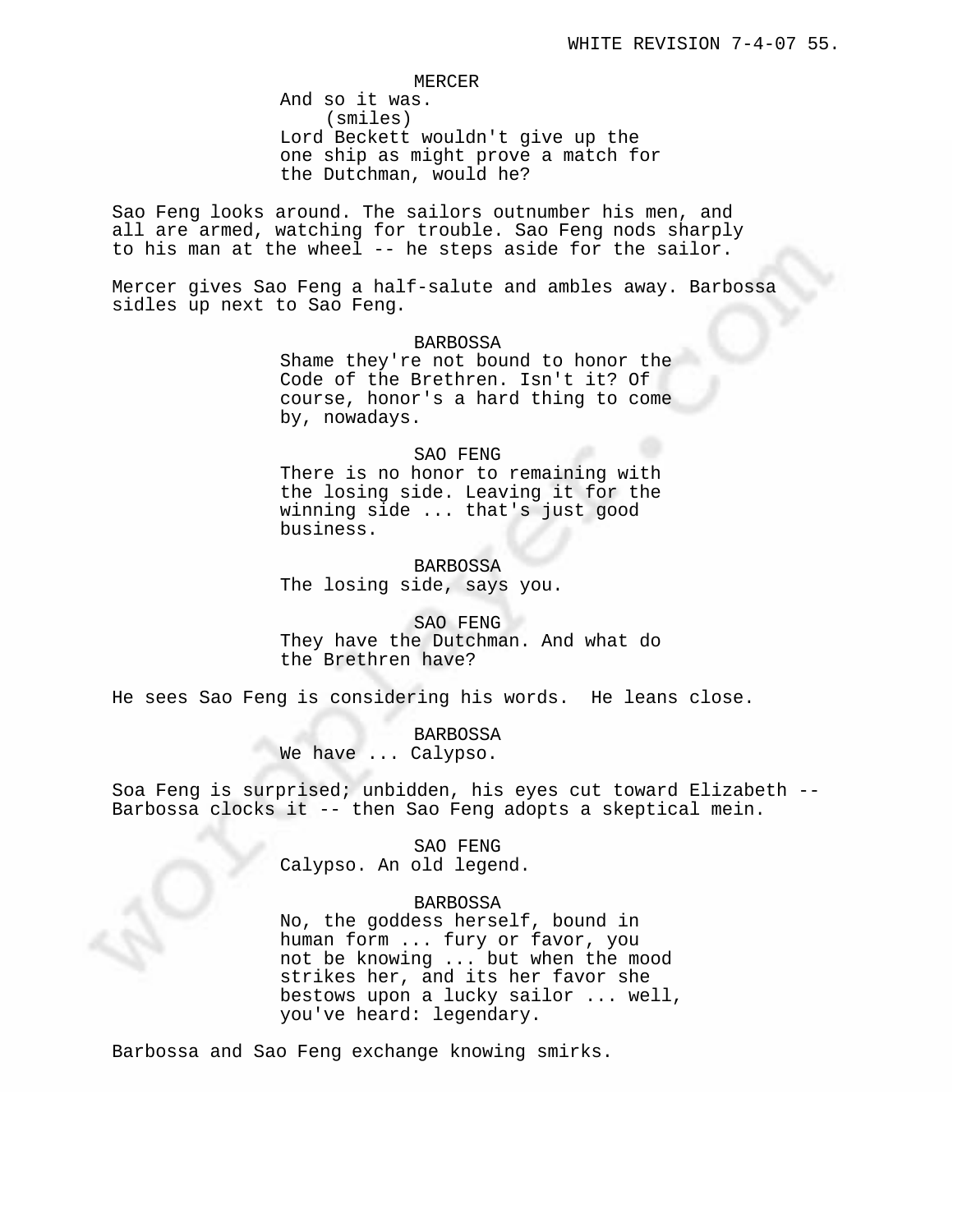BARBOSSA (CONT'D) There was a time when the seas be untamed, the world a rougher place, and a sailor made his own fate. (beat) I aim to bring it back. And for that, I need the Brethren Court.

Barbossa taps the knot pendant Sao Feng wears.

BARBOSSA (CONT'D) All the court.

SAO FENG What are you proposing?

BARBOSSA What be you accepting?

SAO FENG

The girl.

# ELIZABETH

What?

WILL We give you Elizabeth in exchange for helping us escape?

Sao Feng nods -- it seems a reasonable price to him.

BARBOSSA No. No. Out of the question.

SAO FENG It was not a question.

Elizabeth has been thinking it through.

ELIZABETH

Done.

WILL

What? (to Sao Feng) Not done.

ELIZABETH You've put us in these straits. If this frees us, then ... (again, to Sao Feng) Done.

WILL

No.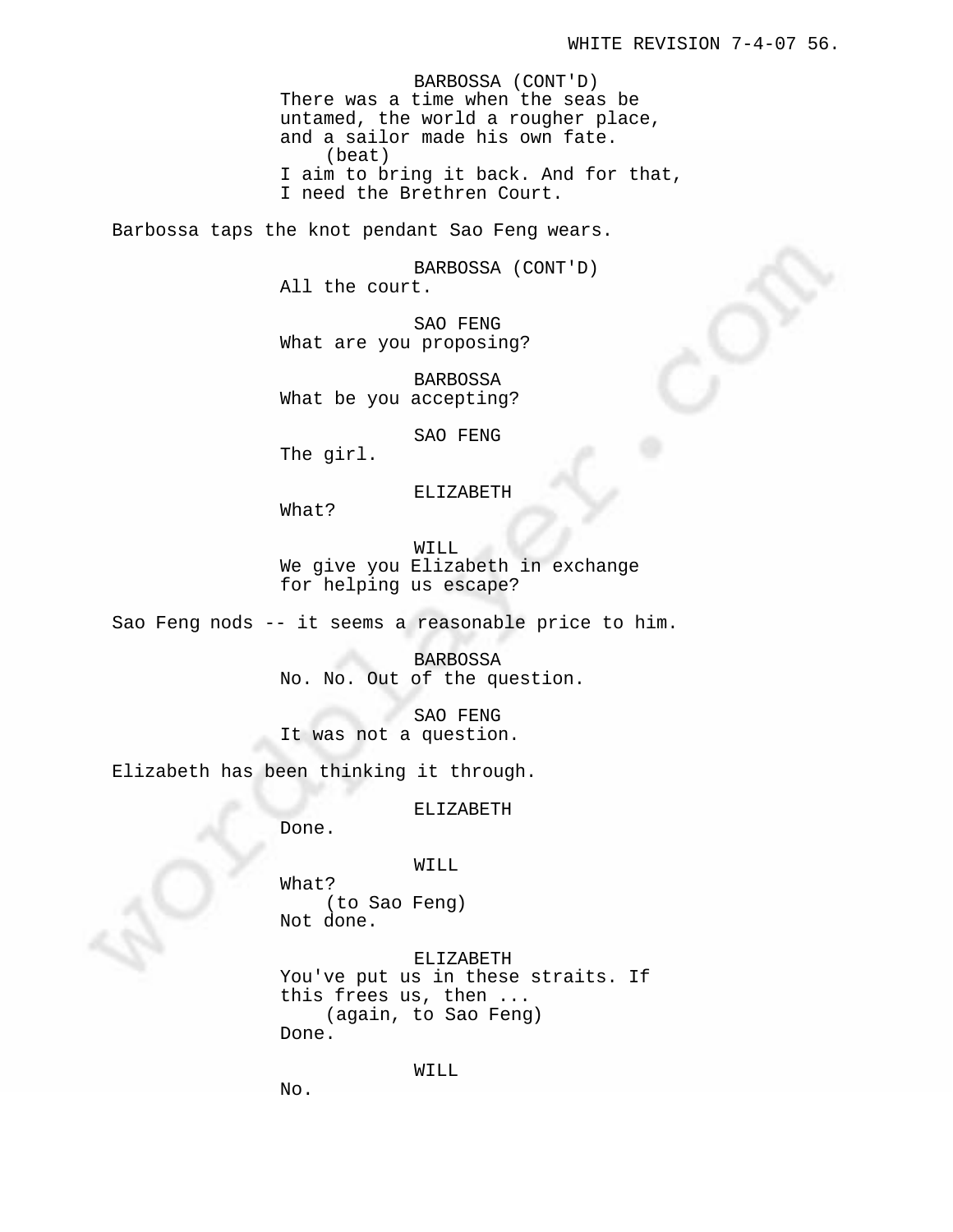ELIZABETH My choice. My choice alone.

WILL Elizabeth, they are pirates.

ELIZABETH I've had more than enough experience dealing with pirates.

She says it pointedly, imply she's had more than enough of dealing with one pirate in particular: him.

SAO FENG

I am pleased --

He reaches out to take her arm, but she yanks it out of his grasp, holds up a warning finger: ah-ah.

> SAO FENG (CONT'D) My apologies. I know I must earn your favor.

Elizabeth is a bit surprised by his respect, but she's willing to take it.

> ELIZABETH That's right. You do.

BARBOSSA Then we have an accord?

SAO FENG

Agreed.

They shake.

GIBBS Now if we only had a plan.

586 INT. ENDEAVOUR - CAPTAIN'S CABIN - DAY 586

JACK

You can keep Barbossa. The belligerent homunculus and his friend with the wooden eye, both. And Turner. Especially Turner. If he were twins, you could have all three of 'em.

Beckett notes that, suspicion behind his eyes.

BECKETT And what becomes of Miss Swann?

JACK What interest is she to you?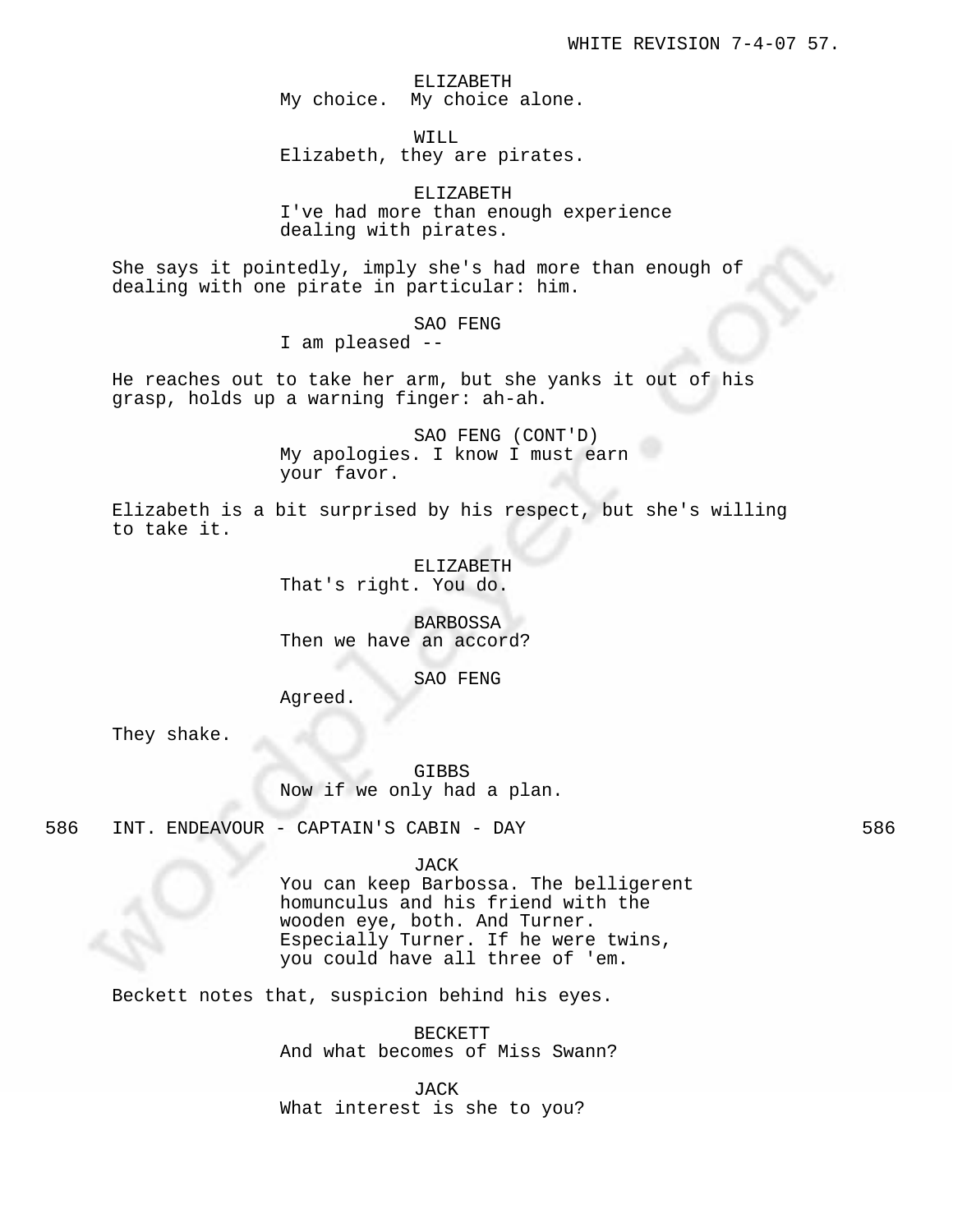Beckett gives Jack a knowing smile.

JACK (CONT'D) The rest go with me aboard the Pearl, and I will lead you to Shipwreck Cove. A fair deal, don't you think?

Jack extends his hand. Beckett smiles at it.

#### BECKETT

Jack, I just recalled: I have this wonderful Compass that points to whatever I want. So for what do I need you?

JACK

Points to the thing you want most. And that's not the Brethren Court, is it?

BECKETT No? Then what is, Jack?

JACK

Me.

(long beat) Dead.

He gestures to the compass: try it. Beckett opens the compass. From his reaction, it points to Jack. Jack scuttles sideways. From Beckett's reaction, the needle follows him.

#### BECKETT

Damn.

He flings the compass to Jack. Then realizes:

BECKETT (CONT'D) Although, it occurs: if I got what I wanted most, then wouldn't what I wanted second most become the thing I wanted most? If I killed you, I can find ... Shipwreck Cove, was it? On my own. Cut out the middleman, as it were ... literally.

#### JACK

With me killed, then you'll arrive at the Cove, find it's a stronghold, nigh impregnable, able to withstand blockade for years, and you'll be wishing, oh, if only there was someone who you had not killed inside to ensure that the pirates come outside.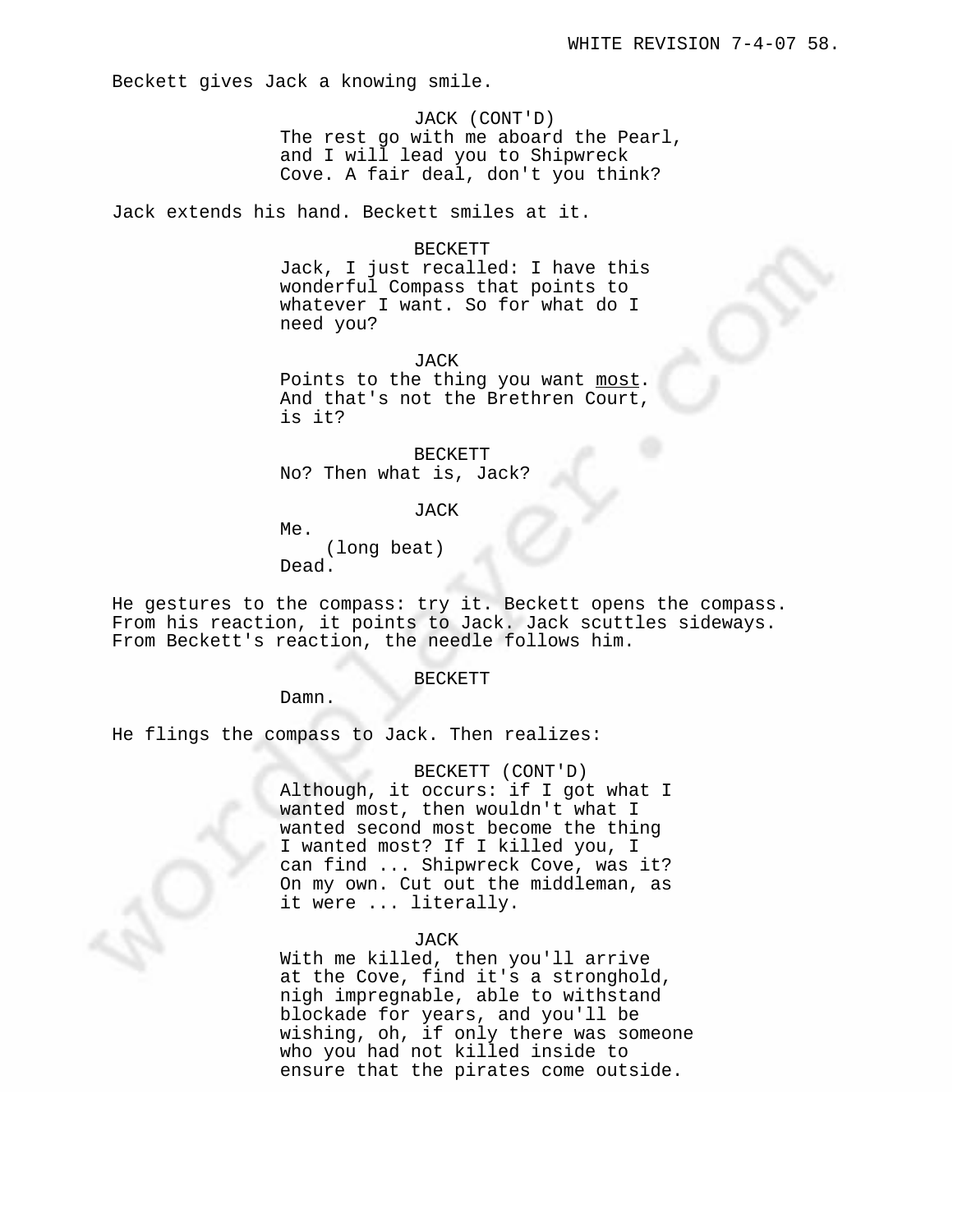BECKETT And you can accomplish this?

JACK You may kill me, but you may never insult me. Who am I? (beat) I'm Captain Jack Sparrow, mate. Do we have an accord?

He nods, indicating his still-extended hand. Beckett hesitates

THE SHIP IS ROCKED BY CANNON FIRE. Beckett falls forward. Jack grabs his hand, shakes it --

JACK (CONT'D)

Done!

-- scoops up his effects and heads for the door

587 EXT. ENDEAVOUR - MAIN DECK - DAY 587

Jack appears on deck, Beckett trailing. BODIES are littered, the aftermath of fighting. Beckett looks out -- the Empress sails off, already distant. CANNON FIRE and GUNSHOTS from the Black Pearl --

588 ON THE BLACK PEARL, the last of Beckett's men are cut down. Mercer 588 is driven back, somersaults off the stern --

-- SPLASHES into the water.

589 ON THE ENDEAVOUR - Jack stares at the Pearl. Searches for a way 589 across. He shoves a GUNNER away from a cannon, kicks away the brace, flips the cannon over, facing into the ship.

Beckett turns, looks -- Jack wraps a rope around the cannon wheel, a burning fuse lighter in hand.

BECKETT

You're mad.

JACK Oh thank goodness. Because if I am in fact not living some wretched fever dream, I doubt this will work.

Jack lights the cannon -- Beckett dives out of the way as it FIRES -- the ball hits the mast behind him, cracking it. The RECOIL shoves the cannon violently back; it SMASHES through the rail -- and PLUMMETS --

Jack hangs on as the rope pulls him upwards and out, flying across --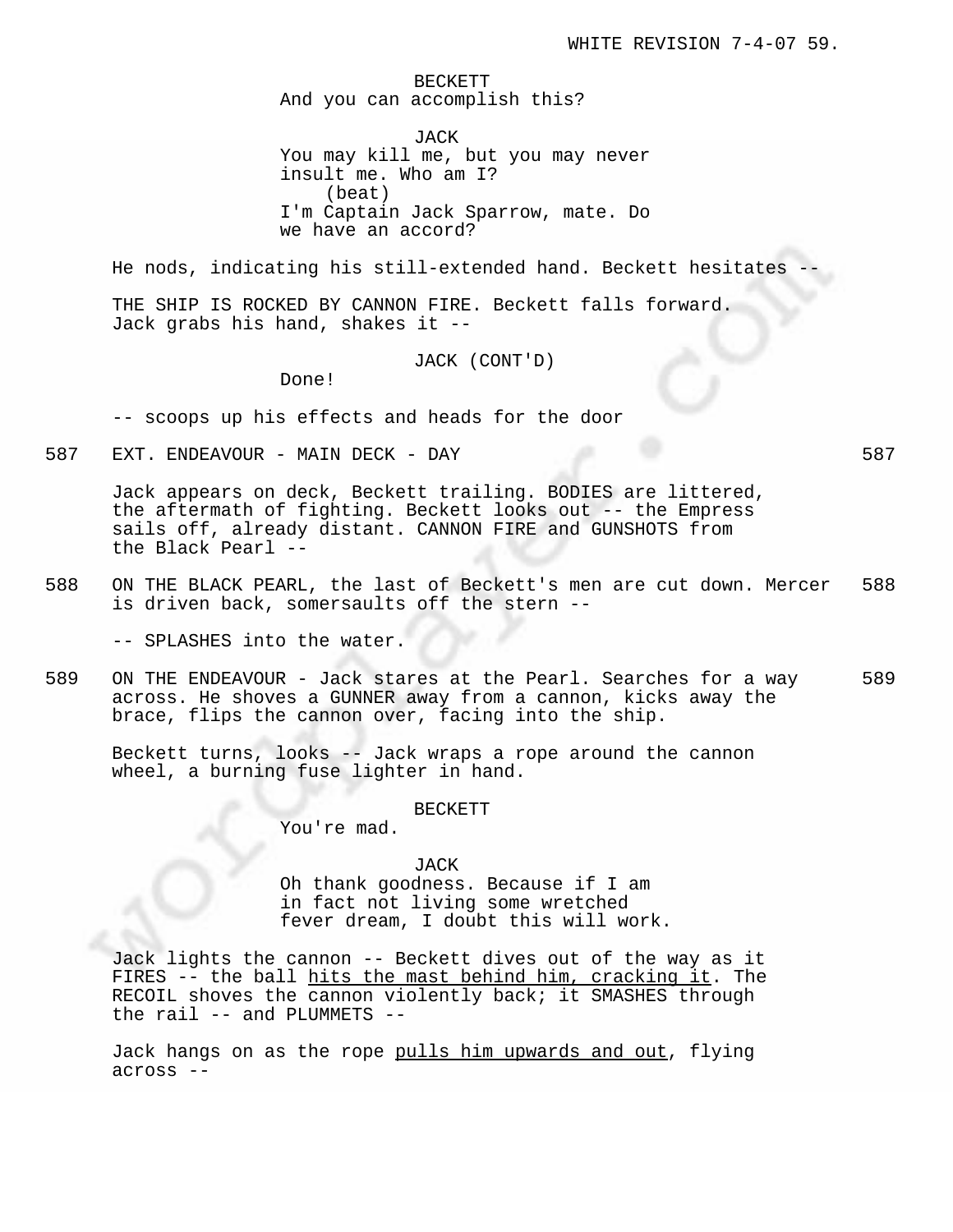# 590 EXT. BLACK PEARL - DECK - DAY 590

Barbossa follow's Jack's trajectory. Winces at a series of HORRIBLE CRASHING SOUNDS. Pushes forward, sees:

A ripped sail. Splintered barrel. Tangled rope. Spilled tar and scattered gunpowder. The aftermath of what had to be a terrible landing. PAN UP TO REVEAL:

Jack Sparrow, standing on the aft railing, unhurt, in a relaxed pose. He smiles.

> JACK Tell me you didn't miss me.

Barbossa turns away in disgust. Jack hops down, comes faceto-face with Will.

> JACK (CONT'D) Send this piss-yellow traitor to the brig.

Will is dragged away --

591 ON THE ENDEAVOUR, OFFICER GROVES steps up to Beckett. 591

GROVES Which ship do we follow?

### BECKETT

Signal the Dutchman. We follow the Pearl -- how soon can we have the ship ready to pursue?

Behind them, the broken mast cracks and FALLS, the sails plummeting. Groves stares off at the Pearl in open admiration.

> GROVES Do you think he plans it all out, or just makes it up as he goes along?

592 EXT. CARIBBEAN SEA - EVENING 592

A spectacular storm front on the horizon. The Chinese junk EMPRESS sails to avoid it --

593 INT. EMPRESS - CAPTAIN'S CABIN - NIGHT 593

Hanging silks and pillows, lit by candlelight, attended by three Chinese MAIDENS. Elizabeth turns as Sao Feng enters.

He stares in open admiration. She is stunning in a traditional Chinese gown. Final adjustments are made by the Maidens.

He recites a verse of the poem To Zhang's Dancing: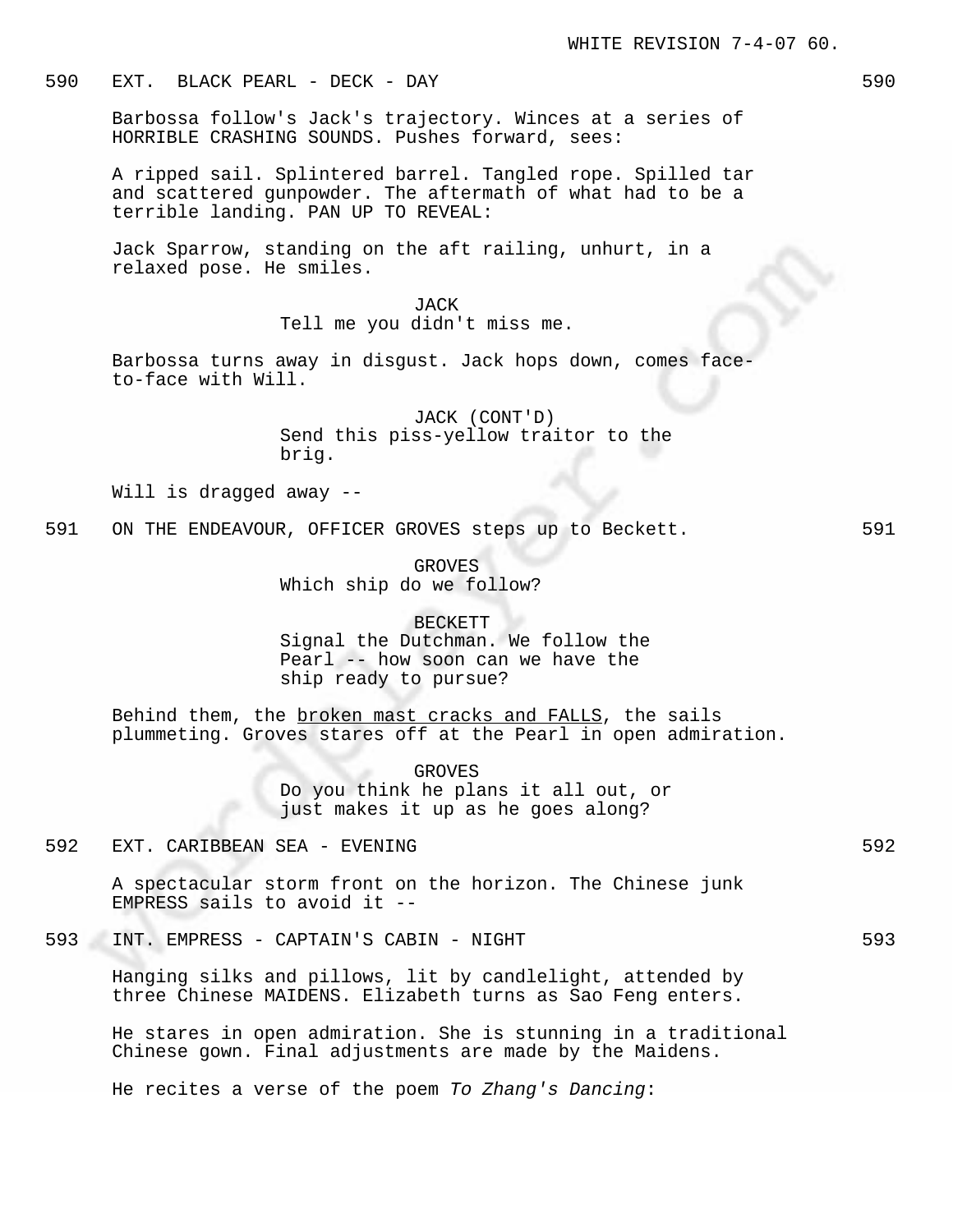SAO FENG Young willow shoots. Touching, brushing, the water. Of the garden pool.

Sao Feng dismisses the Maidens. He offers her wine.

ELIZABETH I admit, this is not how I expected to be treated.

SAO FENG No other treatment would be worthy of you ... Calypso.

Elizabeth freezes with the glass at her lips.

#### ELIZABETH

Excuse me?

### SAO FENG

Not the name you fancy, I imagine, out of the many that you have ... but it is what we call you.

ELIZABETH

We being who?

SAO FENG

Whom.

ELIZABETH

Who.

Sao Feng considers it, shrugs.

# SAO FENG

We of the Brethren Court and our predecessors, who concealed you in this form. Your forgiveness. I lied. Who imprisoned you -- oh. "Who." You were right.

### ELIZABETH

Goddess.

SAO FENG You confirm it?

ELIZABETH Confirm what? You've told me nothing.

SAO FENG The Brethren Court -- not I, the first Brethren Court, who ... whom (MORE)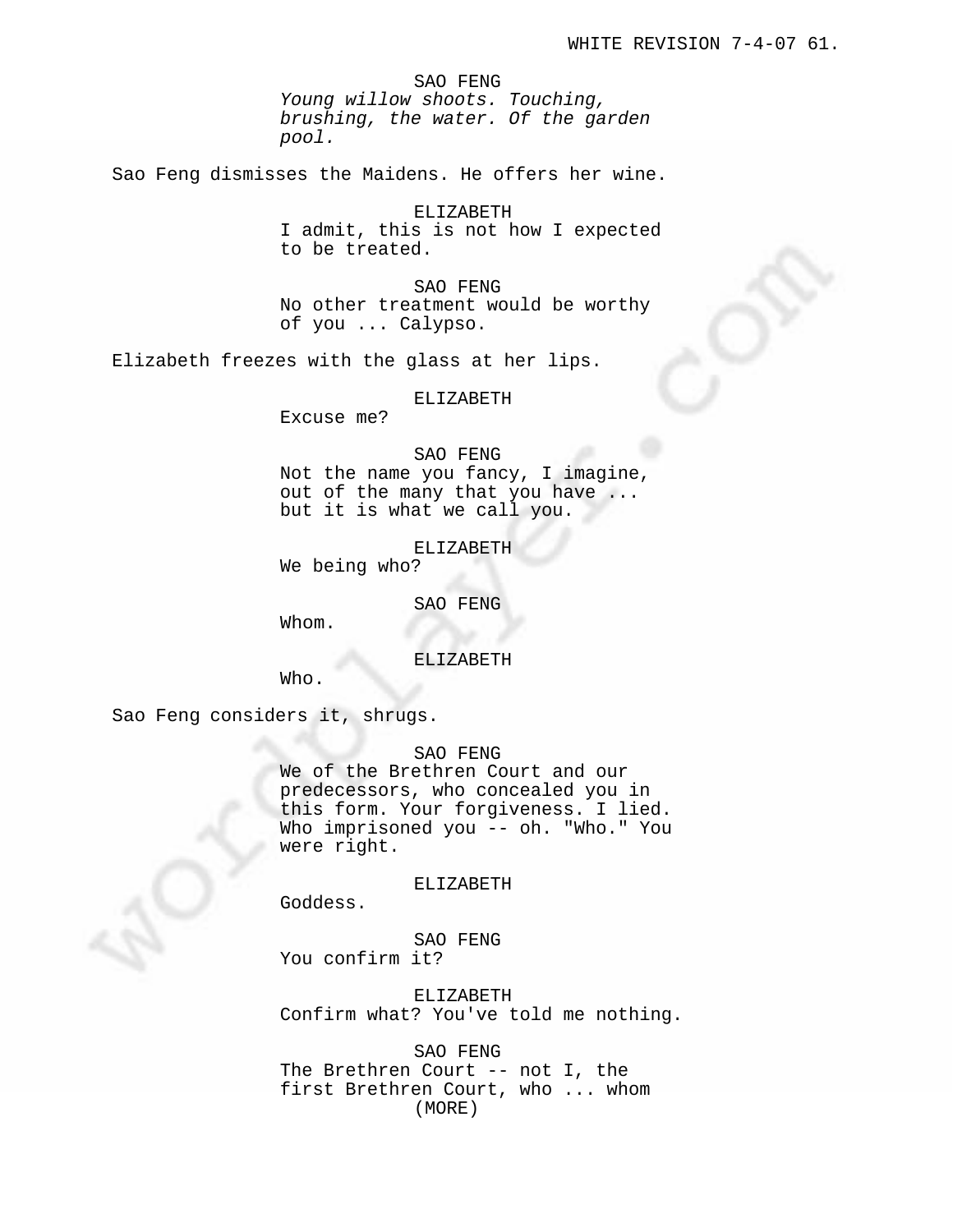SAO FENG (CONT'D) ... whose decision I would have opposed ... they bound you in human form, so that rule of the seas would belong to men, and not ...

#### ELIZABETH

Me.

### SAO FENG

But one such as you should never be anything less than what you are.

# ELIZABETH

Pretty speech from a captor. But words whispered through prison bars lose their charm.

# SAO FENG

Can I be blamed for my efforts? All men are drawn to the sea. Perilous though it may be.

ELIZABETH Some men offer desire as justification for their crimes.

SAO FENG I offer simply my desire.

# ELIZABETH

An item of such small value. And in return?

SAO FENG I would have your gifts, should you choose to give them.

ELIZABETH And if I choose not?

SAO FENG Then I will take your fury.

He leans in -- kisses her. She pushes him back.

In the distance, there is a muffled distant explosion - incoming projectile -- a sudden CRASH. Outside, there are shouts and screams, cannon fire and pistol shots. Elizabeth ducks down as lead balls slam into the hull --

Elizabeth glances through the porthole -- smoke and flashes of explosion, she only make out the ship is under attack.

A second cannon ball hits blasts through the hull.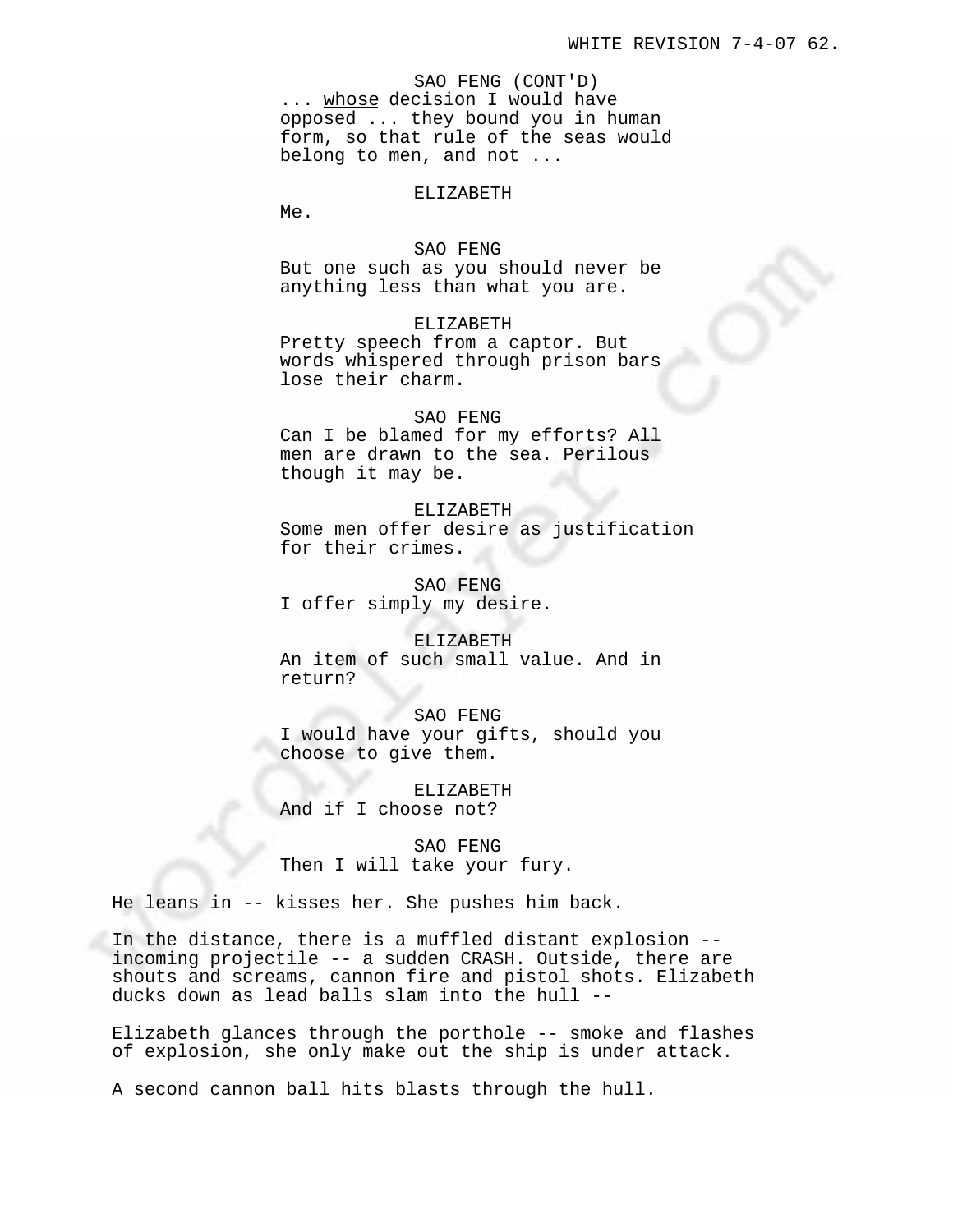Sao Feng lies on the deck, bloody, a long sharp shard of wood buried in his chest.

ELIZABETH

Sao Feng?

### SAO FENG

Here. Please.

Sao Feng removes the rope knot pendant he wears.

SAO FENG (CONT'D) The Captain's Knot. Take it. (she hesitates) So you'll be free! Take it! I must pass it on to the next Brethren Lord.

#### ELIZABETH

Me?

SAO FENG Go in my place to Shipwreck Cove.

She takes the pendant. Tai Huang bursts through the door. Sounds of fighting follow him into the cabin --

> TAI HUANG Captain! The ship is taken! We cannot --

He pulls up short, takes in the scene. Sao Feng, mortally wounded, bleeding, whispers something low to Elizabeth, who listens intently.

### SAO FENG

Calypso ...

He dies in Elizabeth's arms.

TAI HUANG What did he tell you?

She holds up the pendant, now hanging around her neck.

### ELIZABETH

He made me Captain.

594 EXT. EMPRESS - MAIN DECK - NIGHT

Elizabeth steps onto the deck -- littered with bodies, cannon smoke hanging in the air. Sails ripped to shreds. Moans from injured sailors. Huang follows behind her.

-- the Flying Dutchman, with its contingent of encrusted crewmen. Elizabeth watches as they continue to swarm onto the ship, round up terrified sailors. Smoke on deck parts --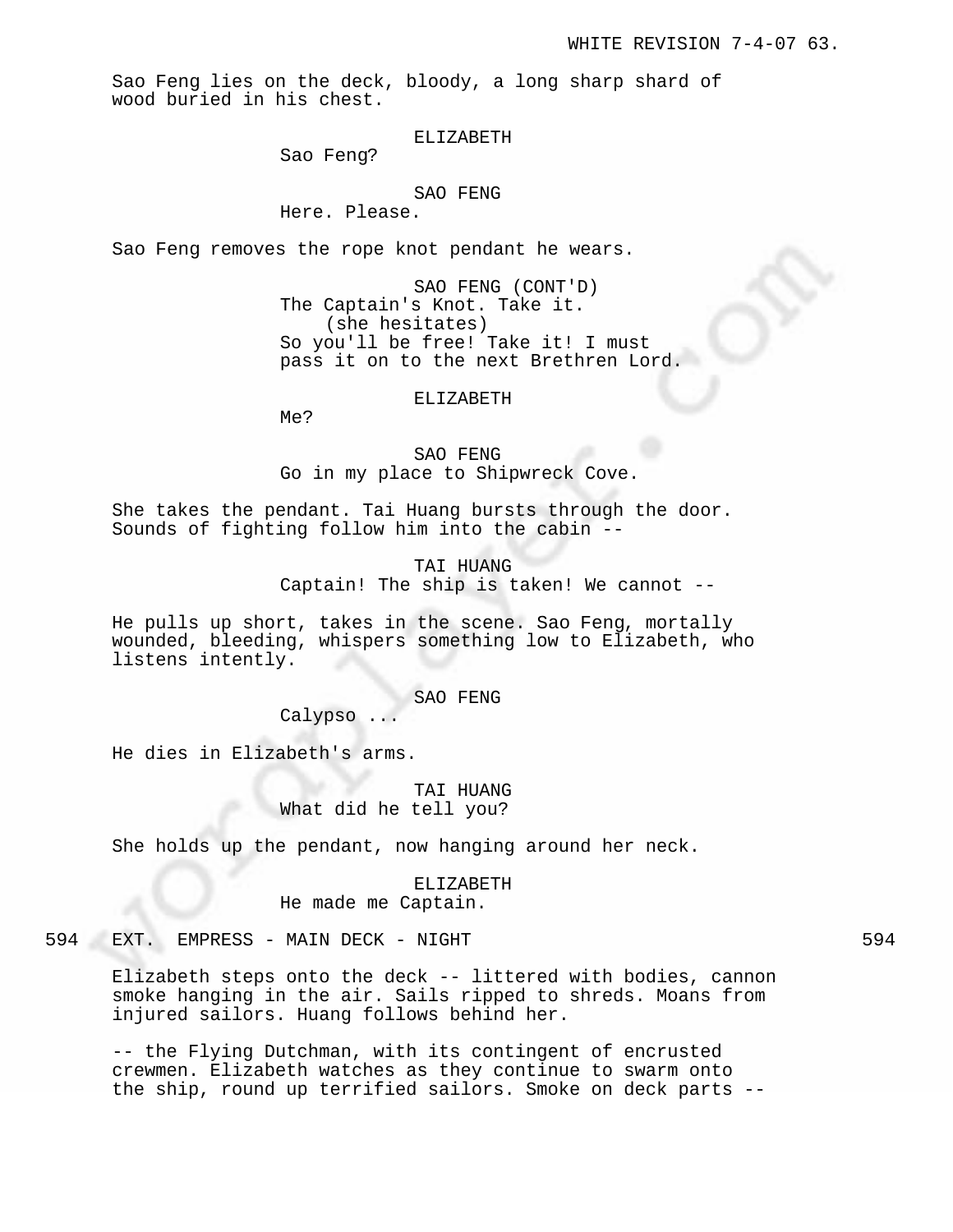And there is Commodore Norrington, striding forward, surveying the damage. He lifts his eyes -- and sees Elizabeth.

ELIZABETH

James?

NORRINGTON

Elizabeth!

He embraces her. She endures it.

NORRINGTON (CONT'D) I heard you were dead!

ELIZABETH And I mourned you.

He self-consciously straightens his uniform jacket.

NORRINGTON Your father will be overjoyed to know you are well.

ELIZABETH My father is dead.

NORRINGTON No, he's not. He returned to England.

ELIZABETH Lord Beckett told you that?

NORRINGTON

... Yes.

Davy Jones steps past them, questions a line up of sailors.

DAVY JONES Who among you do you name as Captain?

Huang points quickly at Elizabeth --

### HUANG

Captain! Her!

Other sailors quickly chime in, point. Norrington looks at Elizabeth, surprised.

> NORRINGTON Tow the ship. Take the sailors to the brig.

DAVY JONES You heard the Admiral!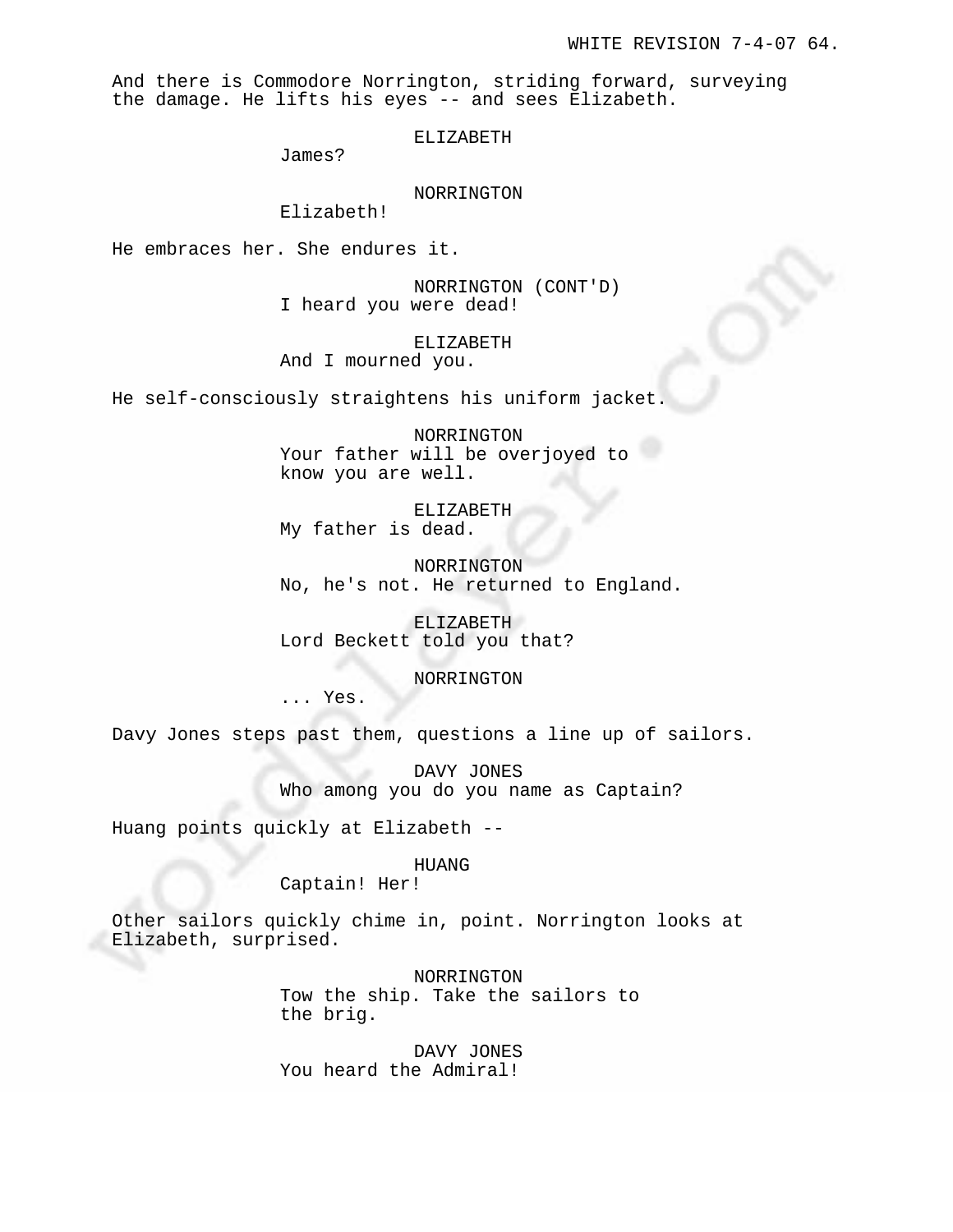NORRINGTON The Captain may have my quarters.

ELIZABETH No thank you, sir. I prefer to remain with my crew.

She moves to follow her crew, being led away.

NORRINGTON Elizabeth, I swear -- I did not know.

ELIZABETH Know what? Which side you chose? Now you do.

595 INT. FLYING DUTCHMAN - BRIG - NIGHT 595 SOS

Crew members of the Empress are locked in various cells. JIMMY LEGS closes the bar on Elizabeth, alone. A thought hits her -- she asks tentatively:

### ELIZABETH

Bootstrap?

Jimmy Legs just laughs, and moves away. He passes Clacker, who mops the deck. Elizabeth calls to him, softly:

# ELIZABETH (CONT'D) Bootstrap? Bill Turner?

Clacker grunts and turns his back. Elizabeth gives up, slumps down in the cell. Next to her, EYES in the ship's hull OPEN.

> BOOTSTRAP You know my name.

Elizabeth jumps. Looks. She is not alone. BOOTSTRAP BILL is there. A barely human form, seemingly part of the ship.

> ELIZABETH I know your son. Will Turner.

### BOOTSTRAP

William! He's all right? (she nods)

He made it! He's alive. Hah! And now he's sent you to tell me that he's coming to get me. He promised. God's wounds, he's on his way!

# ELIZABETH

Yes. Will is alive, and -- he wants to help you.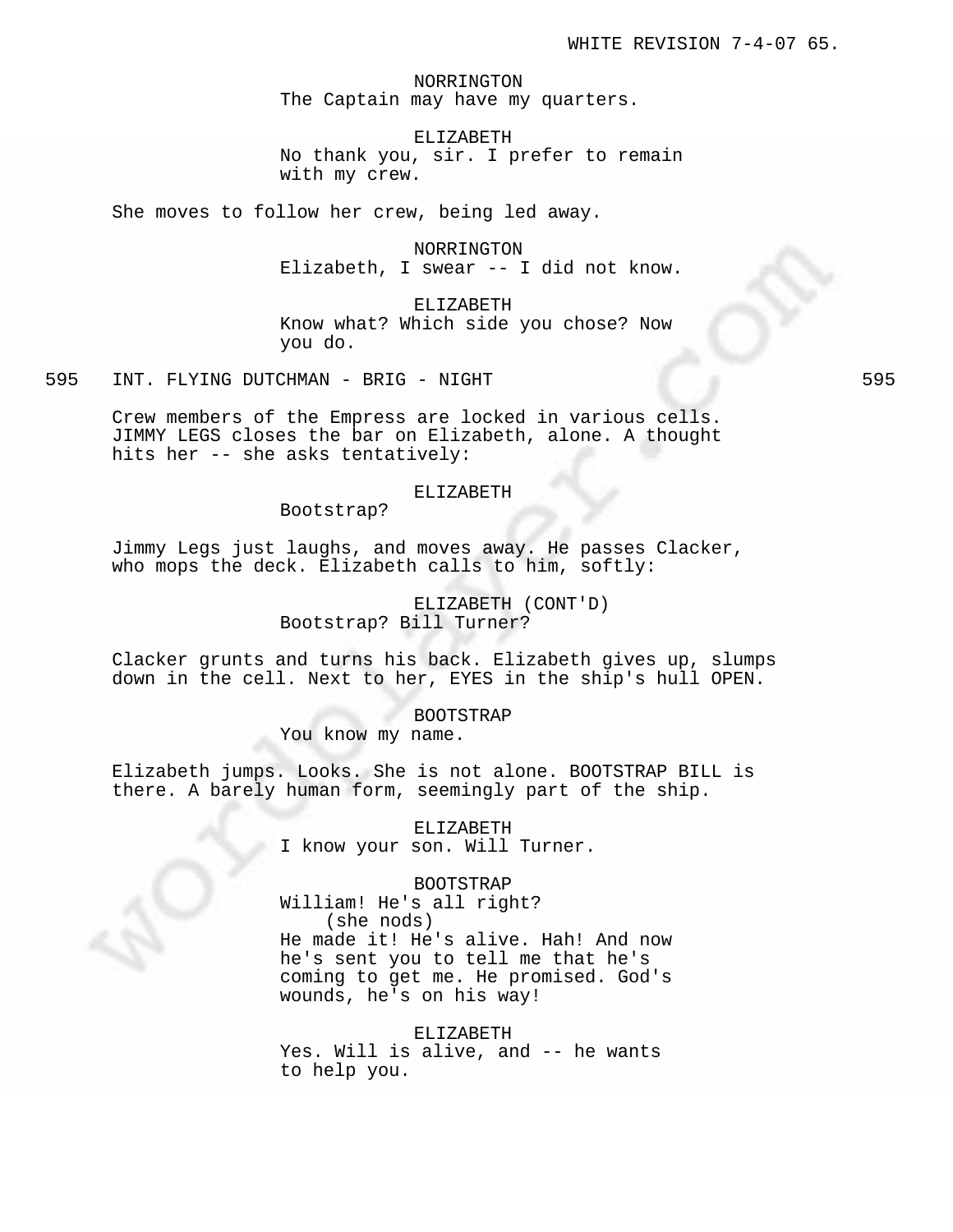There is hope in his eyes -- then a thought suddenly hits. Hope vanishes. Despair clouds his features.

> BOOTSTRAP No. He can't come. He won't come.

ELIZABETH I don't know how, but he will try, I am sure. You're ... his father.

Bootstraps looks slyly at her.

BOOTSTRAP I know you. He spoke of you. Elizabeth.

### ELIZABETH

Yes.

BOOTSTRAP He can't save me. He won't. Because of you.

ELIZABETH

Me?

BOOTSTRAP

You're Elizabeth.

Bootstrap falls silent. Elizabeth waits, then prompts him.

ELIZABETH Yes. I'm Elizabeth.

BOOTSTRAP

If Jones be slain ... he who slays him takes his place. Captain. Forever. Every man before the mast knows that, Elizabeth! The Dutchman must have a Captain.

Elizabeth puts it together.

ELIZABETH

I see --

BOOTSTRAP If he saves me ... he loses you.

ELIZABETH

Yes.

BOOTSTRAP He won't pick me. I wouldn't pick me. The Dutchman must have a Captain.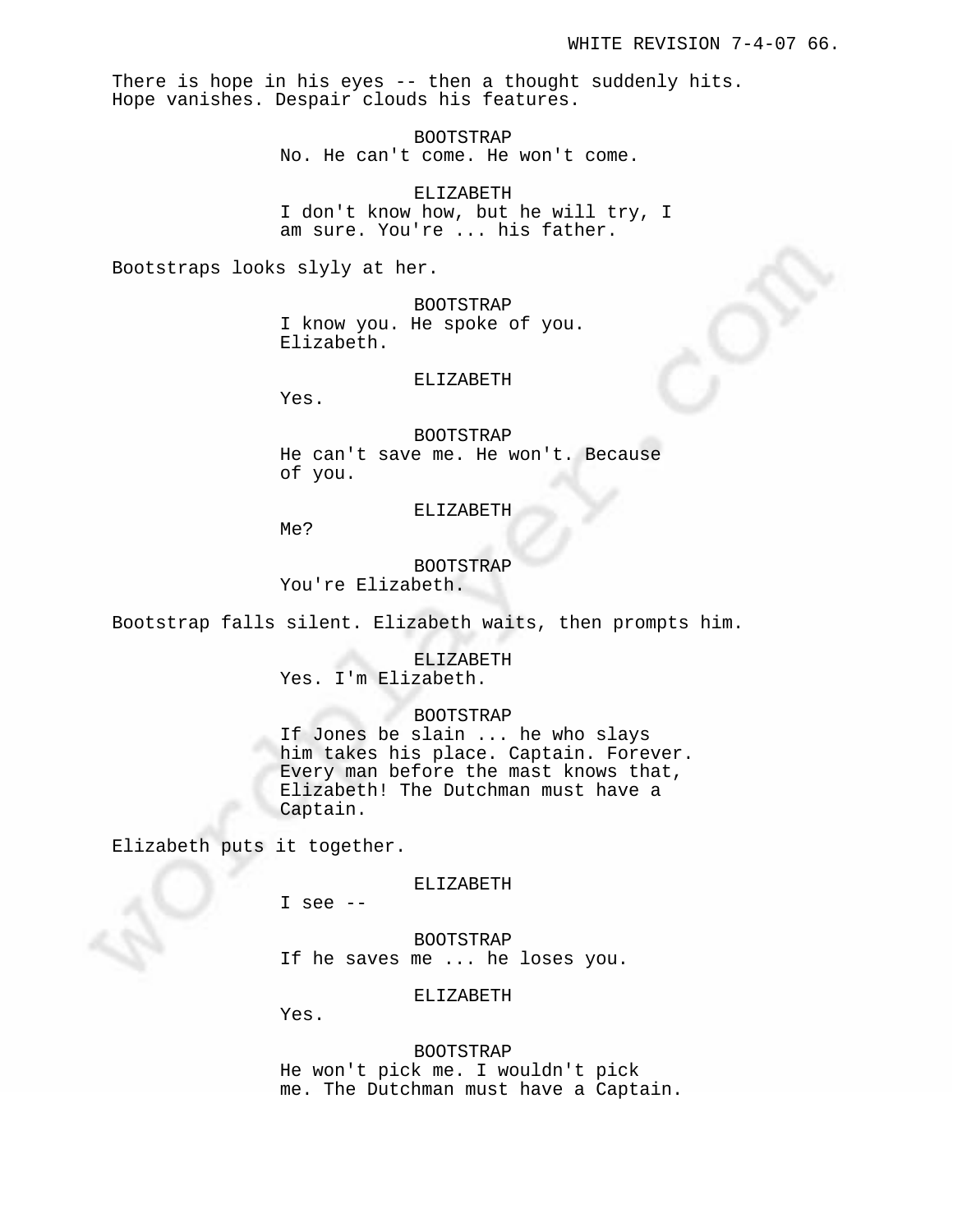### ELIZABETH

You said that.

Bootstrap nods, slowly fades back into the ship.

BOOTSTRAP Tell him -- don't come! Tell him - stay away! Can you tell him? It's too late. I'm part of the ship. The crew.

Bootstrap's eyes close, he becomes utterly still. Elizabeth reaches out a hand to comfort him. Suddenly his eyes open.

> BOOTSTRAP (CONT'D) You know my name. (Elizabeth frowns) You know my name!

ELIZABETH Yes. I know your son.

BOOTSTRAP William! He's alive?

Bootstrap stares, waiting for the answer. Elizabeth nods.

BOOTSTRAP (CONT'D) He'll come for me. He promised. You'll see.

Bootstrap fades back into the hull. Elizabeth regards him with horror ... and pity.

596 EXT. ENDEAVOUR - COMMAND DECK - DAY 596

Lieutenant Greitzer scans the horizon with a spyglass. Beckett looks the opposite direction, out to sea.

ON THE HORIZON, a blur of movement. The faint, raucous CRY of birds can be heard. Beckett is thoughtful.

BECKETT

Glass.

THROUGH THE SPYGLASS, a spinning TOWER of SEAGULLS rises over some floating object --

597 EXT. CARIBBEAN SEA - DAY 597

Gulls circle, filling the sky. Their cries much LOUDER.

IN THE WATER, a dead BODY. Bloated and pale. It is one of Beckett's men, killed in the Black Pearl's escape, lashed to two barrels. A SEAGULL pecks at the man's ear, flies away with the prize, pursued by others --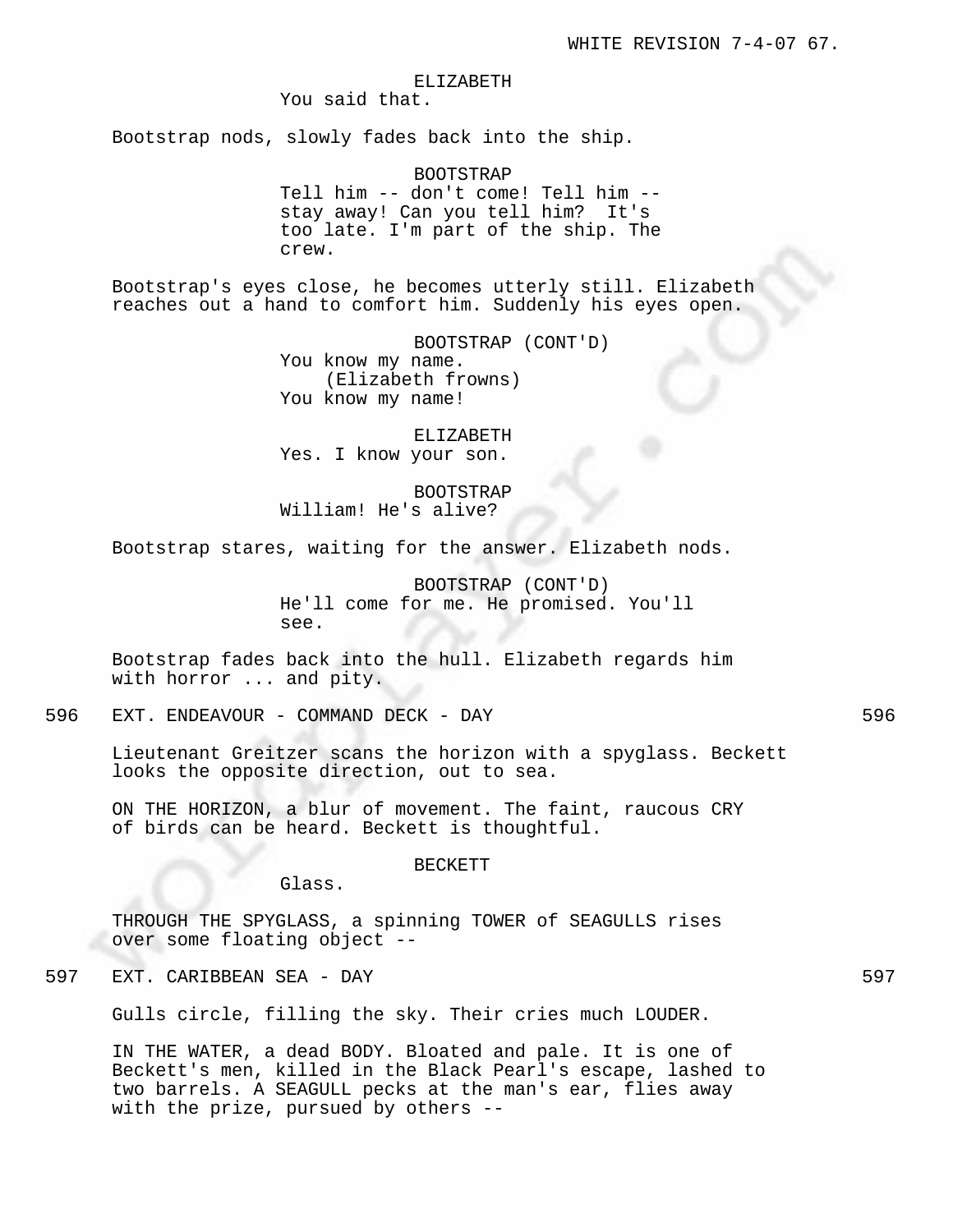The body is hauled onto the deck. Beckett removes a rum bottle - with a note inside. He fishes the paper out, unrolls it - on it is the SYMBOL of the East India Trading Company.

Greitzer spots something.

#### GREITZER

Sir.

Beckett looks up. On the edge of the horizon, faint and nearly out of sight -- another whirling TOWER OF SEAGULLS.

> BECKETT Like bread crumbs. Ghastly. (re: the note) And we are meant to follow.

GREITZER A betrayer among them? Or a trap?

BECKETT A gambit. By a skilled opponent. (smiles) Adjust course, Lieutenant.

Greitzer is surprised, but nods.

BECKETT (CONT'D) We can only hope to reach our destination ... before they run out of bodies.

599 EXT. BLACK PEARL - FORECASTLE - NIGHT 599

Will ties a body to a barrel. He's working almost automatically. He uses his knife to cut a rope -- pauses. Gazes at it. The anguish is apparent.

> JACK (O.S.) You escaped the brig even quicker than I expected.

Will whirls, ready for attackers --

Jack lounges on the rail above the forecastle. How long has he been there?

> JACK (CONT'D) Hold on, William. Do you notice anything? Or, rather, do you not notice anything? Or, rather, do you notice something that is not there to be noticed?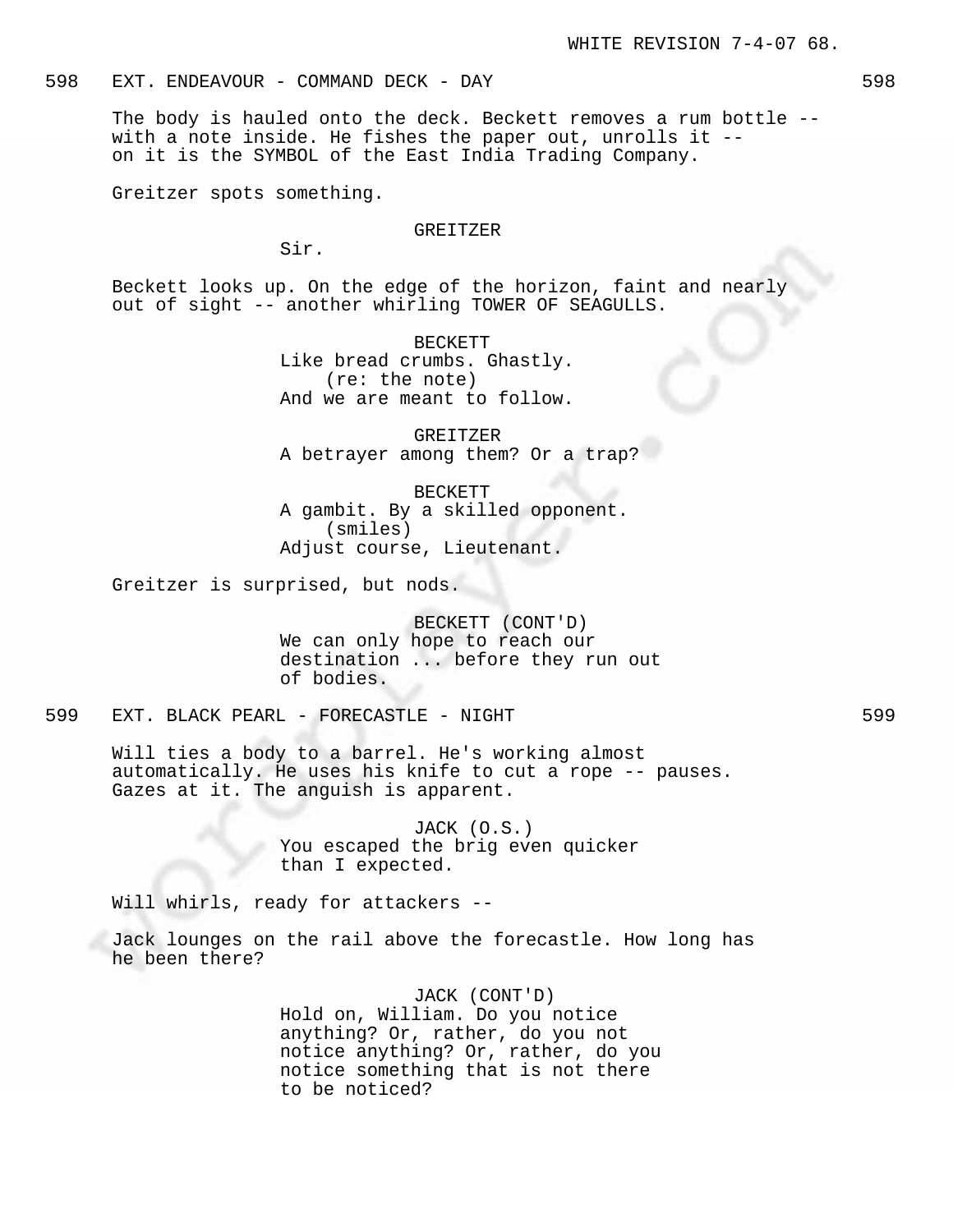WILL You haven't raised an alarm.

JACK That's odd, isn't it?

He drops down to the forecastle, looks over Will's handiwork.

JACK (CONT'D) But not so odd as this. You came up with this all on your lonesome?

WILL I said to myself, think like Jack.

# JACK

And this is what you arrived at? Lead Beckett to Shipwreck Cove so as to win his trust and accomplish your own ends? It's like you don't know me at all.

# WILL

Think like Jack, but do what's right.

JACK

And how does your dearly beloved feel about your plan?

Will returns to his work without answering.

# JACK (CONT'D)

Ah. You've not seen fit to trust her with it.

WILL

I'm losing her, Jack. Every step I make for my father ... is a step away from Elizabeth.

# JACK

If you choose to lock your heart away, you will lose her for certain. But if I might offer an exceedingly simple solution: Don't save your father.

WILL

I have to. I can't turn my back on him.

JACK "Can't" is a matter of fact. (MORE)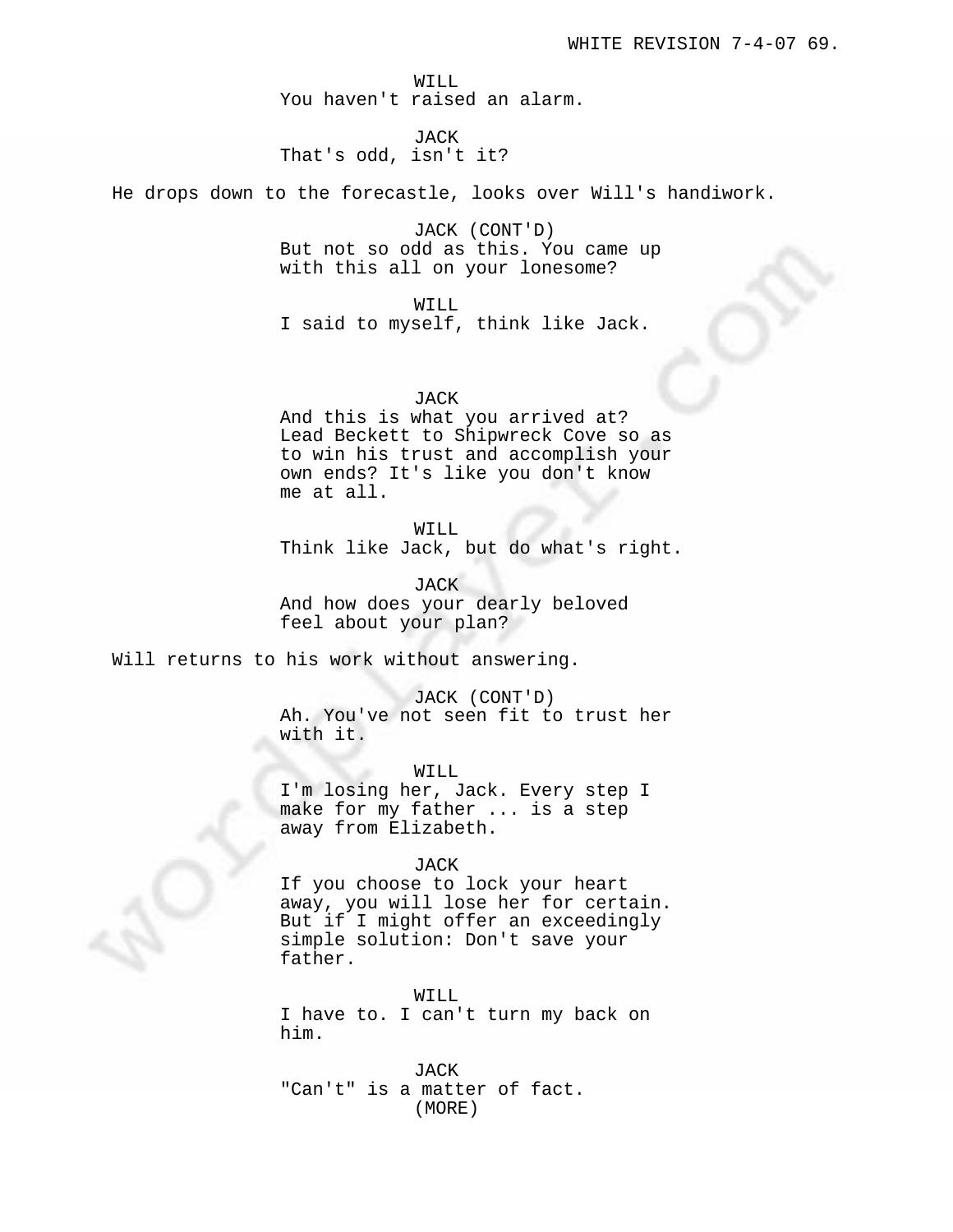JACK (CONT'D) You can if you want, but you won't - and that makes it a choice.

Will considers his words, unable to disagree.

JACK (CONT'D) That's what life is, boyo: choices. Out of all the things you can do, what will you do?

Will is now at a loss ... slumps. Just where Jack wanted him:

JACK (CONT'D)

If I might lend a machete to your intellectual thicket: Avoid the choice altogether. Change the facts. Let someone else dispatch Jones.

#### WILL

Who?

(Jack indicates: "me") You?

JACK

Death has a way of reshuffling one's priorities. I slip aboard the Dutchman, I find the heart and stab the beating thing. Your father goes free from his debt, and you are free to be with your charming murderess.

WILL

And you bind yourself to the Dutchman - forever.

### JACK

JACK<br>No, I am free forever. Free to sail the seas, beyond the edges of he map, free from death itself. Crew aboard the Dutchman is one thing, but Captain? Sign me up.

#### WILL

You have to do the job. You have to ferry souls to the next world or end up just like Jones.

Jack considers what that might be like, puppeteering his beard braids like tentacles. Shudders.

> JACK I don't have the face for tentacles. (MORE)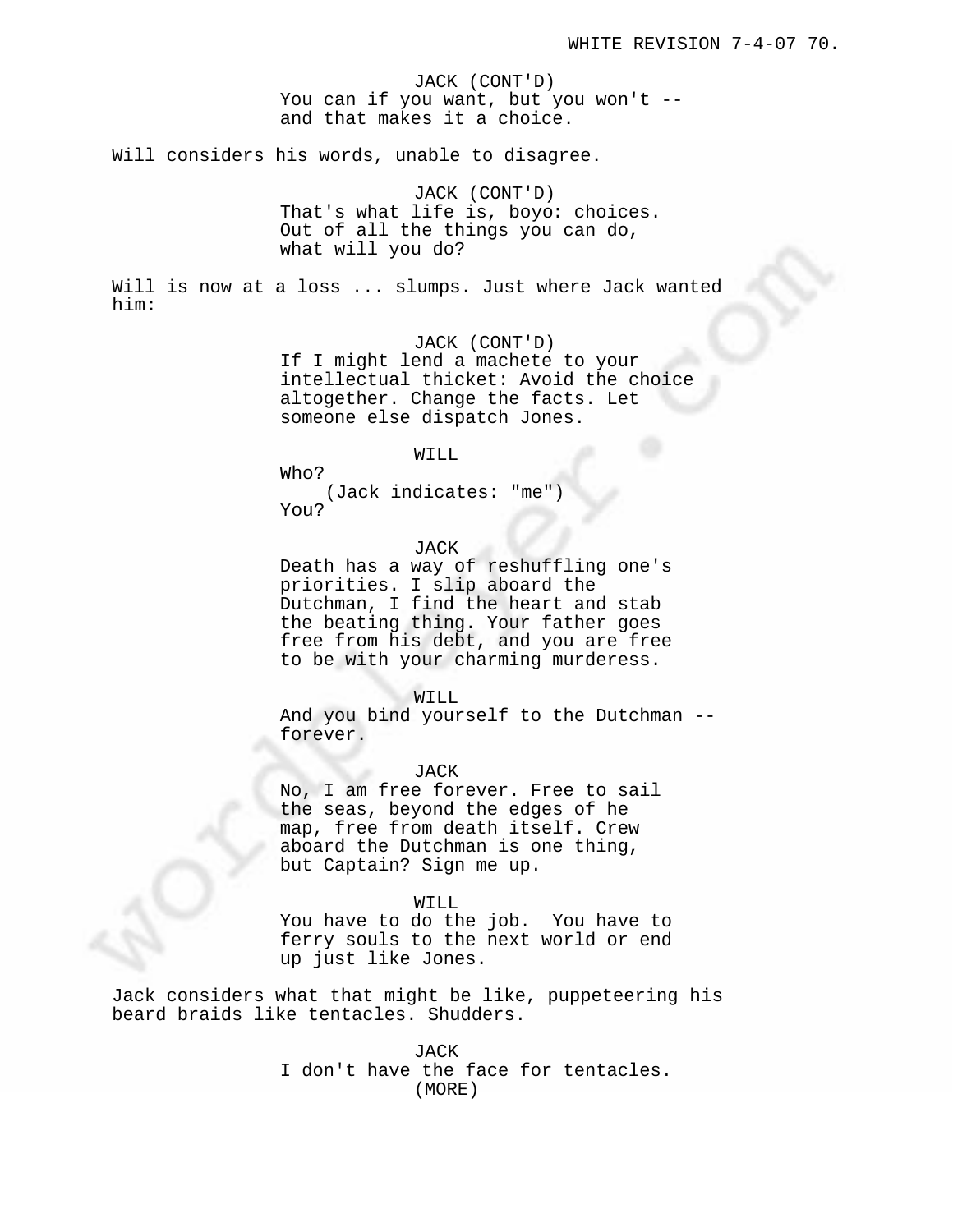JACK (CONT'D)

Then I'll take on the obligation and not quite be completely free ... but immortal has to count for something. Now, here.

He hands Will his compass.

# WILL What's this for?

JACK Think like me. It'll come to you.

Will puzzles -- then realizes exactly what Jack is going to do just a half-a-second too late -- and Jack SHOVES HIM OVER THE SIDE.

600 EXT. CARIBBEAN SEA - NIGHT 600

Will hits the water. He surfaces. The BARREL (with body) SPLASHES down beside him, narrowly missing him. Will hauls himself atop.

> JACK (leans out) Give my regards to Davy Jones!

He smile broadly, waves, disappears.

I hate him.

WILL

601 EXT. CARIBBEAN SEA - NIGHT 601

Amid calm seas, the Empress is towed by the Dutchman. Other ships in the group are dark outlines against the sky.

602 EXT. FLYING DUTCHMAN - BRIG - NIGHT 602

Elizabeth's eyes open at the sound of her jail door opening. Norrington is there.

NORRINGTON

Be quiet. This way. Hurry.

Sao Feng's crew members look to Elizabeth. She nods, and they move past.

> ELIZABETH What are you doing?

NORRINGTON Choosing a side.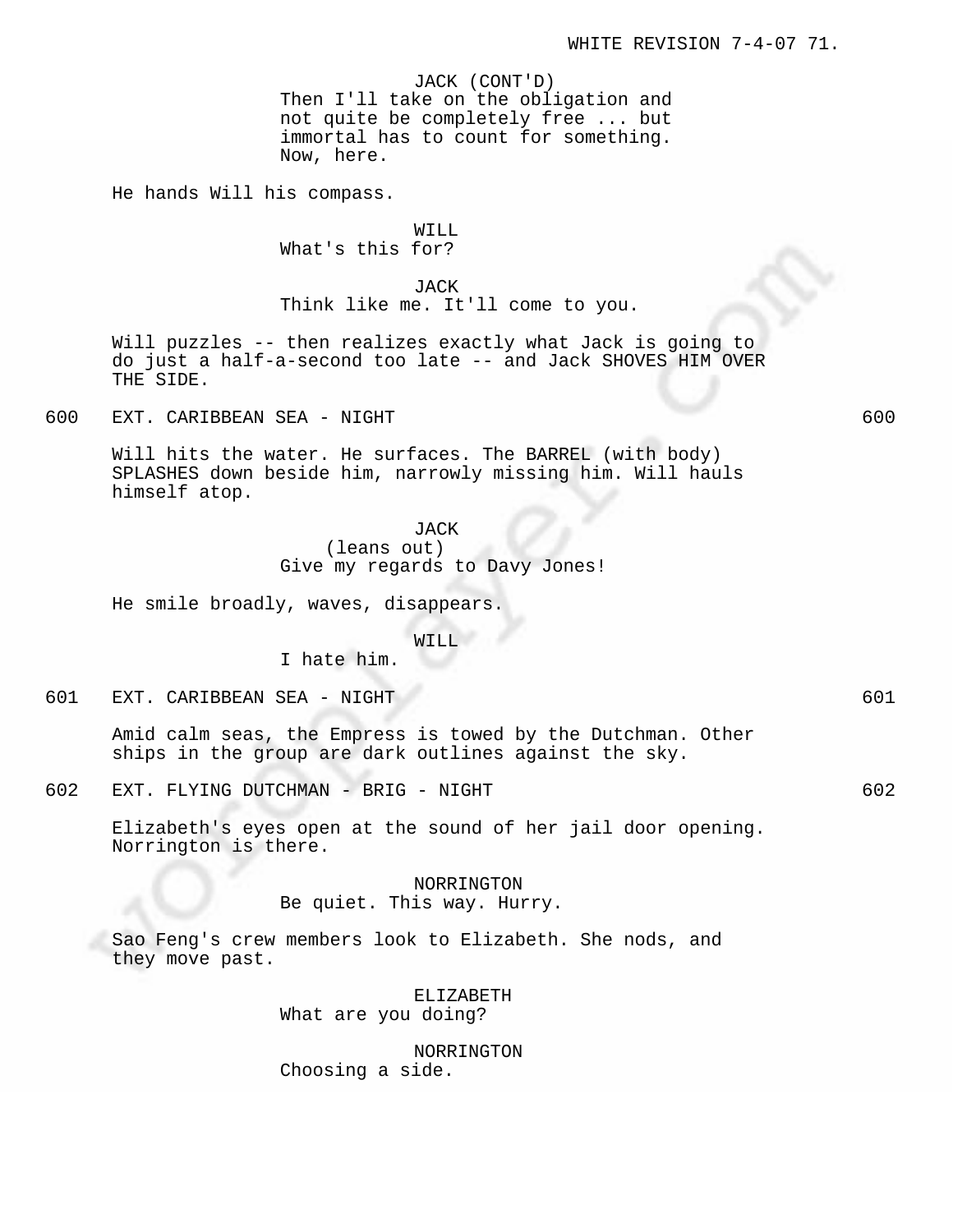She follows him. The cell door hangs open. Bootstrap Bill appears, staring at the open. He pushes it open further ... shuffles through.

603 EXT. FLYING DUTCHMAN - STERN BALCONY - NIGHT 603

Norrington leads Elizabeth and her crew to the tow rope. Like rats on a line, crew members crawl across to the Empress.

> NORRINGTON One at a time. Quickly now. (to Elizabeth) Do not go to Shipwreck Cove. Beckett knows of the meeting of the Brethren. I fear there is a traitor among them.

ELIZABETH It is too late to earn my forgiveness.

NORRINGTON

I do not ask it. I had nothing to do with your father's death. But that does not absolve me of my other sins.

Elizabeth looks at him -- and finally believes him.

ELIZABETH

Come with us.

Norrington wants to come.

ELIZABETH (CONT'D) James. Come with me.

Norrington really wants to. Nearly all of the Chinese crew members are across. Elizabeth implores him. Then there is a sound from the deck -- a FIGURE shuffles toward them.

> BOOTSTRAP (O.S.) Who goes there?

The moment is broken. A lingering look -- and then Norrington draws his sword, turns. Elizabeth stands beside him.

> NORRINGTON GO! I will follow.

ELIZABETH You're lying.

NORRINGTON Our destinies have been entwined, Elizabeth. But never joined.

Norrington gives in -- and kisses her. He breaks the kiss --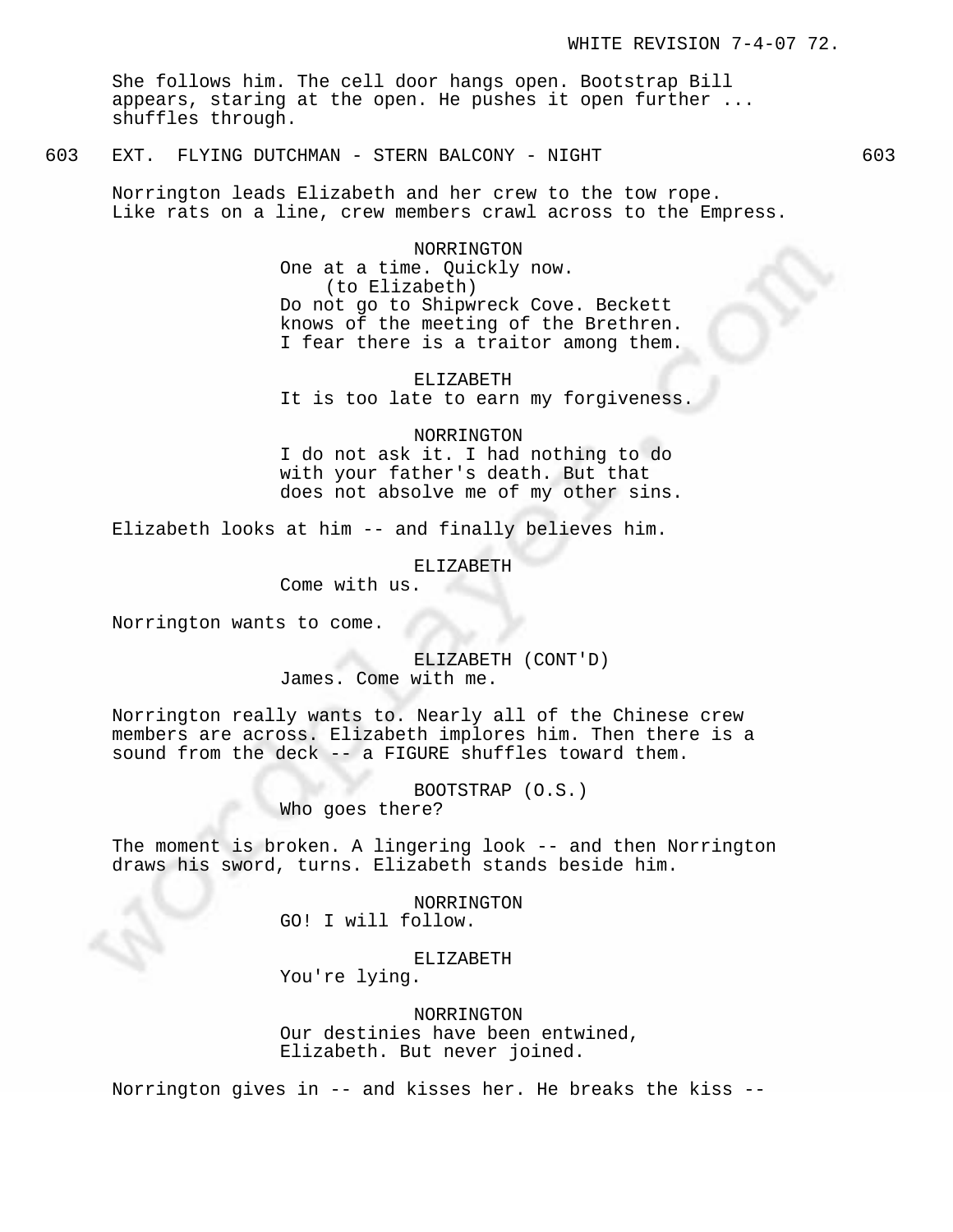NORRINGTON (CONT'D)

GO! NOW!

He shoves her away. Turns. The Figure grabs a pike for a weapon. Steps out of the dark. It is Bootstrap Bill.

> NORRINGTON (CONT'D) Back to your station, sailor.

Elizabeth, upside down, crawls along the line. Bootstrap sees her. Something isn't right. Not quite sure what.

> BOOTSTRAP No one leaves the ship.

NORRINGTON Stand down. That's an order.

BOOTSTRAP Part of the crew. Part of the ship.

Bootstrap stares, like he's trying to figure it all out.

NORRINGTON

Steady, man.

Something snaps in Bootstrap.

BOOTSTRAP All hands! All hands! Prisoner escape, all hands!

Norrington races toward Bootstrap.

NORRINGTON

Belay that!

Bootstrap shuts up. Too late. The SOUND of running FOOTSTEPS approach. Crewmen appear --

Elizabeth, hanging upside down, is halfway across. She sees he is in trouble.

ELIZABETH

James!

She starts back toward him --

Norrington draws his pistol, aims upwards, FIRES --

-- hitting the tow line, severing half the strands. The other strands quickly strain and SNAP --

Elizabeth swings down and away, SPLASHES into the water, as the EMPRESS drifts free. She hangs on, pulls hand over hand --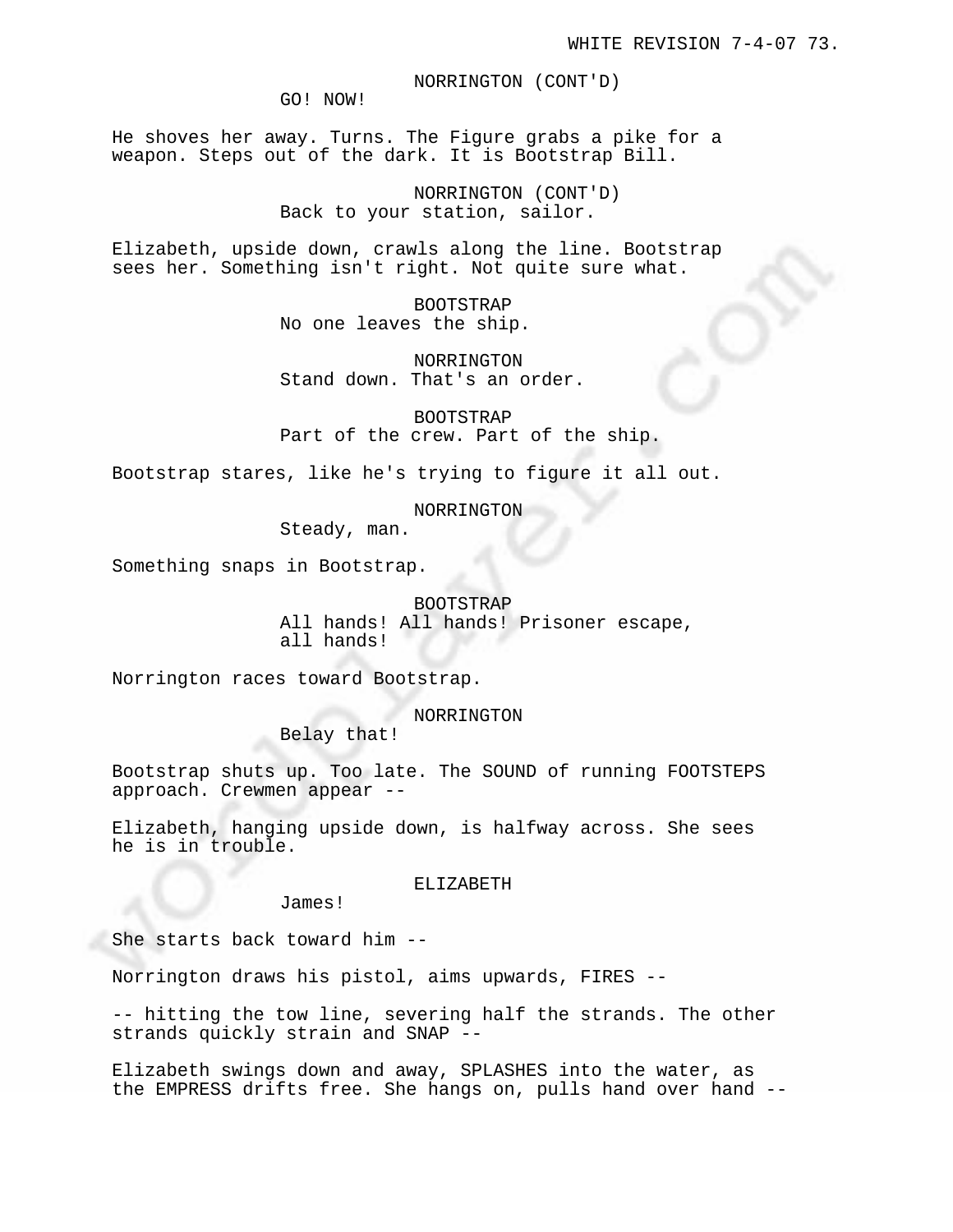Norrington spins back --

AND IS RUN THROUGH, stabbed by Bootstrap Bill. Norrington cries out in pain --

NEAR THE EMPRESS, Elizabeth grabs a rope, dangles near the hull. As the two ships part, as she disappears into darkness, she looks back in time to see --

# ELIZABETH (CONT'D)

NO! JAMES!

-- Norrington collapse to the deck. Bootstrap stands over him ... doesn't understand what he has done. Crewmen appear, crowd the deck, staring.

> CLACKER The Admiral's dead. The Admiral's dead!

The phrase echoes through the Crewmen. Davy Jones appears --

CLACKER (CONT'D) To the Captain's Cabin! Aye!

Crewmen race away, past Jones, past Bootstrap, knocking him back. Bootstrap still doesn't understand. Jones leans down.

> JONES James Norrington ... do you fear death? Do you fear judgment on the other side?

Norrington suddenly lurches upwards, thrusting his sword into Jones' shoulder. Jones frowns, unaffected, unhurt. Norrington stares ... then collapses, dead.

> JONES (CONT'D) an i I take that as a -- 'no.'

Jones pulls Norrington's sword out of his shoulder. Regards the blade with genuine appreciation ...

JONES (CONT'D)

Nice sword.

He slashes it through the air --

604 EXT. FLYING DUTCHMAN - DECK - NIGHT 604

Crewmen rush pell-mell along the deck amid shouts of 'The Admiral's dead!' 'to the Captain's Cabin!' They rush the door and burst in --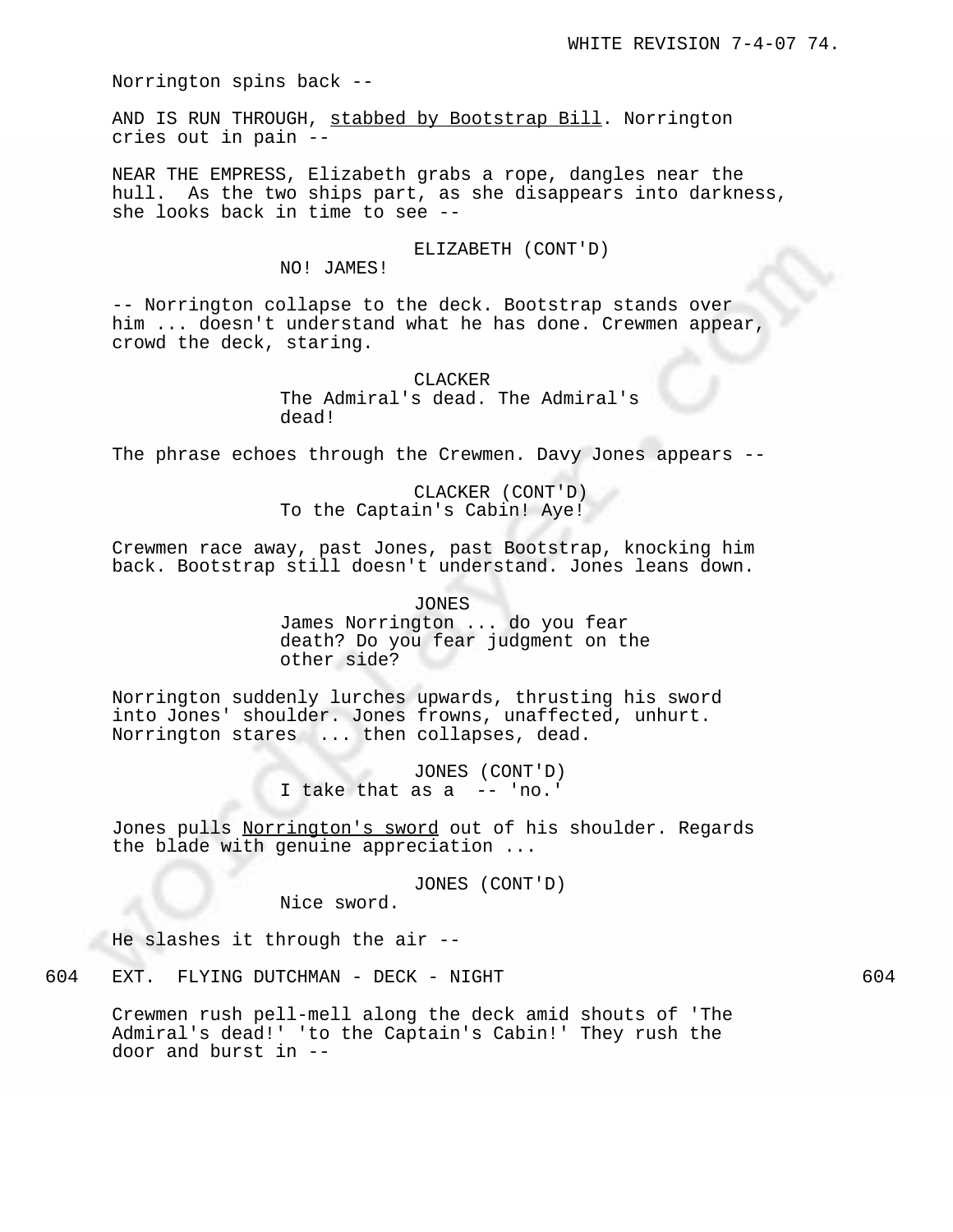# 605 INT. FLYING DUTCHMAN - CAPTAIN'S CABIN - NIGHT 605

Pirates crowd in and before them is a tableau: The chest is open. Murtogg and Mullroy, trembling, and several other SOLDIERS have their rifles pointed directly at the heart.

And behind them stands -- Mercer. Next to him is a small cannon. The Pirates pull up short. They part as Davy Jones enters. Jones is scared.

#### JONES

### Close it. CLOSE IT.

Jones nods. Mercer closes the chest, locks it with a KEY on a chain. He tilts the cannon into place -- pointed squarely at the chest.

## MERCER

### Nothing has changed.

Jones watches as Mercer puts the chain around his neck.

606 EXT. BLACK PEARL - DECK - DAY 606

Jack and Gibbs on the aft deck. Cotton at the wheel.

### GIBBS

Look alive and keep a careful eye! Not for nothing it's called Shipwreck Island, where lies Shipwreck Cove and Shipwreck City!

### JACK

You know, for all that pirates are clever clogs capable of the most underhanded and duplicitous thinking ... we are an unimaginative lot when it comes to naming things.

#### GIBBS

Aye.

# 607 ON THE FORWARD DECK, Tia Dalma finds Barbossa. 607

# TIA DALMA

Barbossa, why you not giving the order to man the guns? All the Brethren be gathered in this place. You can force them do as you want!

# BARBOSSA

What I want is not to act the fool, and what you're suggesting is nought but fool's folly.

Tia Dalma caresses Barbossa's cheek seductively.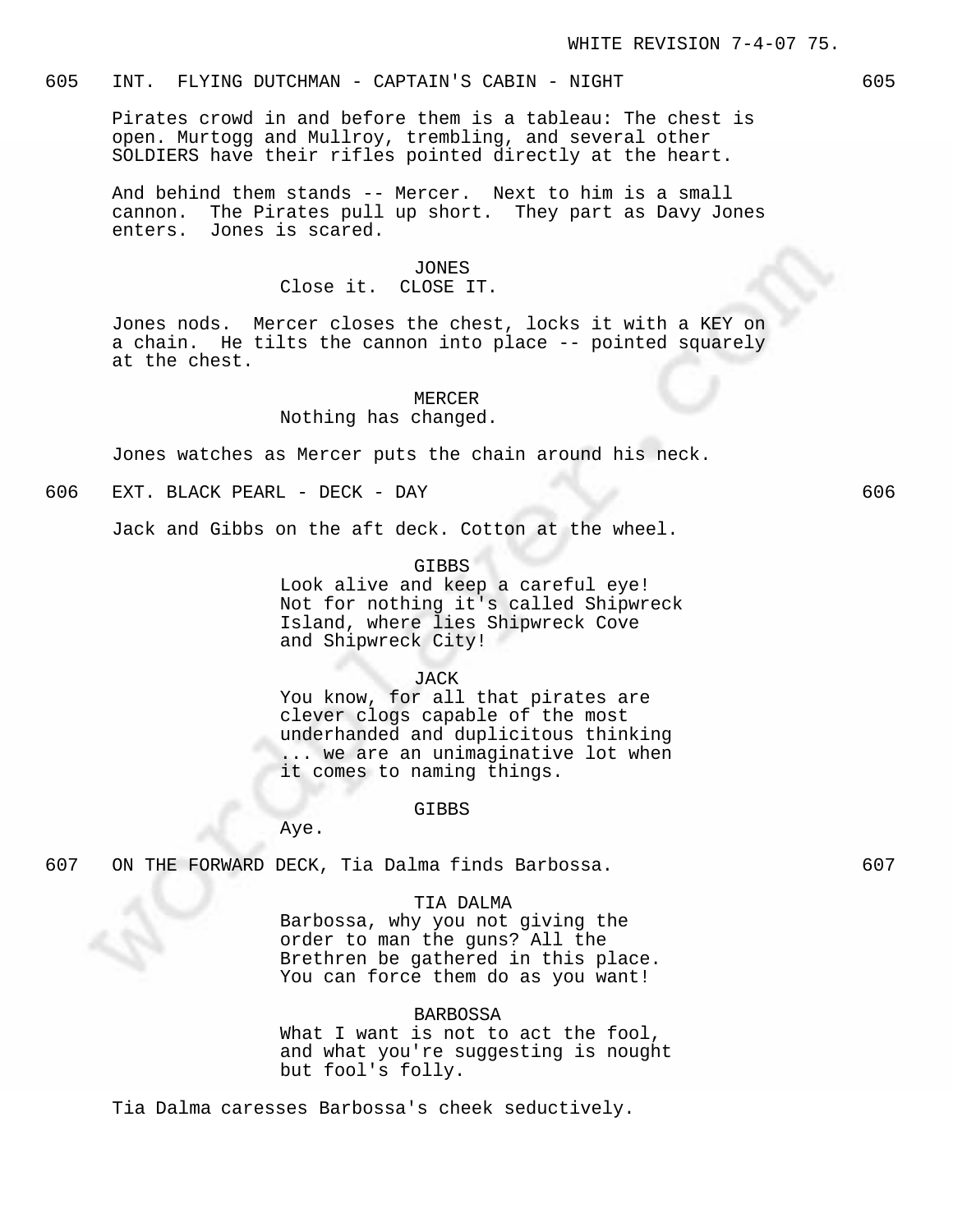### TIA DALMA

If you no longer want my favor, Barbossa, then perhaps I should be calling a different captain to my cause. Witty Jack would not turn down the promise to survive the coming storm, I think.

# BARBOSSA

I do not renege on a bargain once struck, but we agreed to ends only; the means are mine to decide.

Tia Dalma catches his wrist. She squeezes, and his forearm and hand become decayed, skeletal -- dead.

#### TIA DALMA

Caution, Barbossa. Do not forget it was by my power you be returned from the dead ... or what it means if you fail me.

She moves away, but he catches her arm and pulls her close.

# BARBOSSA

And don't you forget why you had to bring me back, and why I could not leave Jack to his well-deserved fate, and why I could not give Sao Feng a second smile in his throat to match that ineffably smug one he wears on his face. It took nine Pirate Lords to bind you, Calypso -- and it takes no less than nine to set you free. 'Til then, I'll not be taking commands from you, nor risk you reaching accord with someone else! Mr. Pintel! Mr. Ragetti! Take this ... fishwife to the brig!

Pintel and Ragetti hurry to comply.

PINTEL Right this way, Missus Fish.

608 ON THE AFT DECK, the exchange has not escaped Jack. 608

JACK Step out, Mr. Cotton. (he takes the wheel) There's some dangerous cross tides ahead that will prove a trick to navigate.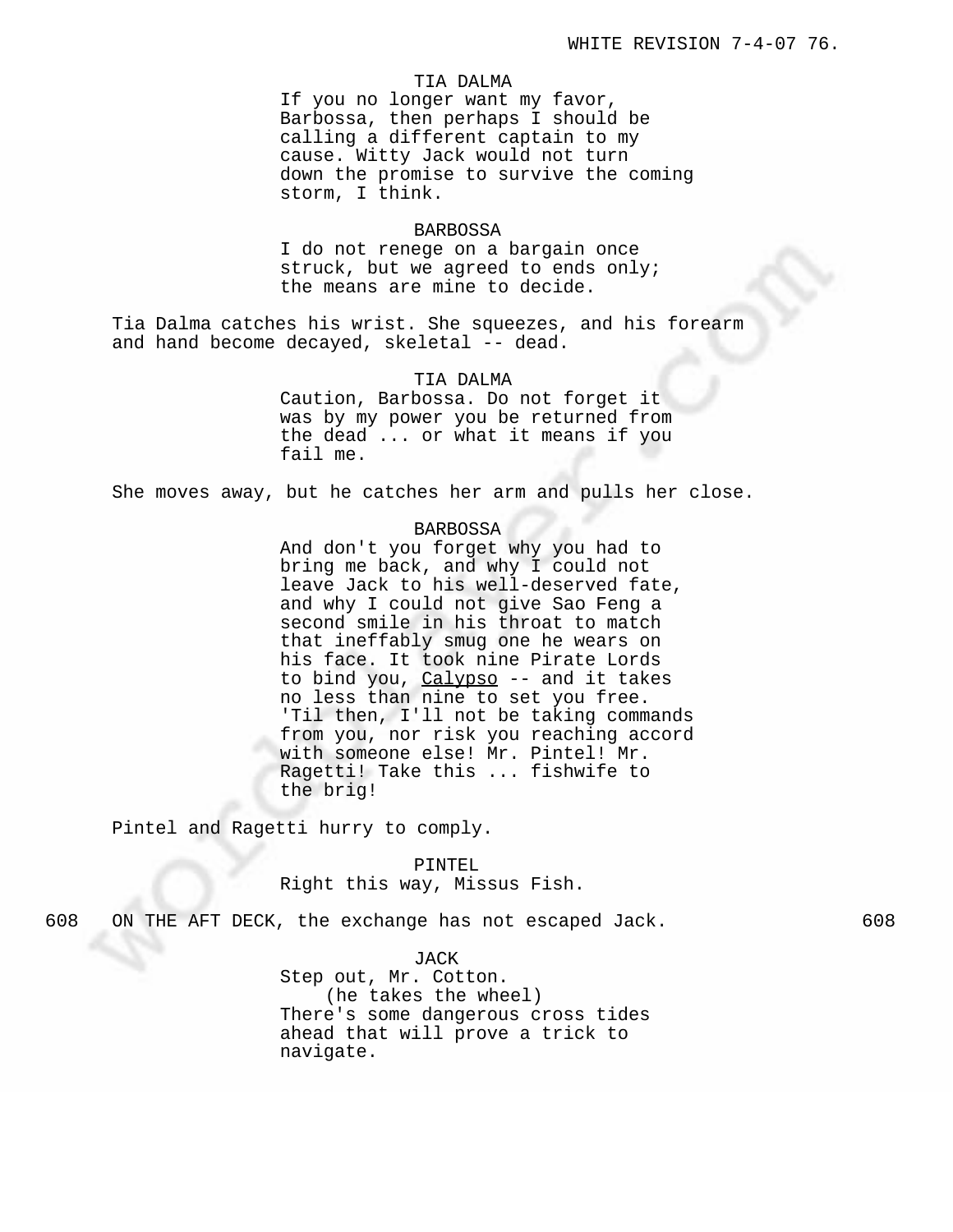609 EXT. SHIPWRECK ISLAND - DUSK 609

The Black Pearl sails straight at the cliff, as if it will run aground. But revealed amid the rocks is a huge SEA TUNNEL --

610 INT. DEVIL'S THROAT - DUSK 610

The Black Pearl sails through. Gibbs glances over the side.

GIBBS Deep enough for the ship's draw. I would never have believed it.

JACK If you knew how many died making it deep enough -- you'd believe.

They sail toward a distant light. The ship passes outside --

611 EXT. SHIPWRECK COVE - SHIPWRECK CITY - DUSK 611

FROM ABOVE, Shipwreck Island is hollow, with a round water cove. In the center is Shipwreck City, constructed of broken, derelict ships.

Moored around the city -- PIRATE SHIPS, of all types, from all over the world. PULL BACK to find Pintel, Ragetti and Jack as they stare out.

> PINTEL Look at them all!

BARBOSSA There's not been a gathering like this in our lifetime.

JACK And I owe all of them money.

612 EXT. CARIBBEAN SEA - NIGHT 612

Squawking seagulls circle above the Endeavour,diving down to the barrels on deck. The Flying Dutchman is moored alongside.

613 INT. ENDEAVOUR - CAPTAIN'S CABIN - NIGHT 613

The door is opened by Groves, who steps out of the way (quickly) to let an angry Jones pass.

> JONES I cannot be summoned like some mongrel pup.

BECKETT Apparently, you can. I believe you know each other.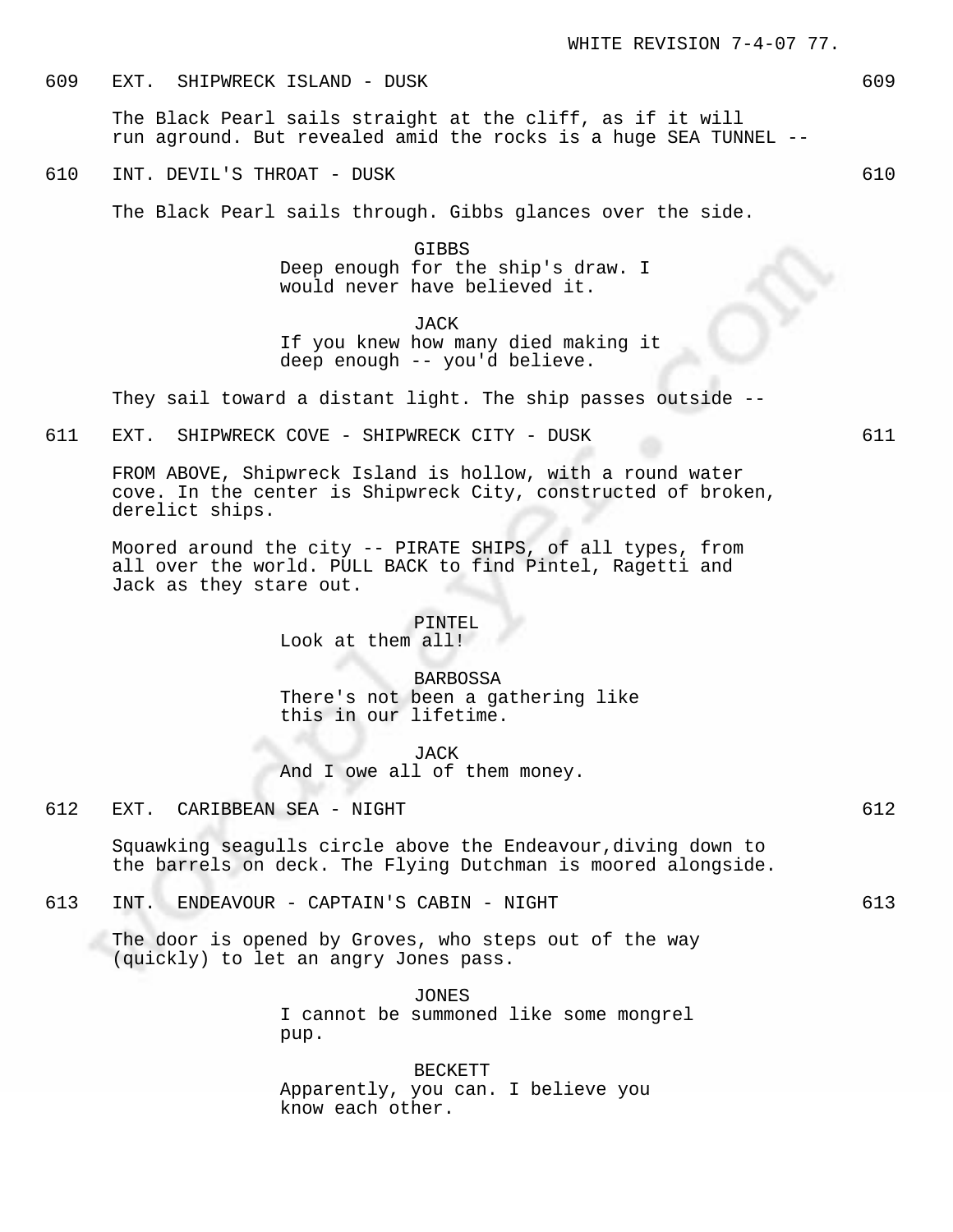He gestures to: Will, who holds a teacup and saucer. He nods to Jones.

JONES

Come to join my crew again, Master Turner?

WILL

Not yours. His. (suddenly 'remembers') Jack Sparrow sends his regards.

Beckett is surprised by that -- just as Will intended.

JONES

Sparrow?

WILL (to Beckett) You didn't tell him Jack was rescued from the locker? Along with the Black Pearl? ("tsk, tsk")

Jones absorbs this, turns his ire on Beckett.

JONES What else have you kept from me?

BECKETT There is another issue (pointed toward Will) far more troubling. (to Jones) You are familiar with a person called "Calypso"?

Jones tries for a measured response, but is not quite successful.

### JONES

Not a person. A heathen god. Who delights in cursing men with their wildest dreams, and then revealing them to be hollow and nought but ash. The world is well-rid of her.

WILL

Not quite so well, actually. (sips his tea) The Brethren Court intends to release her.

JONES No. They cannot! (MORE)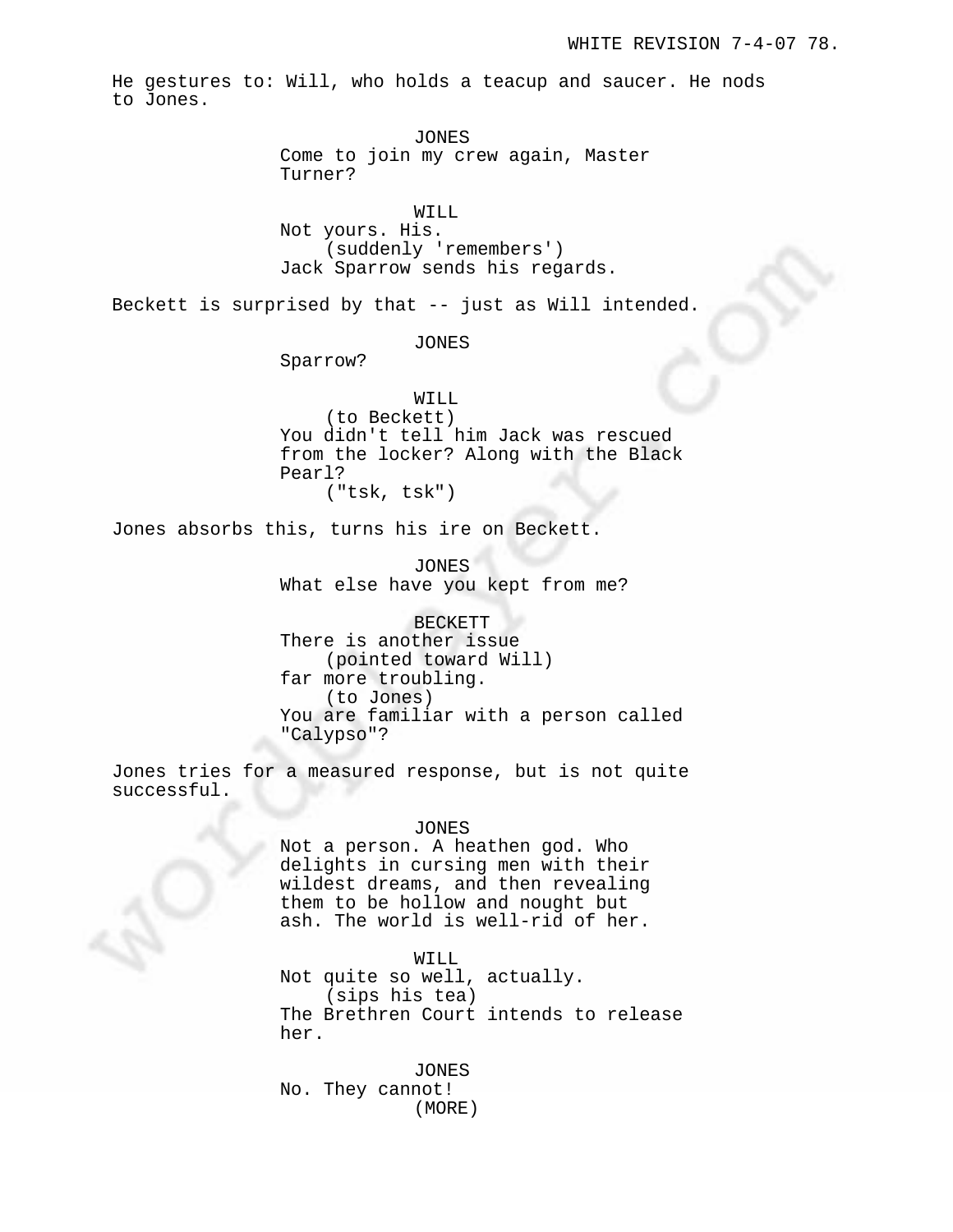JONES (CONT'D) The first court promised to keep her imprisoned forever! That was our agreement!

#### BECKETT

Your agreement?

JONES

I told them how to bind her. She could not be trusted. She gave me no choice.

Will clocks that; the words are familiar --

JONES (CONT'D) (to Beckett) We must act before they release her.

-- and Will realizes:

#### WILL

You loved her.

Jones snaps a look at him.

WILL (CONT'D) She's the one. And then you betrayed her.

JONES She pretended to love me. She betrayed me.

WILL And after which betrayal did you cut out your heart, I wonder?

Jones hurls the table out of the way, slaps away Will's tea cup, gets right in his face.

> JONES Do not test me!

WILL (re: his tea) I wasn't finished with that. (down to business) You will free my father. (stands; to Beckett) And you will guarantee Elizabeth's safety, and my own.

Will considers that briefly, shrugs: sure, makes sense.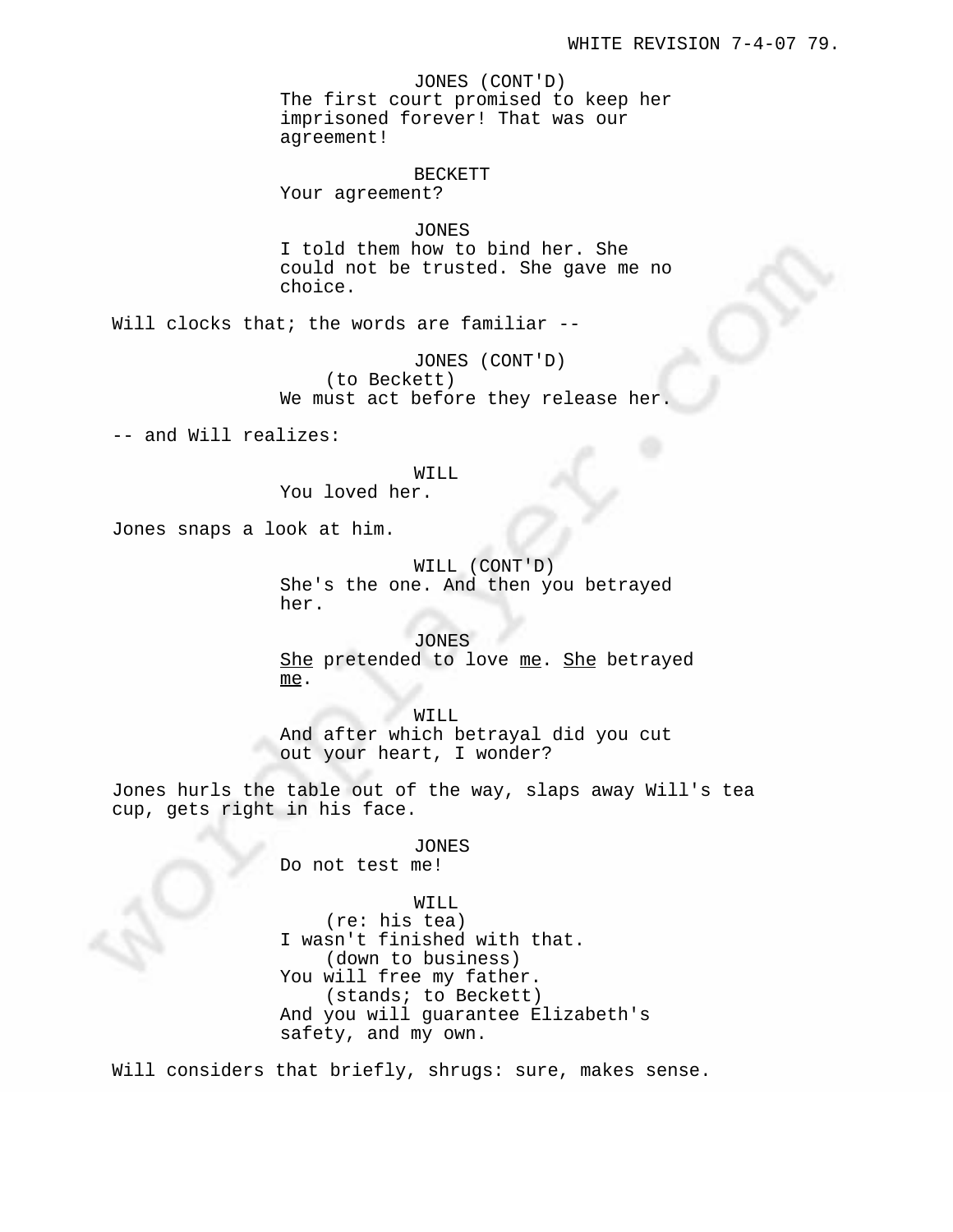BECKETT Your terms are steep, Mr. Turner. We will expect fair value in return.

JONES There is only one price I will accept: Calypso. Murdered.

WILL

Calypso is aboard the Black Pearl. Jack has sailed the Black Pearl to Shipwreck Cove.

BECKETT -- with you no longer aboard it. How do you proposed to lead us there?

Will holds up Jack's Compass.

WILL What is it you want most?

614 INT. SHIPWRECK CITY - BRETHREN COURT - NIGHT 614

ON JACK as he stabs his sword into a GLOBE, joining seven other swords. He flinches at the BOOM! BOOM! of Barbossa hammering the table top with a cannon ball.

#### BARBOSSA

As he who issued summons, I convene this, the fourth Brethren Court. Your pieces of eight, my fellow captains.

An ABANDONED HULL, curved spars of a wrecked ship, like the ribs of some prehistoric beast. Pirate Lords sit at the table, their lieutenants behind them.

With Jack and Barbossa are: AMMAND the CORSAIR, the scourge of the Barbary Coast; VILLANUEVA, a taciturn Spaniard, CAPITAINE CHEVALLE, an aristocratic Frenchman; GENTLEMAN JOCARD, slave turned pirate; MISTRESS CHING, a blind Chinese woman; and a serene and priestly-looking Hindu, SRI SUMBHAJEE flanked by the two biggest, nastiest-looking guys you've ever seen: AKSHAY and PUSAN.

The Lords toss their pieces of eight into a wooden bowl which contains a Queen of Spades: A snuff box. The neck of a bottle, with cork still in. A pair of spectacles. Etc.

> PINTEL Those aren't pieces of eight. Those are just pieces of junk.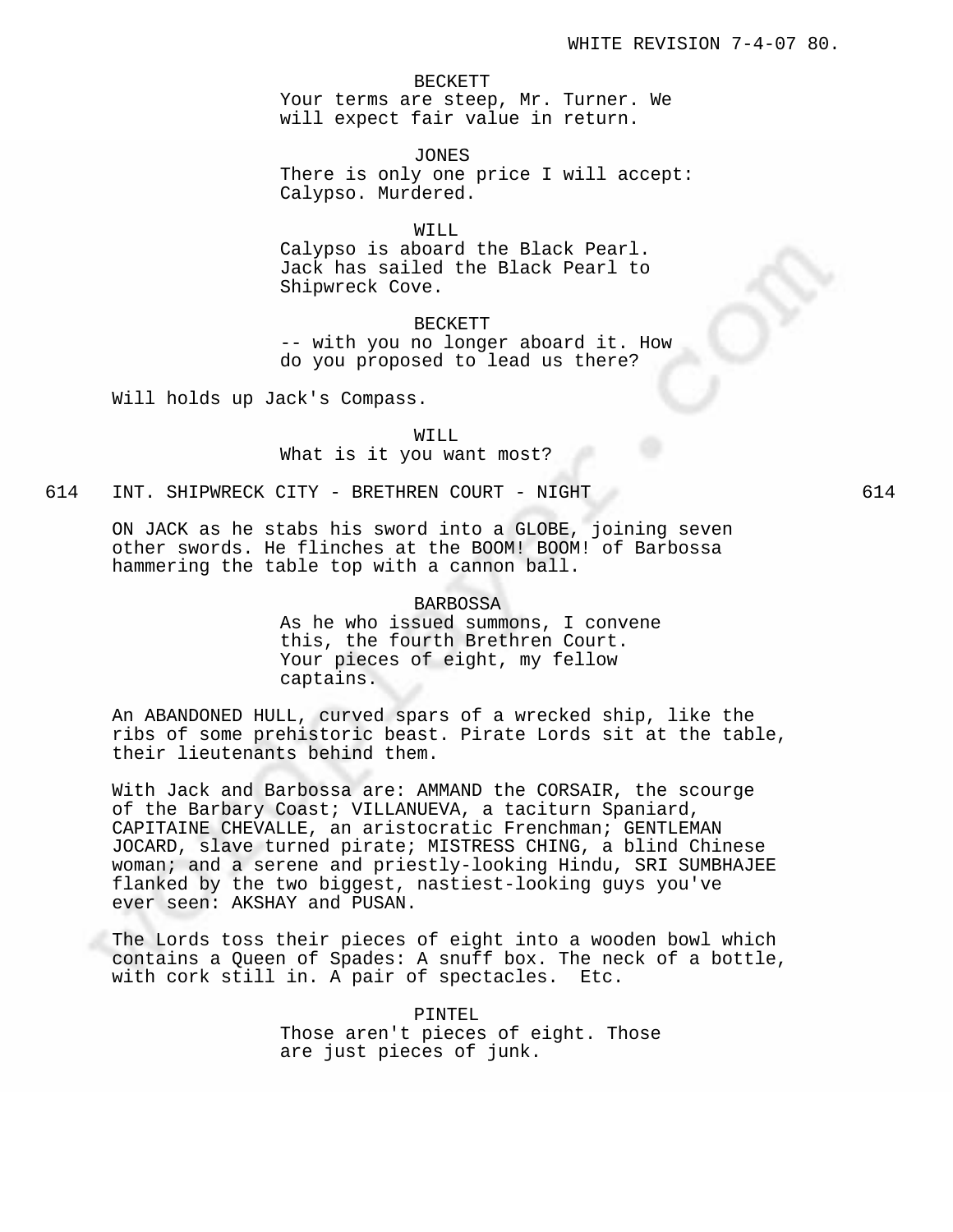#### GIBBS

Aye, the original plan called for nine pieces of eight to bind Calypso, but when the first Court met, the Brethren were to a one skint-broke.

#### PINTEL

So change the name.

# GIBBS

What, to nine pieces of whatever we happened to have in our pockets at the time? Oh, yes, that sounds real pirate-y.

BARBOSSA

(holds out his hand) Mr. Ragetti, if you will?

#### RAGETTI

I kept it safe, like you said when you gave it to me.

#### BARBOSSA

Aye, you have, but now I need it back.

Ragetti hesitates. Barbossa holds his hand under Ragetti's eye, gives him a slap on the back of his head -- the eye falls into his hand. Barbossa drops the eye into the bowl.

> MISTRESS CHING We're missing two. By the sound of it.

# VILLANUEVA

Sparrow.

Jack reaches for the coin circlet on his headband, considers. Barbossa takes note of the gesture -- Jack drops his hand.

# JACK

We're still short one Pirate Lord. I'm content to wait until Sao Feng joins us.

ELIZABETH (O.S.) Sao Feng is dead.

Elizabeth stands in the doorway, with Huang behind her. She starts in; Huang touches her shoulder, gestures to the globe.

> ELIZABETH (CONT'D) Before he died, he named me captain of the Empress, and passed his lordship onto me.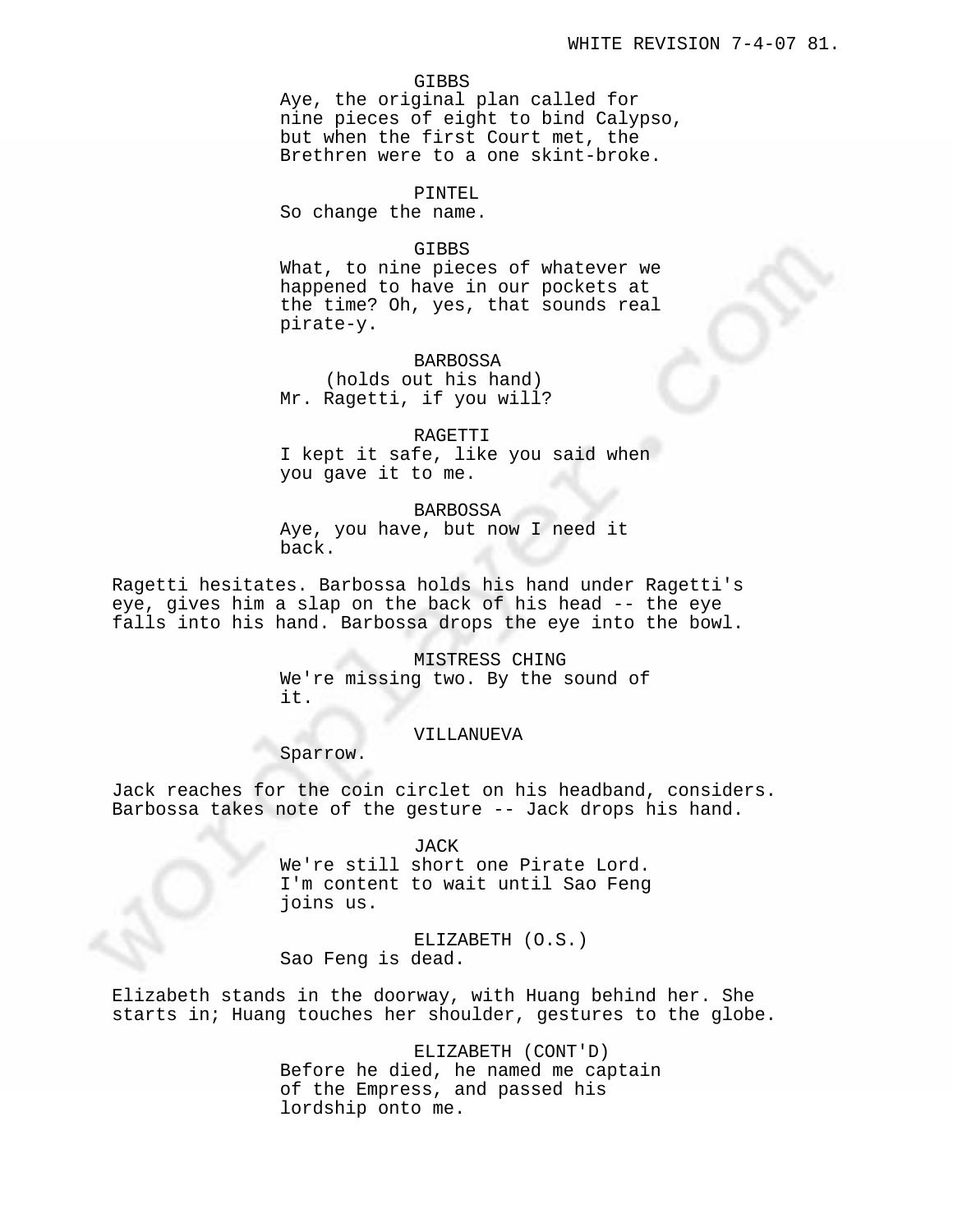She stabs her sword into the globe.

JACK Captain? Captain? They're just giving the title away now.

Sumbhajee makes a small gesture to Ashay.

AKSHAY Sri Sambhajee inquires, by whose hand did Sao Feng perish?

JACK Hers, I'll wager.

ELIZABETH Will you never forgive me? (answering the question) He fell to the Flying Dutchman.

An uproar of concern, OVERLAPPING dialogue --

CHEVALLE Le monster des profondeures!

CHING The plague ship --

VALLENUEVA ¡Échelo en infierno!

-- ending with this line, which must be clearly heard:

AMMAND

With the Dutchman against us, there is no hope!

ELIZABETH

Listen! Listen to me! Our location has been betrayed. Jones, under the command of Lord Beckett -- they are on their way here.

JOCARD Who is this betrayer?

BARBOSSA Not likely anyone among us.

Elizabeth realizes --

ELIZABETH

(to Jack) Where's Will?

JACK

(shrugs) Not among us.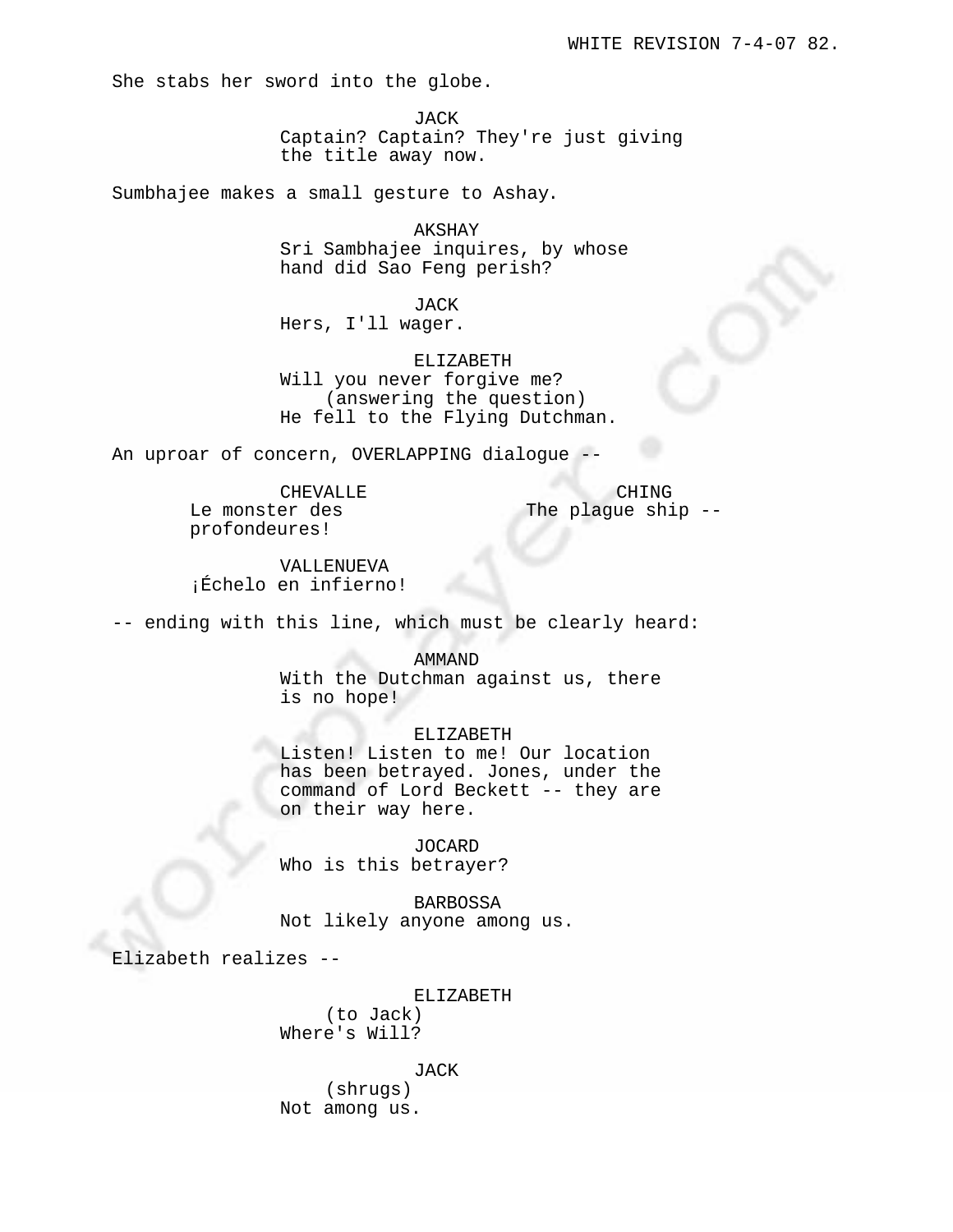#### BARBOSSA

And it matters not how they found us! The question is, what will we do now that they have?

### ELIZABETH

We fight.

The other pirates laugh, dismissive.

ELIZABETH (CONT'D) Good men have already given their lives to this cause!

AKSHAY (playing to the other pirates) And so what matters the lives of a few bad ones, quips Sri Sumbhajee.

More laughter.

ELIZABETH They died in defiance of the Company. That's my measure of good.

That silences them. Jack regards Elizabeth, calculating.

MISTRESS CHING Shipwreck Cove is a fortress, a wellsupplied fortress. There is no need to fight, if they cannot get to us.

Others of the Court give that consideration.

# BARBOSSA

There be a third course. (gathers them by eye) In another age -- at this very spot! - the first Brethren Court captured the Sea Goddess, and bound her in her bones. That was a mistake.

### BARBOSSA (CONT'D)

We tamed the seas for ourselves, aye, yet opened the door for Beckett and his ilk. Better were the days when mastery of seas came not through bargains struck with eldritch creatures, but by the sweat of a man's brow and the strength of his back alone. And you all know this be true!

They do.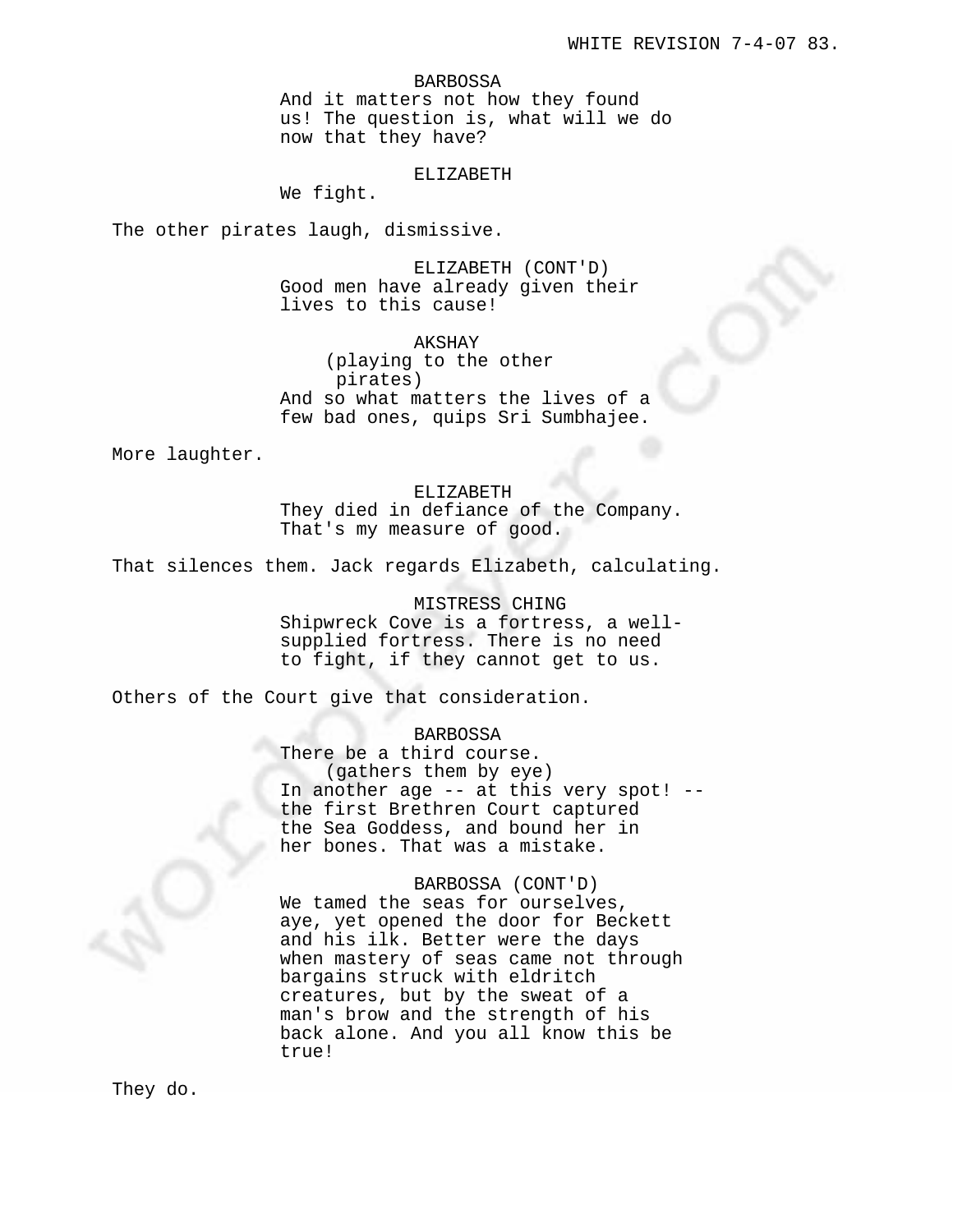BARBOSSA (CONT'D) Gentlemen ... ladies ... we must free Calypso.

The pirate lords are silent ... and then erupt --

AKSHAY He has lost his senses, declares Sri Sumbhajee!

AMMAND She is a barathrum!

CHING (in chinese) No good can come of this!

CHEVALLE

Démence!

VILLANUEVA Ella es nuestra diosa!

JOCARD Don't let him speak any further!

AMMAND

Shoot him!

JOCARD Cut out his tongue!

JACK

Shoot him and then cut out his tongue! And then shoot his tongue. And trim that scraggly beard.

## HUANG

Sao Feng would have agreed with Barbossa.

## ELIZABETH

Sao Feng's judgment in matters Calypso shouldn't be trusted, even if he were here.

The last is directed primarily to Huang. Huang takes her point, steps back.

# VILLANUEVA

Nonetheless, I would have agreed with Sao Feng.

### JOCARD

Calypso was our enemy then, she will be our enemy now.

#### CHEVALLE

And her mood's not likely improved, n'est pas?

Villanueva pulls out his pistol, SLAMS it on the table.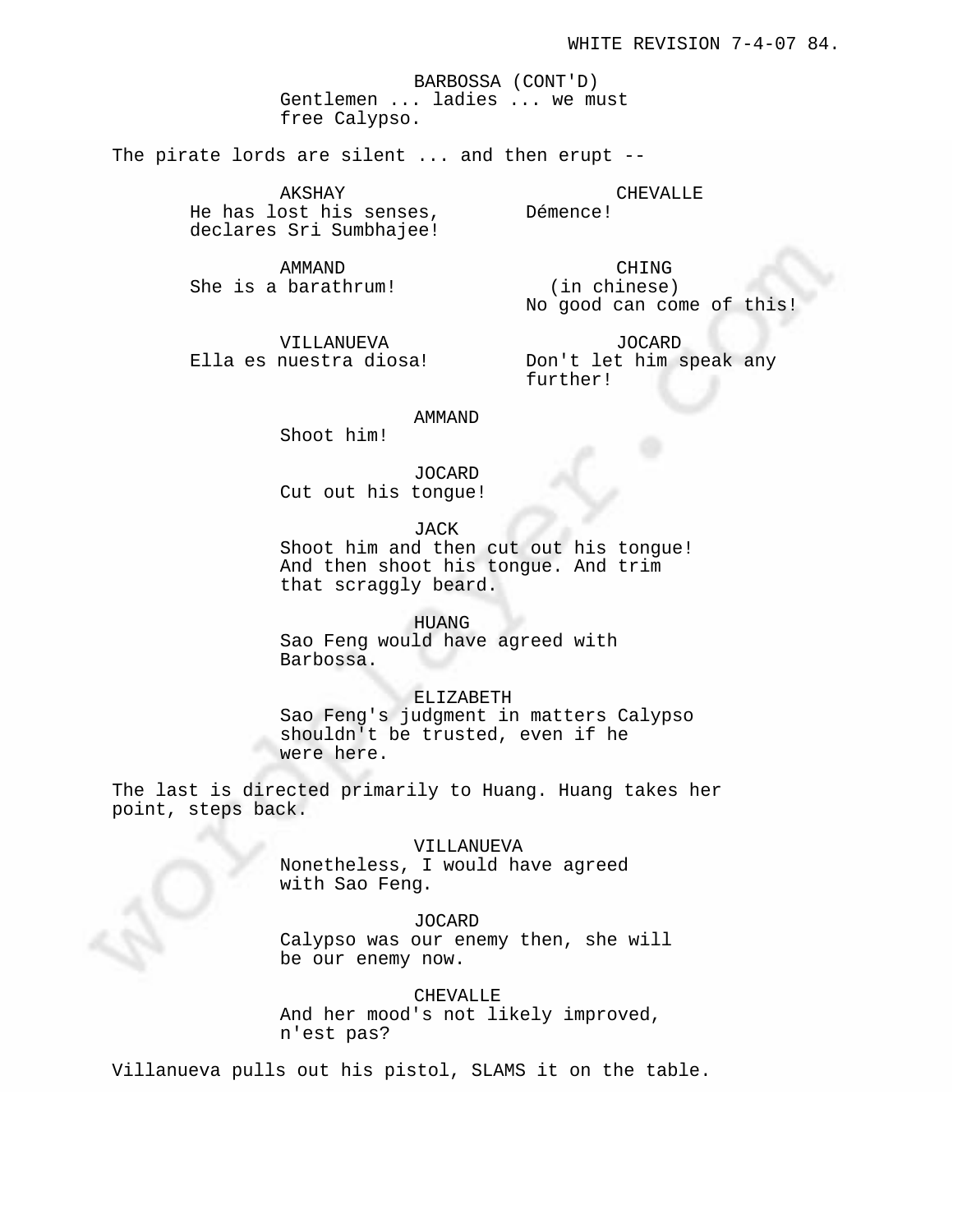VILLANUEVA I would still agree with Sao Feng.

CHEVALLE

You threaten me?

VILLANUEVA

I silence you!

He lifts the pistol -- but Chevalle punches him, sends him sprawling into other pirates, the pistol FIRES --

CHING

Vézu! No!

AMMAND A pox upon thee!

JOCARD Coward! Feathermerchant!

AKSHAY Sri Sumbhajee decries you all!

-- Which initiates a pushing, shoving, yelling melee that breaks out in a full-blown brawl --

ELIZABETH

This is madness.

JACK This is politics.

ELIZABETH

And, meanwhile, our enemy is bearing down upon us.

BARBOSSA If they not be here already.

6150 INT. BLACK PEARL - BRIG - NIGHT 6150

ON TIA DALMA'S LOCKET, open, playing its tune. She shuts it ... but the TUNE continues. She looks to the shadows beyond the bars ...

JONES emerges, his own locket in his hand, open.

TIA DALMA My sweet captain ... you've come for me at last.

JONES You were expecting me?

TIA DALMA

Long ago. It has been torture, trapped in but this single form, condemned to exist on land, cut off from the sea, from all that I love ... from you.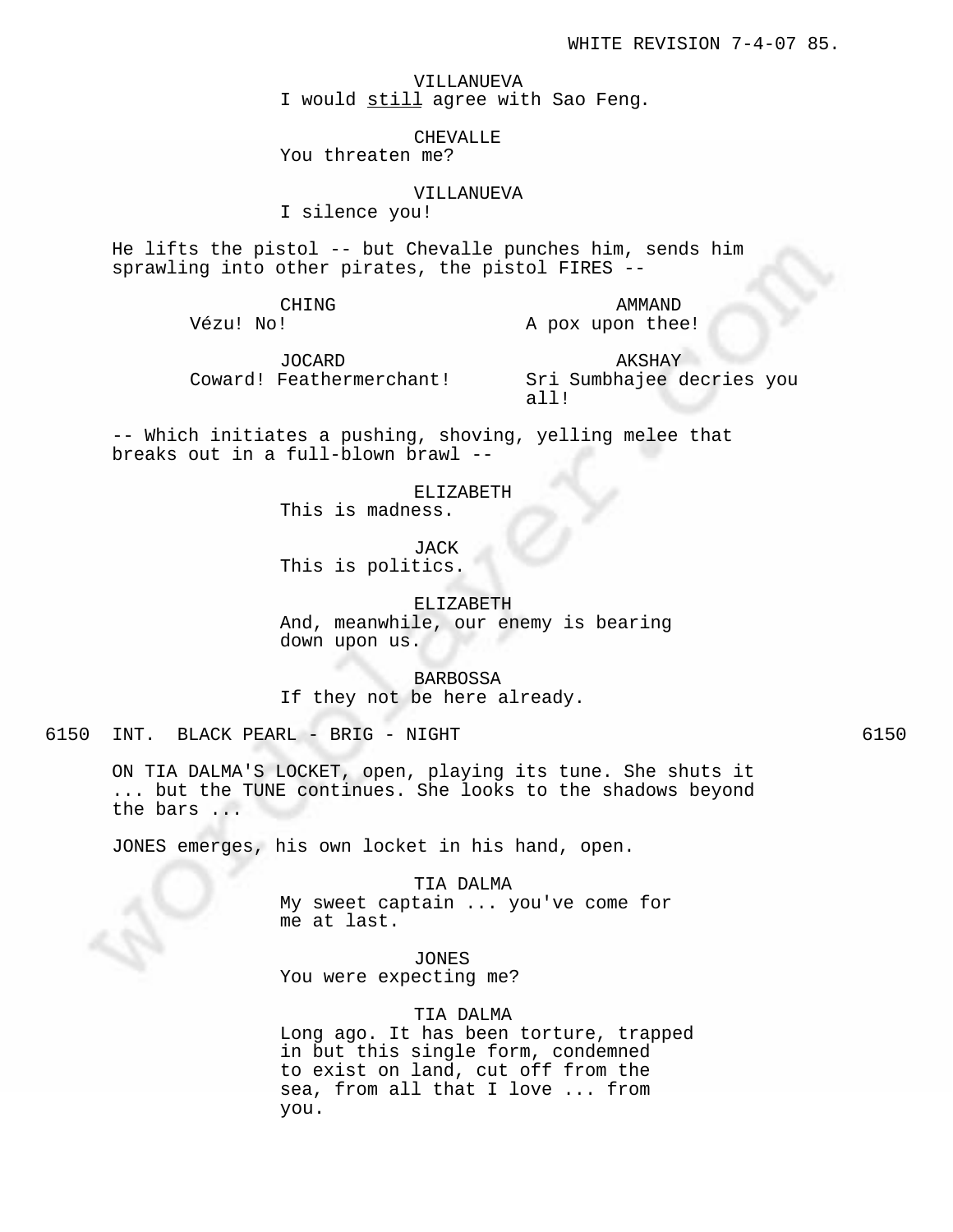#### JONES

No. Ten years I devoted to the duty you charged to me, ten years I looked after those who died at sea ... and, finally, when the time came I could be with you again ... you weren't there. Why weren't you there?

# TIA DALMA

It is my nature. I may have been there the next time. Would you love me if I was anything but what I am?

# JONES

I do not love you.

His words sting her.

#### TIA DALMA

Many things you were, Davy Jones ... but never cruel. You have corrupted your purpose, and so yourself ...

She reaches a hand out through the bars, toward his chest --

TIA DALMA (CONT'D) ... and you hid away what should always have been mine.

She touches his chest, where his heart should be -- and he is REVEALED now, the MAN he once was.

He reaches back through the bars, to caress her face ...

JONES ... Calypso ...

TIA DALMA I will be free. And when I am, I would give you my heart ... and we would be together, always ...

... He traces his hand down the contours of her face ...

TIA DALMA (CONT'D) ... if only you had a heart to give.

She removes his hand from her chest; and now the hand that was at her throat is his CLAW.

> TIA DALMA (CONT'D) Why did you come?

Jones removes his claw from her neck, pulls it back -- it "tings" against the bars of the cell, trapped inside.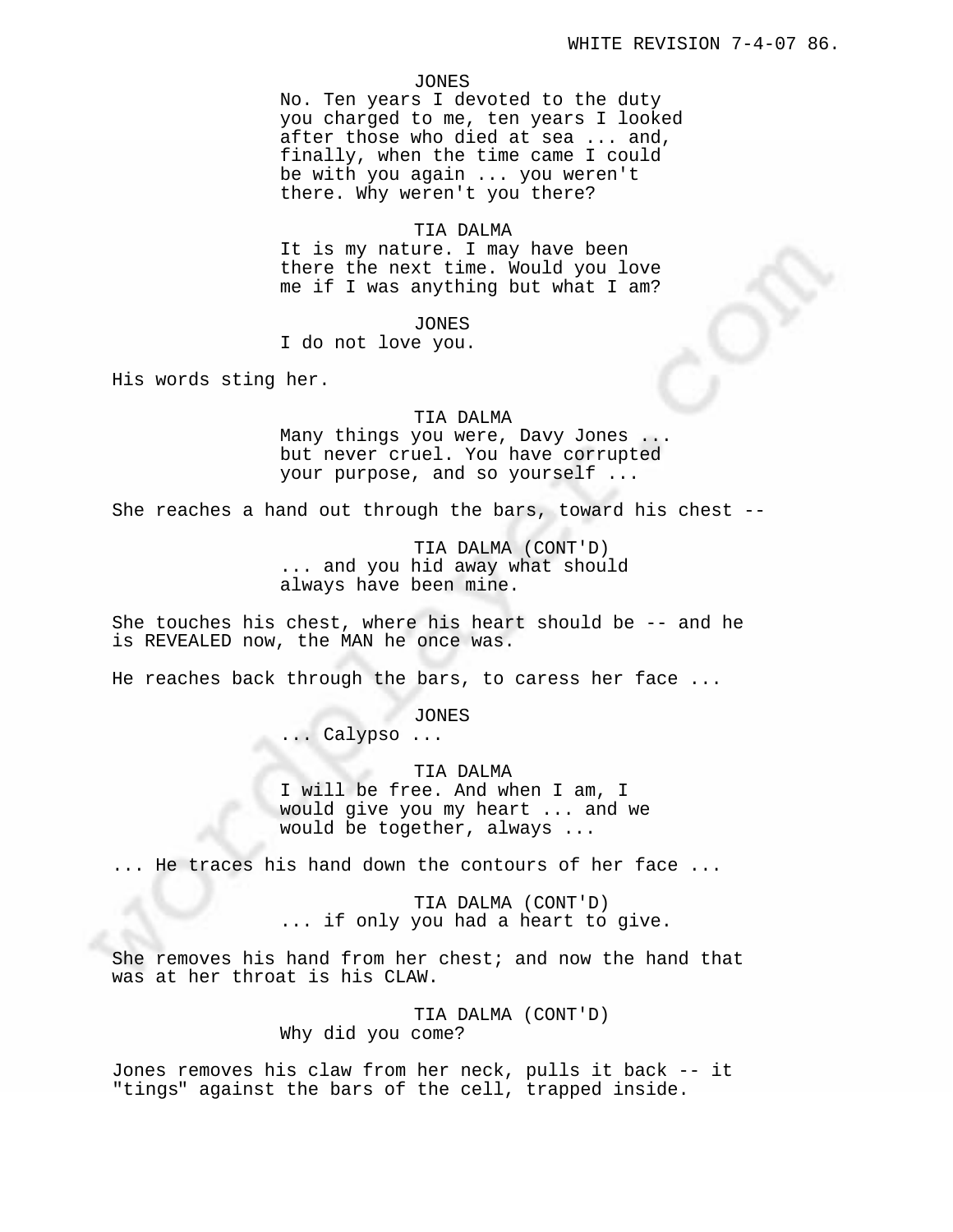Jones concentrates, shudders -- and pushes himself THROUGH THE BARS, into the cell with Tia Dalma.

> JONES And what fate do you have planned for your captors?

TIA DALMA The Brethren Court, all of them, the last thing they will learn in this life ... is how cruel I can be.

Jones nods. He steps away from her, toward the shadows.

TIA DALMA (CONT'D) And what of your fate, Davy Jones?

He pauses. Turns his head toward her without turning from the shadows:

JONES

My heart will always belong to you.

She smiles, opens her locket -- the TUNE resumes. Jones vanishes into the shadows.

6160 INT. SHIPWRECK COVE - BRETHREN COURT - NIGHT 6160

The brawl still in full force. Elizabeth sits in her chair, head resting on her fist, exasperated. Barbossa BANGS the cannonballs, trying to regain order, steps up on the table.

### BARBOSSA

It was the first Court what imprisoned Calypso! We shall be the ones to set her free! And, in her gratitude, she will see fit to grant us boons!

JACK

Or at least grant 'em to the one of us who summoned the rest of us and connived all of us to set her free.

Barbossa shoots him a glare. The other pirates eye Barbossa suspiciously.

> JACK (CONT'D) It's not impossible. Is it so improbable?

BARBOSSA If you have a better alternative, please, share.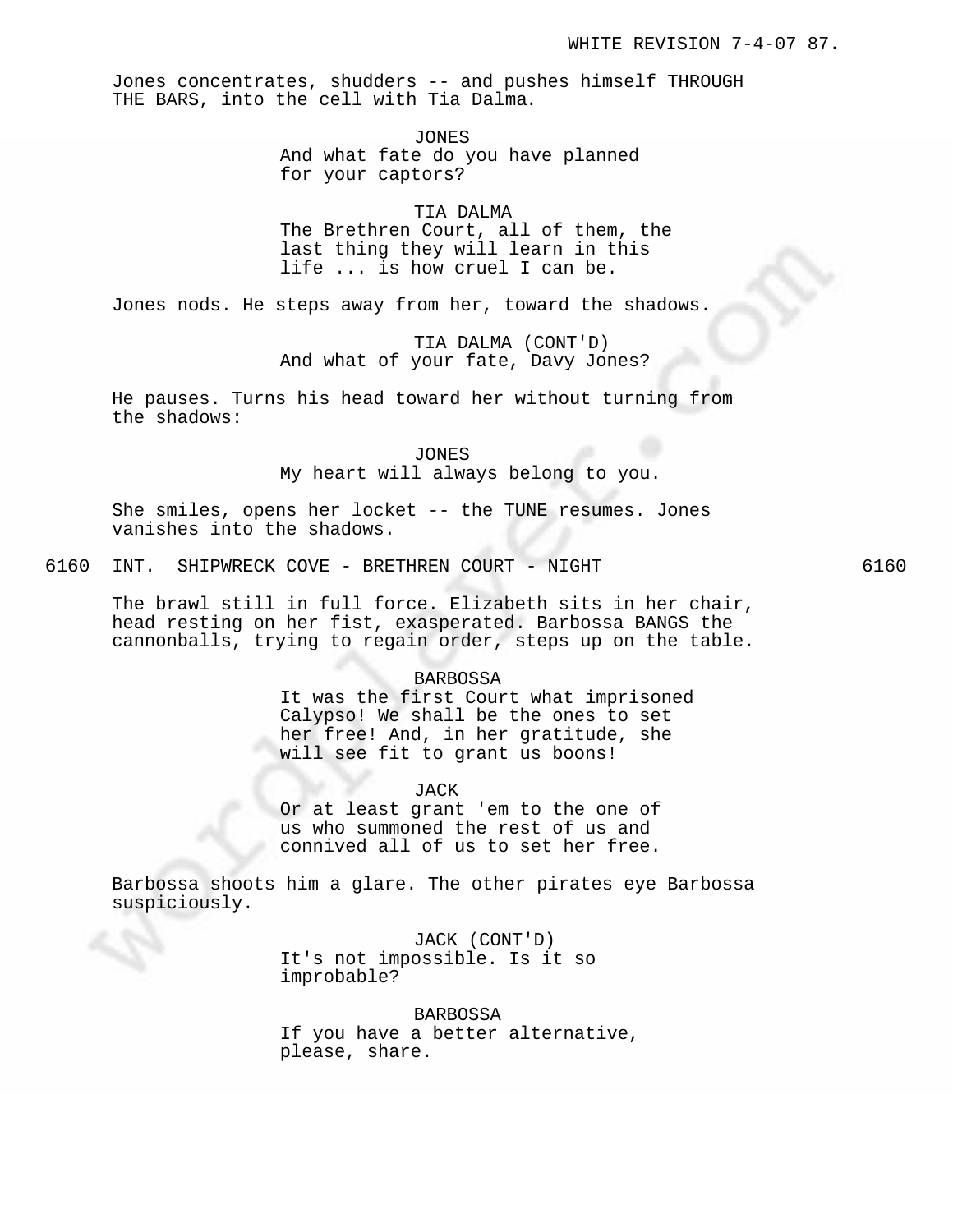JACK

Cuttlefish. Nasty little buggers. Pen 'em up together, and they'll devour each other without a second thought. So, yes, we could hole up here, well-provisioned and well-armed, and half of us will be dead within the month, and half of the other half dead the month after that.

The pirate lords can't argue with that.

### JACK (CONT'D)

Or, we can release Calypso, and we can pray she'll be in a merciful mood. But can we pretend that she is anything other than a woman scorned, like which fury hell hath no? No, we cannot. Res ipso loquitur, tabula in naufragi, we are left with only one option. I agree with -- (gets it out) Captain Swann: we must fight.

BARBOSSA You've always run away from a fight!

## JACK

Slander and calumny! I have only ever embraced that oldest, noblest of all pirate traditions. My fellow mariners and shellbacks, I submit that here, now, that is what we all must do. We must fight to run away!

# GIBBS

JOCARD Here, here!

Aye!

# MISTRESS CHING

And what be target of this fight, eh?

ELIZABETH

Lord Cutler Beckett.

# CHEVALLE

Beckett is nought but a cog. Kill him, another takes his place. Like Jones, the East India Trading Company is immortal. It has no body to kick nor soul to damn.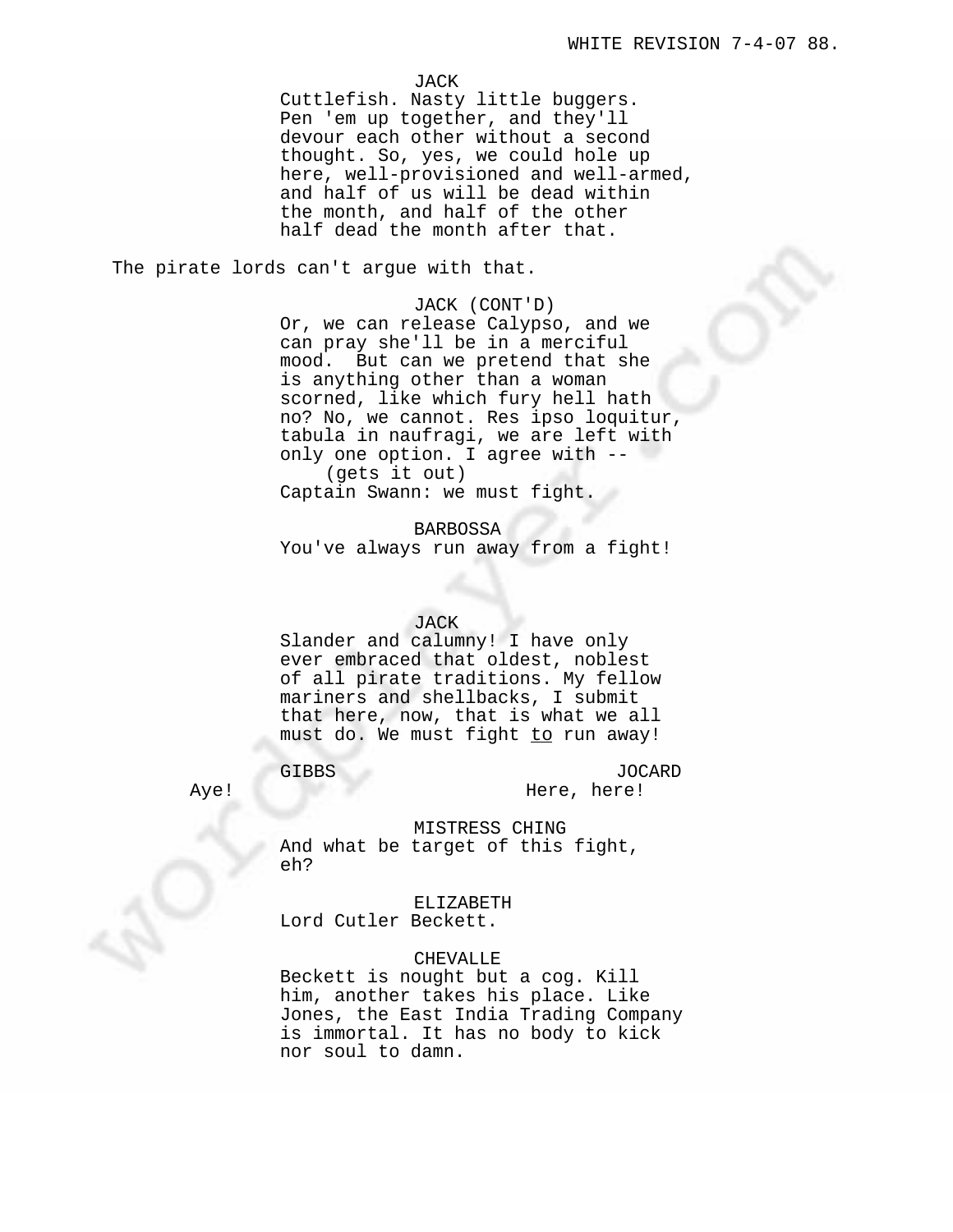JACK

Ah, but Jones does have a body, doesn't he? Such as it is.

# JOCARD

Yes! And should we kick it hard enough and long enough ...

# AMMAND

If the Dutchman has no captain ... what matters the Dutchman?

Barbossa sees the sentiment of the room beginning to sway he bangs the cannon ball for attention.

## BARBOSSA

As per the Code ... an act of war, and this be exactly that, can only be declared by the Pirate King.

JACK

You made that up.

### BARBOSSA

Did I now? I call on Captain Teague, Keeper of the Code!

Barbossa grins at Jack's "oh, crap, not him" expression. Sumbhajee makes another small gesture; Ashay interprets:

#### AKSHAY

Sri Sumbhajee proclaims this be folly. We are not beholden to those ancient, outdated set of laws! Hang the Code! Are we not free to --

617 A PISTOL SHOT rings out -- and Akshay stiffens, falls over. 617 Everyone looks over -- except Jack.

Behind him stands CAPTAIN TEAGUE in a doorway, gunslinger pose, smoke still rising from his pistol.

> TEAGUE The Code is the law.

Hand on the butt of a second pistol, he stares at Sumbhajee. Sumbhajee gestures to Pusan to step into Ashay's place. Pusan looks nervous as Sambhajee gestures again -- and then greatly relieved.

> PUSAN Sri Sambhajee explains that a great misunderstanding has occurred, and (MORE)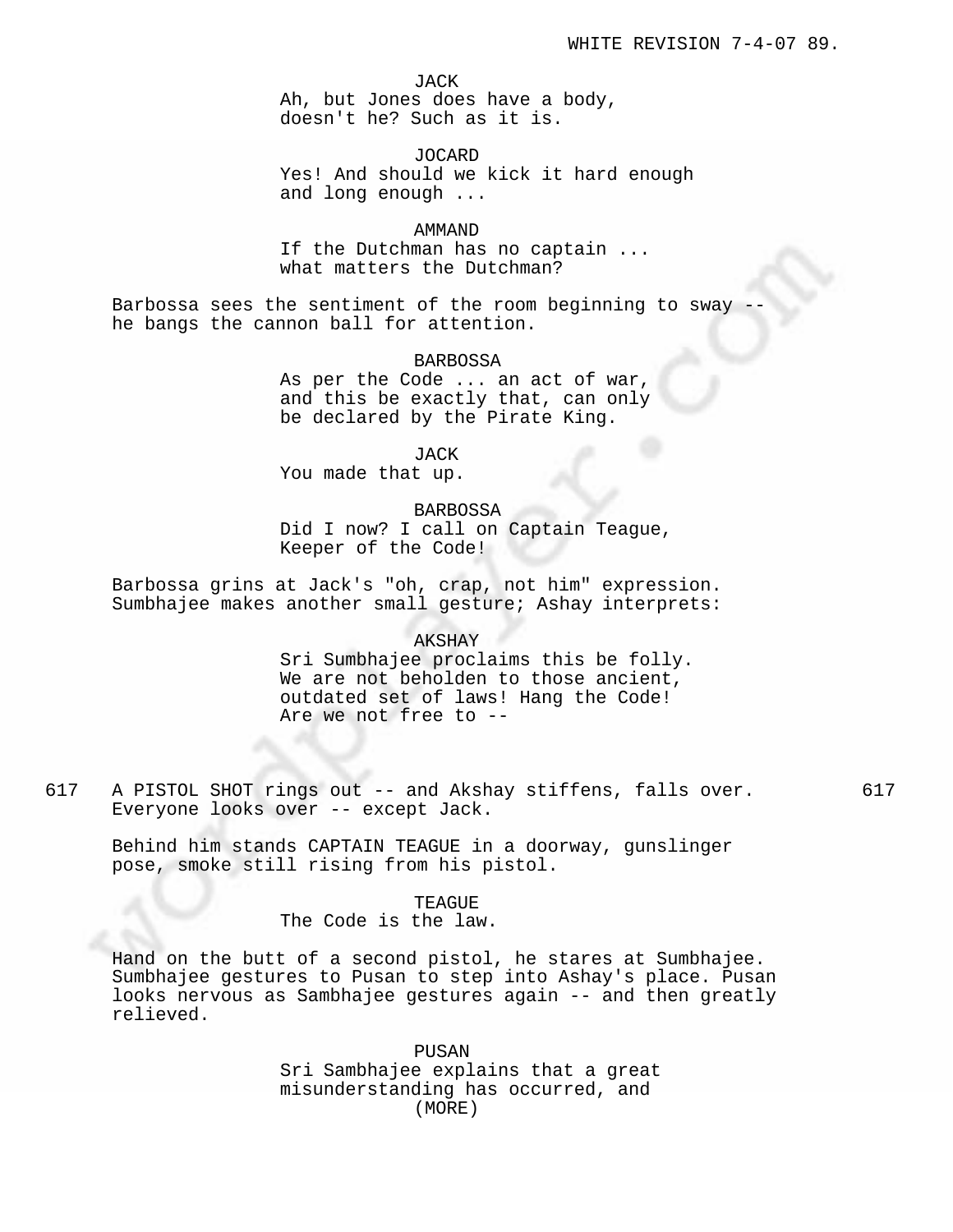PUSAN (CONT'D) avers that indeed the Code is the Law.

Jack stands between Teague and the table.

TEAGUE You're in my way, boy.

Jack turns to look at him ... then steps aside as two pirates carry a Locked Manuscript into the room -- THE CODE.

> PINTEL (with awe, to Ragetti) The Code!

> RAGETTI (with awe, to Pintel) As set forth by Morgan and Bartholomew!

Teague whistles -- and the PRISON DOG runs into the room, key ring in his mouth. Pintel and Ragetti recognize him --

> PINTEL That can't be the same pooch, can it?

TEAGUE (to Pintel & Ragetti) Sea turtles, mate.

Teague takes the key, unlocks, opens the book. Pages through, licking his fingers.

> TEAGUE (CONT'D) (under his breath) ... compensation ... left leg, above knee ... shooting customs agents ... rum drinks ... ah.

Reaches a page. Reads it. Looks up.

TEAGUE (CONT'D) Barbossa is right.

He goes to shut the book. Jack stops him, reads the passage himself. Teague considers shooting him.

> JACK "It be the duties of the King to declare war, parley with shared adversaries, co-ordinate forces ..." Fancy that.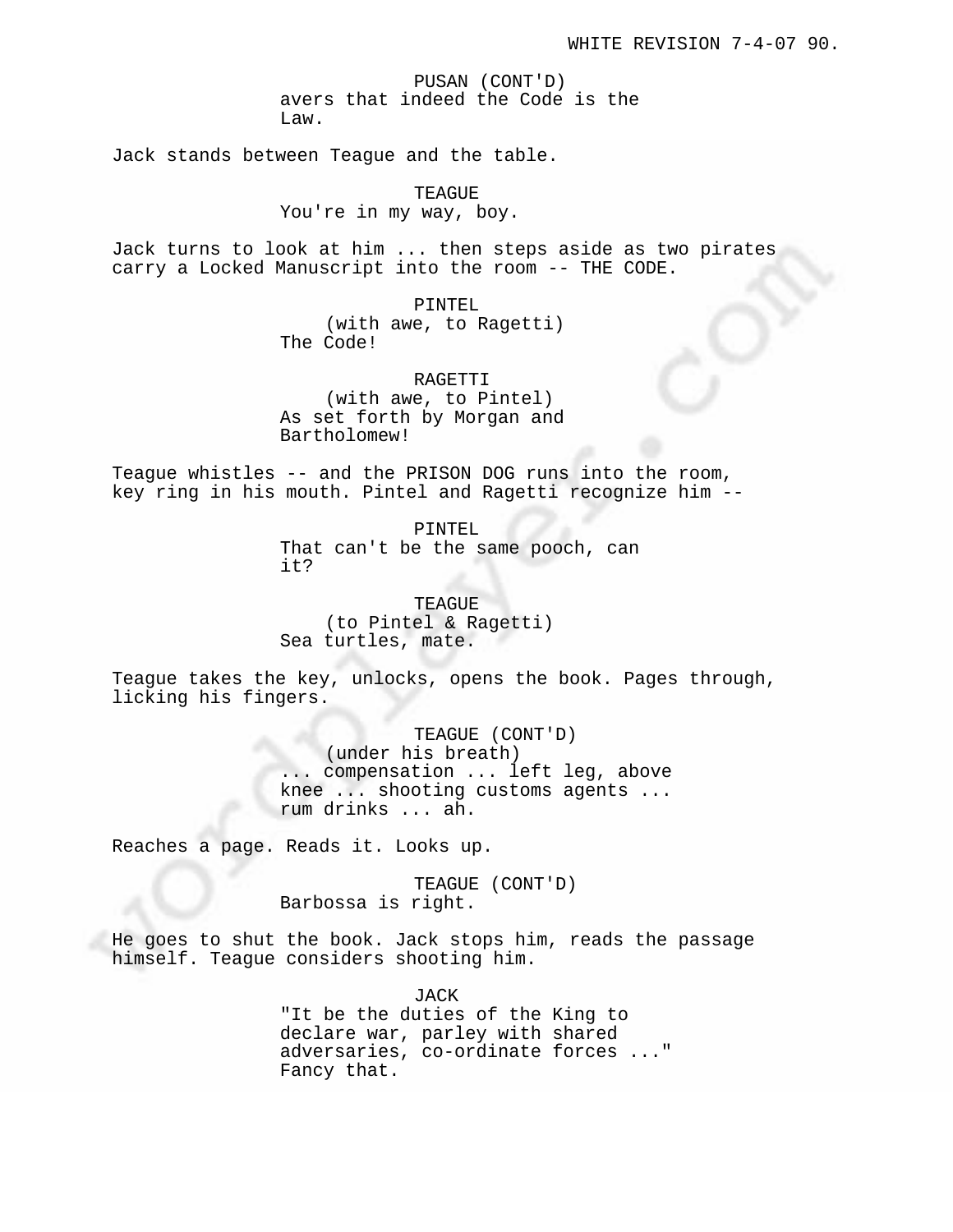Teague retires to a chair at the back of the court, begins strumming a mandolin.

> CHEVALLE There's not been a King since the first court, and that's not likely to change.

### ELIZABETH

Why not?

GIBBS See, the king is elected by popular vote --

# BARBOSSA

(smug) -- and each pirate only ever votes for hisself.

Jack knows he's going to put in a pin in Barbossa's balloon.

JACK I call for a vote!

Barbossa is dismayed.

AMMAND (raises hand) I vote for Ammand the Corsair.

CHEVALLE

Capitaine Chevalle, the penniless Frenchman.

PUSAN

Sri Sumbhajee declares for Sri Sumbhajee.

MISTRESS CHING Mistress Ching.

JOCARD Gentleman Jocard.

ELIZABETH Elizabeth Swann.

BARBOSSA

Barbossa.

VALLENUEVA

Vallenueva.

JACK Elizabeth Swann.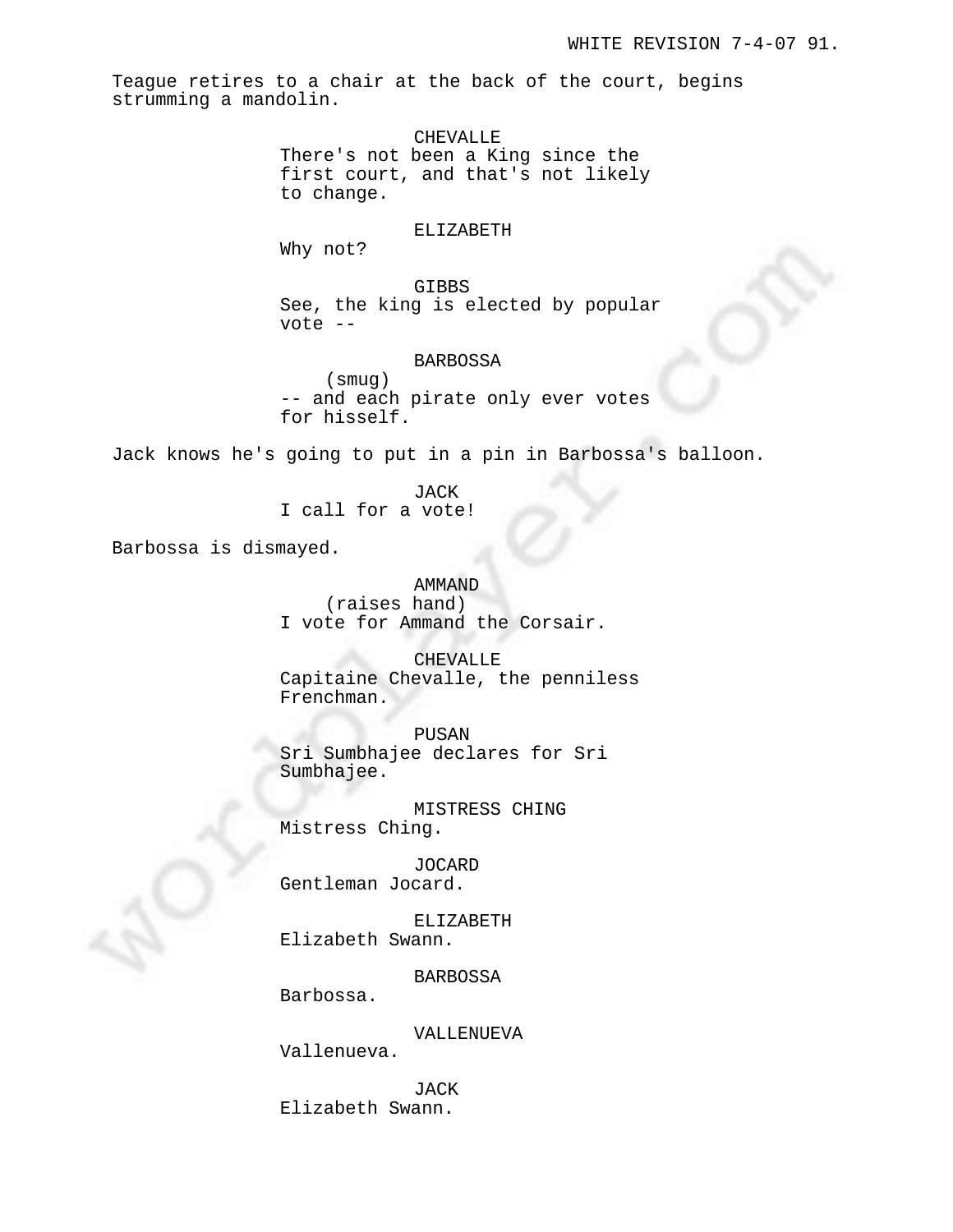MISTRESS CHING

Barboosa knows he's been foxed. Elizabeth is shocked, but quick on the uptake.

# ELIZABETH

Done.

Cries of outrage from the Pirates.

JOCARD Not done!

VILLANUEVA Not acceptable! Not acceptable!

PUSAN If Sri Sumbhajee is not

Outrageous! (bu xiang hua)

AMMAND Explain yourself, Sparrow!

CHEVALLE This will not stand!

king, none should be!

JACK

Ah. Am I to understand, then, that we will not keep to code?

SPLANG! One of Teague's mandolin strings breaks. Jack knows Teague's got his back on this. The lords exchange glances.

> MISTRESS CHING Very well. What say you, Captain Swann, King of the Brethren Court?

Elizabeth gaze takes in all the Pirate Lords. She stands, makes her pronouncement.

> ELIZABETH Prepare every vessel that can float. At dawn, we are at war.

A beat, as the pirates contemplate this.

SUMBHAJEE (high-pitched voice) And so we shall go to war!

JOCARD

War!

The pirates rise up and vow WAR! Slap each other on the backs. Start to exit the meeting. Barbossa glowers at Jack. Jack smiles victoriously back.

Bargossa nods to Pintel and Ragetti. Ragetti slips the bowl behind his back, Pintel walks close behind to cover the theft --

Jack, his back turned to the proceedings, closes his eyes. The betrayal of all time is in place.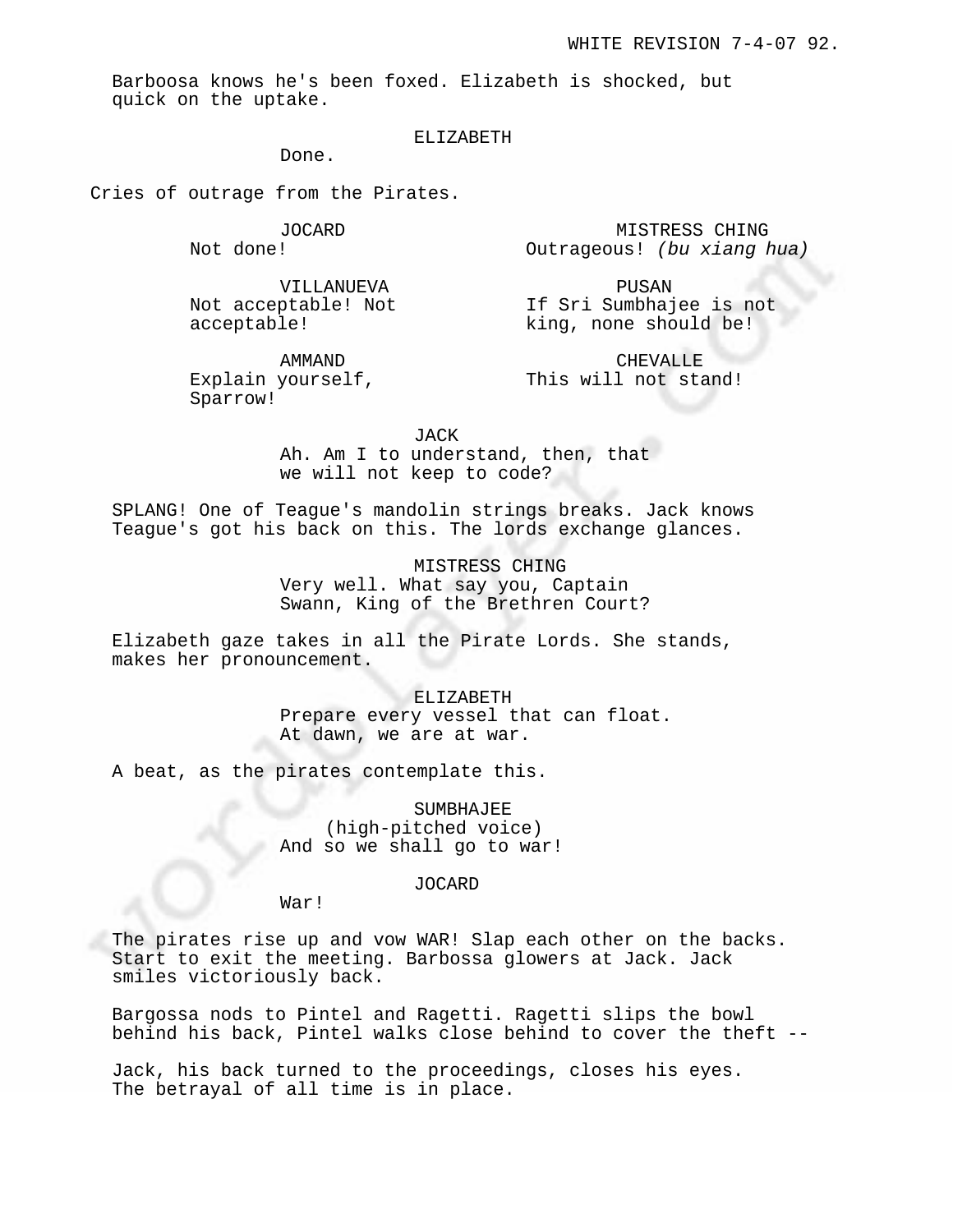GIBBS There's more beneath the waterline here then you're letting on.

Jack opens his eyes, wide, innocent.

GIBBS (CONT'D) You used to have a honest streak, let a man knew where he stood with you. But I can't figure this at all.

JACK And where did that honest streak end me up? Dead.

GIBBS

Jack --

JACK Mr. Gibbs. You've a ship to ready for battle, don't you?

Gibbs is taken aback. Fine, if that's how he wants it:

GIBBS

Aye-aye, Captain.

He goes. Jack notices Teague, watching him.

JACK

What? You've seen it all. And survived. That's the trick, isn't it? To survive.

TEAGUE

It's not just about living forever, Jackie. The trick is, living with yourself forever.

He takes a shrunken head from his belt, offers it to Jack. Odd. Jack takes it. Teague nods to him, and leaves him to his thoughts.

618 EXT. BLACK PEARL - COMMAND DECK - MORNING 618

Shipwreck island in the background ... PAN TO REVEAL the Black Pearl as it joins the Empress, and the collected pirate ships, ready for battle. Pirates sharpen swords, clamber over the ship, make ready for sea.

ON DECK, Marty peers ahead, into fog-shrouded waters --

619 Out of the fog, a SINGLE SHIP appears, the ENDEAVOUR. 619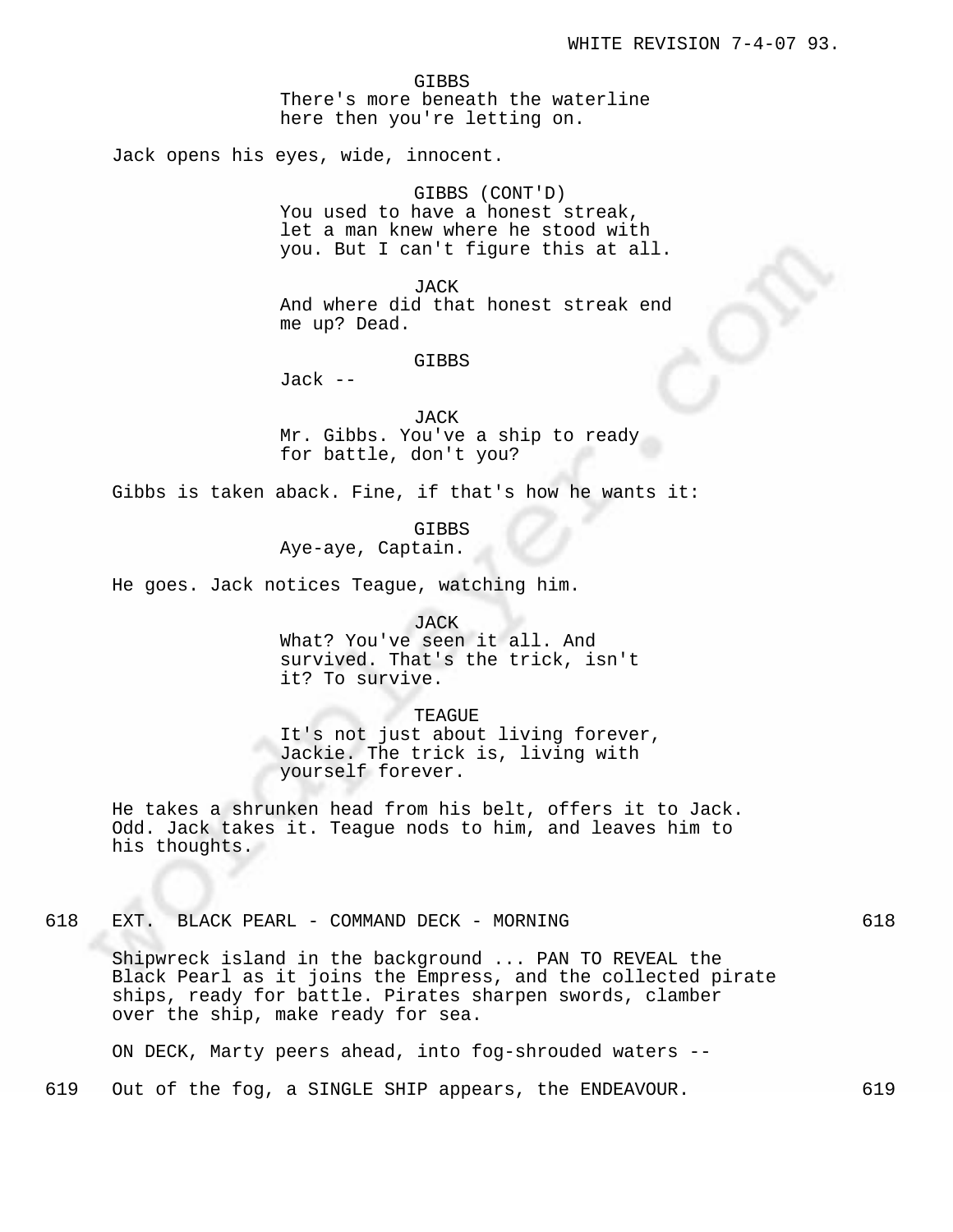620 EXT. BLACK PEARL - MORNING 620

Marty raises the alarm --

## MARTY

The enemy is here! Let's take 'em!

Blood-curdling SCREAMS as PIRATES YELL their approval -- AYE! Strong, loud, confident --

621 MORE SHIPS appear ... more ships ... even more ships. With each 621 ship revealed, the YELLS of the pirates grow less certain.

FOG CLEARS -- revealing the HUGE ARMADA of the East India Trading Company. Every manner of ship, HUNDREDS OF THEM, poised and ready for battle --

622 IN THE SEA AHEAD, the Flying Dutchman rises up through the water 622 to lead the East India Trading Company Fleet.

ON THE ENDEAVOUR, Beckett lowers his spyglass. Groves stands next to him.

> BECKETT Well played again, Jack. And what's your next move?

ON THE BLACK PEARL: silence. Cotton's Parrot swoops down, wheels past, FLAP-FLAP-FLAPping its wings, getting the hell out of there, headed back toward the island ..

All eyes turn to Jack -- eyes belonging to angry pirates, all armed -- what the hell do we do now, Sparrow?

# JACK

Parlay?

623 EXT. CARIBBEAN SEA - SANDBAR - DAY 623

A sparkling white strip of sand. Jack, Elizabeth and Barbossa walking away from a longboat beached on one side, toward a second longboat on the other side.

The threesome draw near to three others: Beckett, Davy Jones and Will. They regard each other in silence.

BARBOSSA

(to Will) You be the cur that led these wolves to our door.

BECKETT Don't blame Turner. He was but the tool of your betrayal.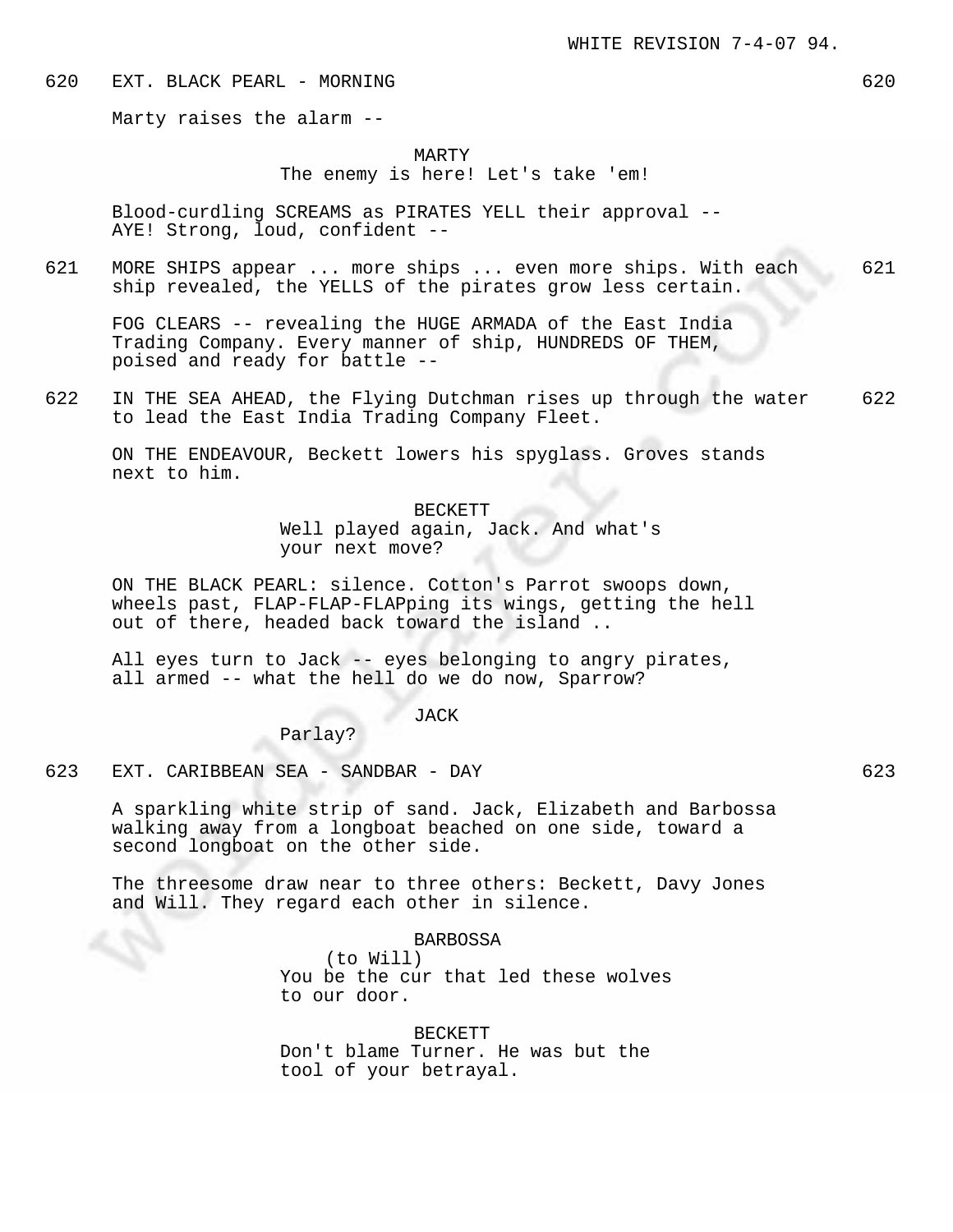BECKETT (CONT'D) If you wish to see its grand architect - look to your left.

Elizabeth, Barbossa, Jack the Monkey -- look over at Jack. Jack looks to his left, too.

> JACK Me? My hands are clean in this. Figuratively.

WILL My actions were my own, to my own purpose. Jack had nothing to do with it.

JACK There! Listen to the tool.

ELIZABETH Will, I've been aboard the Dutchman ... I understand the burden you bear. But I fear that cause is lost.

WILL No cause is lost if there is but one fool left to fight for it.

Will's eyes shift toward Jack. Elizabeth clocks it -- glances at Jack. Calculates.

#### BECKETT

If Turner was not acting on your behalf, then how did he come to give me this?

Beckett holds up Jack's Compass. That convinces Barbossa.

BECKETT (CONT'D)

You made a deal with me, Jack, to deliver the pirates -- and here they are. Don't be bashful; step up and claim your reward.

He tosses the Compass; Jack catches it.

BARBOSSA

And what reward does such chicanery fetch these days?

#### BECKETT

Her.

(Will is shocked) When the cannon smoke clears and the brethren slaughtered, off he sails on the Pearl, Elizabeth in his arms,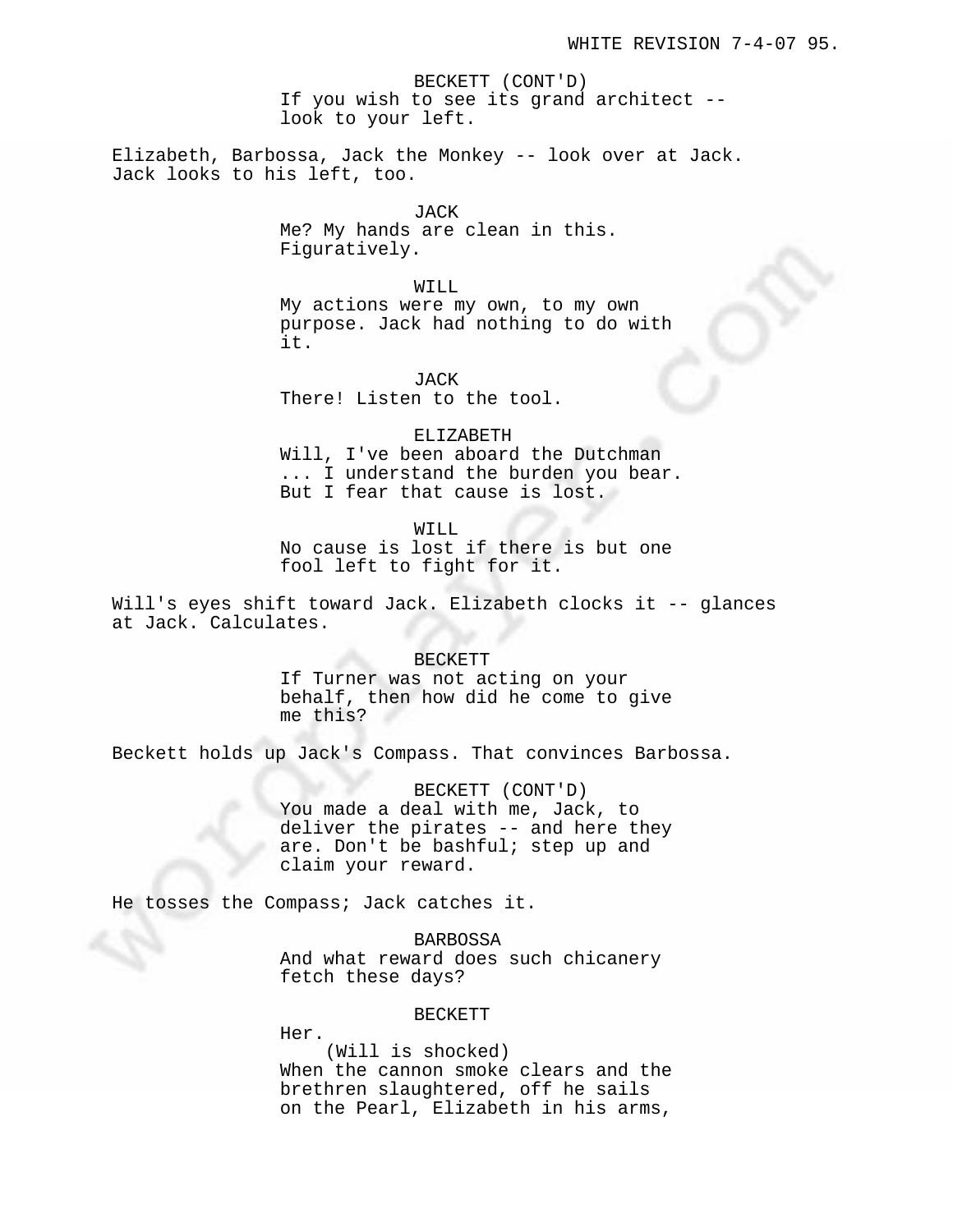BECKETT (CONT'D) and the blame dead square upon his rival.

There is a moment of silence as this settles in.

JACK Even if that was my plan -- and I'm not admitting to anything -- there's not a tinker's chance of it coming off anymore. (to Elizabeth) Is there?

BECKETT

There never was.

JONES Your debt to me must still be satisfied. One hundred years in servitude aboard the Dutchman ... as a start.

Elizabeth reacts to the mention of the Dutchman -- she realizes what Jack is after. A glance at Will. Will gives the slightest indication: yes.

> JACK That debt was paid. (to Elizabeth) With some help.

> > JONES

You escaped.

JACK/JONES

A technicality.

#### ELIZABETH

There's no better end for Jack Sparrow than bilge rat aboard the Flying Dutchman. I propose an exchange. Will leaves with us ... and you can have Jack.

WILL

Done.

JACK

Not done.

BECKETT

Done.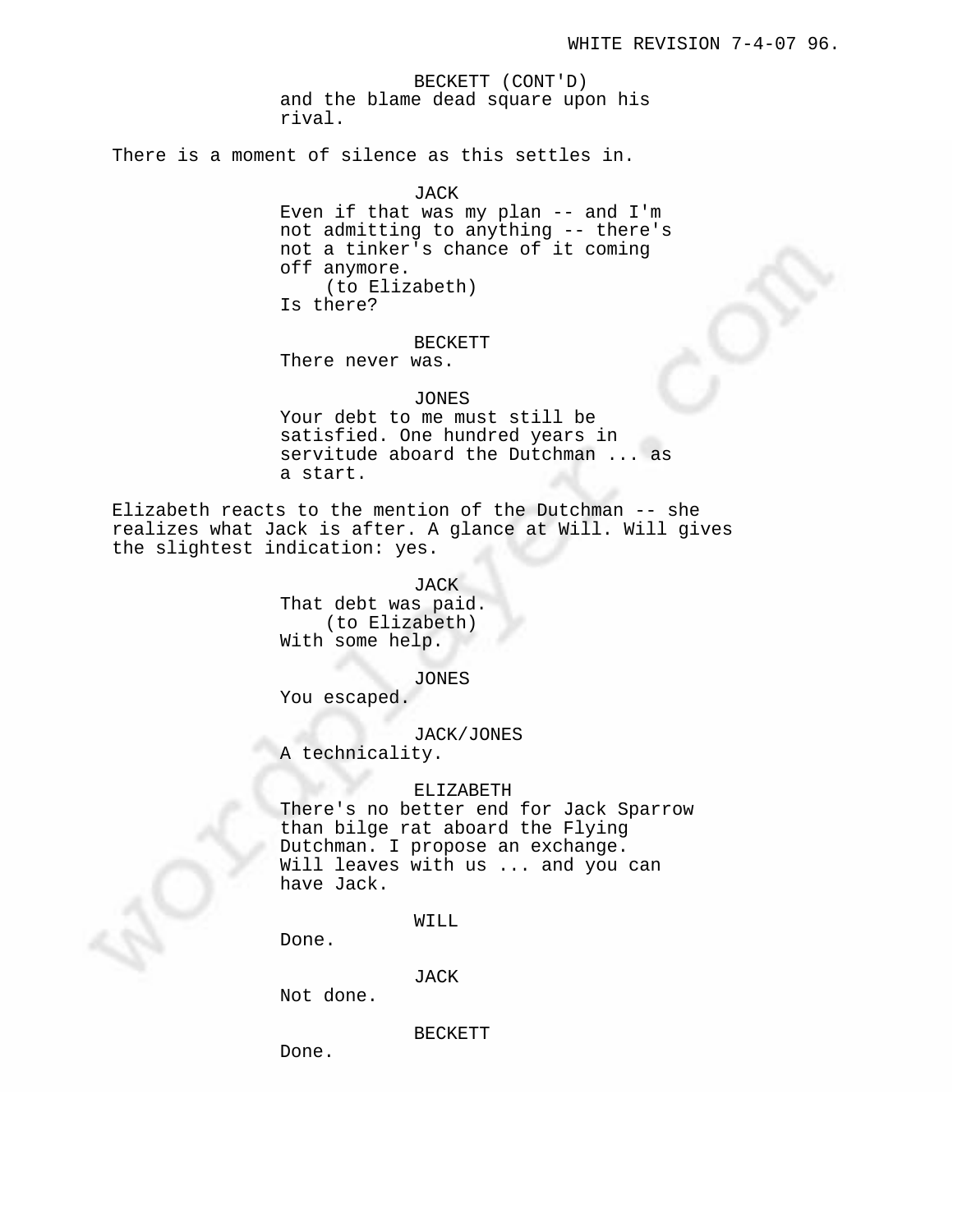JACK

Elizabeth, love, you're condemning me. Again.

BARBOSSA Jack is one of the Nine Pirate Lords. You have no right!

# ELIZABETH

King.

Barbossa frowns, realizes: Jack is up to something. Jack doffs his hat.

JACK

As you command, your nibs.

He starts to cross to Beckett -- Barbossa grabs Jack's shoulder and whirls him around even as he draws his sword.

### BARBOSSA

Blaggar!

Jack evades, but not quite -- Jack's circlet coin drops to the sand. Jack the Monkey scurries to pick up the coin. Jack raises his eyes to Barbossa. The two men regard each other.

> BARBOSSA (CONT'D) If you have something to say, I might be saying something as well.

JACK First to the finish, then.

Will and Jack complete the cross. Jones shoves Jack down.

JONES Do you fear death?

JACK You have no idea.

#### BECKETT

Advise your 'Brethren': you can fight, and all of you will die. Or you can not fight, in which case only most of you will die.

ELIZABETH You murdered my father.

BECKETT He chose his own fate.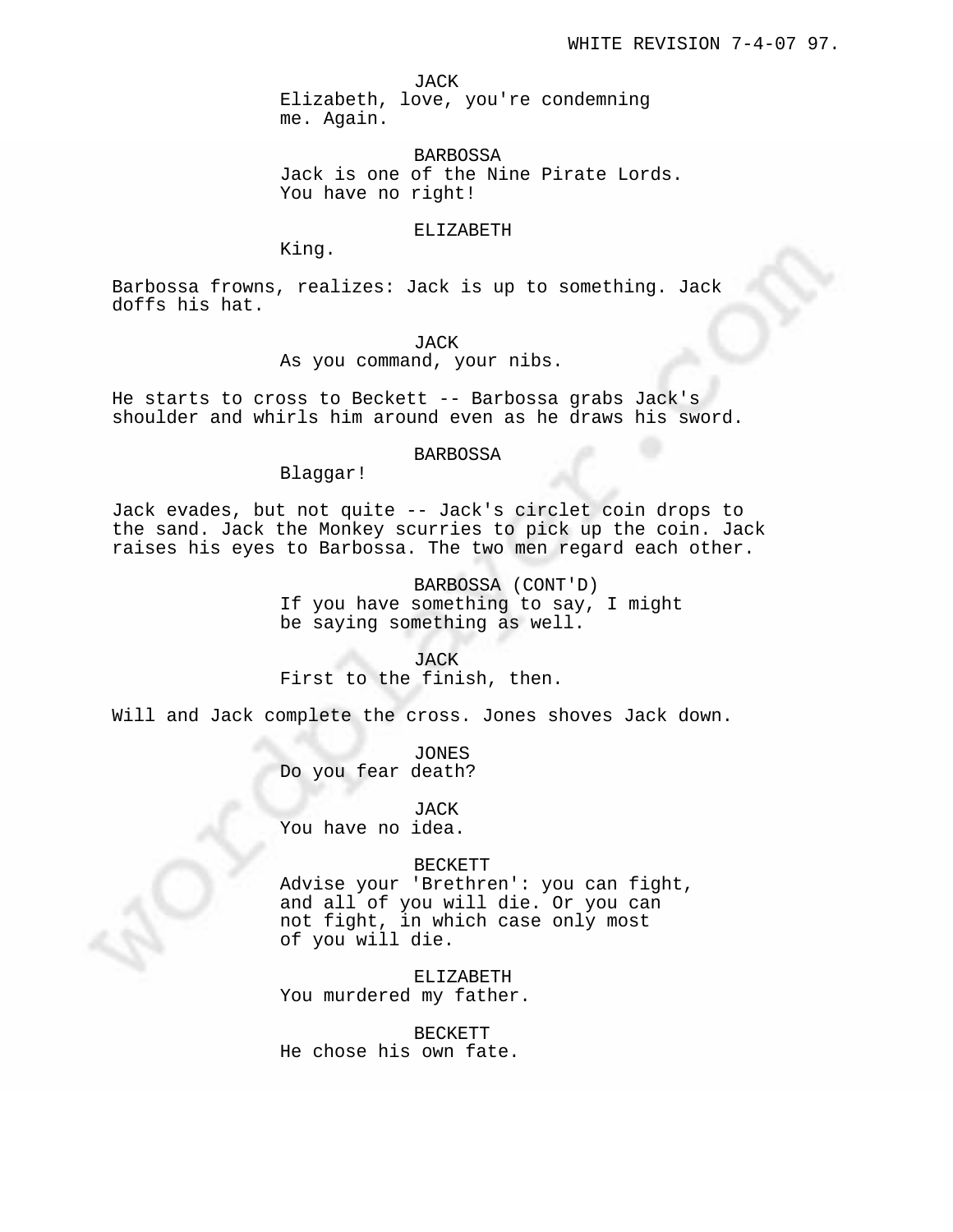ELIZABETH And you have chosen yours. We will fight ... and surely you will die.

### BECKETT

So be it.

Elizabeth and Will turn away. Jack the Monkey drops the coin into Barbossa's hand. Barbossa contemplates it, closes his fist, follows. Still tense, with their backs exposed:

### WILL

"King?"

# ELIZABETH

Of the Brethren Court. Courtesy of Jack.

Will is impressed.

WILL Maybe he really does know what he's doing.

624 INT. FLYING DUTCHMAN - BRIG - DAY 624

Jack is thrown into the cell, the door slammed shut. He looks out through the bars as Maccus moves past.

JACK RIGHT (O.S.)

Bravo!

Jack turns his head -- PAN OVER -- JACK-RIGHT leans against the bars.

> JACK RIGHT (CONT'D) You have arrived aboard the Flying Dutchman as per the overall scheme.

JACK LEFT (O.S.) Oh, yes, bravo!

REVEAL: Another Jack to his left.

JACK LEFT (CONT'D) Except for this little sojourn in the brig, it's utter clockwork.

JACK RIGHT But we've got momentum on our side!

A FOURTH JACK opens his EYES -- this one is well on his way to becoming part of the Dutchman, like Wyvern. He pulls away from the wall, exposing his brain.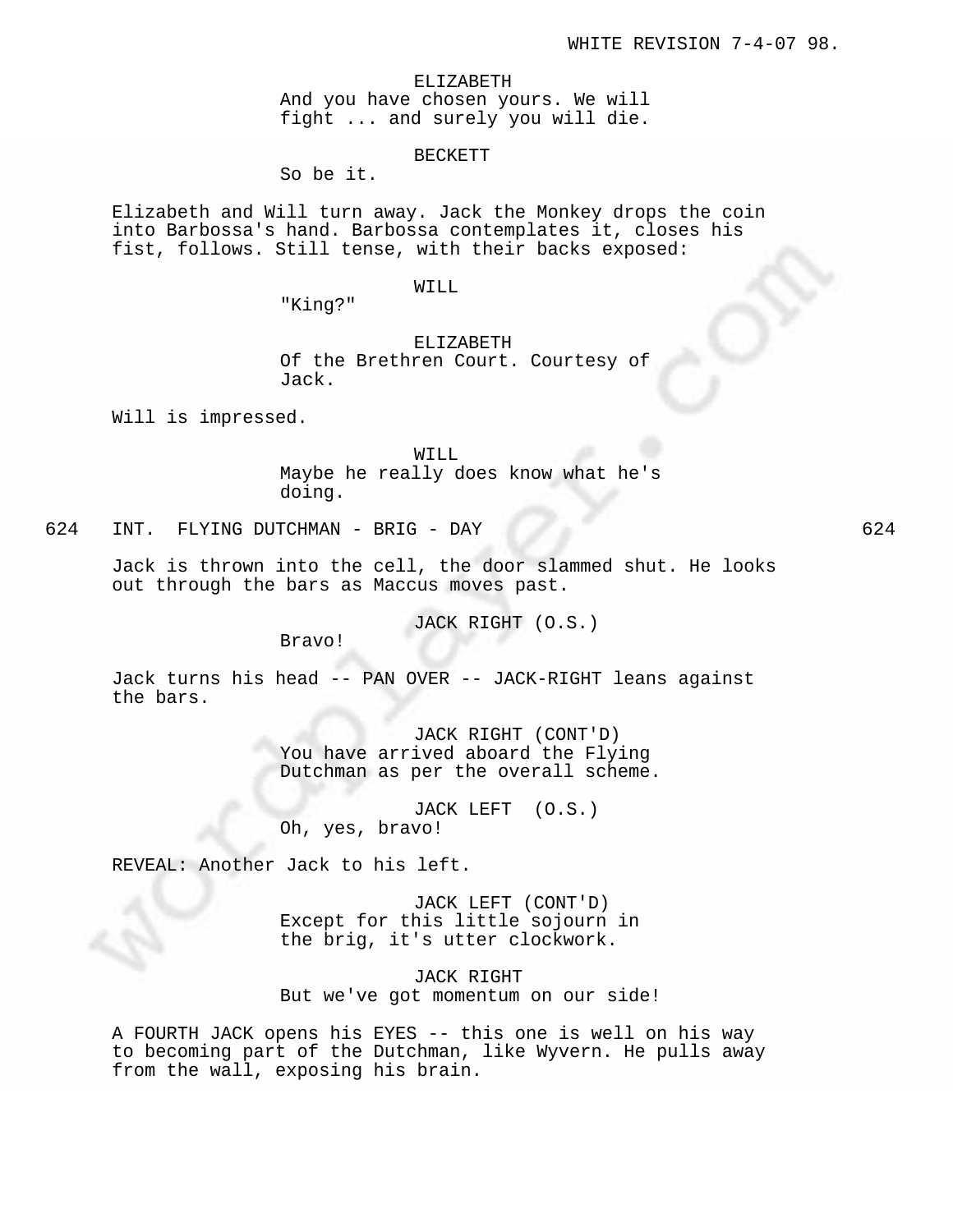WYVERN JACK Stab the heart!

All three other Jacks look over at him.

WYVERN JACK (CONT'D) Step foot ashore but once every ten years. But if you're in the brig, then who's to stab the heart?

JACK LEFT It does seem to put immortality a bit out of reach.

JACK RIGHT

Poppycock.

JACK

Poppycock?

JACK LEFT He's never said 'poppycock.

JACK I've never even thought 'poppycock.'

JACK RIGHT Just then you did.

JACK

I did not --

All three suddenly clutch their heads and yell in pain. They look over at Wyvern Jack -- he's got his BRAIN in his HAND. He squeezes it again; again, all three clutch their heads and yell in pain.

> JACK LEFT Should he being doing that?

JACK RIGHT That can't be good for us!

Wyvern Jack SQUEEZES again --

JACK Stop it! Stop! You're giving me a terrible headache --

And that reminds him of something:

JACK (CONT'D)

The whelp.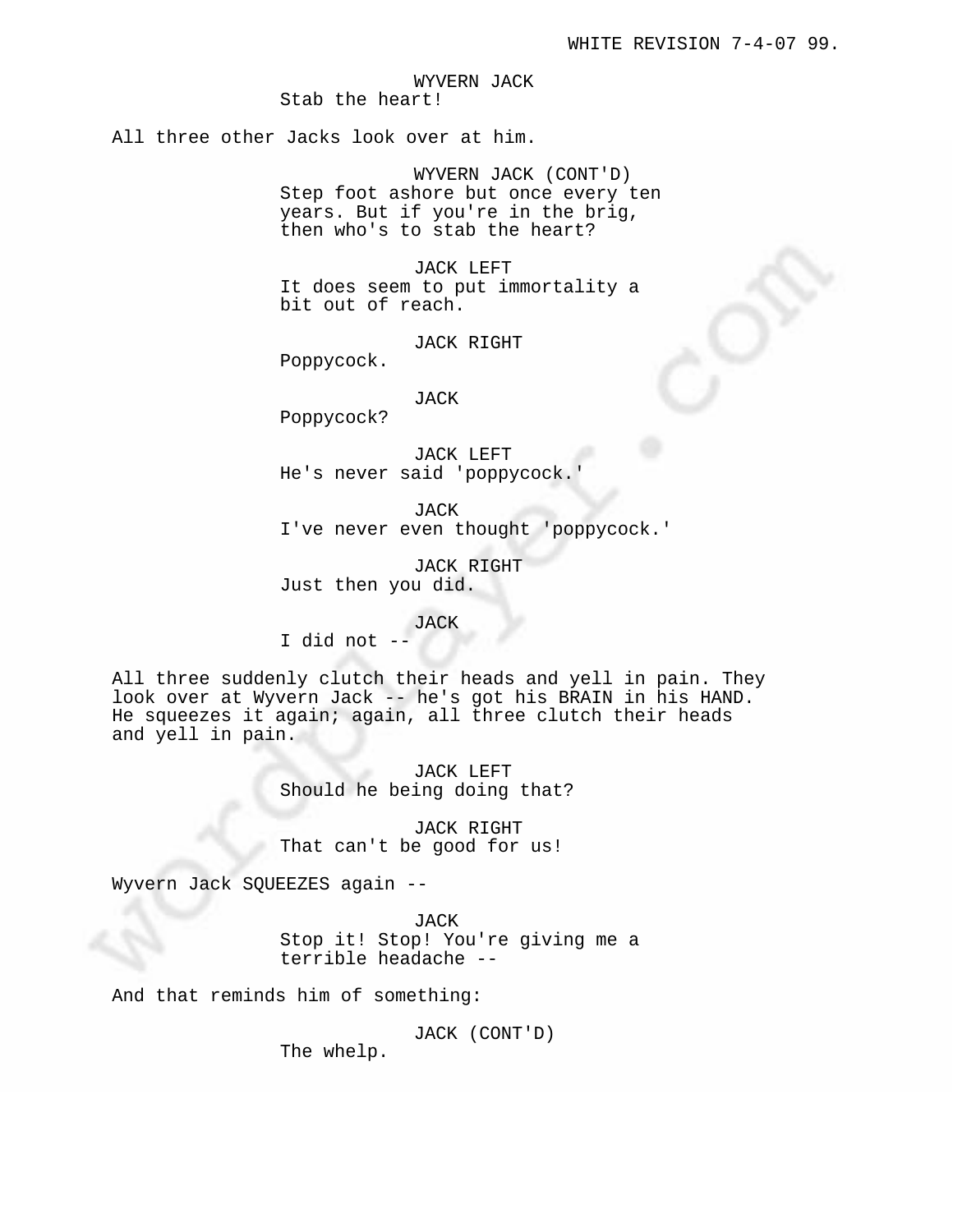### 625 EXT. BLACK PEARL - DAY 625

Will, Elizabeth, Barbossa climb aboard.

# ELIZABETH We'll need the Black Pearl to serve as our flagship, and lead the attack.

# BARBOSSA

Will we, now?

Will spots: TIA DALMA, being led onto deck by Pintel and several of the Chinese pirates. She is manacled, and bound with heavy ropes. Will knows what it means --

WILL

Barbossa, you can't release her.

#### BARBOSSA

Can't I, now?

Suddenly Chinese pirates surround he and Elizabeth, restrain them. Barbossa gives Pintel and Ragetti an approving nod. They drag Tia Dalma to the mast.

> ELIZABETH We've got to give Jack a chance!

#### BARBOSSA

Apologies, your highness. But 'tis certain the world we know ends today, and I won't be letting the likes of Cutler Beckett say what comes next - and I won't be pinning my hopes on Jack Sparrow, either. Too long has my fate not been in my own hands. No longer!

He wraps his fist around the Captain's Knot Elizabeth wears - then tears it free --

# 626 EXT. ENDEAVOUR - DAY 626

Beckett returns to the command deck --

BECKETT They have chosen oblivion. Ready the fleet.

# 627 EXT. BLACK PEARL - DAY 627

Sails raise up and the Black Pearl leaps forward.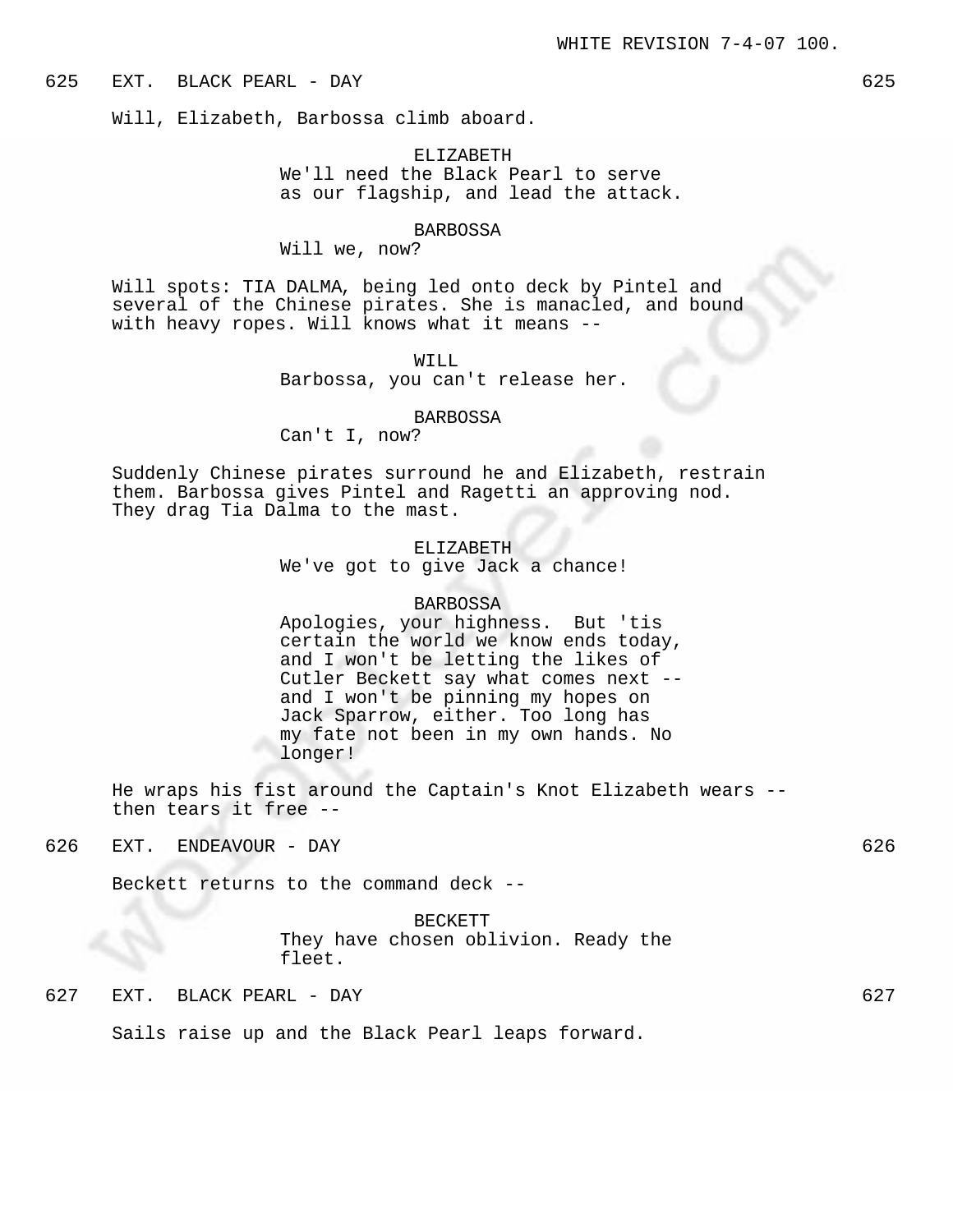# 628 EXT. BLACK PEARL - MAIN DECK - DAY 628

Ragetti presents the bowl with the pieces of eight to Barbossa, who puts in the Captain's Knot.

SUDDENLY THE WIND DIES. They look up. All the sails are flat. All the ships are stopped.

# ELIZABETH

Is there an incantation?

## BARBOSSA

(remembering) Aye, the items brought together, done. Has to be performed over water, we lucked out there. Items burned. And some person must speak the words, "Calypso, I release you from your human bonds."

#### PINTEL

Is that it?

### BARBOSSA

'Twas said it must be spoken softly, as if to a lover.

Barbossa grabs Gibbs' rum bottle, smashes it over the pile. Shoves the punk into the pile --

# BARBOSSA (CONT'D) Calypso, I release you from your human bonds!

All look at Tia Dalma as the items smolder. Nothing else happens.

### PINTEL

# Is that it?

RAGETTI You didn't say it right!

Everyone stares at Ragetti. Even Ragetti would stare at Ragetti if he could; he's surprised he spoke up.

> RAGETTI (CONT'D) (defensive) You have to say it right.

Ragetti steps up to Tia Dalma. Says softly and with genuine love of the sea --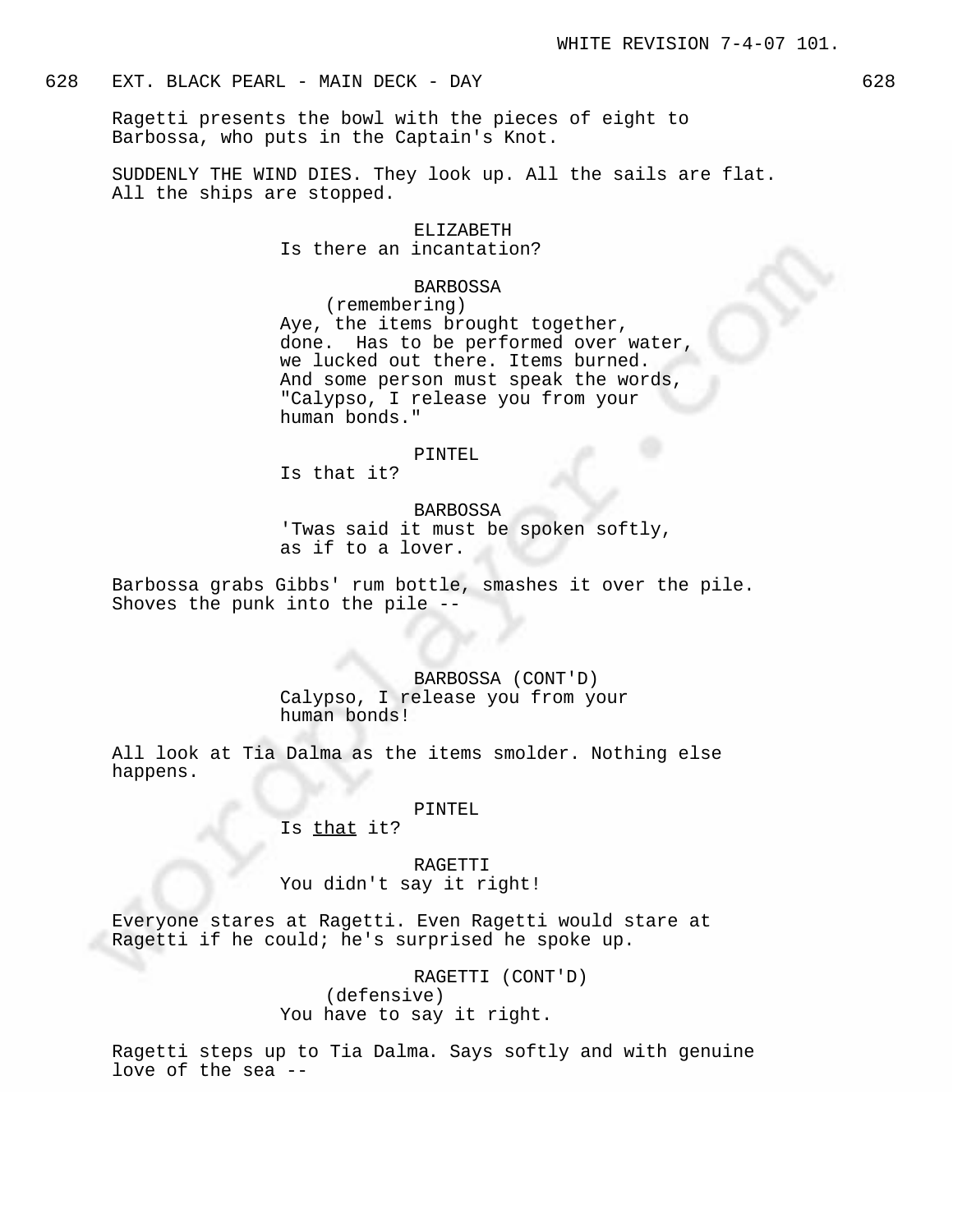RAGETTI (CONT'D) Calypso, I release you from your human bonds.

The punk in the bowl bursts into FLAME, the flame licking upward in a twisting column -- and then its gone. The pieces of eight decay, their age overtaking them --

Tia Dalma GASPS. She sags. The manacles on her hand become pitted with corrosion, fragile with rust. She shudders, and they break, fall to the deck.

Will struggles forward --

WILL Tia Dalma! Calypso! (she raises her eyes) When the Brethren Court first imprisoned you ... who was it that told them how? Who was it that betrayed you?

### TIA DALMA

Name him.

# WILL

Davy Jones.

Her eyes shoot toward the Flying Dutchman, rage building behind them. And then --

629 Tia Dalma starts to transform. Her eyes change color, her hair 629 ripples with no wind. She rises up ... Crew members try to restrain her. Ropes pull through their hands --

Then ropes snap. The deck buckles under he weight as she grows TENFOLD IN SIZE, a Harryhausen vision amid the sails.

Barbossa kneels; others follow suit.

# BARBOSSA

Calypso. I come before you as but a servant, humble and contrite. I have fulfilled my vow, and now ask your favor. Spare my self, my ship, my crew -- but unleash your fury upon those who dare pretend themselves your masters, or mine!

Calypso barely takes notice of him ... long enough to say a single word that BOOMS out over the deck --

CALYPSO

FOOL!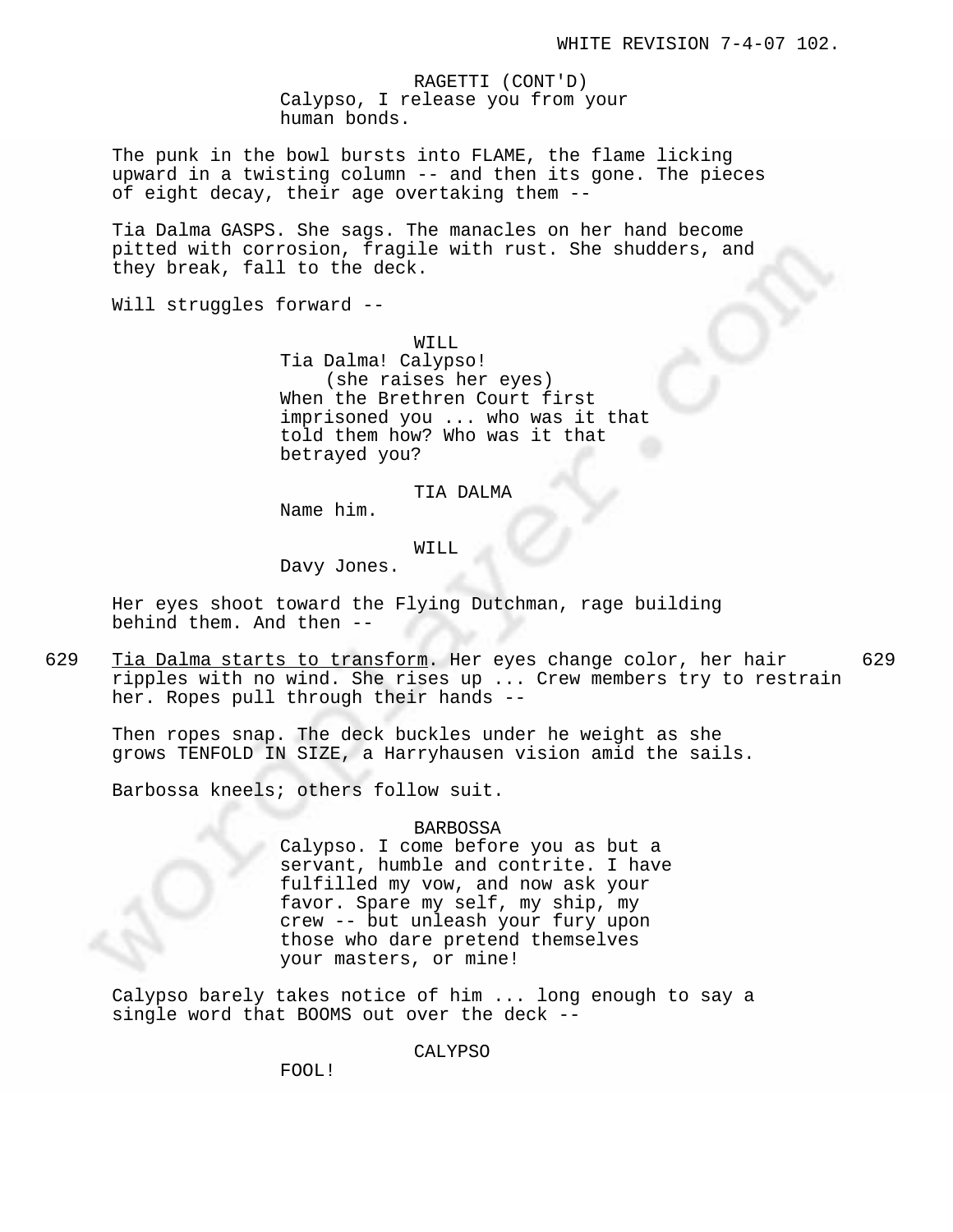Barbossa's eyes go wide -- his long-odds gamble did not pay off --

630 Then, suddenly, she collapses, crashes down to the deck in the 630 form of ten thousand crabs --

Crabs everywhere, a torrent running across the deck, tossing pirates aside. Crabs flow out over the sides of the ship, and Calypso is gone. Silence.

# WILL

Is that it?

# PINTEL Why, she's no help at all! (to Barbossa) What now?

The WIND PICKS UP AGAIN, causing the sails to shudder

BARBOSSA Nothing. Our final hope has failed us.

One of the pirate's hats is taken by the wind; it spirals up and around the mast. Elizabeth watches it ...

### ELIZABETH

It's not over

Will overhears her.

WILL Hope is not lost. There's still a fight to be had.

GIBBS There's an armada arrayed against us. We've got no chance of winnin'.

ELIZABETH (still watching the wind) Only a fool's chance ...

BARBOSSA Revenge won't bring your father back, Miss Swann --

-- it's like a slap in the face to Elizabeth --

BARBOSSA (CONT'D) -- and it's not something I'm intending to die for.

Elizabeth realizes: Nothing can bring her father back.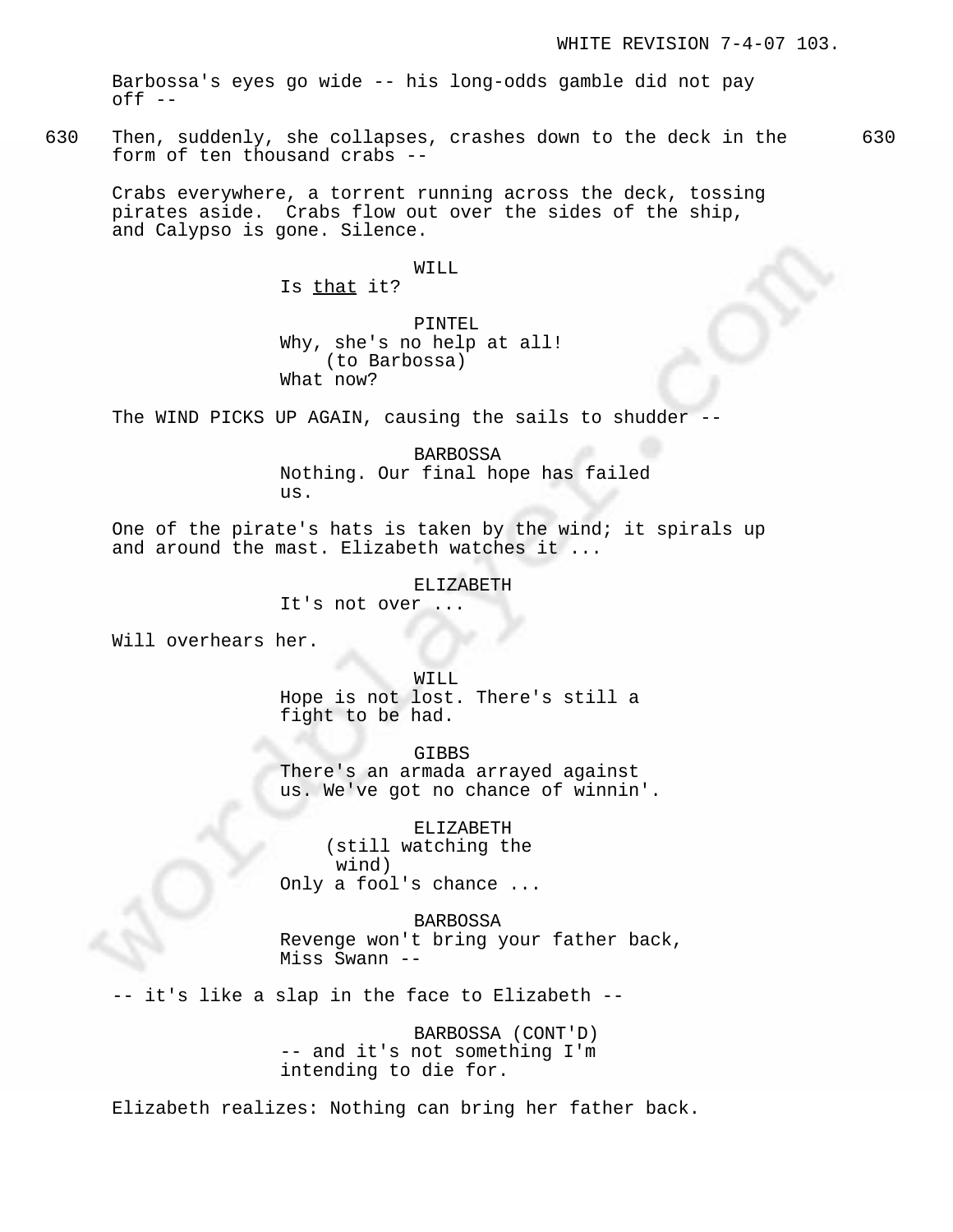ELIZABETH You're right. (beat) Then what shall we all die for? She steps up onto the rail of the ship.

> ELIZABETH (CONT'D) (to the crew) Listen to me! The Brethren will still be looking here, to us, to the Black Pearl, to lead. What will they see? Frightened bilge rats aboard a derelict ship? No. They will see free men. And freedom! And what the enemy will see is the flash of our cannons. They will hear the ring of our swords. And they will know what we can do -- (to Barbossa) -- by the sweat of our brows and the strength of our backs -- (to all) -- and the courage of our hearts.

She casts a gaze around the deck, meeting the eyes of several crewmen, ending on Will.

> ELIZABETH (CONT'D) Hoist the colours.

Will nods, repeats it: low, resolved.

WILL Hoist the colours.

GIBBS Hoist the colours.

PINTEL Hoist the colours ...

It's picked up by the crew, a murmur as they move with purpose to their stations, past and around Barbossa. One begins to sing softly "Yo ho, all hands, hoist the colours high ..."

> GIBBS We've got the wind on our side, boys, and that's all we need!

Elizabeth, still on the rail, turns to where the Empress lay, shouts across to Tai Huang:

ELIZABETH

Hoist the colours!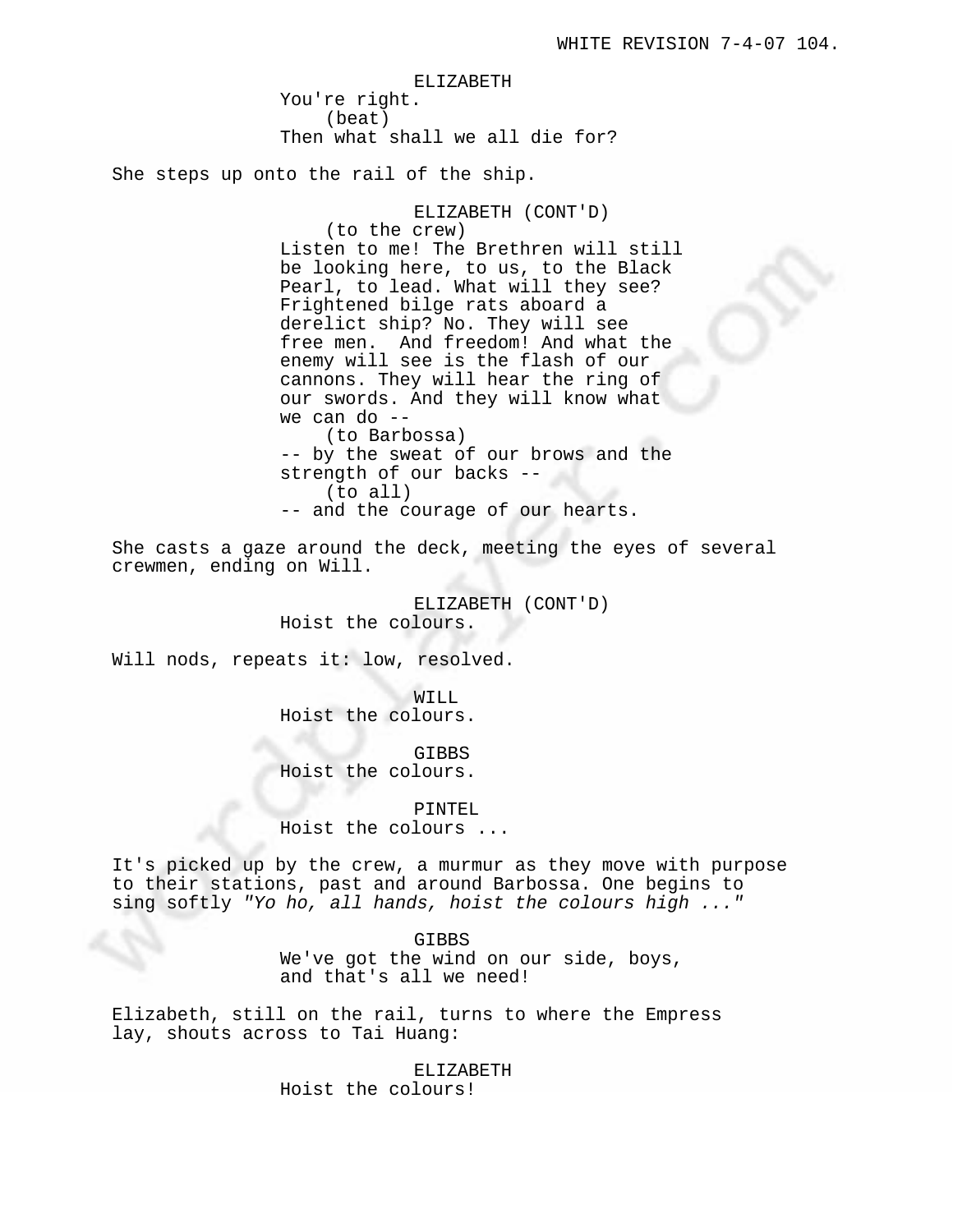631 ON ALL THE PIRATE SHIPS, FLAGS ARE RAISED. Different styles, black 631 on white, red on black. Most with the skull and crossbones, or swords. The ships surge forward --

CREW MEMBERS start to SING, their voices rising together in triumph ...

## PIRATES

Yo, ho, haul together, hoist the colors high ... heave ho, thieves and beggars, never say we die!

WILL

Target the Flying Dutchman. We're the only ship that can catch her.

632 EXT. ENDEAVOUR - DECK - DAY 632

ON THE ENDEAVOUR, Beckett sips tea. Officer Groves approaches.

GROVES We have a favorable wind, sir.

Beckett looks up, noticing. Utterly casual.

BECKETT So we do. Signal Jones. "No quarter." That should brighten his day.

633 EXT. ENDEAVOUR - DECK - DAY 633

A SIGNALMAN waves flags, as seen from the Dutchman --

634 EXT. FLYING DUTCHMAN - DECK - DAY 634

On the upper deck, Mercer screams out:

MERCER To arms! We will give no quarter!

The crew answers, HUZZAH! Davy Jones turns away, as the WIND RISES, he looks up into the sky ... his hand moves toward his chest ...

JONES

Calypso.

635 EXT. BLACK PEARL - DECK - DAY 635

Clouds above begin to ROTATE, forming a storm disk in the sky -- lightening strikes down at sea --

IN THE CARIBBEAN SEA, a GIANT WHIRLPOOL begins to turn slowly. Sheets of rain begin to fall --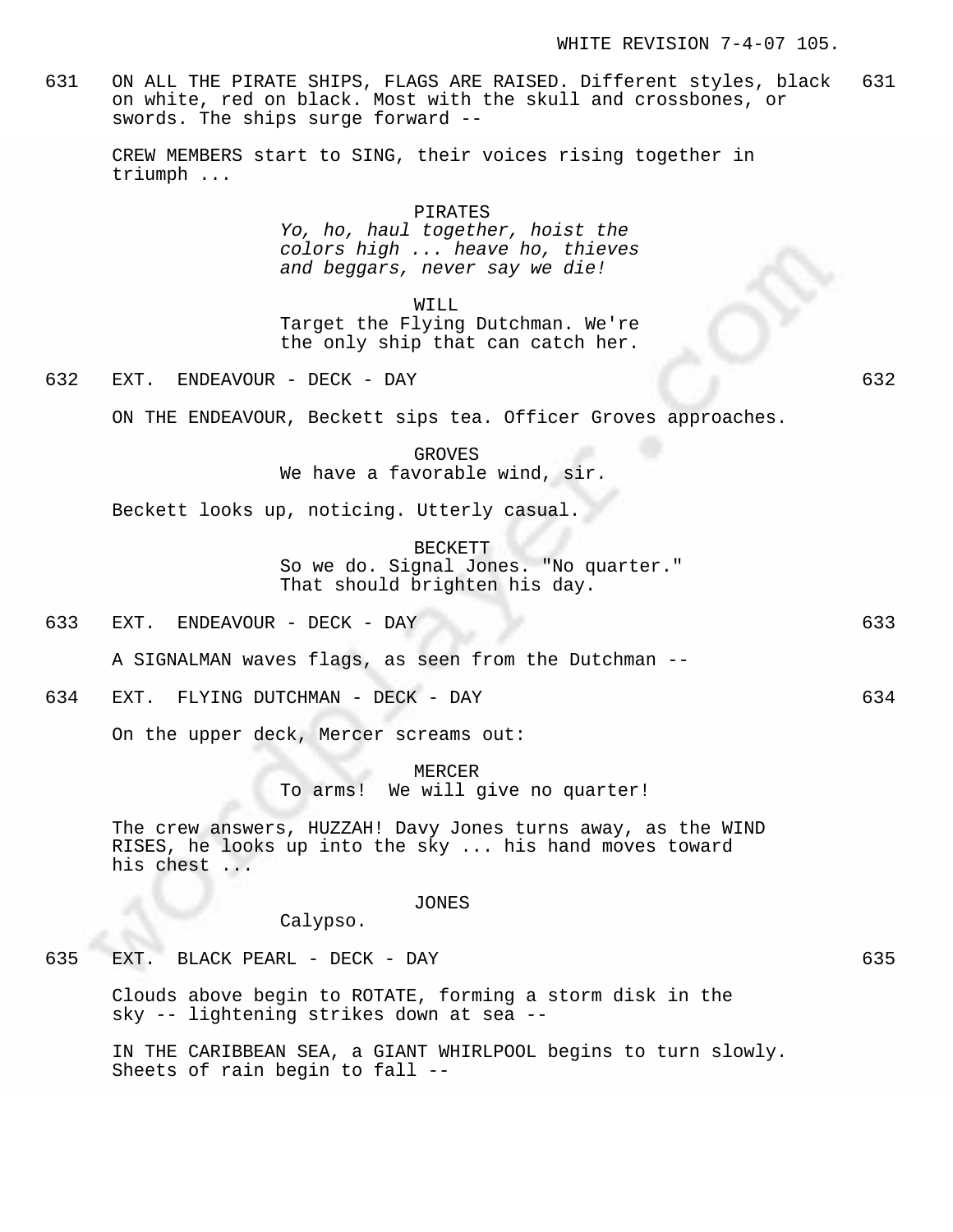# 636 EXT. CARIBBEAN SEA - DAY 636

FROM ABOVE -- the two formations converge, the Black Pearl outpacing the pirate fleet, the Dutchman outpacing the Armada. Between them the sea continues to swirl ...

637 EXT. BLACK PEARL - DECK - DAY 637

Gibbs stares at the sea with a practiced eye --

# GIBBS

# Maelstrom! Saints preserve us!

A moment as they all take stock of the dire situation.

# ELIZABETH

Captain Barbossa!

Barbossa looks up (he was contemplating his now-mortal hand) --

ELIZABETH (CONT'D) I need you at the helm.

BARBOSSA

Aye, that be true! (takes the wheel from Cotton) Brace the yards! Set the stay sails and turn her windward!

638 SHIPS of the ARMADA and the FLEET turn away. The BLACK PEARL also 638 turns. But the FLYING DUTCHMAN and the BLACK PEARL are caught -

639 EXT. FLYING DUTCHMAN - COMMAND DECK - DAY 639

Mercer spins the wheel of the Dutchman, trying to evade the swirling maelstrom.

#### MERCER

Veer off!

JONES Shall not harm us! Full-bore, and into the abyss.

MERCER

Are you mad?

JONES Hah! Are you afraid to get wet? (order to crew) Stand on!

Jones wrestles the wheel from Mercer. He spins the wheel - taking the Dutchman over the edge, into the swirling Maelstrom --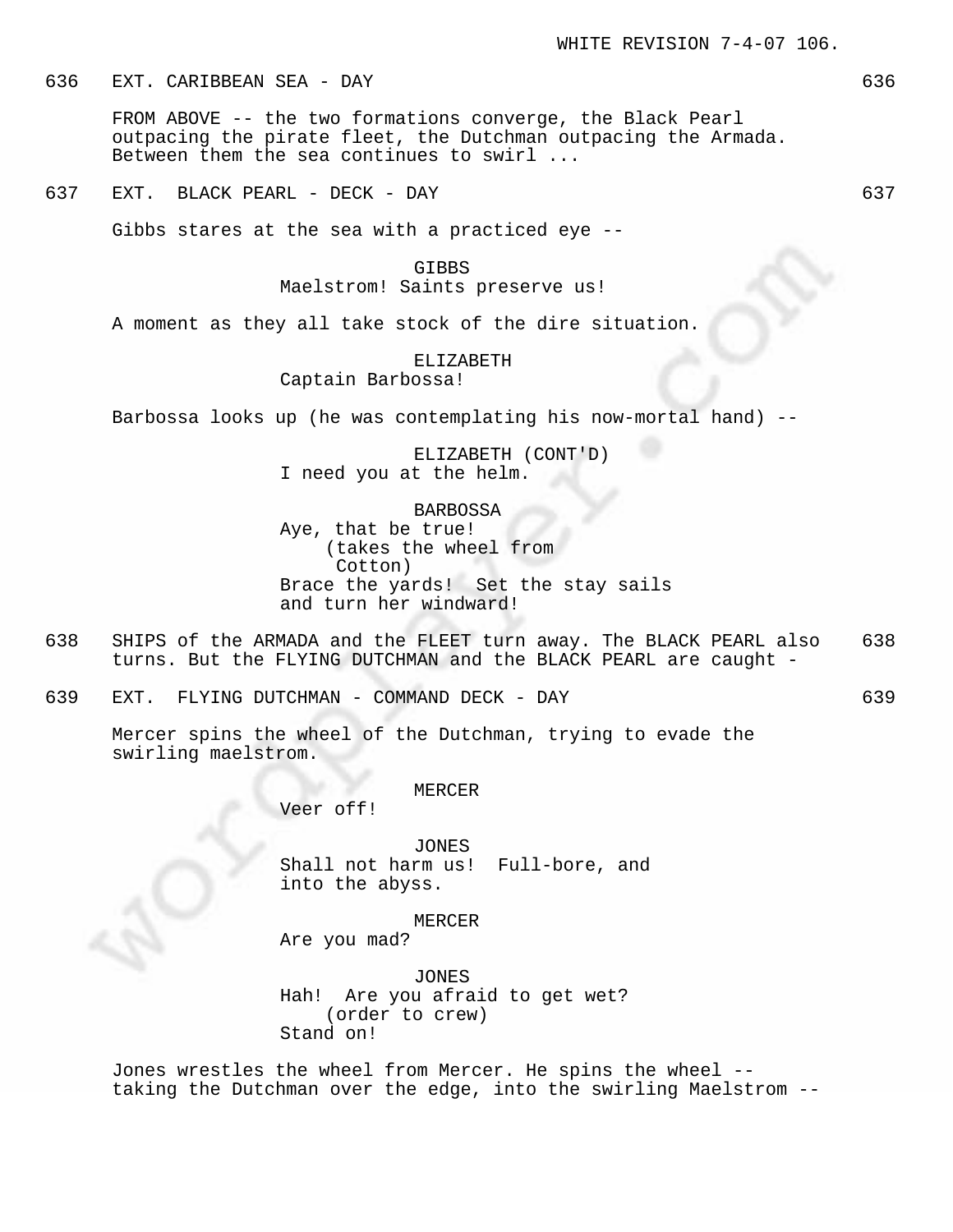- 640 The Flying Dutchman uses the inner, faster moving water to 640 cut in behind the Black Pearl.
- 641 EXT. BLACK PEARL COMMAND DECK DAY 641

Will spots the Dutchman's strategy.

WILL She's on our stern and gaining!

BARBOSSA More speed! Angle yard to port!

642 EXT. FLYING DUTCHMAN - COMMAND DECK - DAY 642

The Dutchman lays in behind the Black Pearl --

DAVY JONES Bow cannons, Fire!

The forward cannons of the Dutchman fire, hitting the Black Pearl from behind --

643 EXT. BLACK PEARL DECK - DAY 643

Cannon balls fly at them from the stern, one of them taking off a steering wheel pin.

> WILL Take us out! Before they overbear us!

BARBOSSA Nay, further in! And cut across to faster waters!

Elizabeth and Will race down to the main deck --

ELIZABETH Prepare to broadside!

GIBBS Captain the guns! Bear-a-hand!

Will pauses, looks across to the Dutchman: they are going to fire on the ship his father and Jack are on.

Pintel and Ragetti race BELOW DECKS to the guns as --

Barbossa cuts the Black Pearl down into the whirlpool to evade the aft cannon fire --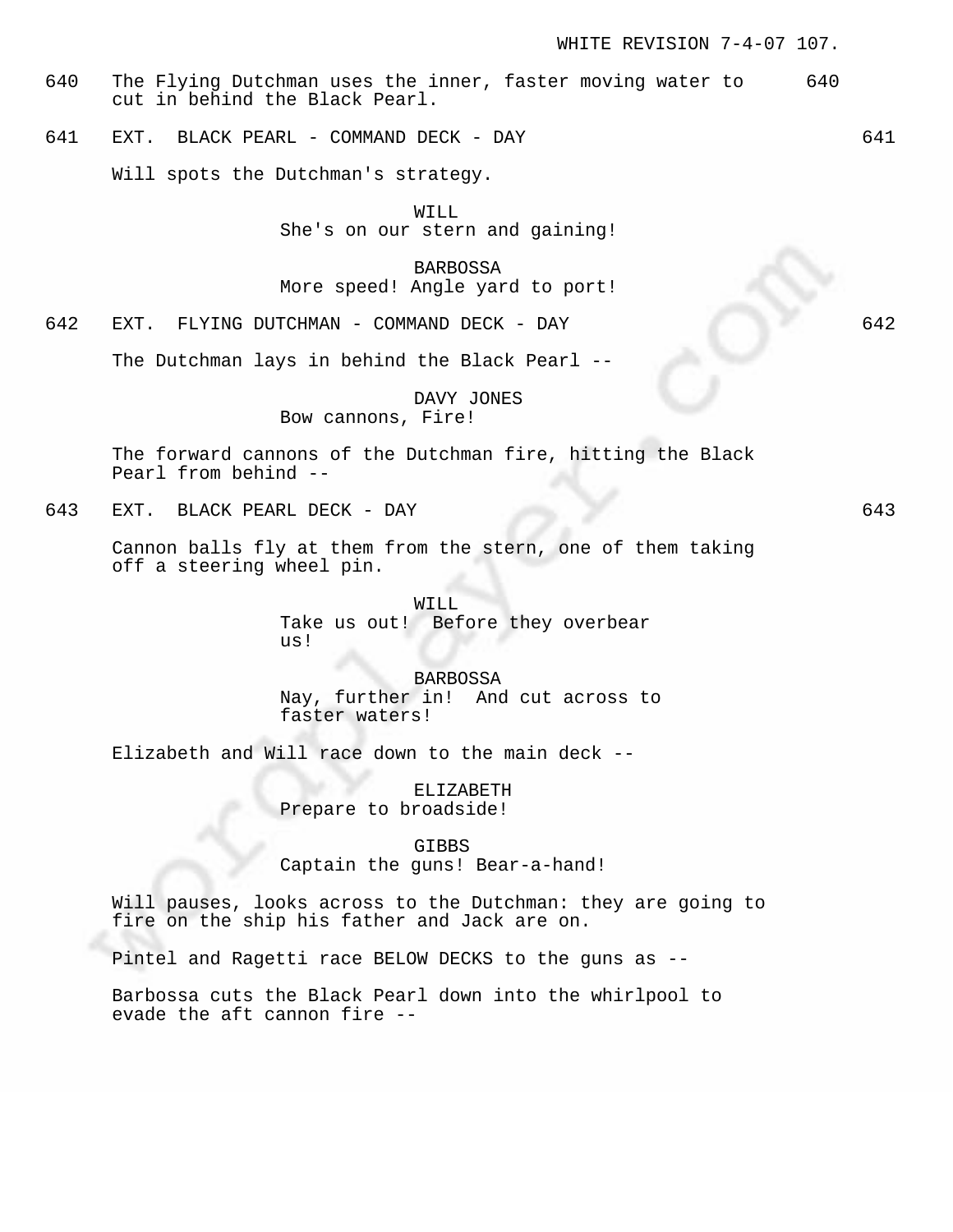644 EXT. OCEAN - DAY 644

The Flying Dutchman and the Black Pearl spin broadsides to each other -- the other ships fade into the mist and rain, telephone poles spinning in the background.

### 645 INT. FLYING DUTCHMAN - BELOW DECKS - DAY 645

Maacus and Jimmy Legs ready a cannon as the Black Pearl comes into range --

646 INT. BLACK PEARL - BELOW DECK - DAY 646

Prepping the cannons. Pintel and Ragetti aim. Beyond them, the Flying Dutchman comes into view --

Gibbs comes down the gangway --

GIBBS Hold till we lay board-and-board!

647 EXT. BLACK PEARL - DECK - DAY 647

Barbossa brings the Pearl around.

### BARBOSSA

Fire!

648 EXT. FLYING DUTCHMAN - DAY 648

MERCER (an order to the crew) Main battery at ready!

Davy Jones points his claw --

DAVY JONES

Fire!

649 CANNON FIRE THUNDERS as the two ships battle across the abyss -- 649

ON THE PEARL, two crewman race the length of the deck as cannonballs scream past, shot ends on Barbossa, who laughs --

> BARBOSSA Hah! It be too late to alter course now, Mateys!

650 INT. FLYING DUTCHMAN - BRIG - DAY 650

The Jacks are rocked by cannon fire. Jack is in action, tearing out the bench, levering it against the brig door.

> JACK -- Think like the whelp Think like the whelp Think like the whelp --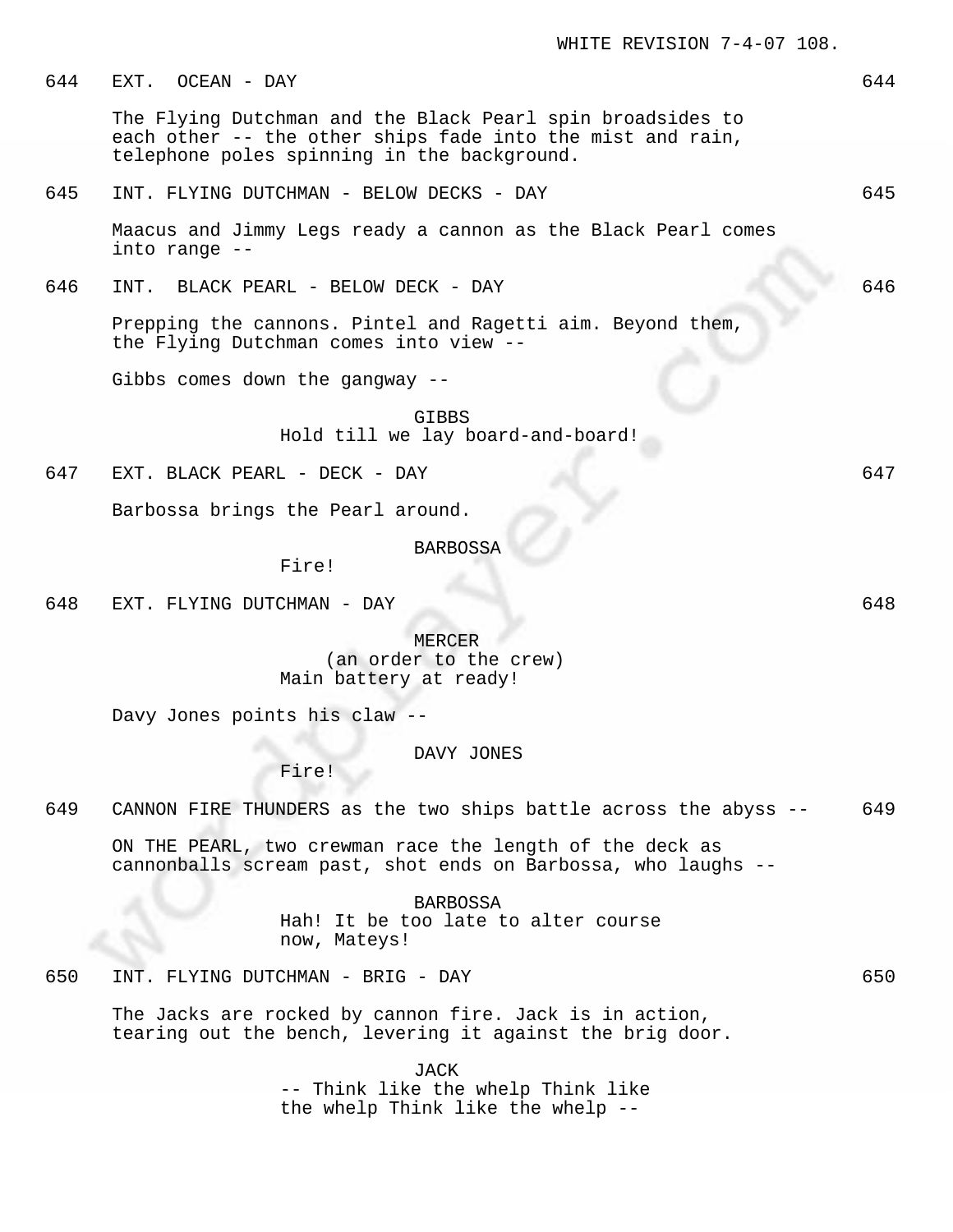JACK RIGHT Half-barrel hinges!

JACK LEFT Never work.

JACK RIGHT Leverage!

Jack shoves down on the bench; the brig door falls open.

JACK Wish us luck, boys. We might need it.

He moves past the bars. The Jacks watch him go.

JACK RIGHT I miss him already.

JACK LEFT He'll be back.

WYVERN JACK

NOBODY MOVE! (the Jacks turn) Dropped my brain.

651 EXT. FLYING DUTCHMAN - DECK - DAY 651

Mercer is flanked by two GUARDS, Jones at his side.

MERCER Rake 'em! Keep up the barrage! Prepare to board!

A CANNONBALL whistles toward them --

JONES

And keep your head about you.

Jones pushes Mercer aside as the cannon ball crashes and takes out the two guards.

Mercer looks gratefully at Jones; the look turns to horror as Jones' tentacle beard wraps around Mercer's neck.

Mercer chokes; MOVE AROUND to show Jones' face as Mercer's neck snaps. Mercer falls to the ground --

Held up briefly by the chain, with the key, held by Jones' beard --

The chain snaps and Mercer falls.

652 INT. FLYING DUTCHMAN - CAPTAIN'S CABIN - DAY 652

Jack enters on a titled deck. Murtogg and Mullroy, very twitchy, swing the cannons toward him.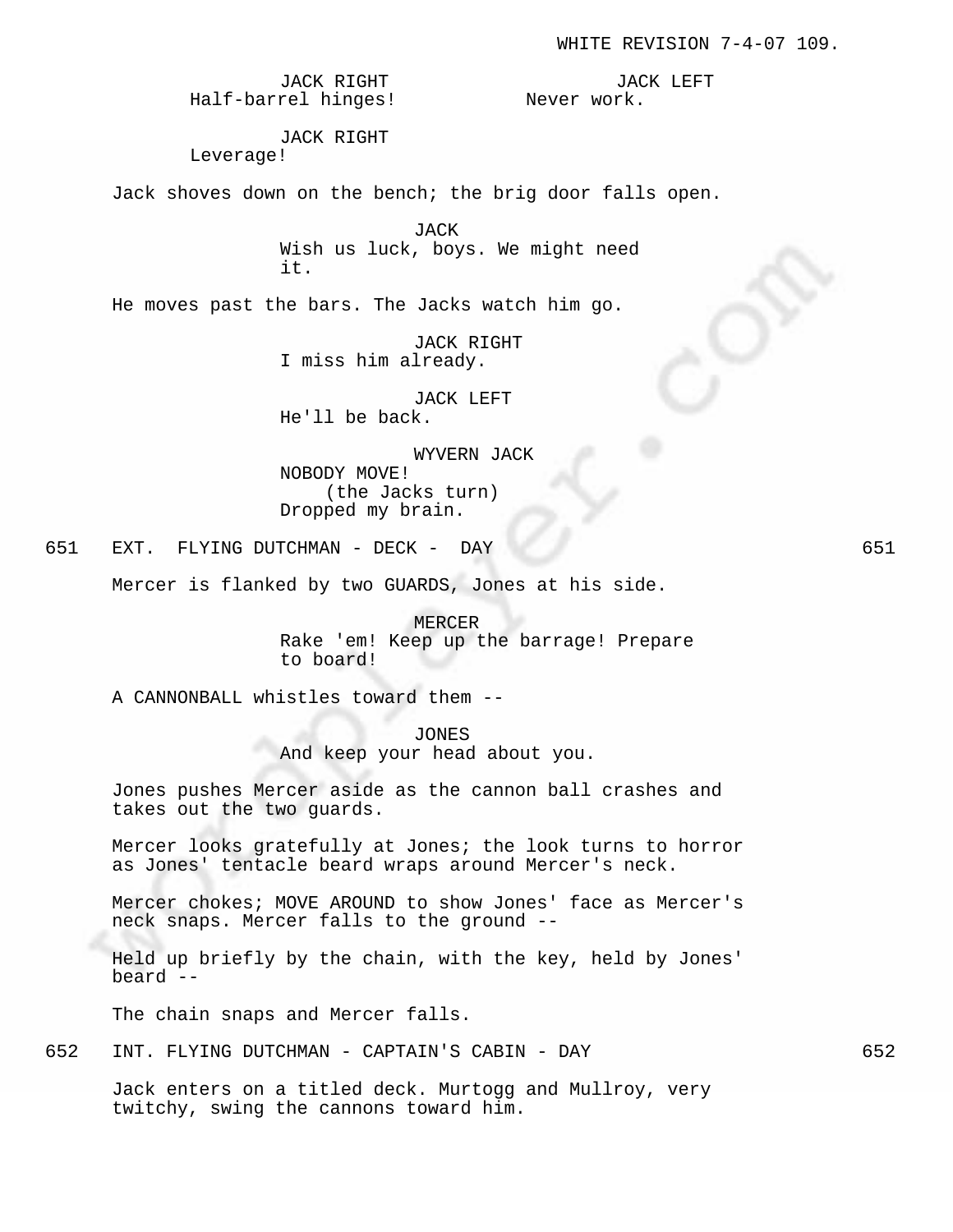# MULLROY Halt there, or we'll shoot!

Jack stops.

#### JACK

Good one. I just came to see my effects. Admirable though it is, why are you here when you could be somewhere else?

#### MURTOGG

Someone has to stay and guard the chest.

# MULLROY

No question, there's been a breakdown in military discipline aboard this vessel.

# MURTOGG I blame the fish people.

#### MULLROY

Oh, so fish people, by dint of being fish people, automatically aren't as disciplined as non-fish people?

# MURTOGG

Seems contributory, is all I'm suggesting.

Jack, meanwhile, has approached the chest and now he picks it up and sneaks off as they are arguing.

# MULLROY It is true that if there are no fish people there would be no reason to guard the chest.

MURTOGG If there were no chest, there would be nothing to guard.

At that moment they both look down to see the chest is gone.

# 653 EXT. FLYING DUTCHMAN - MAIN DECK - DAY 653

Jack Sparrow appears from the Captain's cabin, carrying the Chest. He circles around, stops --

-- ahead of him is Jones, coming down the steps. Jack sees Jones has the key -- Jones sees Jack has the chest.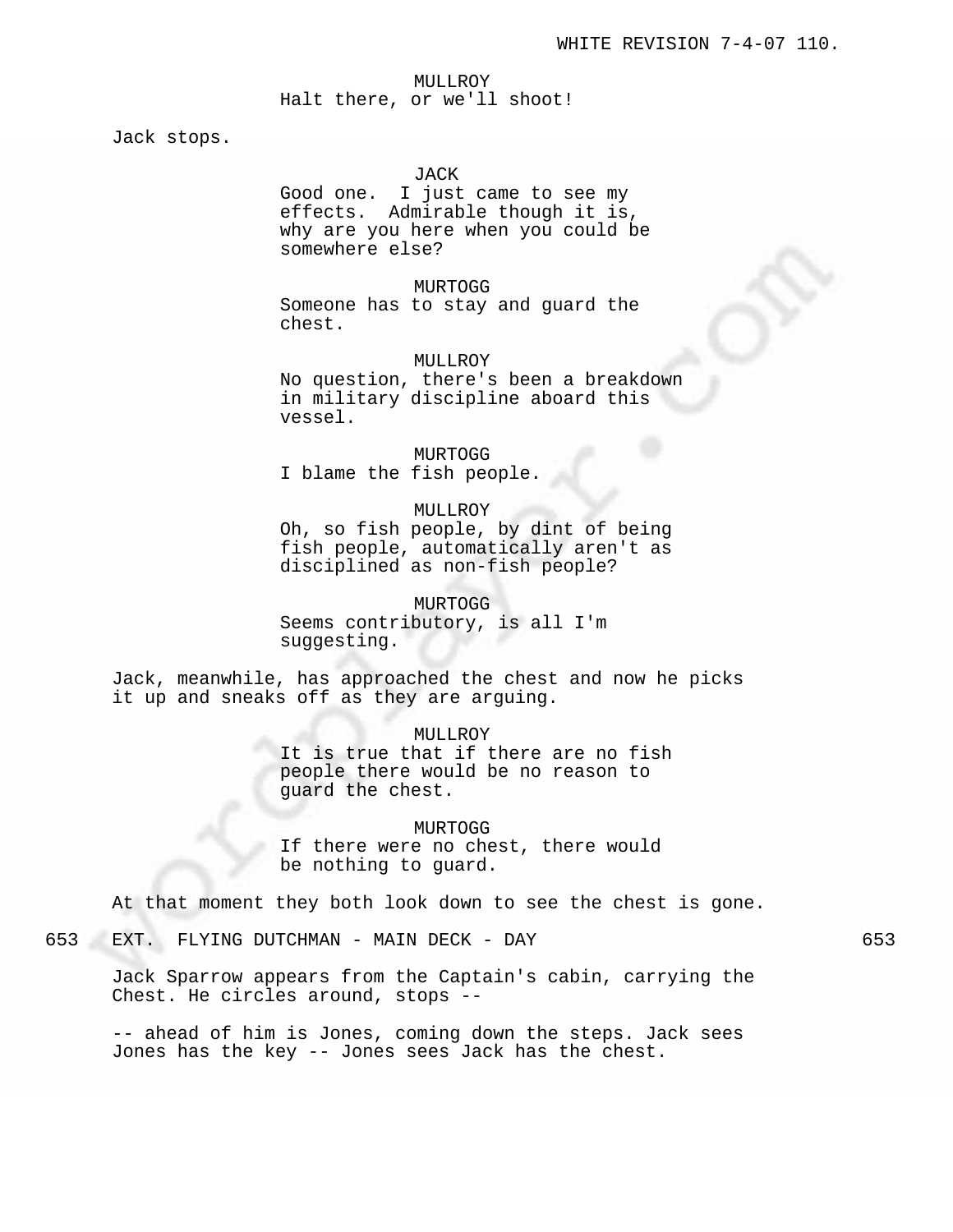JONES Lookee, boys! A lost bird. A lost bird that never learned to fly!

Crewman laugh and surge forward.

JACK (looking for an escape route) To my great regret. (a-ha! found one!) But it's never too late, he?

Jack sheathes his sword, tips his hat --

JACK (CONT'D) And now, anon, adieu.

Grabs a sail, loosens the bottom tie. The sail, partially free, fills with wind, and carries Jack to the upper rigging.

654 EXT. FLYING DUTCHMAN - YARDARM - DAY 654

Jack lands, impressed with himself. Inches along, looks up - and suddenly Jones is there. He draws his sword.

> JONES The chest. Hand it over.

Jack draws his own sword.

JACK I can set you free, Jones.

JONES Have you never loved, Jack? My freedom was forfeit long ago.

Jones leaps at Jack, swords clashing --

655 EXT. CARIBBEAN SEA - WHIRLPOOL - DAY 655

The two ships are drawn closer in an ever-tightening circle. The giant masts of the two ships tilt toward -- close enough for attackers to swing on ropes, cross from ship to ship --

656 EXT. DUTCHMAN AND PEARL - MASTS - DAY 656

Cannon fire BLASTS the Pearl. SOLDIERS from the Flying Dutchman swarm across, attack Will and Elizabeth. Will takes advantage of a short break in the action (near capstan)

> WILL Elizabeth! Dying for something, that's the easy part. What are we going to live for?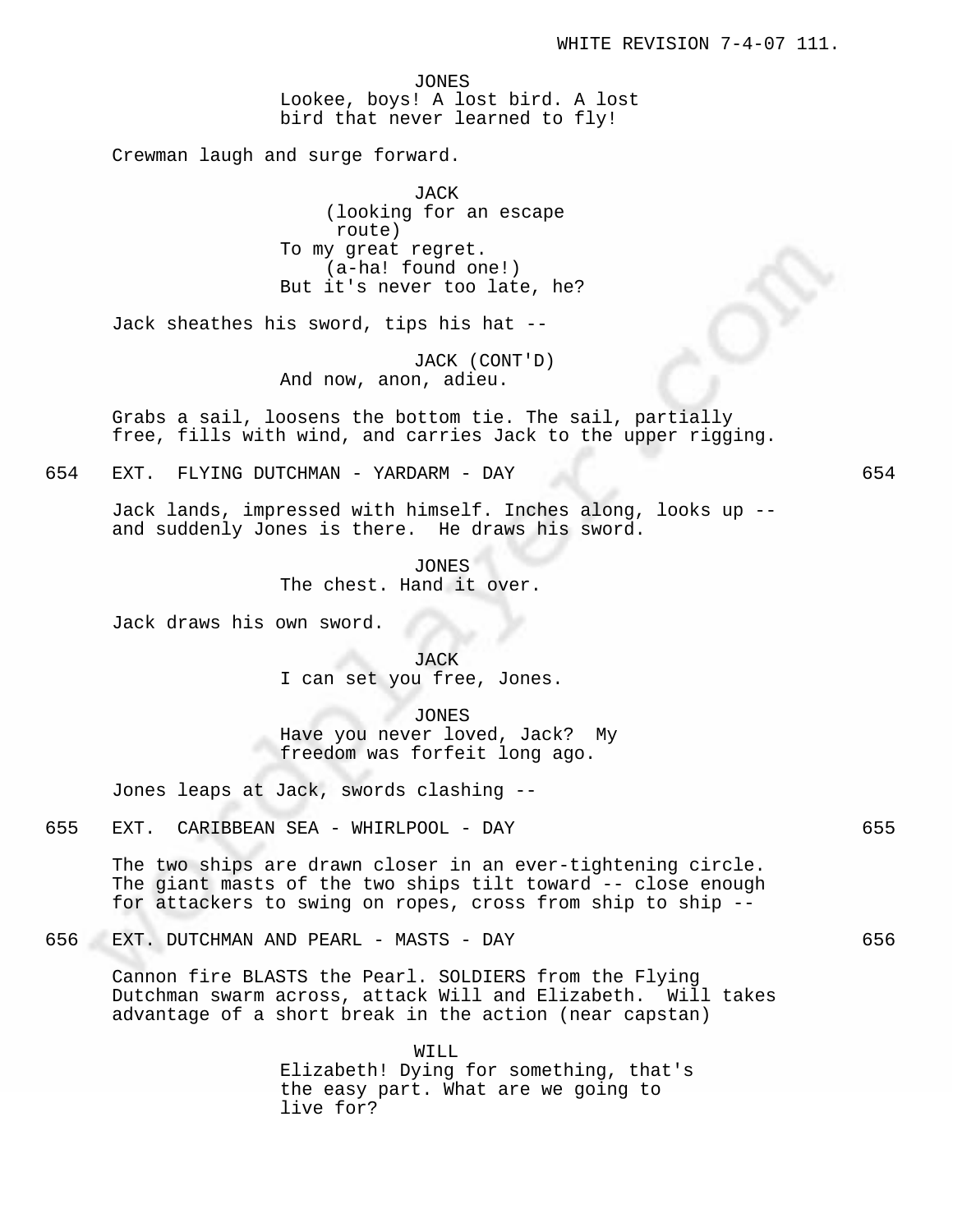Elizabeth gives him a "you've got to be kidding" look, and then more attackers are upon them.

> ELIZABETH Right now is not the best time!

They fight around opposite sides of the capstan, come together:

> WILL (with a chuckle in his voice) Right now may be the only time! I love you!

They are separated again, and then Will catches her hand:

WILL (CONT'D) I've made my choice. What's yours?

Her eyes never leave his; she decides:

### ELIZABETH

Barbossa!

Will's a bit surprised at that answer but then it becomes clear, even as attackers separate them again:

ELIZABETH (CONT'D)

Marry us!

On the deck above, Barbossa fights off several Crewmen.

BARBOSSA I'm a little busy at the moment.

Elizabeth and Will fight on opposite sides of the deck:

WILL Barbossa! Now!

# BARBOSSA

Fine, then!

He climbs atop the binnacle cabinet as they come back together - now's the time to begin the ceremony.

> BARBOSSA (CONT'D) Dearly beloved and others, we are gathered here --

He's beset by attackers; so are they. As they fight down the length of the deck, Will figures, screw it: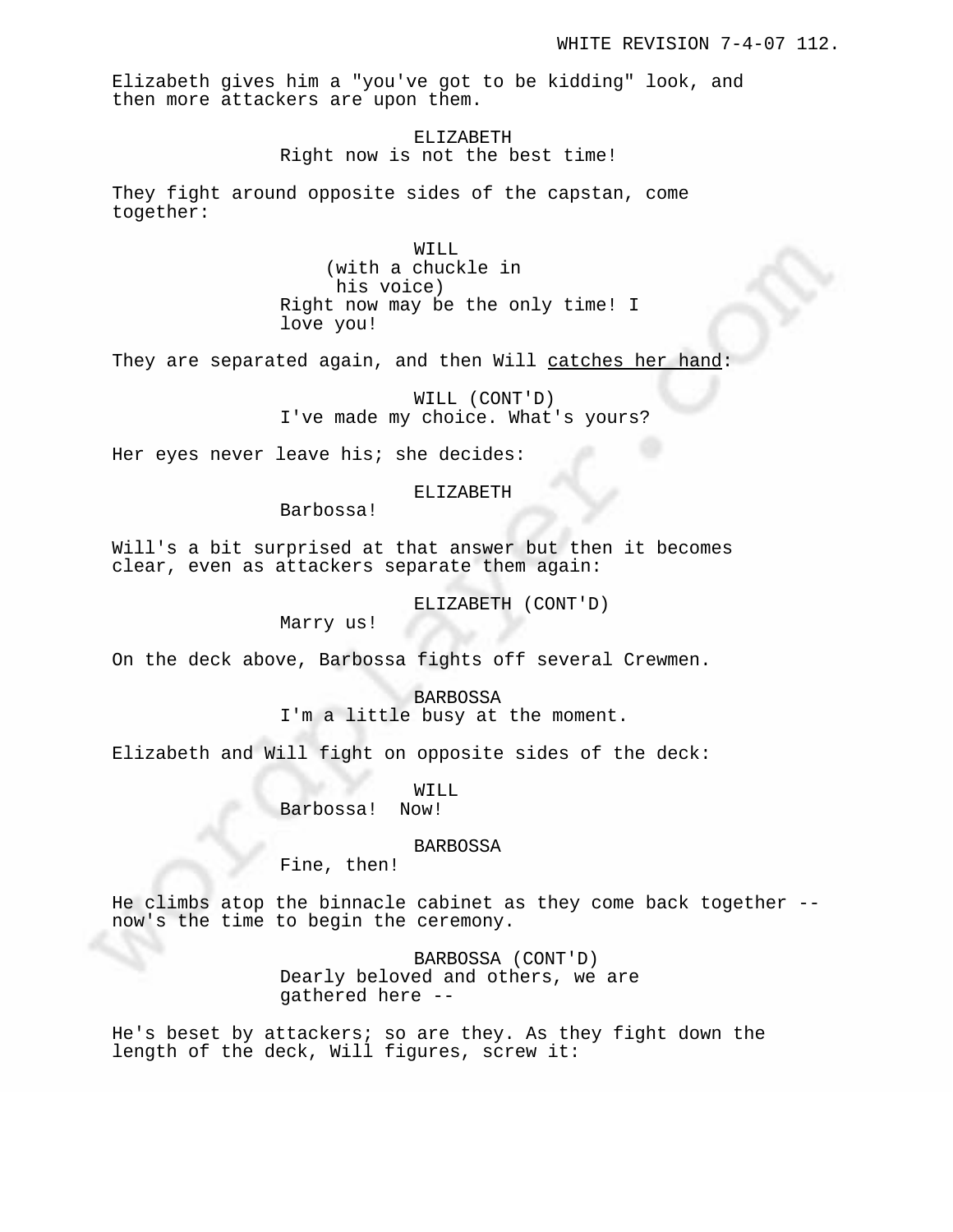WILL

Elizabeth Swann, do you take me to be your husband?

ELIZABETH

I do.

### WILL

Great!

ELIZABETH Will Turner, do you take me to be your wife? In sickness and health? With health being the less likely?

## WILL

I do.

On the wheel deck, Barbossa still wants his big moment:

BARBOSSA As Captain, I pronounce you ... (more attackers) You may kiss -- kiss the -- just kiss!

Will catches Elizabeth, they nearly kiss -- but then they are separated again. They fight their way back together

THEY KISS,

SOUND DROPS AWAY

Destiny.

THE SOUNDS OF BATTLE RETURN. A LOUD EXPLOSION --

657 EXT. DUTCHMAN - YARDARM - DAY 657

Jack and Jones spar. Jack strips Jones' sword from his grasp.

JONES There is nothing you can do with that, without the key.

JACK

I already have the key.

For a moment, Jones almost believes him, but then smiles, display the key at the end of a tentacle.

## JONES

No, you don't.

Jones displays the key at the end of a tentacle on his beard.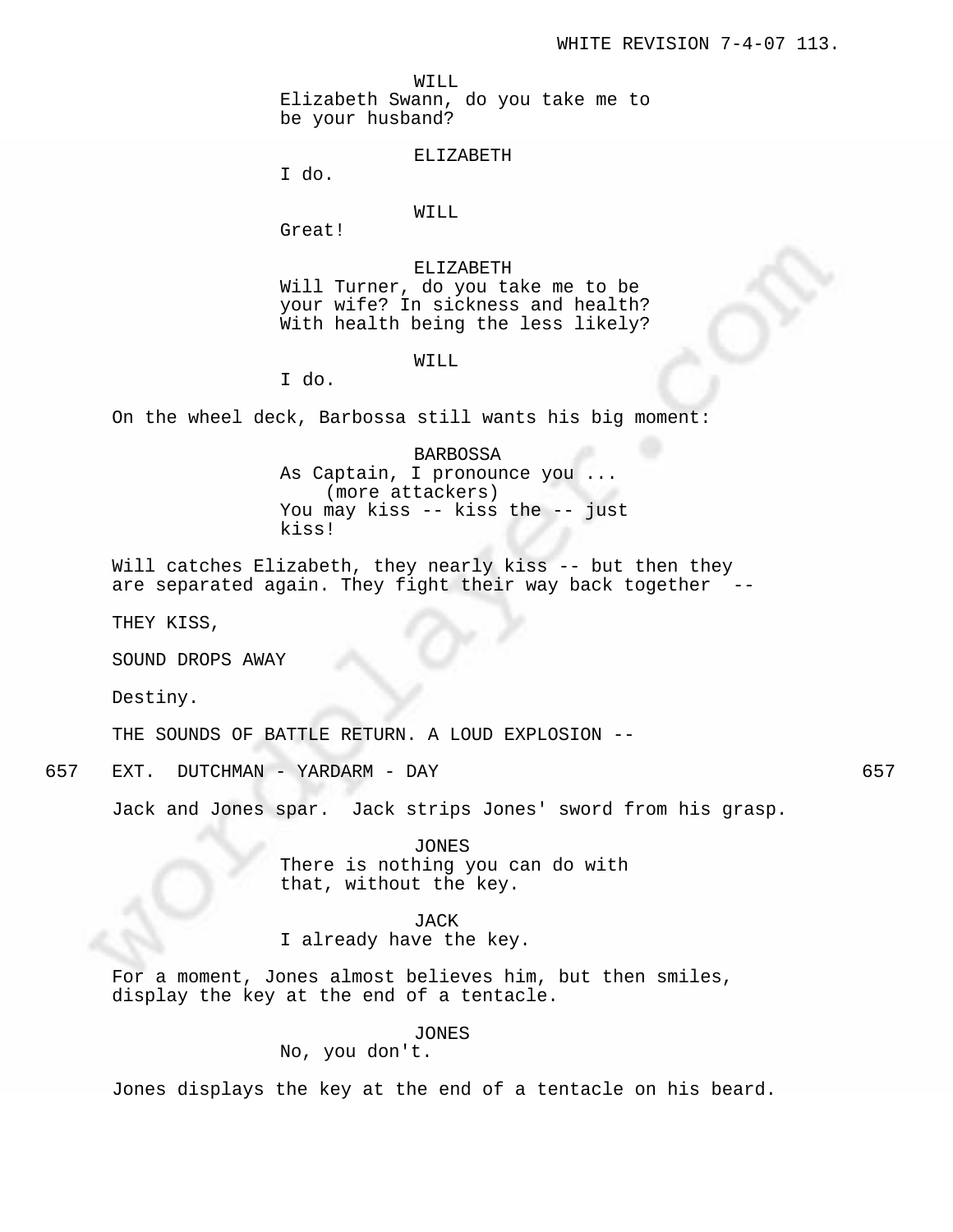JACK

Oh, that key.

With his half sword, Jack slices at Jones' tentacles. BLACK INK sprays everywhere. The key falls --

-- lands on the deck of the Dutchman amid the splatter. Still clutched by a writhing tentacle fragment.

Livid, Jones shoves Jack backwards -- Jack slashes down - his sword is STOPPED by Jones' claw. Jones squeezes and Jack's sword is snapped in half.

658 EXT. CARIBBEAN SEA - DAY 658

Cotton struggles with the wheel of the Black Pearl --

-- justs as the MASTS of the two ships SLAM TOGETHER --

659 EXT. FLYING DUTCHMAN - - DECK - DAY 659

The mast shakes and Jack loses his balance, the chest falls --

Jones screams --

#### JONES

NO!!

-- he reaches down, saves the chest with his tentacle arm. And dangling below, hanging on the chest -- is Jack.

660 EXT. BLACK PEARL - DECK - DAY 660

Will pulls his sword out of a crewman and turns, sees Jack's situation, sees him hanging --

-- just as Murtogg and Mullroy swing across, slam into the ship. They crawl up over the railing --

-- and Will takes their rope, coils it around his arm --

661 EXT. FLYING DUTCHMAN - YARDARM - DAY 661

Davy Jones slings Jack up and into the air -- Jack grabs onto a line --

Jack smashes into a Dutchman Crewman swinging on a line ... Jack glances down, notices something --

#### JACK

# Hullo, that's mine!

Jack grabs the pistol from the Crewman as he head-butts him off the line. Jack comes swinging back around behind Jones, FIRES the pistol --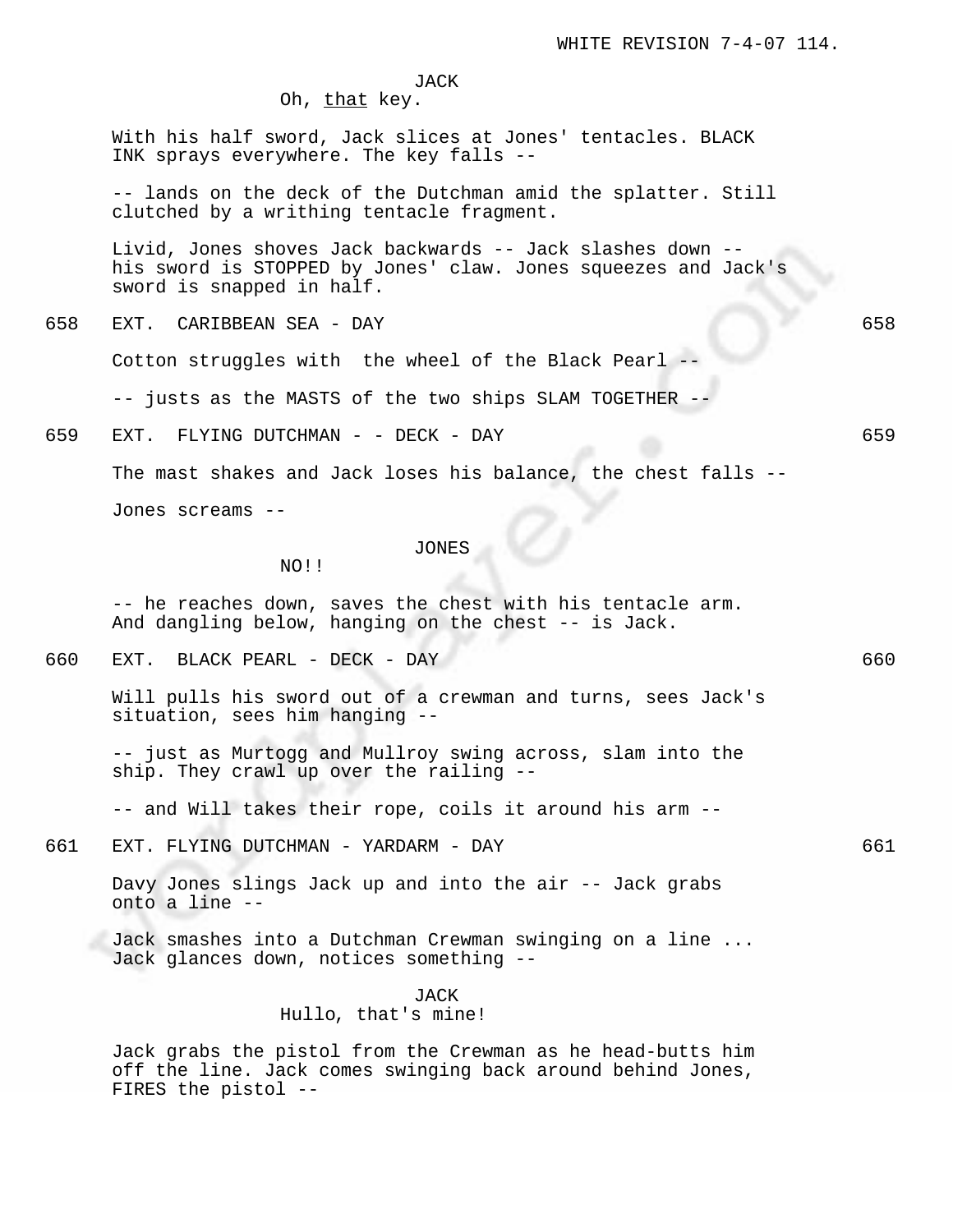|     | Jones is hit; the chest, fall from his grip --                                                                                                                                       |     |
|-----|--------------------------------------------------------------------------------------------------------------------------------------------------------------------------------------|-----|
|     | -- the chest SMASHING down on Haddrass as he tries to sit<br>up; his entire head is forced down into his body. The chest<br>tumbles free --                                          |     |
|     | -- just as Will lands on the deck, arrived from the Pearl.<br>He bends to pick up the chest, moves away --                                                                           |     |
| 662 | EXT. FLYING DUTCHMAN - DECK - DAY                                                                                                                                                    | 662 |
|     | Jones strides along the deck, moves through the fighting. A<br>REDCOAT stoops to pick up Jones' sword, examine it. Jones<br>takes it from him and runs him through, never slowing -- |     |
|     | Will glances over his shoulder, then back ahead -- where<br>Maacus is right in front of him, blocking the way.                                                                       |     |
| 663 | INT. BLACK PEARL - BELOW DECK - DAY                                                                                                                                                  | 663 |
|     | On Pintel and Ragetti, smirking, standing on either side of<br>a cannon  they're up to something. REVEAL Jack-the-Monkey<br>crouched inside the barrel. Pintel lights the fuse --    |     |
|     | -- KABOOM! -- the Monkey SHRIEKS in GLEE --                                                                                                                                          |     |
| 664 | EXT. FLYING DUTCHMAN - DECK - DAY                                                                                                                                                    | 664 |
|     | -- SMACK! Jack-the-Monkey slams into Maacus; he tears at it,<br>tries to get it off his face --                                                                                      |     |
| 665 | EXT. FLYING DUTCHMAN - MAST - DAY                                                                                                                                                    | 665 |
|     | Jack continues to swing around, looks down, sees --                                                                                                                                  |     |
| 666 | EXT. FLYING DUTCHMAN - DECK - DAY                                                                                                                                                    | 666 |
|     | Will moves past -- then is suddenly floored by --                                                                                                                                    |     |
|     | Bootstrap Bill. The chest slides away. Will stands, has only<br>a second to recognize his father --                                                                                  |     |
|     | WILL                                                                                                                                                                                 |     |
|     | It's me $--$                                                                                                                                                                         |     |
|     | -- before Bootstrap slashes at him with his sword.                                                                                                                                   |     |
|     | WILL (CONT'D)<br>Stop! It's Will! Your son --                                                                                                                                        |     |
|     | Will is forced to defend himself, but also not harm his father --<br>leaving the chest momentarily free --                                                                           |     |

WHITE REVISION 7-4-07 115.

Jones arrives at the chest --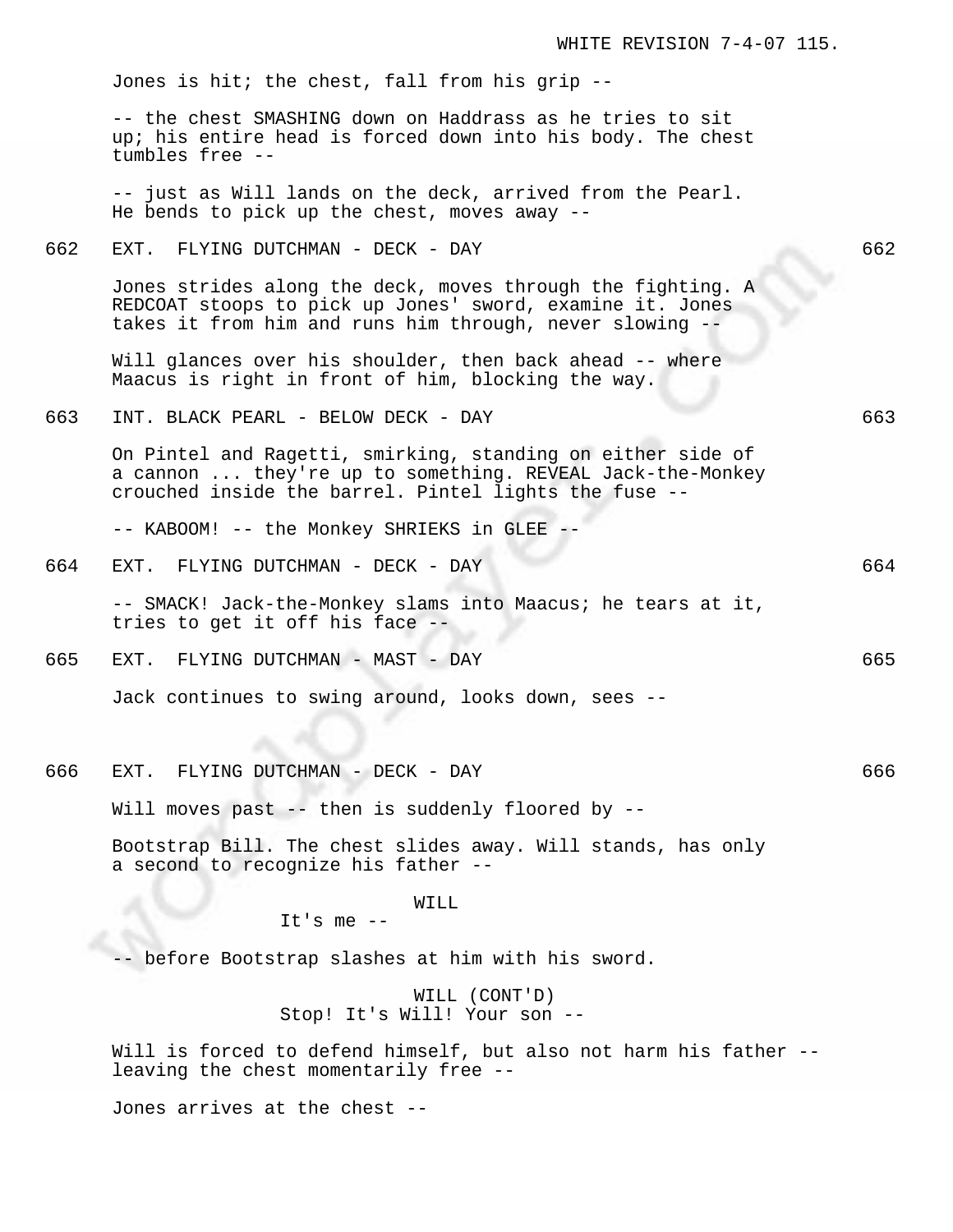Jack drops down in front of Jones, pulls his sword -- too small from having been cut in half --

> JACK (he lets out a whimper at the sword)

Jack looks, pulls a bayline pin out of the capstan, uses that to block Jones' attack --

Jack dodges, keeping the capstan between them. Jones goes straight through the capstan -- Jack spins the capstan, turning Jones around to come out the other side --

As Will battles Bootstrap, giving ground --

667 EXT. BLACK PEARL - DECK - DAY 667

Pintel, Ragetti and Gibbs arrive on deck --

-- as Barbossa fights with the wheel, straining to keep the two ships apart. He yells down --

> BARBOSSA The masts be tangled! The Dutchman is going down, and us with it!

Gibbs cranes his neck, stares at the masts, turning --

GIBBS Loose a cannon! Use chain shot - blast us free!

Pintel and Ragetti confront CLACKER. Clacker goes over the edge, leaving Pintel holding the iron balls, clinking together. Realization, he raises them --

> PINTEL We've got balls!

Elizabeth rushes past --

ELIZABETH Free the sails! Target the mast!

She crouches, slashes at the cannon tie-down rope. Gibbs crouches down next to her --

> GIBBS I've got it  $-$  go!

He looks over toward the Dutchman -- Elizabeth follows his gaze -- she sees --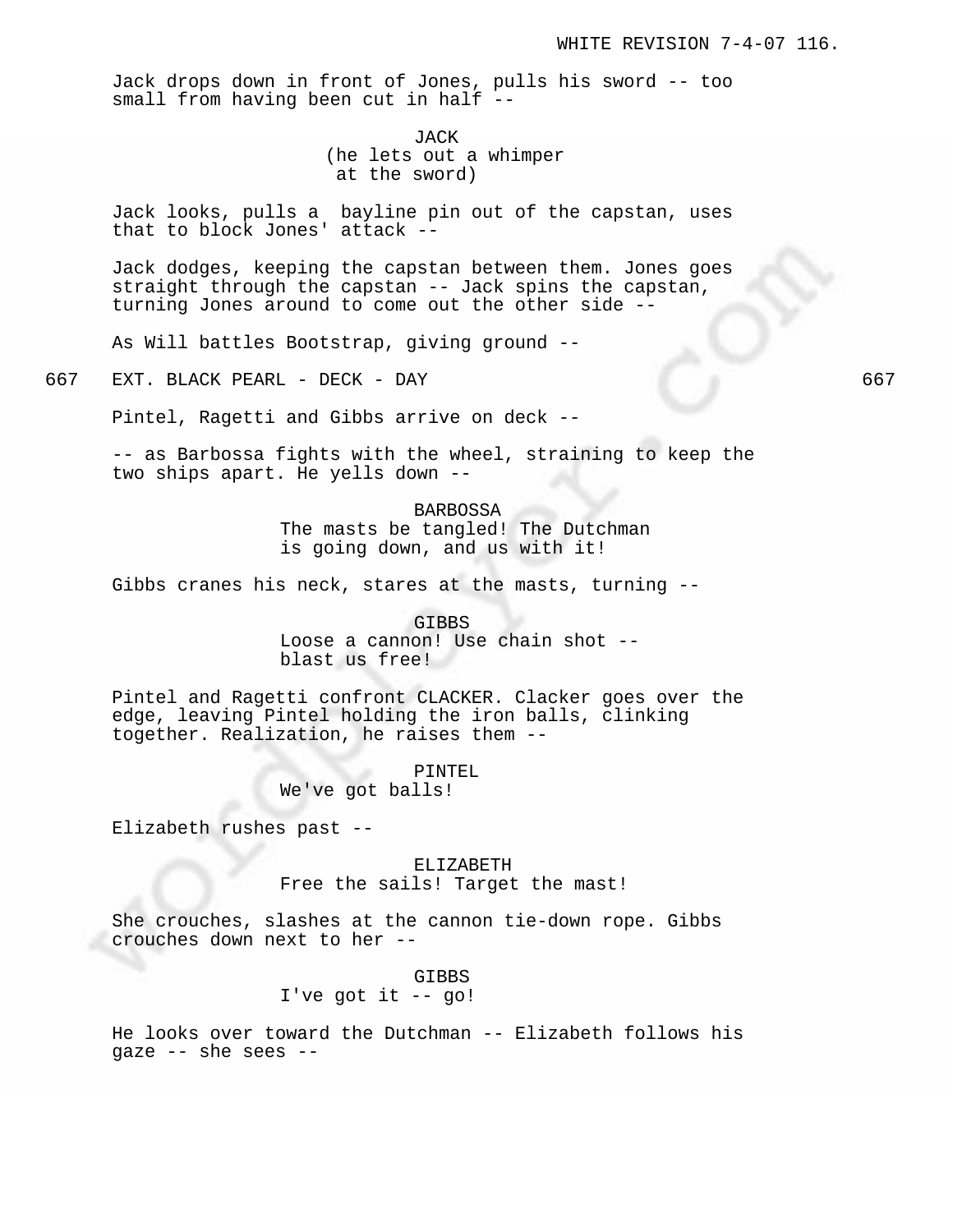# 668 EXT. FLYING DUTCHMAN - DECK - DAY 668

Jack races away -- but Jones leaps in front of him, blocks him. Jack retreats, but Jones slashes him across the face. Jack lands hard on the deck.

Jones laughs, turns, and strides toward the chest --

And Elizabeth swings in, drops down in front of the chest.

#### JONES

Harridan! You'll see no mercy from me!

# ELIZABETH (raises her sword) That's why I brought this.

Jones sneers and attacks. Will looks over -- sees Elizabeth is jeopardy.

Jones wades in, beats Elizabeth backwards -

Will slashes at Bootstrap, disarms him. Grabs Bootstrap, slams him into the rail.

Will pulls out his knife ... raises it. Looks like he is going to stab him --

> WILL I will not kill you. I made you a promise.

Will slams the knife down -- into the railing, through Bootstrap's jacket, pinning him there. Turns away --

Bootstrap looks down, stares at the knife. It looks familiar. He tries to remember ...

Jack rolls over on deck: right in front of his eyes is the tentacle crawling past him, headed back to its master - dragging the key. Jack grabs it, worms the tentacle away - looks over. The chest is sitting right there.

Jack smiles.

Jones backhands Elizabeth with his claw -- and suddenly a sword appears -- right through his chest. Davy Jones looks over his shoulder -- Will is behind him. Jones looks down.

> JONES Missed. Did you forget? I am a heartless wretch.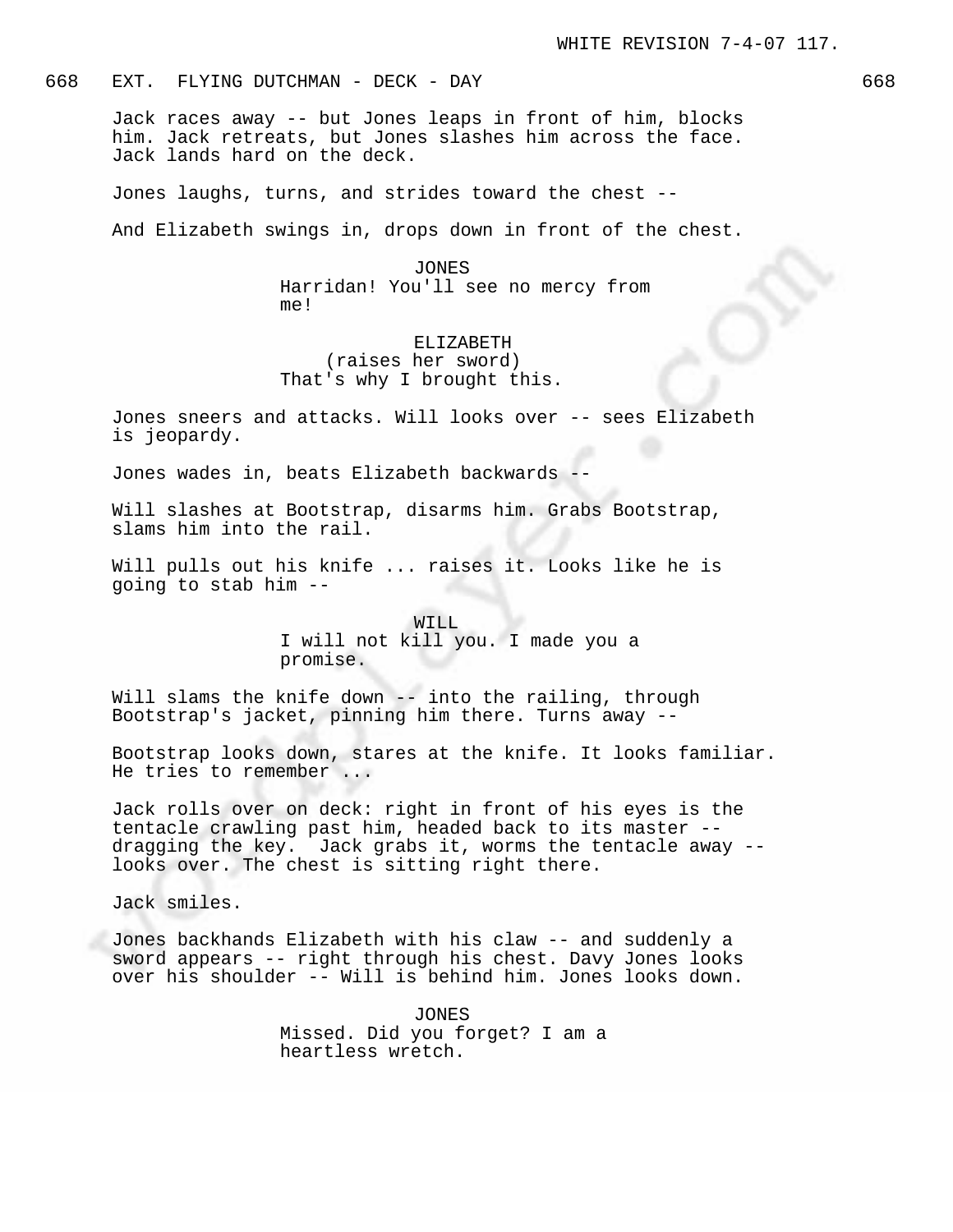Jones bends the sword tip, locking it in place -- then wrenches sideways, freeing the sword from Will, knocking Will to the deck.

Will's eyes shift toward Elizabeth. Jones looks from Will to Elizabeth -- processes their relationship.

> JONES (CONT'D) Ah. Love. A dreadful bond.

Will backs away -- he has no weapon -- he is helpless. Jones pulls the sword through his body, tosses it aside.

> JONES (CONT'D) Yet so easily severed. Tell me, William Turner.

Jones raises his own sword.

JONES (CONT'D) Do you fear death?

Suddenly Jones cries out. Looks over --

JACK

Do you?

Jack stands with the chest open, and Jones still-beating heart in his hand. He squeezes it -- and Jones staggers, clutches at his chest.

Jack smiles. He's got it all under control. Finally.

Jones regains his balance ... takes stock of the situation.

JACK (CONT'D) It's a heady tonic ... (tosses the heart in his hand) ... holding life and death in the palm of your hand.

JONES

You are a cruel man, Jack Sparrow. Self-serving and dishonest.

JACK Self-serving and dishonest I'll give you, but cruel is a matter of perspective, is it not?

JONES

Is it?

DAVY JONES STABS WILL TURNER. With Norrington's sword.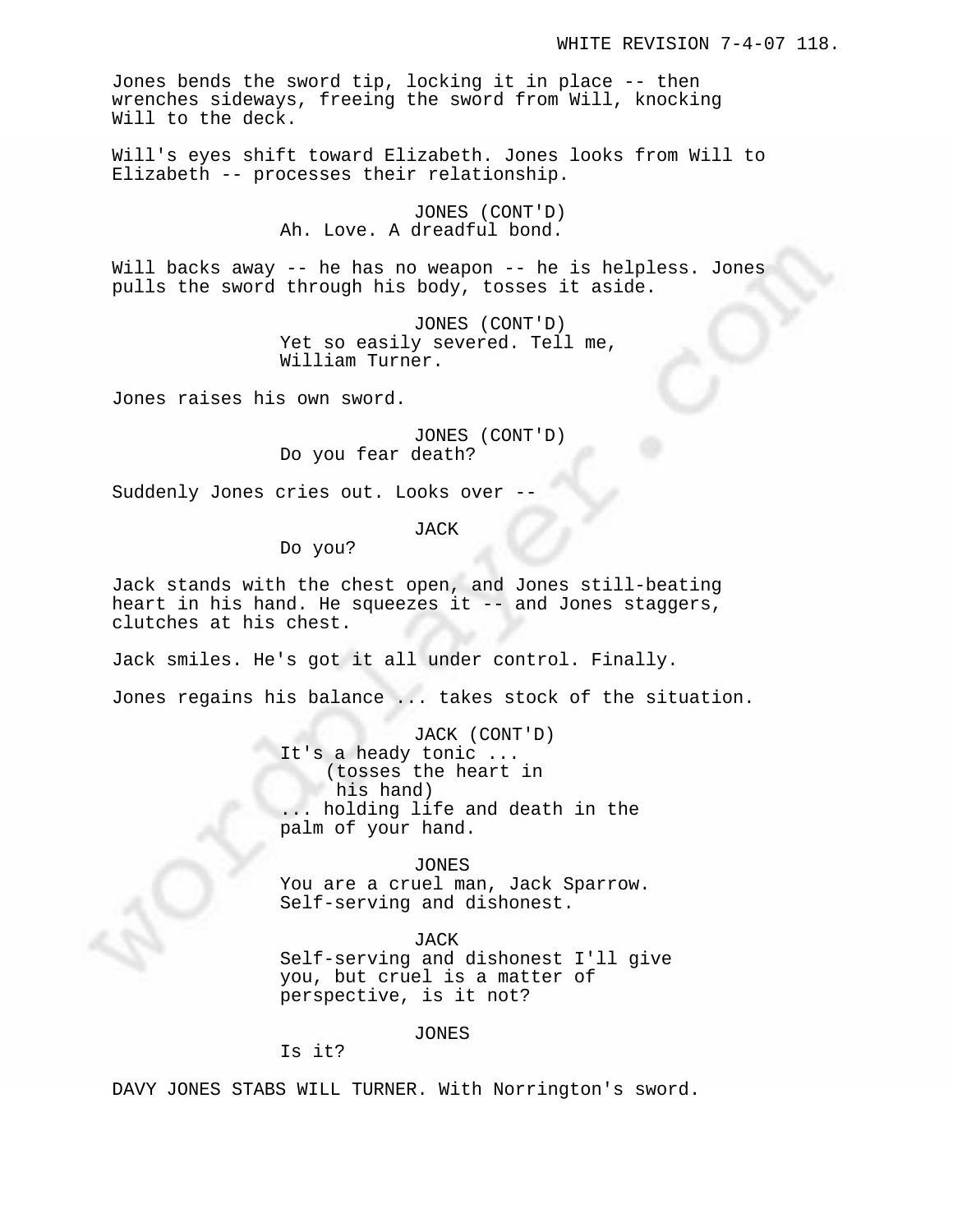Elizabeth cries out --

Will, lying on deck, looks up -- he has been run through by the very sword that he himself forged.

Jack stands there with his cut-off sword, hesitates.

Elizabeth races toward Will. Cradles him in her arms.

ON BOOTSTRAP, as he sees Elizabeth. An expression of curiosity across his face -- and then, wonder --

And recognition. Bootstrap remembers.

BOOTSTRAP

William. My son.

Jones turns toward Jack.

JONES Take what you want most, Jack. Live forever --

Bootstrap races across the deck, lays into Jones. Attacks with rage. Jones is driven aside, overcome, to the railing of the ship. The two men grapple --

Jack looks at Will, mortally wounded.

Will stares at the sword sticking out of him, looks up --

Jack glances across the abyss --

Barbossa at the wheel of the Pearl. The ships spin. The point of no return. Pintel and Ragetti, aim their cannon --

Jack looks at the heart. Raises his eyes to Will. To Elizabeth.

Elizabeth looks to Jack, pleading --

# ELIZABETH

Please.

AT THE RAIL, Jones twists and gains the upper hand, forcing Bootstrap out over the railing --

> JONES You will not forestall my judgment --

Suddenly Jones claws at his chest, cries out in anguish --

The ship SHUDDERS --

Jones lets go of Bootstrap, looks over --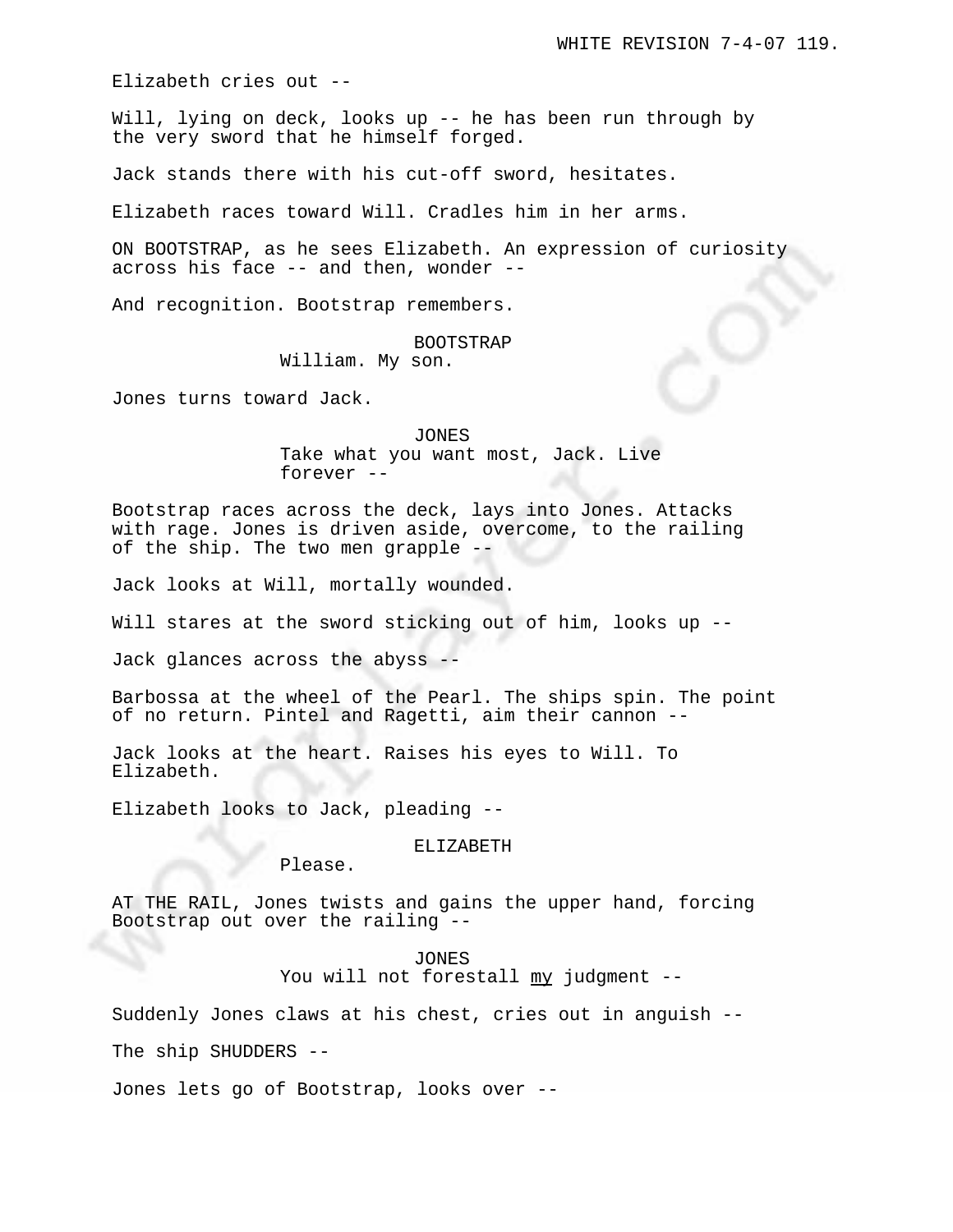CLOSE ON: Jones' heart has been stabbed. By Jack's shortened sword. And Will's hand is on the sword hilt.

Will Turner has stabbed the heart of Davy Jones.

Will stands over the slain heart. Dark ink, volumes of it, spreads out onto the deck --

Jones falls onto the rail. He opens his eyes one last time, stares into the whirling abyss, accepts his fate ...

JONES (CONT'D)

Calypso -- !

Davy Jones falls over the rail, plummets down into the sea, at one with Calypso at last.

- 669 ON THE BLACK PEARL, Pintel and Ragetti shoot their cannon -- 669
- 670 ON THE DUTCHMAN, part of the mast is blown away -- 670
- 671 ON THE PEARL, Barbossa turns the wheel outwards, and the Black 671 Pearl fights to get free --
- 672 THE TWO SHIPS SEPARATE! 672

The Flying Dutchman spins, following him down, enveloped in darkness, the sky faint above --

ON THE DUTCHMAN,

Elizabeth holds Will in her arms. He appears as though he is going to say something, but does not -- he dies.

ELIZABETH

Will ...

Bootstrap pulls the knife from the rail. He moves toward Will, as do the other crewmen ...

Jack grabs Elizabeth, pulls her away from Will. She struggles briefly, but the grief is overwhelming. Jack escorts her through the enclosing circle of crewmen. Jimmy Legs carries the open chest.

> BOOTSTRAP The Dutchman must have a Captain.

MACCUS The Dutchman must have a living heart ...

#### CREWMEN

(murmur) Part of the ship, part of the crew, part of the ship, part of the crew ...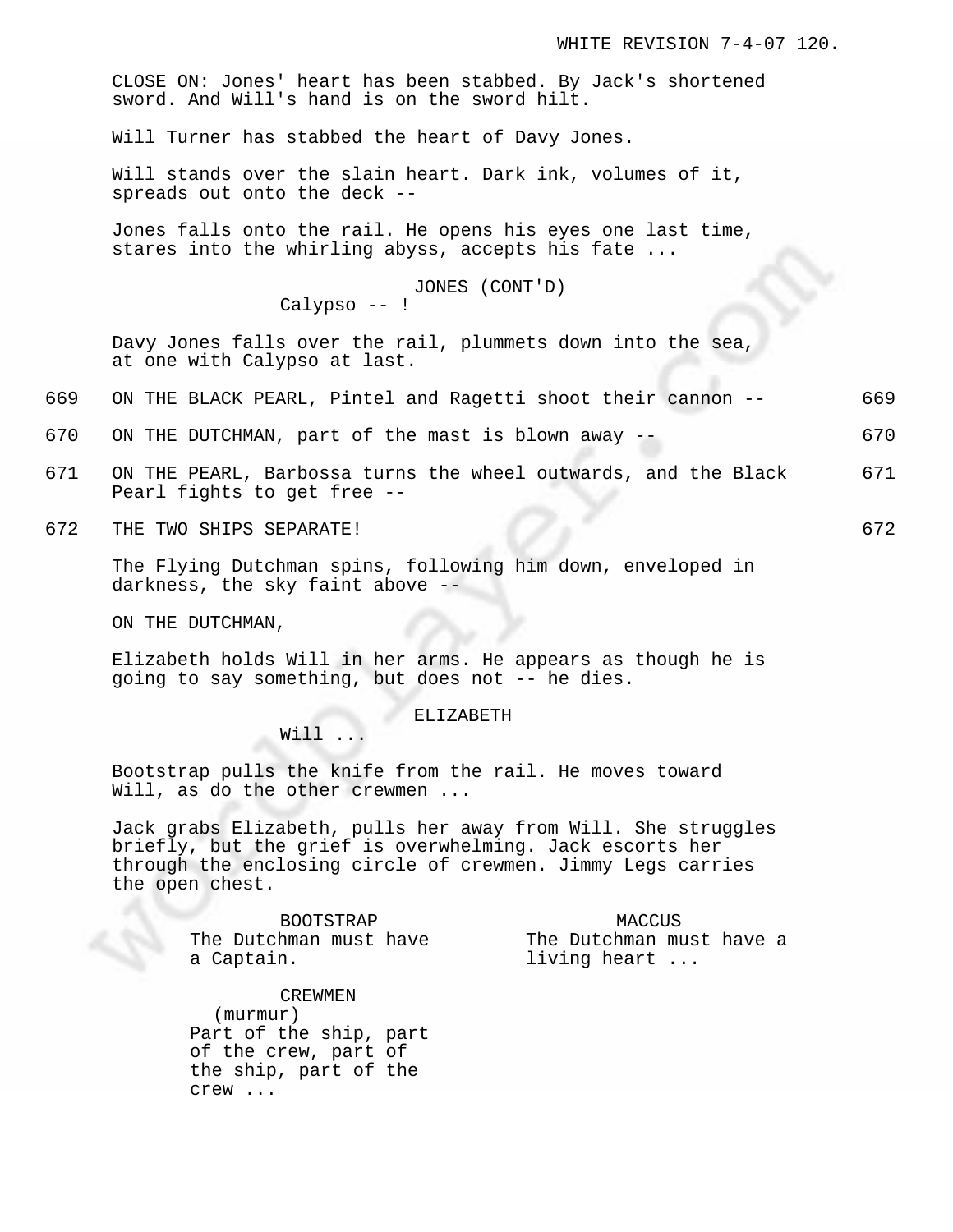|     | WHITE REVISION 7-4-07 121.                                                                                                                                                                             |     |
|-----|--------------------------------------------------------------------------------------------------------------------------------------------------------------------------------------------------------|-----|
|     | Bootstrap kneels beside Will, pulls open his shirt, raises<br>the knife --                                                                                                                             |     |
|     | Jack has gathered the ropes of a flapping sail -- FIRES a<br>pistol shot to blast a knot away -- arm around Elizabeth,<br>they are lifted from the deck by the wind-fill sail --                       |     |
| 673 | EXT.<br>CARIBBEAN SEA - DAY                                                                                                                                                                            | 673 |
|     | Jack and Elizabeth rising up, staring down as Will's body is<br>obscured from sight by the crewmen. Jack looks at Elizabeth,<br>who continues to watch the ship grow smaller $\ldots$                  |     |
|     | Jack the Monkey has hitched a ride; even he looks mournful.                                                                                                                                            |     |
| 674 | CARIBBEAN SEA - DAY<br>EXT.                                                                                                                                                                            | 674 |
|     | The Flying Dutchman vanishes into the whirlpool.                                                                                                                                                       |     |
| 675 | EXT.<br>CARIBBEAN SEA - DAY                                                                                                                                                                            | 675 |
|     | Jack and Elizabeth land in the ocean near the Black Pearl --                                                                                                                                           |     |
| 676 | BLACK PEARL - DECK - DAY<br>EXT.                                                                                                                                                                       | 676 |
|     | Barbossa, Pintel and Ragetti watch in horror as the Dutchman<br>is pulled down, spinning, into the depths.                                                                                             |     |
|     | Gibbs helps pull Elizabeth over the rail, and then Jack.                                                                                                                                               |     |
|     | <b>GIBBS</b><br>Thank heaven, Jack. The armada is<br>still out there, the Endeavour is<br>coming up hard starboard, and I think<br>it's time we embraced that oldest,<br>noblest of pirate traditions. |     |
|     | <b>JACK</b><br>I've never been one for tradition.                                                                                                                                                      |     |
| 677 | ON THE ENDEAVOUR, Beckett stands at the helm, with the Armada re-<br>forming behind him.                                                                                                               | 677 |
| 678 | ON THE PEARL, Jack moves toward the wheel, shouts orders:                                                                                                                                              | 678 |
|     | <b>JACK</b><br>Close haul her! Luff the sails and<br>lay her in irons!<br>BARBOSSA                                                                                                                     |     |
|     | Belay that! We'll be a sitting duck!                                                                                                                                                                   |     |
|     | <b>JACK</b><br>Belay that belay that!                                                                                                                                                                  |     |
|     |                                                                                                                                                                                                        |     |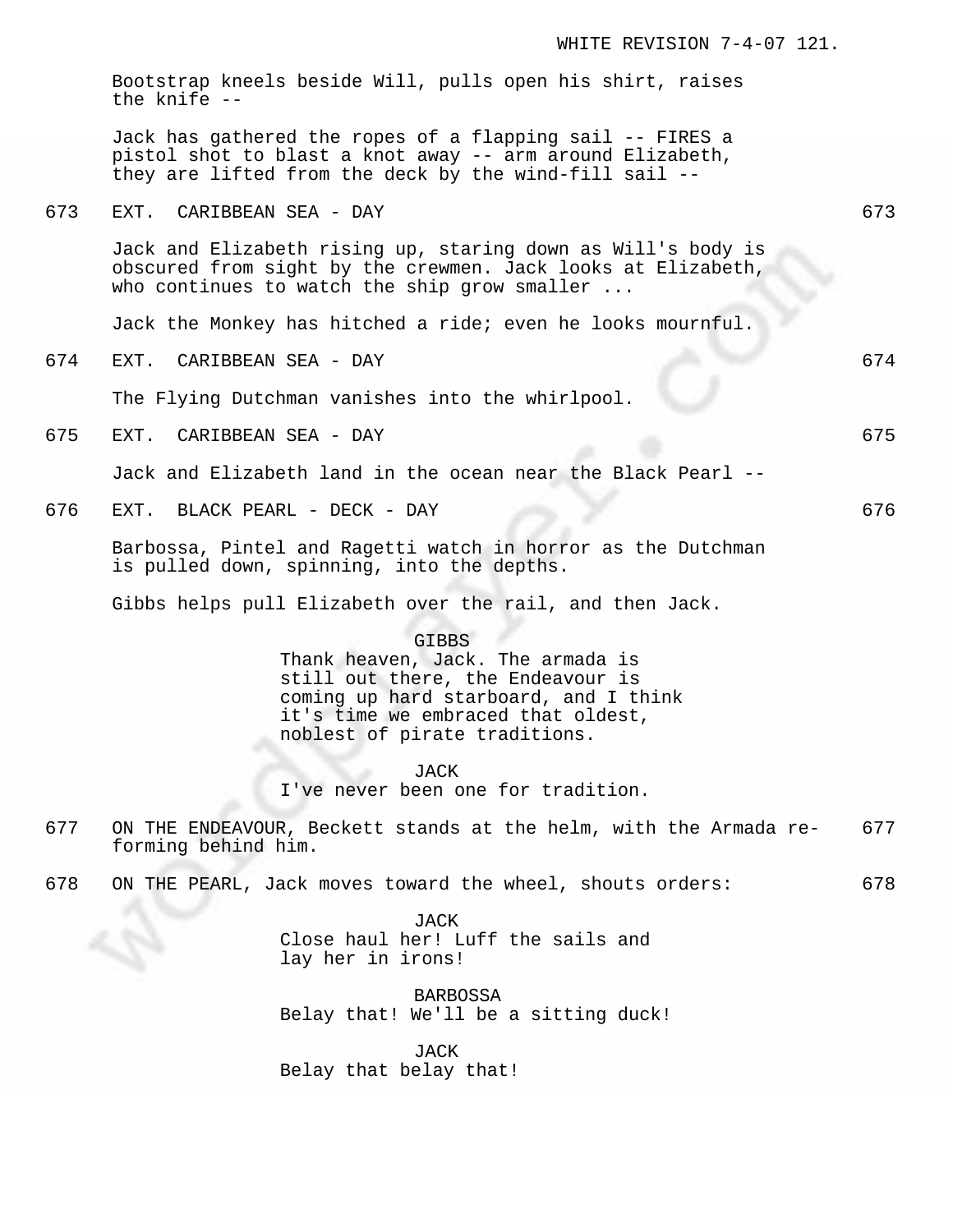\* \*

\* \*

Pintel, Ragetti, Marty, Gibbs, Cotton, all want to protest, but Jack cuts each of them off --

> JACK (CONT'D) Belay it! Stow it! Stow it, stow it, belay, belay, stow!

679 ON THE ENDEAVOUR, Beckett sees the Black Pearl, sails luffing, 679 helpless.

> GROVES \* What is he waiting for?

> > **BECKETT**

He expects us to honor our agreement.

Beckett shrugs  $-$ -

BELOW HIM, on the gun deck the CANNON PORTS OPEN and the CANNONS emerge --

680 ON THE BLACK PEARL, its sails flapping, Gibbs watches the Endeavour 680 \* move into position against them. \*

GIBBS

Didn't figure for it to end this way. Always pictured an angry husband.

JACK

Reasonable.

681 ON THE ENDEAVOUR, as Beckett sails in for the kill -- 681\*

BECKETT Nothing personal, Jack. It's just good business.

#### SUDDENLY

682 THE FLYING DUTCHMAN APPEARS,  $682$ 

UP FROM THE DEPTHS, sailing alongside the Black Pearl. A clean slate grey, no longer encrusted --

683 ON THE PEARL, Jack grins -- 683\*

### JACK

Full canvas!

#### BARBOSSA

Aye full canvas!

684 ON THE FLYING DUTCHMAN, WILLIAM TURNER steps out on deck, a dark, 684 avenging anger in his eyes, and now in control of the Flying Dutchman --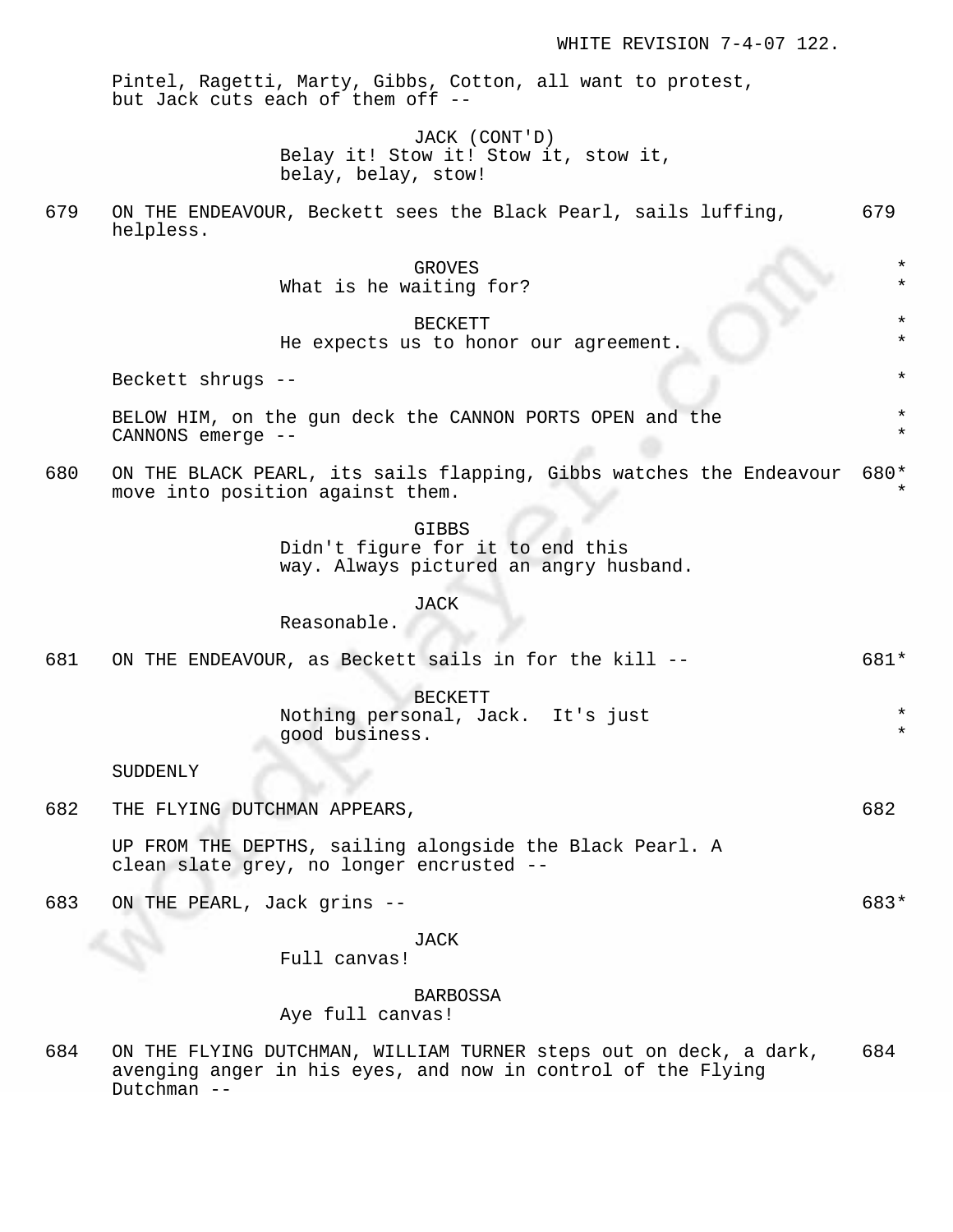685 ON THE BLACK PEARL, Barbossa spins the wheel -- 685 The Dutchman and the Black Pearl split, sail to either side of the Endeavour, trapping it in between. 686 ON THE ENDEAVOUR, Beckett stares in disbelief. 686\* Groves, next to him, stares out and sees their doom. To Beckett -- \* GROVES Orders, sir? (waits, nervous) Sir? (waits) Sir -- what do you commmand? Beckett stares across -- at Jack. States Jack Sparrow's question, to himself, with resignation, disgust, amazement: \* \* **BECKETT** Who am I? Groves sees that Beckett has lost it  $-$ - turns away. **GROVES** Abandon ship! All hands! Abandon ship! \* With other crewmen, Groves races for the rail -- vaults over --687 ON THE DUTCHMAN, 687 687 WILL FIRE!

688 ON THE PEARL, 688

JACK

FIRE!

689 THE DUTCHMAN AND THE BLACK PEARL OPEN FIRE. And we see the full 689 fury of these two ships for the first time.

CANNONS BLAST -- AND BLAST -- AND BLAST -- AND BLAST. A furious broadside --

Beckett's ship is blown away.

690 ON THE ENDEAVOUR, Beckett steps forward, shots landing all around. 690 Give him credit, he is fearless in the face of death.

A mast falls, Beckett doesn't flinch. The deck gives way --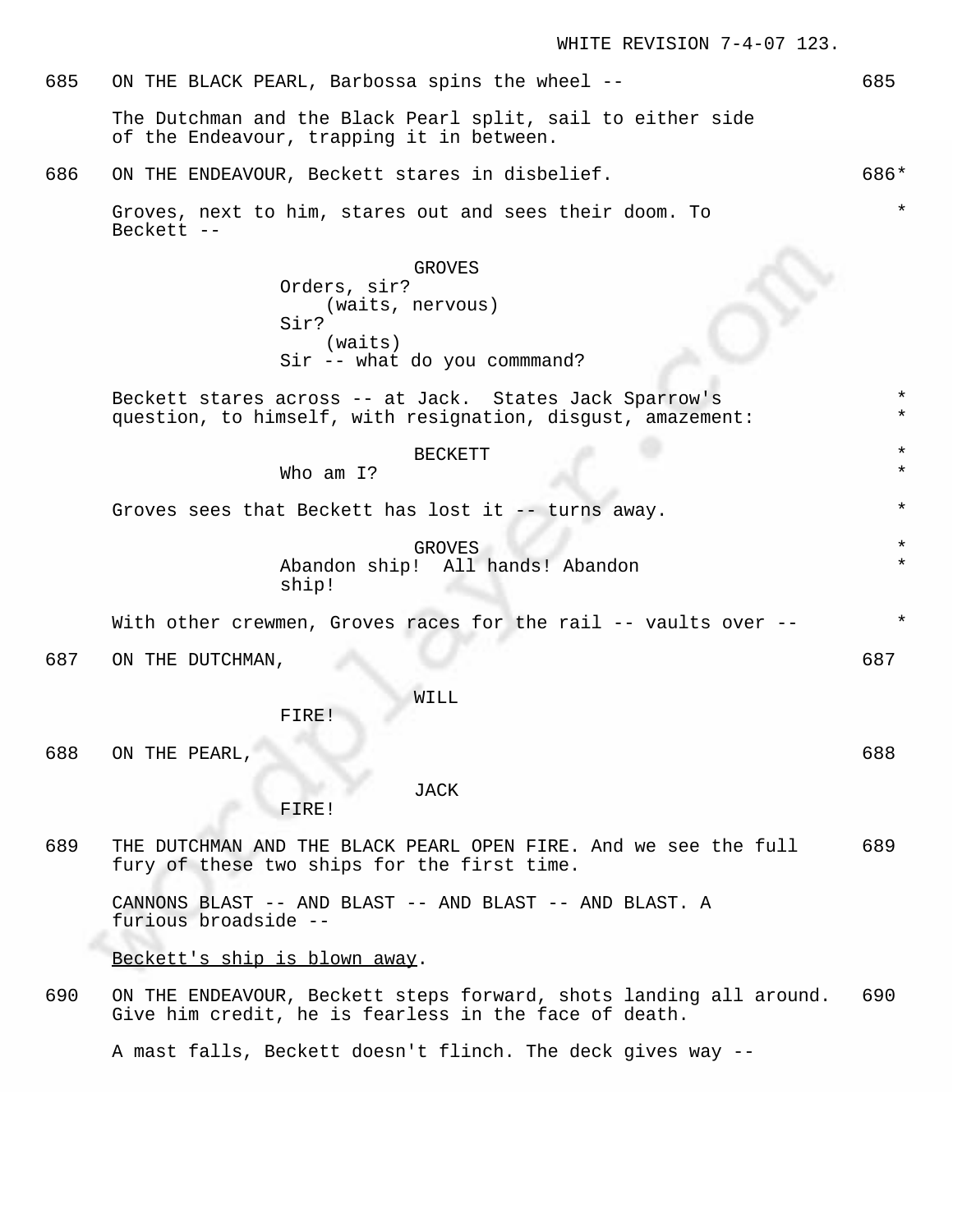## 691 EXT. PIRATE SHIPS - VARIOUS - DAY 691

Teague raises his fist and SHOUTS. Villenueva grins. Sumbhajee CHEERS --

- 692 IN THE CARIBBEAN SEA, Beckett fights to stay above water. The 692 East India Company flag floats down, covers him. A brief struggle beneath it, and the flag flattens on the water ...
- 693 ON THE BLACK PEARL, the crew cheers. In the midst are MURTOGG and 693 MULLROY, trying to their best to blend in.

MURTOGG

Aarrgh!

MULLROY Shiver me timbers!

#### MURTOGG

And mine.

That's doesn't sound right to Pintel and Ragetti; they turn toward the (ex-)Marines ...

Jack and Gibbs watch as CAPTAINS of the other Armada ships see the destruction, turn their sails.

MARTY

They're running!

GIBBS

Aye, they're terrified to take on the combined might of the Dutchman and the Pearl!

JACK

I've never seen a retreat from the other side before. Gibbs, you may fling my hat.

Gibbs takes Jack's hat and throws it up into the air --

# 694 EXT. FLYING DUTCHMAN - DECK - DAY 694

Captain William Turner stands on deck, looking out toward the Black Pearl. Bootstrap steps up beside him.

BOOTSTRAP

Orders, sir?

Will is surprised.

WILL You're no longer bound to the Dutchman. You're free.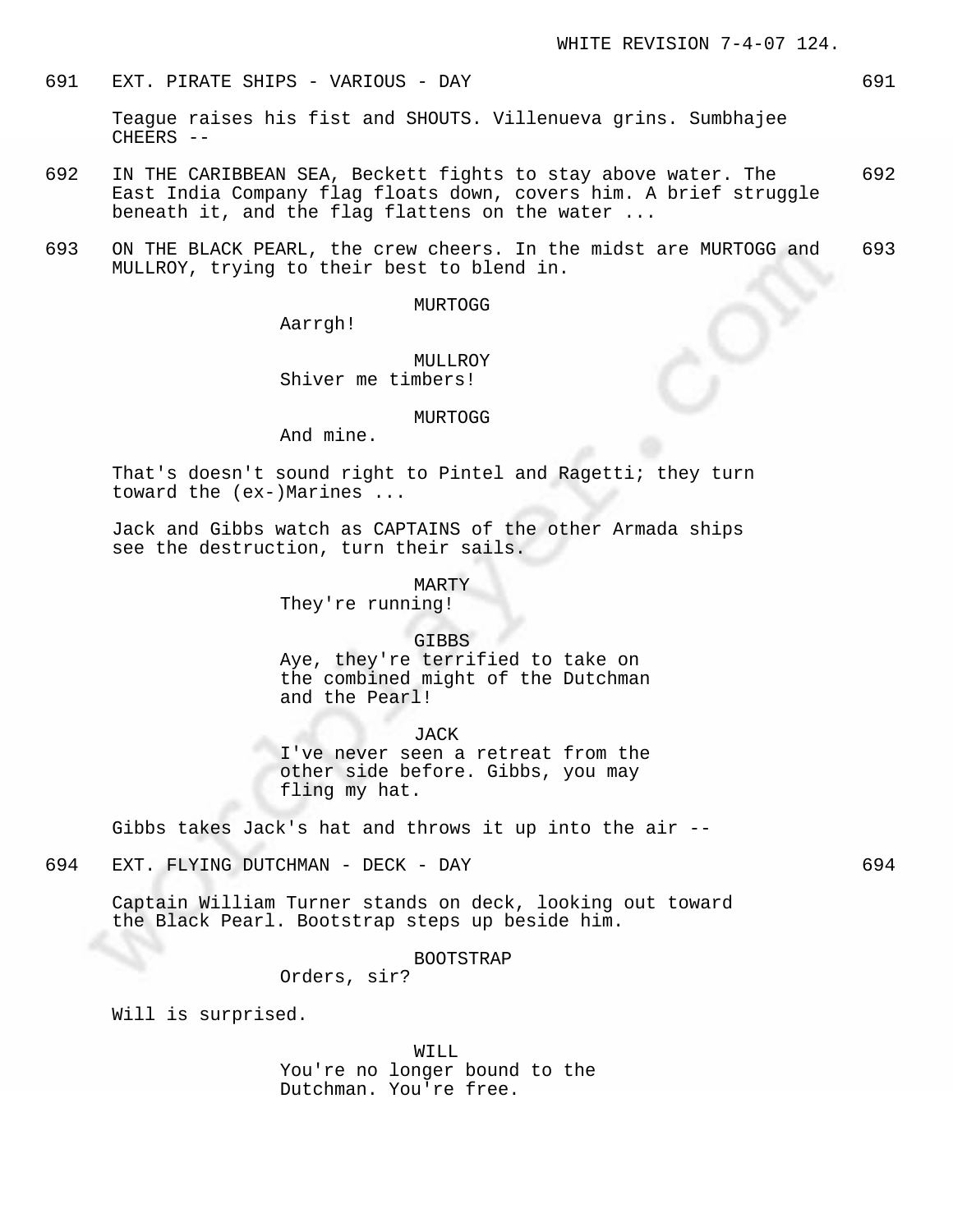BOOTSTRAP It's a fine thing. But by my reckoning, I've still got a debt that needs be paid. If you'll have me.

Will regards him, a smile fighting to break across his face. He gestures toward the wheel:

> WILL On the wheel, then, Mr. Turner.

BOOTSTRAP Aye, Captain Turner.

Will's gaze is drawn back to Elizabeth; Bootstrap notes it.

BOOTSTRAP (CONT'D) One day ashore, ten years at sea. It's a steep price to pay for what's been done.

WILL

That depends on the one day.

695 EXT. BLACK PEARL - DAY 695

Elizabeth moves to a waiting longboat, past the crew. Barbossa nods to her.

> GIBBS Your chariot awaits, your highness. Oars are inside.

BARBOSSA Mrs. Turner.

Jack waits next to the longboat.

ELIZABETH (a smile) Jack Sparrow. It never would have worked out between us.

JACK You keep telling yourself that.

ELIZABETH

Thank you.

JACK Every king needs a queen.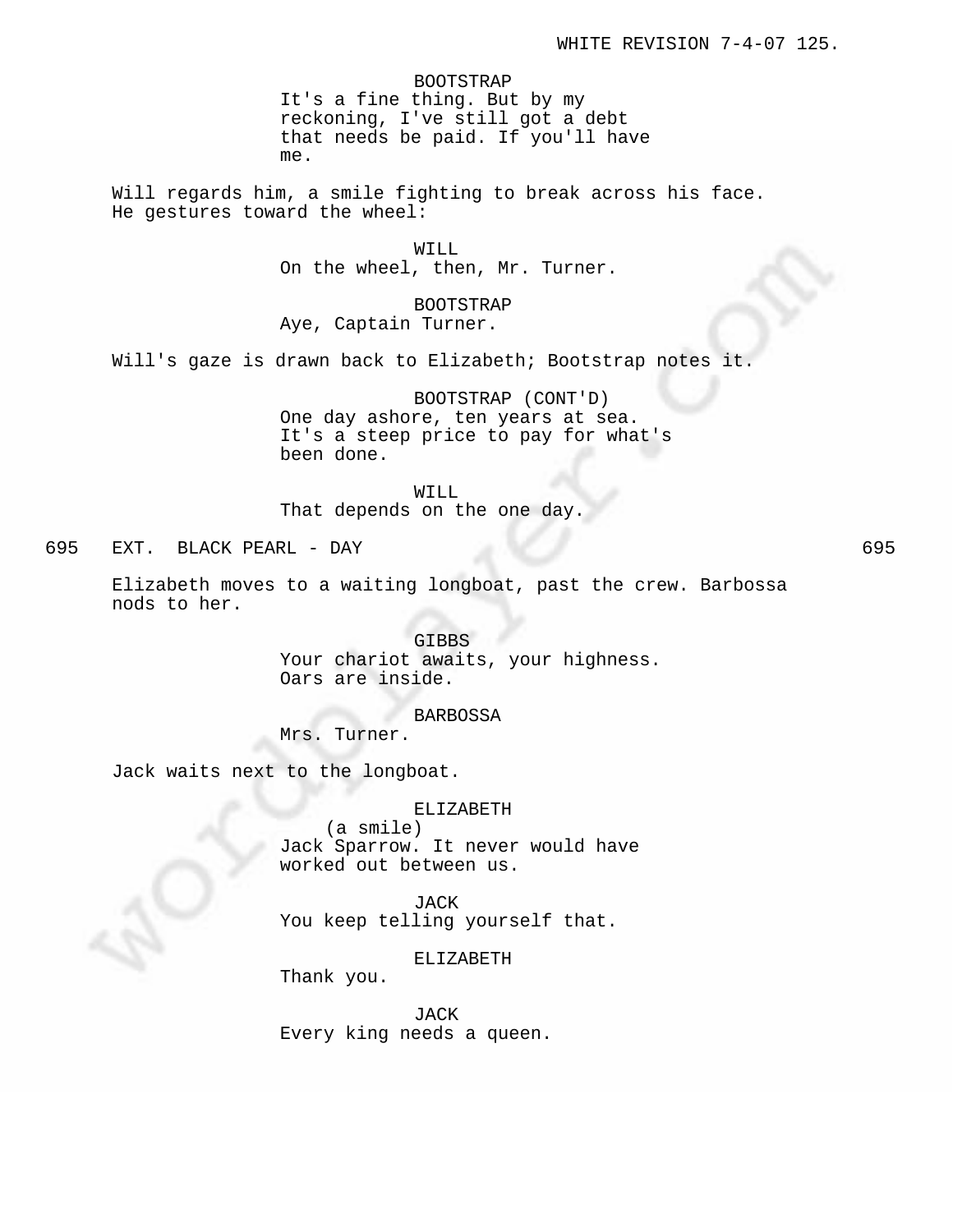They lean together for a kiss, Jack thinks better of it; smiling, she turns away --

DISSOLVE TO:

# 696 EXT. SHIPWRECK ISLAND - BEACH - DAY 696

Elizabeth sits down on a rock near the water's edge, arms wrapped around her knees. Lost in thought.

### WILL (O.S.)

Elizabeth.

She looks up -- Will is there, standing in the water. She goes out to him, into the water.

> WILL (CONT'D) Ten years is a long time ... and I don't expect the world to stop turning.

#### ELIZABETH

I'll keep it safe.

He gazes into her eyes, slowly nods: he has faith. He smiles.

WILL You've ruined your dress.

She blinks back tears. He reaches a hand out for her cheek.

ELIZABETH Will ... (remembering the very first meeting) Will Turner.

WILL Captain ... Will Turner.

He leans forward to kiss her. Their lips meet, softly. She shuts her eyes as the kiss takes her ...

CLOSE ON: ELIZABETH'S EYES ... she opens them slowly, sees:

The Flying Dutchman, bound for the sunset.

Will is gone. She turns .... REVEAL, on the shore, is the Chest. Elizabeth raises it, holds it close, watches the ship as it gets lost in the sun ...

DISSOLVE TO:

697 EXT. TORTUGA - DOCKS - DAY 697

Jack comes down the ramp with Scarlett and Gisele his arms.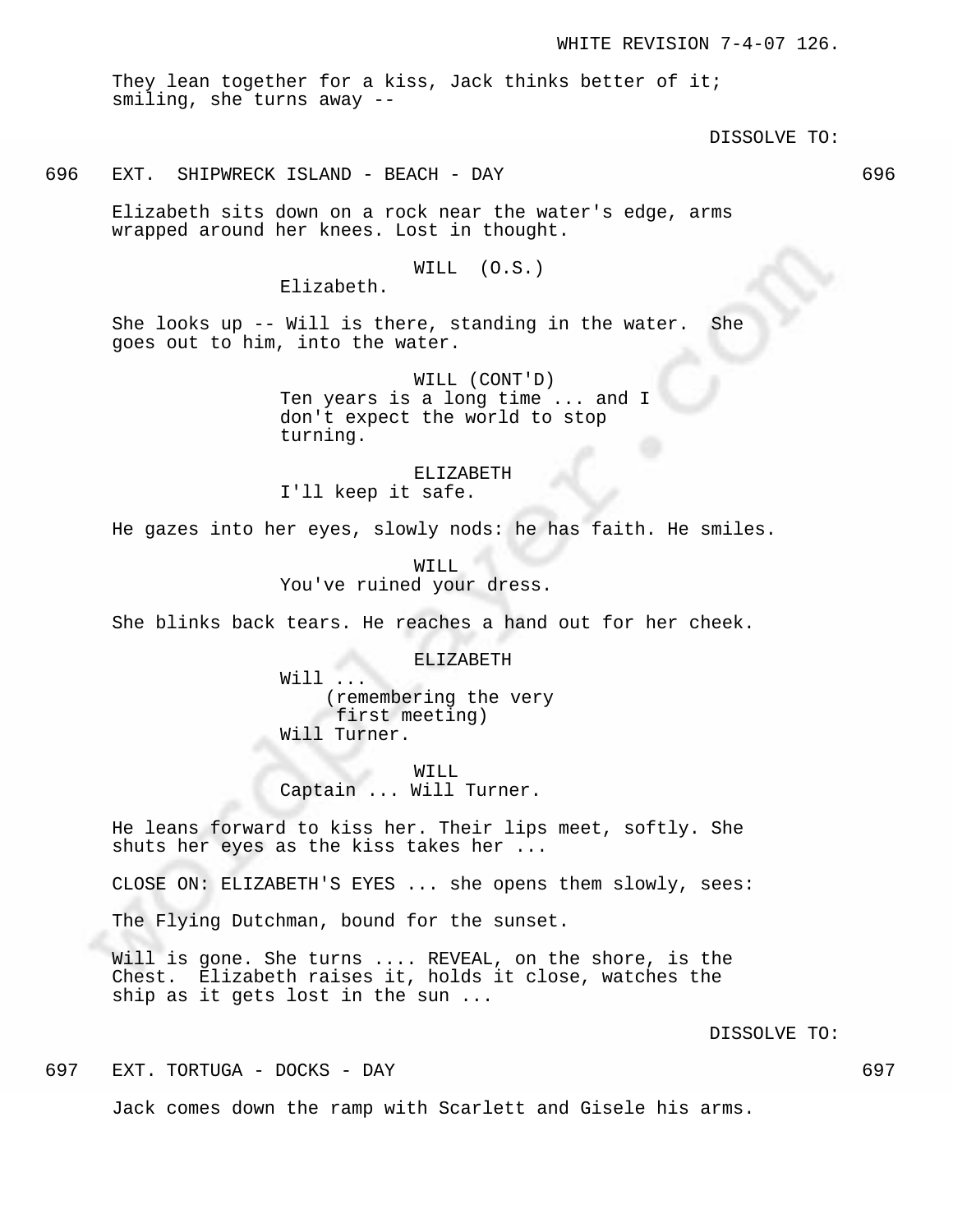JACK Granted, it tends to list to port, and has been known on occasion to frighten young women, but I promise, you will not be disappointed.

GISELLE Is that it? The Black Pearl?

SCARLETT It's not very big.

Jack glances at a small boat.

JACK Please, love. That is a dingy. My vessel is magnificent and fierce and huge-ish and ... gone. Why is it gone?

Giselle spots the Black Pearl, far out to sea.

GISELLE Is that it there?

JACK Yes, there. There it is. Why is it there? (The girls squint) It's much larger up close.

SCARLETT Oh, but Jack, you promised me a ride.

GISELLE I was to be given a ride first.

SCARLETT

What. You?

GISELLE Better than you.

SCARLETT Not what he said.

GISELLE

I never!

SCARLET

I seen you!

GISELLE Learn anything?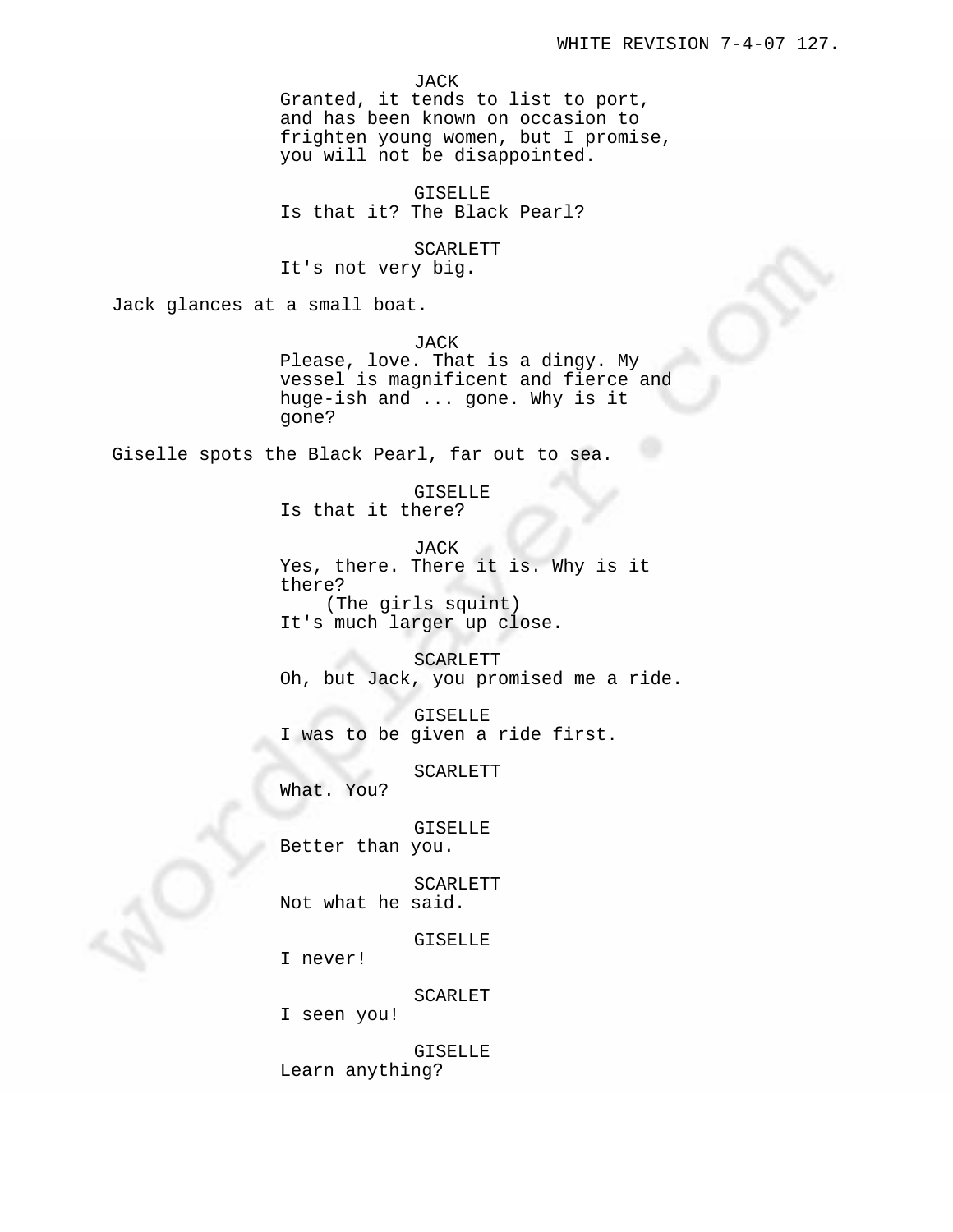SCARLETT I learnt you stole my stays.

### GISELLE

I never!

# SCARLETT You're wearing 'em!

Cat fight ensues. OVER THIS: Jack spots Gibbs, dozing peacefully on the dock.

JACK

Mr. Gibbs. Is there any particular reason my ship is gone?

GIBBS Ship? We're on the ship. Jack! The ship is gone!

JACK Girls! Will you PLEASE! Shut it!

The ladies freeze, mid-motion tugging each other's hair.

JACK (CONT'D) Listen to me. Yes, I lied to you, no, I don't love you, of course it makes you look fat, I have never been to Brussels, it is pronounced "egregious," no, I haven't met Pizarro but I love his pies, and all of this pales to insignificance in light of the fact that my ship is gone! Savvy?

SLAP! Jack's head is snapped to the side. SLAP! Back the other way. The girls storm off. Gibbs looks at Jack.

> GIBBS Take what you can.

> JACK Give nothing back.

It is a farewell. Gibbs heads off after the ladies.

GIBBS Tell me, how much do you know about sea turtles?

Jack turns to gaze out to sea, gaze fixed on the horizon.

698 EXT. BLACK PEARL - MAIN DECK - DAY 698

Barbossa enjoys the sun on his face. Opens his eyes -- Pintel, Ragetti, Cotton, Marty and others are gathered before him.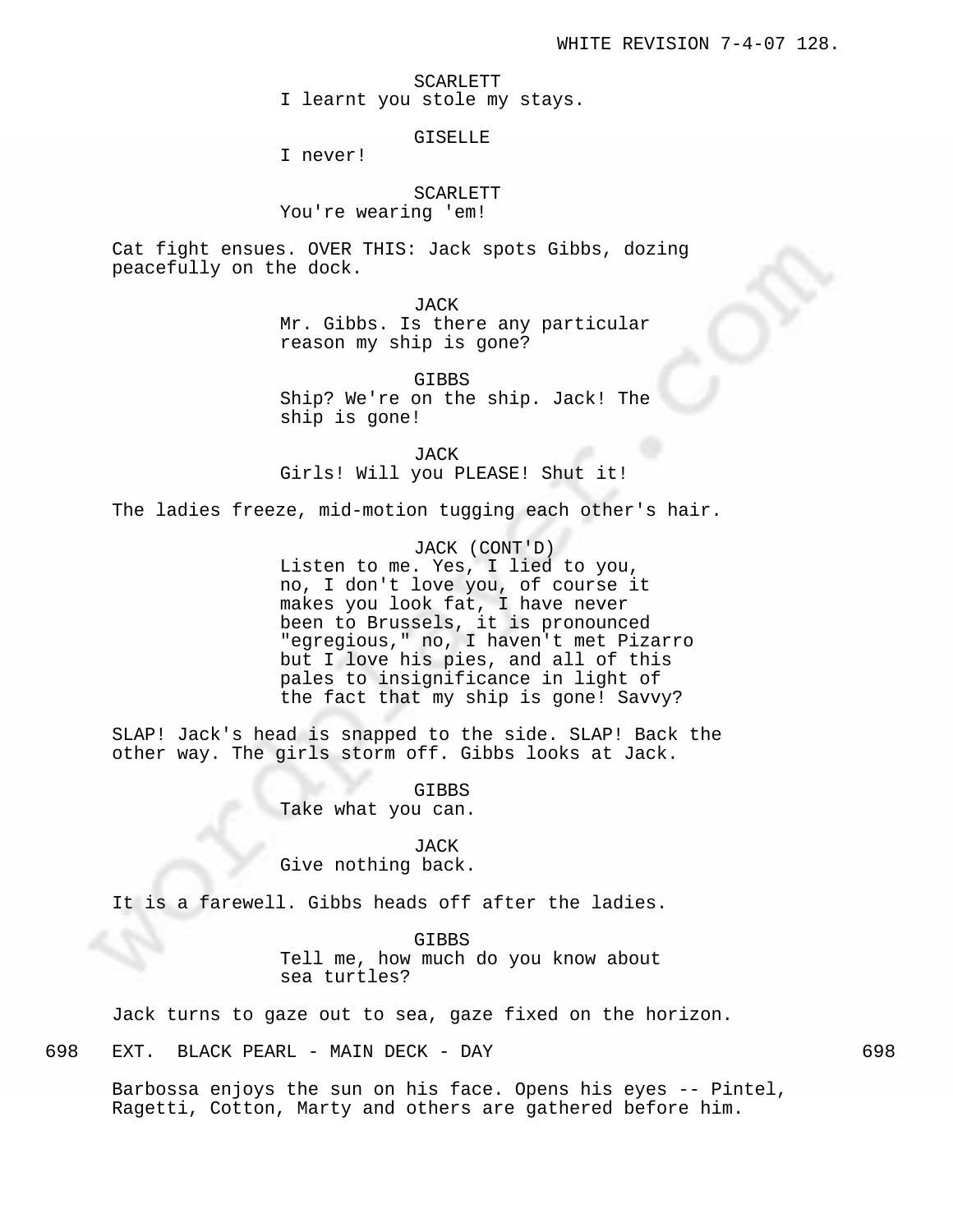Murtogg and Mullroy attempt to look inconspicuous.

PINTEL

Sir, some of the men don't feel entirely settled about leaving Captain Jack behind --

RAGETTI

Again.

PINTEL

Again.

# BARBOSSA

Is that so?

#### PINTEL

So we were hoping, it would make us feel a whole lot better regardin' our fortunes, if we could see that item you told us about.

MARTY

On the charts.

#### PINTEL

With our own eyes.

RAGETTI To help put an ease to our burden of guilt, so to speak.

### BARBOSSA

Ah. Cast your eyes over this, then, mateys ... there's more than one way to live forever.

Barbossa pulls out the charts -- the Pirates lean forward. Barbossa unrolls them -- there is a large HOLE in the center, where the map has been cut out.

699 EXT. CARIBBEAN SEA - DAY 699

Inscribed on the curve: Ponce de Leon.

Jack smiles, pulls out his compass, opens it -- and is shocked to see:

The needle points to almost directly behind him.

That can't be right. He looks around -- and finds: a bottle of rum, tucked away behind the seat. He picks it up, checks the compass again; whatever he sees makes him smile --